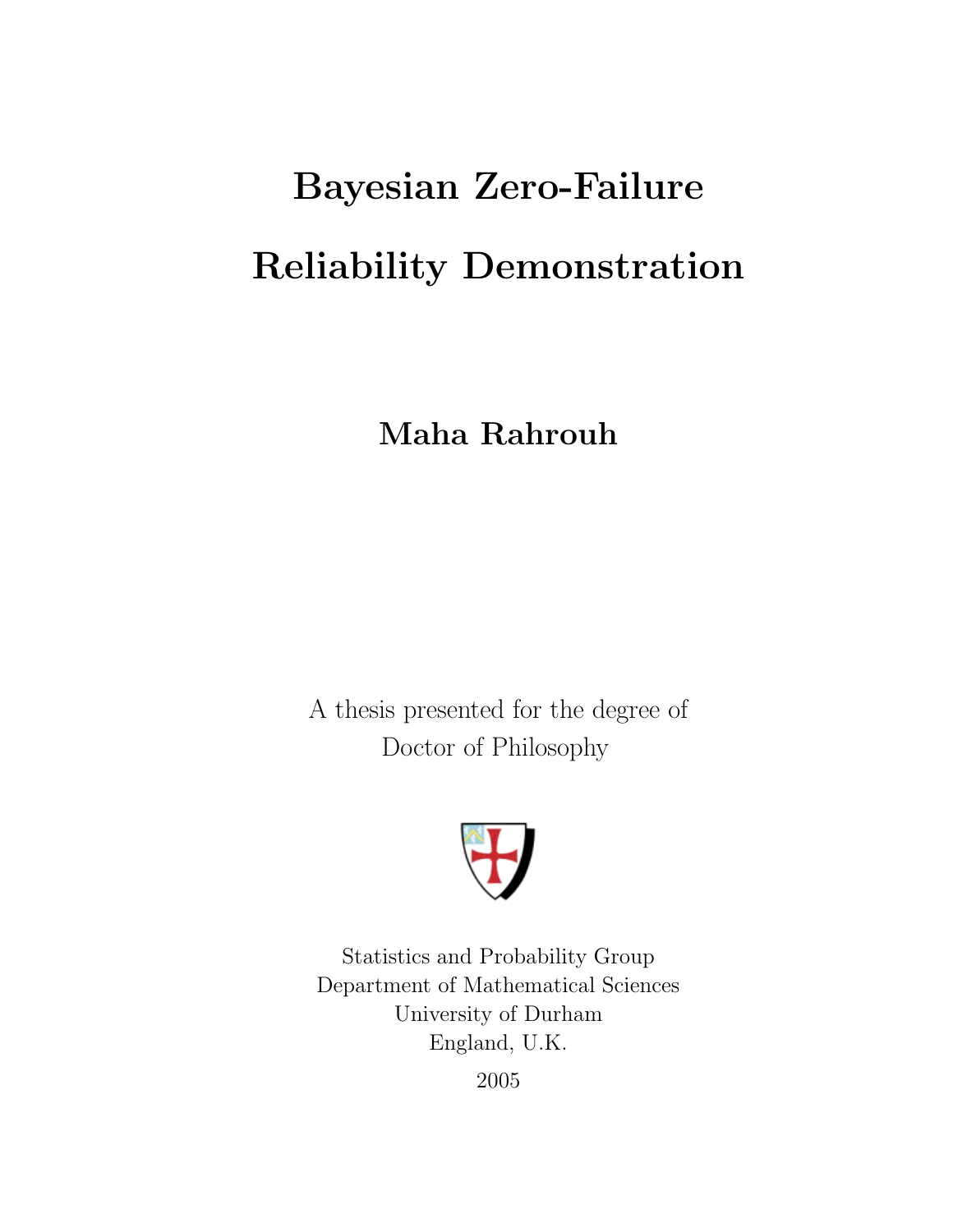In the memory of my Father, to my lovely family and to my country, Syria.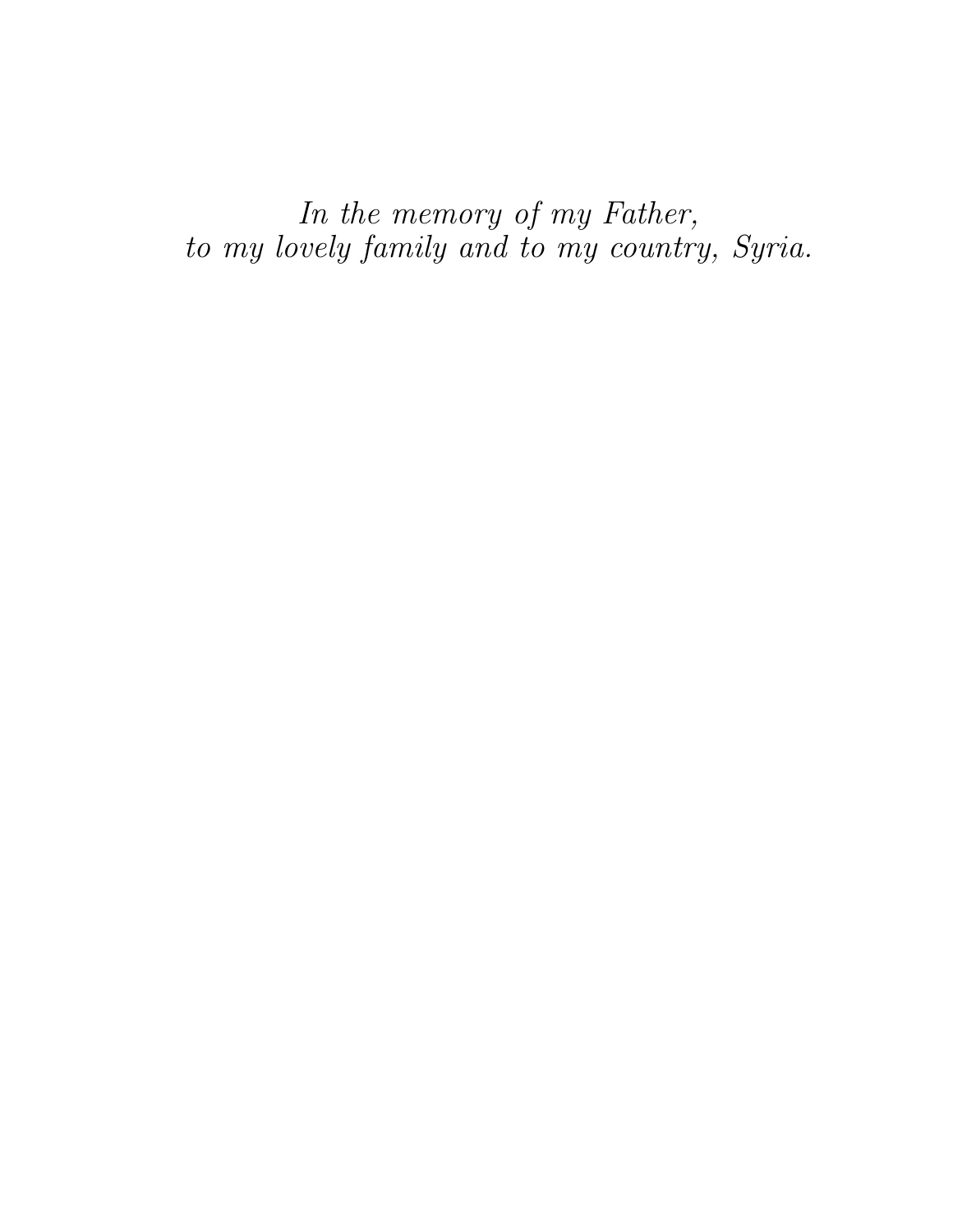### Bayesian Zero-Failure Reliability Demonstration

#### Maha Naef Rahrouh

## Submitted for the degree of Doctor of Philosophy April 2005

#### Abstract

We study required numbers of tasks to be tested for a technical system, including systems with built-in redundancy, in order to demonstrate its reliability with regard to its use in a process after testing, where the system has to function for different types of tasks, which we assume to be independent. We consider optimal numbers of tests as required for Bayesian reliability demonstration in terms of failure-free periods, which is suitable in case of catastrophic failures, and in terms of the expected number of failures in a process after testing. We explicitly assume that testing reveals zero failures. For the process after testing, we consider both deterministic and random numbers of tasks. We also consider optimal numbers of tasks to be tested when aiming at minimal total expected costs, including costs of testing and of failures in the process after testing. Cost and time constraints on testing are also included in the analysis. We consider such reliability demonstration for a single type of task, as well as for multiple types of tasks to be performed by one system. We also consider optimal Bayesian reliability demonstration testing in combination with flexibility in the system redundancy, where more components can be installed to reduce test effort. For systems with redundancy, we restrict attention to systems with exchangeable components, with testing only at the component level.

We use the Bayesian approach with the Binomial model and Beta prior distributions for the failure probabilities. We discuss the influence of choice of prior distribution on the required zero-failure test numbers, where these inferences are very sensitive to the choice of prior distribution, which requires careful attention to the interpretation of non-informativeness of priors.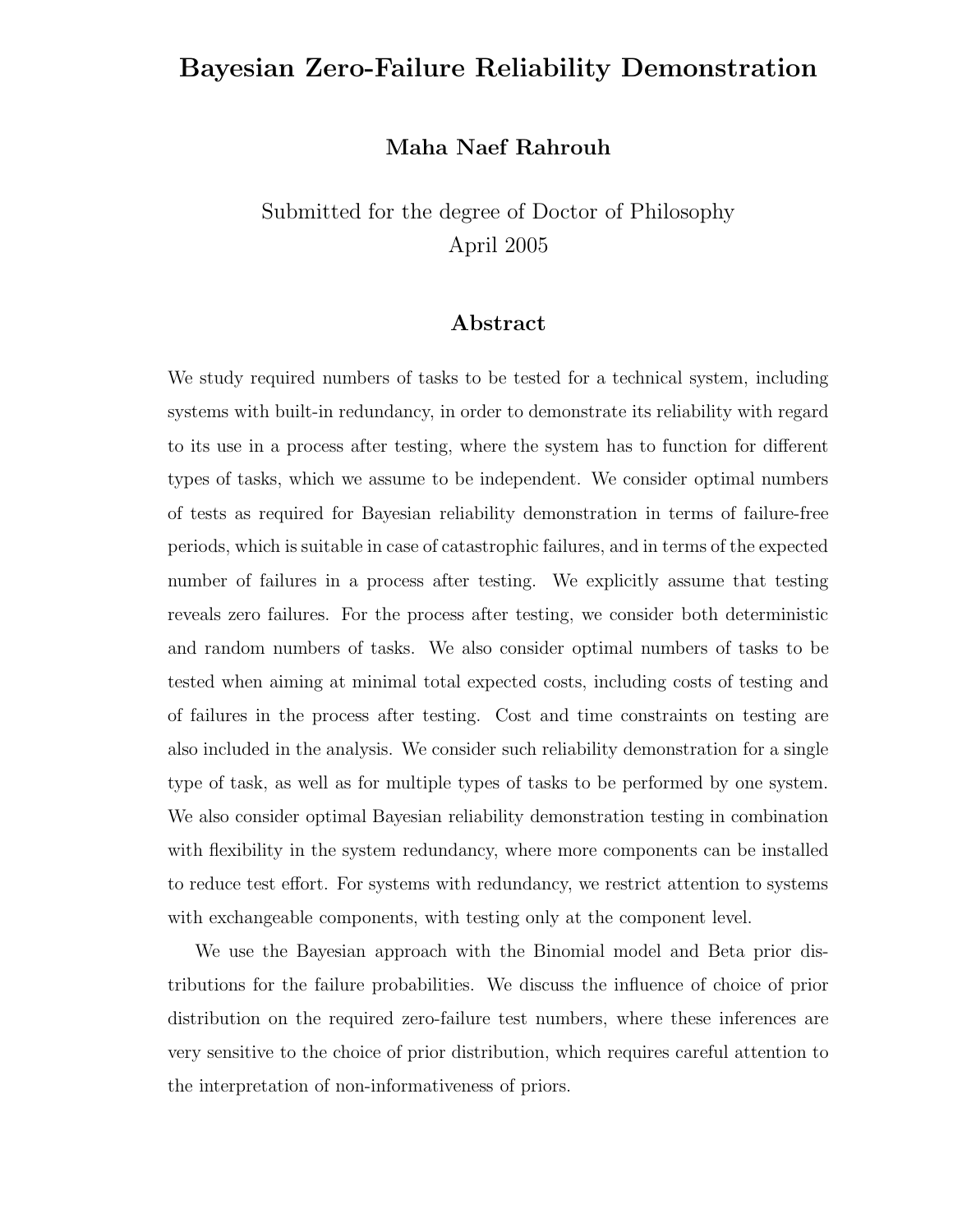## Declaration

The work in this thesis is based on research carried out at the Statistics and Probability Group, Department of Mathematical Sciences, University of Durham, England. No part of this thesis has been submitted elsewhere for any other degree or qualification and it is all my own work unless referenced to the contrary in the text. Chapters 3 and 4 are based on joint work with my supervisors, Dr. F.P.A. Coolen and Dr. P. Coolen-Schrijner, which is published in [16] and [17], respectively. A summary of results of these two chapters also appears in [15], which was presented at the 5th IMA international Conference on Modelling in Industrial Maintenance and Reliability, Salford, April 2004. Part of Chapter 5 has also appeared in [51], which was presented at the 16th ARTS Advances in Reliability Technology Symposium, Loughborough, April 2005.

#### Copyright  $\odot$  2005 by Maha Rahrouh.

"The copyright of this thesis rests with the author. No quotations from it should be published without the author's prior written consent and information derived from it should be acknowledged".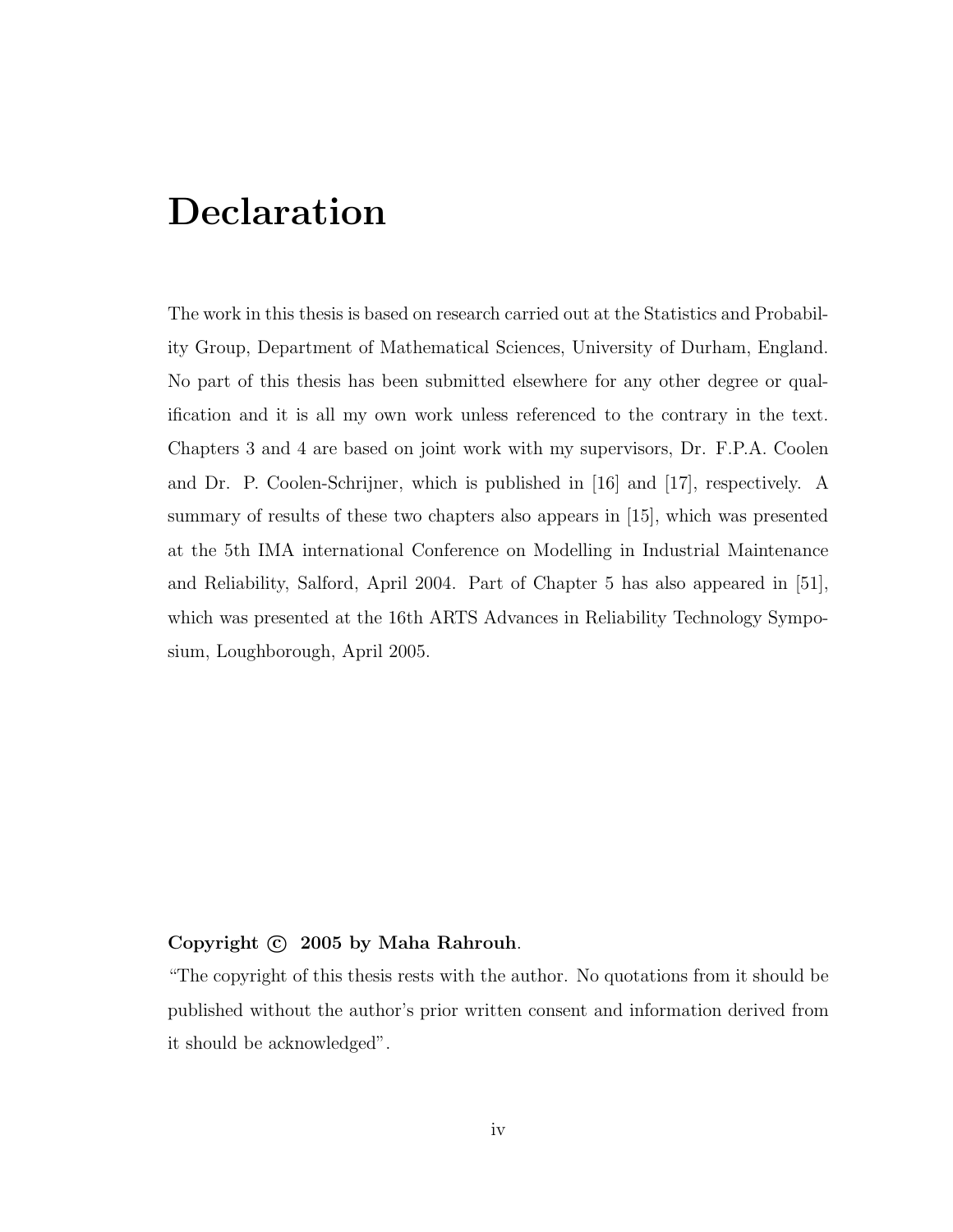## Acknowledgements

I owe an immeasurable debt to my supervisors, Frank Coolen and Pauline Coolen-Schrijner, who have been a tremendous source of inspiration and knowledge throughout this Ph.D. Many thanks for the support and careful orientation of my research. I am also grateful to Aleppo University, Syria, for sponsoring my Ph.D.

I would like to thank the whole Mathematics department, and the Statistics group in particular, for its friendliness and support. Special thanks to Iain MacPhee, Sharry Borgan, Wojtek Zakrzewski and Anne Taormina. Many thanks for the friendship and support of Magda Carr, Antony Hill, Michael Watson, and Georgina Titchener.

The sudden and tragic death of my dearest father at a crucial time of my Ph.D. would have been extremely difficult to cope with without the constant support and love of my friends and my dearest sister. I am eternally indebted to my soul mates: my closest and dearest friend Karima Laachir, my sister Hanan, and my lovely niece, Nemeir Moukhaiber, for making life so joyful with their humour, and England so homely with their care and affection.

To my friends who kept me going, I cannot express my gratitude in words, Tatsuya Ueno, Ray Mumford, Christian Brand, Jim House, Patrick Dorey and Samer Jarkasy. I am extremely indebted for your wonderful friendship.

Special thanks also to Farid Tari, and Maison and Ahmed Eqab for their wonderful support and care during the last period of my Ph.D.

My greatest thanks to my family, especially my loving father, for all the sacrifices, for never failing to be there with their unrelenting support, persistent encouragement and love, that helped me much more than I can ever express. I love you all very much.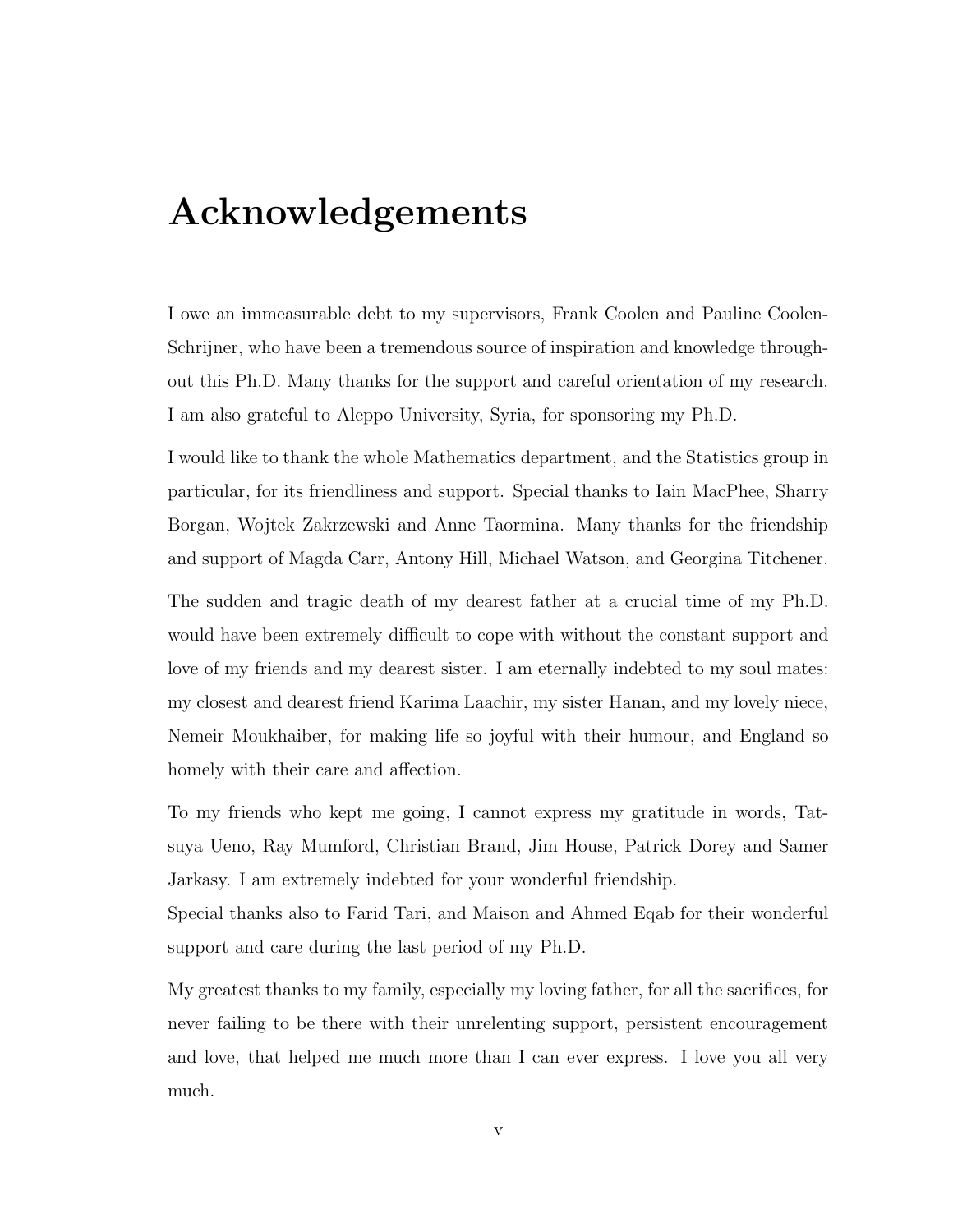# **Contents**

|                |             | Abstract                                                                                 |                |  |  |  |  |  |  |
|----------------|-------------|------------------------------------------------------------------------------------------|----------------|--|--|--|--|--|--|
|                | Declaration |                                                                                          |                |  |  |  |  |  |  |
|                |             | Acknowledgements                                                                         | $\mathbf{V}$   |  |  |  |  |  |  |
| 1              |             | Introduction                                                                             | 1              |  |  |  |  |  |  |
|                | 1.1         |                                                                                          | $\mathbf{1}$   |  |  |  |  |  |  |
|                | 1.2         |                                                                                          | 3              |  |  |  |  |  |  |
|                | 1.3         | Testing and reliability $\ldots \ldots \ldots \ldots \ldots \ldots \ldots \ldots$        | $\overline{5}$ |  |  |  |  |  |  |
|                | 1.4         |                                                                                          | 9              |  |  |  |  |  |  |
|                | 1.5         |                                                                                          | 11             |  |  |  |  |  |  |
| $\overline{2}$ |             | Reliability prediction after zero-failure testing<br>13                                  |                |  |  |  |  |  |  |
|                | 2.1         |                                                                                          | 13             |  |  |  |  |  |  |
|                | 2.2         | Zero-failure testing assumption $\ldots \ldots \ldots \ldots \ldots \ldots \ldots$<br>14 |                |  |  |  |  |  |  |
|                | 2.3         | 15                                                                                       |                |  |  |  |  |  |  |
|                | 2.4         | Reliability prediction in terms of failure-free periods<br>17                            |                |  |  |  |  |  |  |
|                |             | 2.4.1                                                                                    | 18             |  |  |  |  |  |  |
|                |             | 2.4.2                                                                                    | 20             |  |  |  |  |  |  |
|                | 2.5         | Reliability prediction in terms of the expected number of failures                       | 24             |  |  |  |  |  |  |
| 3              |             | Reliability demonstration for failure-free periods                                       | 26             |  |  |  |  |  |  |
|                | 3.1         | 26                                                                                       |                |  |  |  |  |  |  |
|                | 3.2         | 27                                                                                       |                |  |  |  |  |  |  |
|                | 3.3         |                                                                                          | 32             |  |  |  |  |  |  |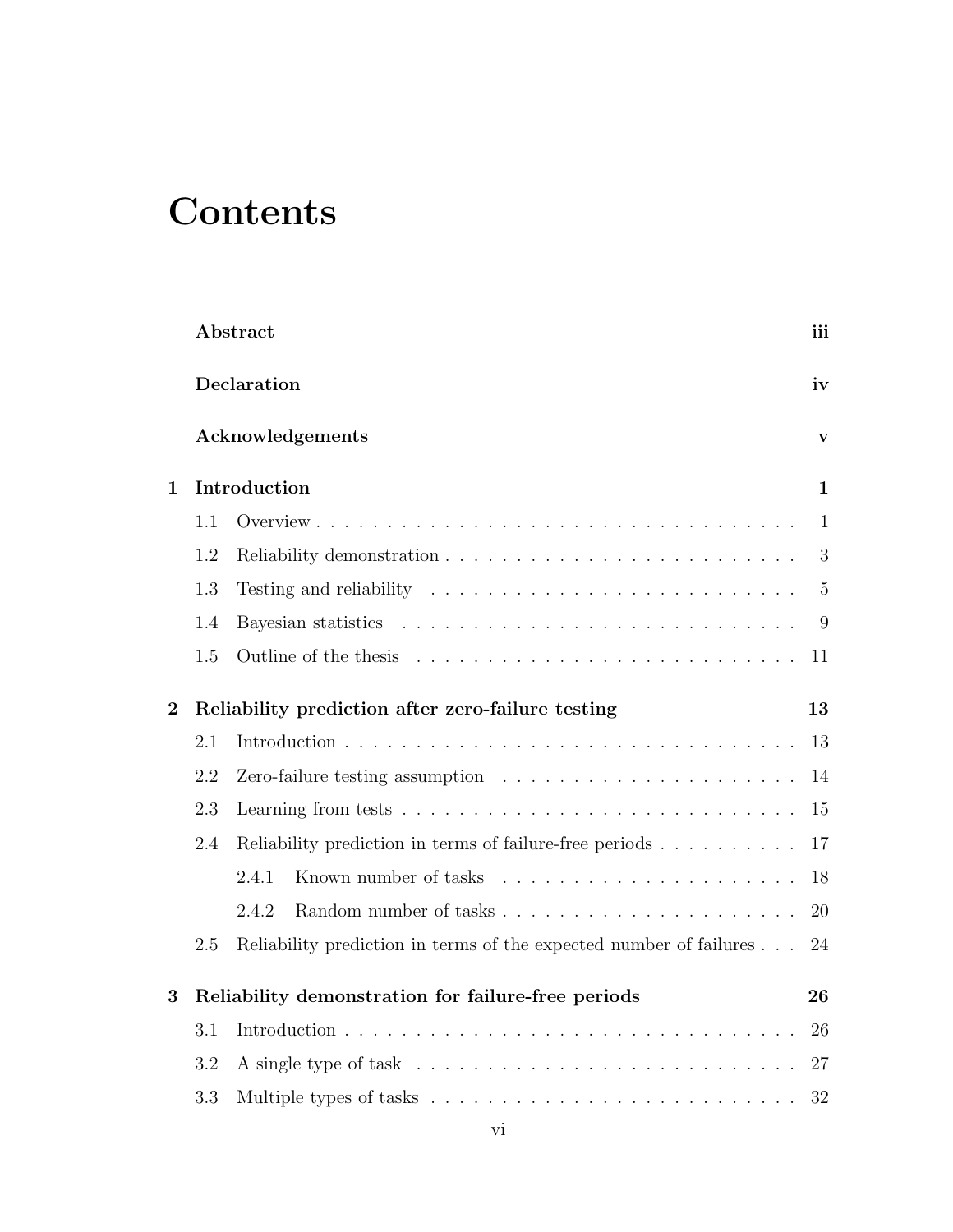|              | 3.4 |                                                                                                                 | 40 |
|--------------|-----|-----------------------------------------------------------------------------------------------------------------|----|
|              | 3.5 |                                                                                                                 | 46 |
| 4            |     | Reliability demonstration for non-catastrophic failures                                                         | 49 |
|              | 4.1 |                                                                                                                 | 49 |
|              | 4.2 |                                                                                                                 | 51 |
|              | 4.3 | Minimising total expected number of failures                                                                    | 60 |
|              | 4.4 |                                                                                                                 | 62 |
|              | 4.5 |                                                                                                                 | 64 |
| $\bf{5}$     |     | Reliability demonstration for systems with redundancy                                                           | 66 |
|              | 5.1 |                                                                                                                 | 66 |
|              | 5.2 |                                                                                                                 | 68 |
|              | 5.3 | Reliability demonstration for a single task                                                                     | 73 |
|              | 5.4 | Reliability demonstration for multiple tasks of one type                                                        | 76 |
|              | 5.5 | Reliability demonstration for multiple independent types of tasks                                               | 78 |
|              | 5.6 | Reliability demonstration considering costs                                                                     | 82 |
|              | 5.7 |                                                                                                                 | 84 |
|              | 5.8 |                                                                                                                 | 89 |
|              | 5.9 |                                                                                                                 | 92 |
|              |     | Appendix                                                                                                        | 94 |
| $\mathbf{A}$ |     |                                                                                                                 | 94 |
|              | A.1 | and a series of the contract of the contract of the contract of the contract of the contract of the contract of | 94 |
|              | A.2 | <u>and a straightful and a straight and</u>                                                                     | 95 |
|              |     | <b>Bibliography</b>                                                                                             | 97 |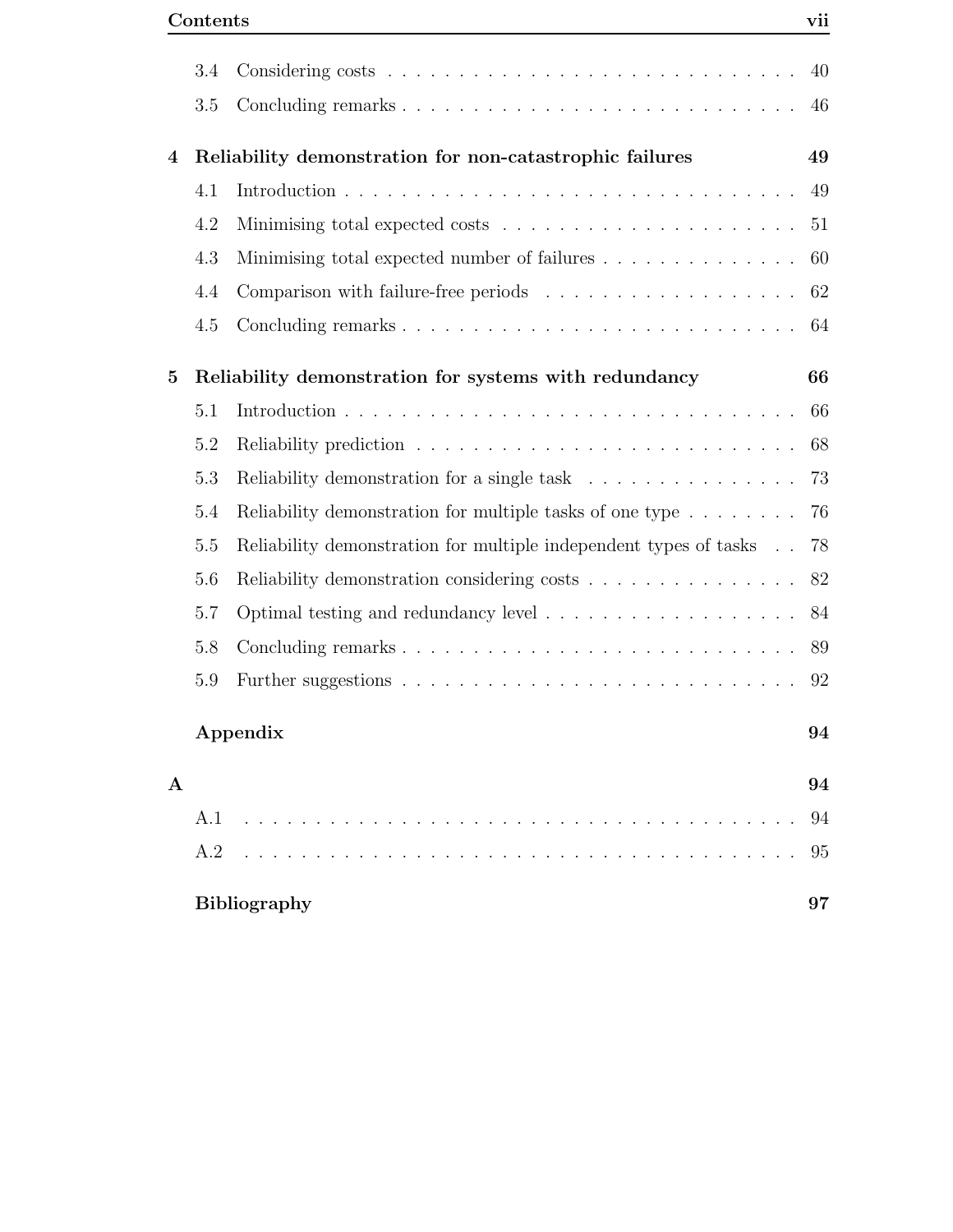# List of Tables

| 1.1     | Methods for calculating system reliability/testing duration. $\ldots \ldots$                   | $7\phantom{.0}$ |
|---------|------------------------------------------------------------------------------------------------|-----------------|
| 2.1     | $P(0 m = 5, (20,0))$ and $P(FFP M \sim Po(5), (20,0))$ for varying $\alpha, \beta$ .           | 23              |
| 3.1     | $\tilde{n}$ and <i>n</i> such that $P(FFP M \sim Po(10), (\tilde{n}, 0)) \geq p$ and $P(0 m =$ |                 |
|         | $10, (n, 0) \geq p$ , with a Beta $(\alpha, 0)$ prior.                                         | 31              |
| 3.2     | Minimal test numbers required for different $p$ .                                              | 37              |
| 3.3     | Minimal test numbers required in Cases (a)-(l). $\dots \dots \dots \dots$                      | $39\,$          |
| 3.4     | Optimal test numbers required in Cases $(1)-(4)$ .                                             | 44              |
| $3.5\,$ | Optimal test numbers required in Cases $(a)-(c)$ for different values of                       |                 |
|         |                                                                                                | 46              |
| 4.1     | Parameters for 4 types of tasks                                                                | 58              |
| 4.2     | Optimal test numbers with $B = 1000$ and $T = 500$ .                                           | 58              |
| 4.3     | Optimal real-valued numbers of tests, with $B = 425$ and $T = 500$                             | 60              |
| 5.1     | $r(1,2 m=5,(20,0))$ and $r(1,2 M \sim Po(5),(20,0))$ for varying $\alpha, \beta$ .             | 73              |
| $5.2\,$ | Minimal test numbers for a 6-out-of-8 system. $\ldots \ldots \ldots \ldots$                    | 74              |
| 5.3     | Minimal <i>n</i> , $n_{par}$ , and $n_{ser}$ for $y = 8$ and for different <i>p</i> .          | 76              |
| $5.4\,$ | Minimal $n_{par}$ , n, and $n_{ser}$ for $y = 8$ and $y = 9$ and for different m               | $78\,$          |
| $5.5\,$ | Minimal test numbers required for different x-out-of-y systems and                             |                 |
|         |                                                                                                | 80              |
| 5.6     | Minimal test numbers required for different x-out-of- $y$ systems, for                         |                 |
|         |                                                                                                | 81              |
| 5.7     |                                                                                                | 83              |
| 5.8     | Optimal <i>n</i> and <i>y</i> for $x = 2$ , $p = 0.95$ and $c = 1$ .                           | 86              |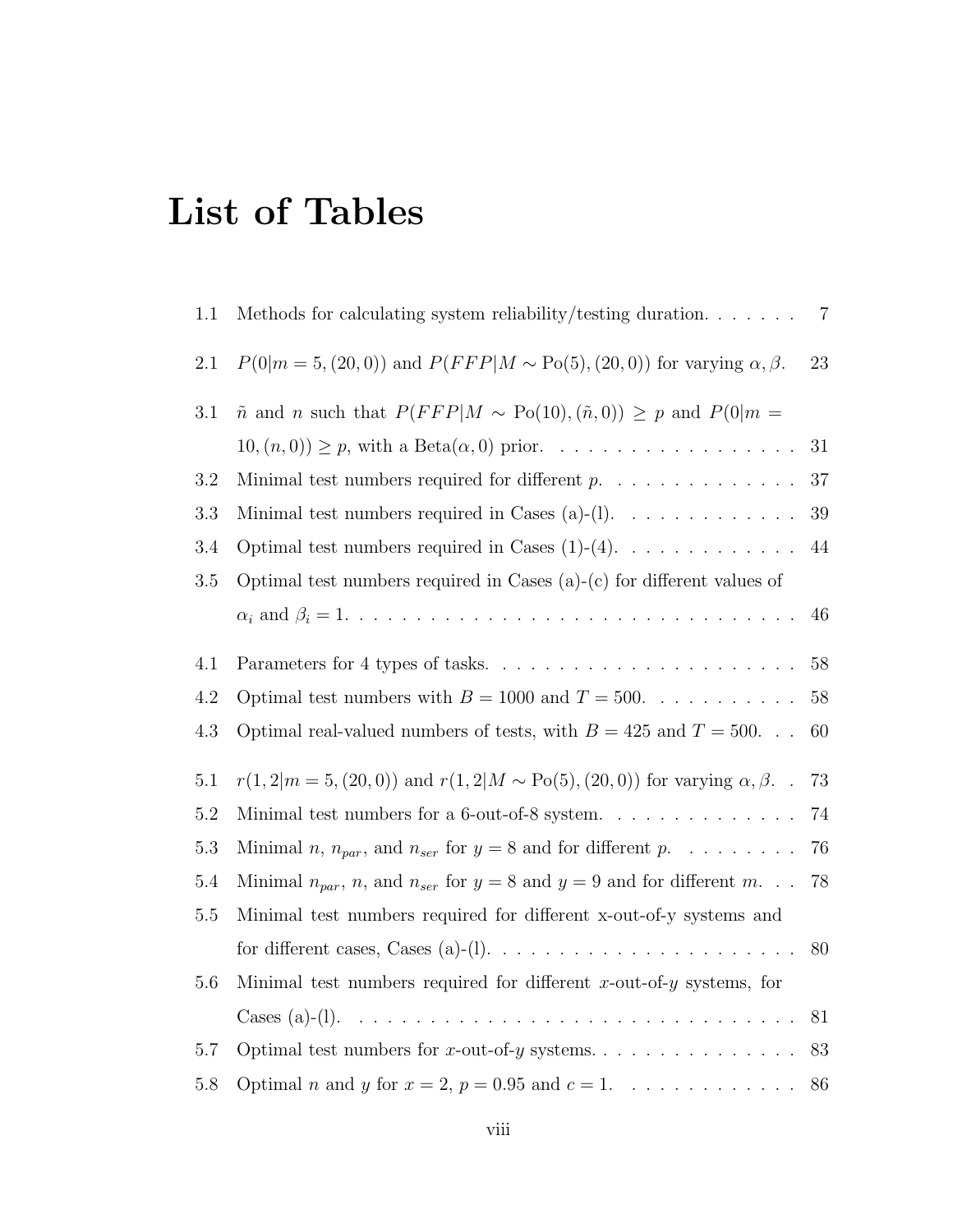| 5.11 Optimal $n_i$ , for all i, and y for $x = 2$ and $p = 0.95$ . 88 |  |
|-----------------------------------------------------------------------|--|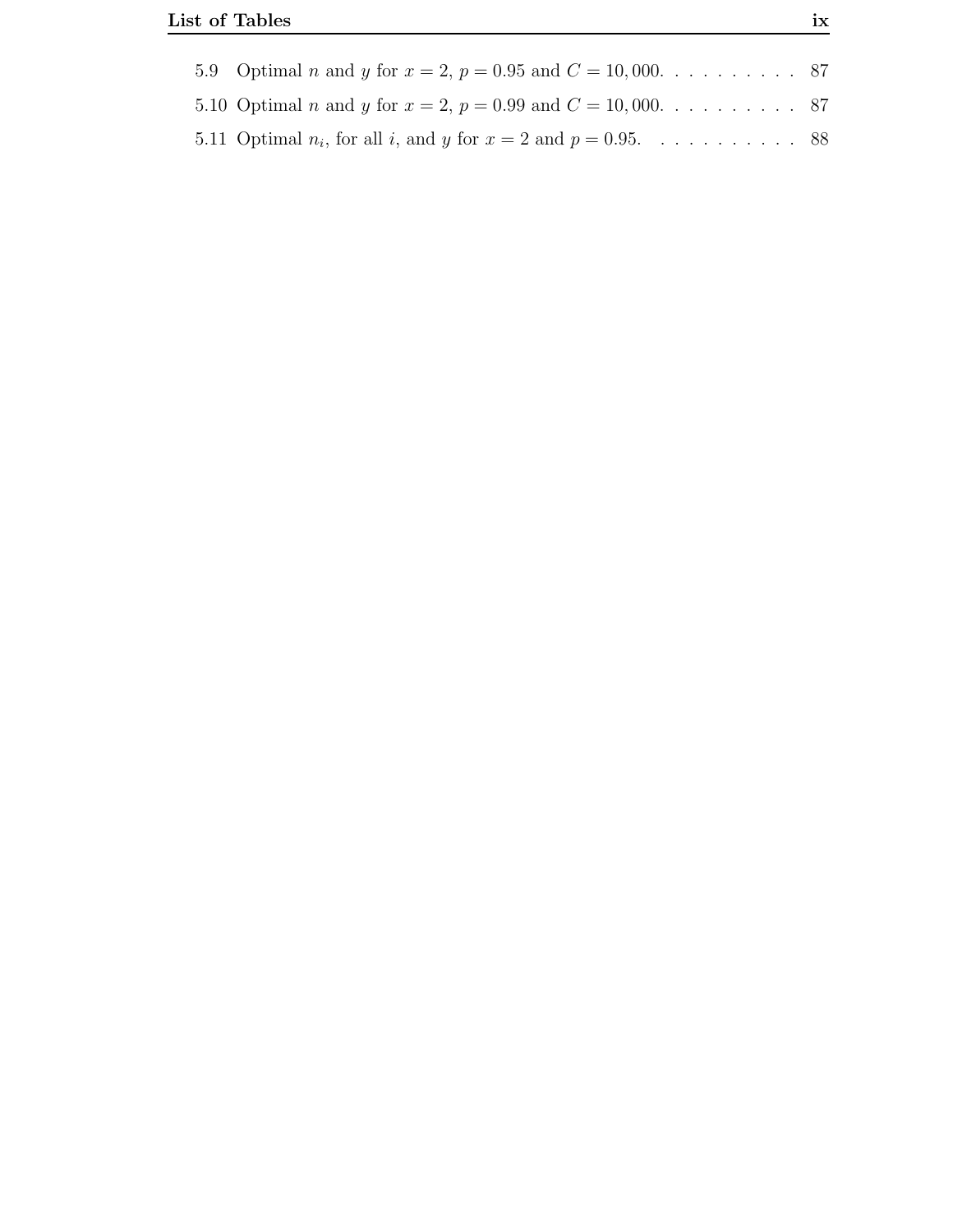# Chapter 1

# Introduction

## 1.1 Overview

In many situations a technical system or unit can be tested before actually being used in real-life processes. Such testing is particularly important if high reliability is the aim, for example if failures (the unacceptable performance caused by a fault) have severe consequences, such as losses of life or business. The focus in this thesis is explicitly on the system's required performance during a specified period after testing, with tasks that the system has to perform during that period either arriving as stochastic processes, the random case, or known in advance, the deterministic case. We first consider a unit-system in Chapters 2 to 4, and then we extend our approach to include systems with redundancy, where components are considered to be exchangeable, in Chapter 5. We use predictive formulations for reliability requirements and related optimisation problems. Prior to the system's use in a process it can be tested, where we can use tasks as inputs without relying on a particular arrival process for the tasks [32, 39, 40, 54, 55]. We explicitly assume that testing reveals zero failures, which we share with Martz and Waller [37] and which has also been considered by Sandoh [53], in order for the system to be used in the process after testing. This assumption is mostly used for safety-critical systems where high reliability is required.

Throughout this thesis, we consider such situations in the following setting. We assume that the system has to perform one or multiple types of tasks, which are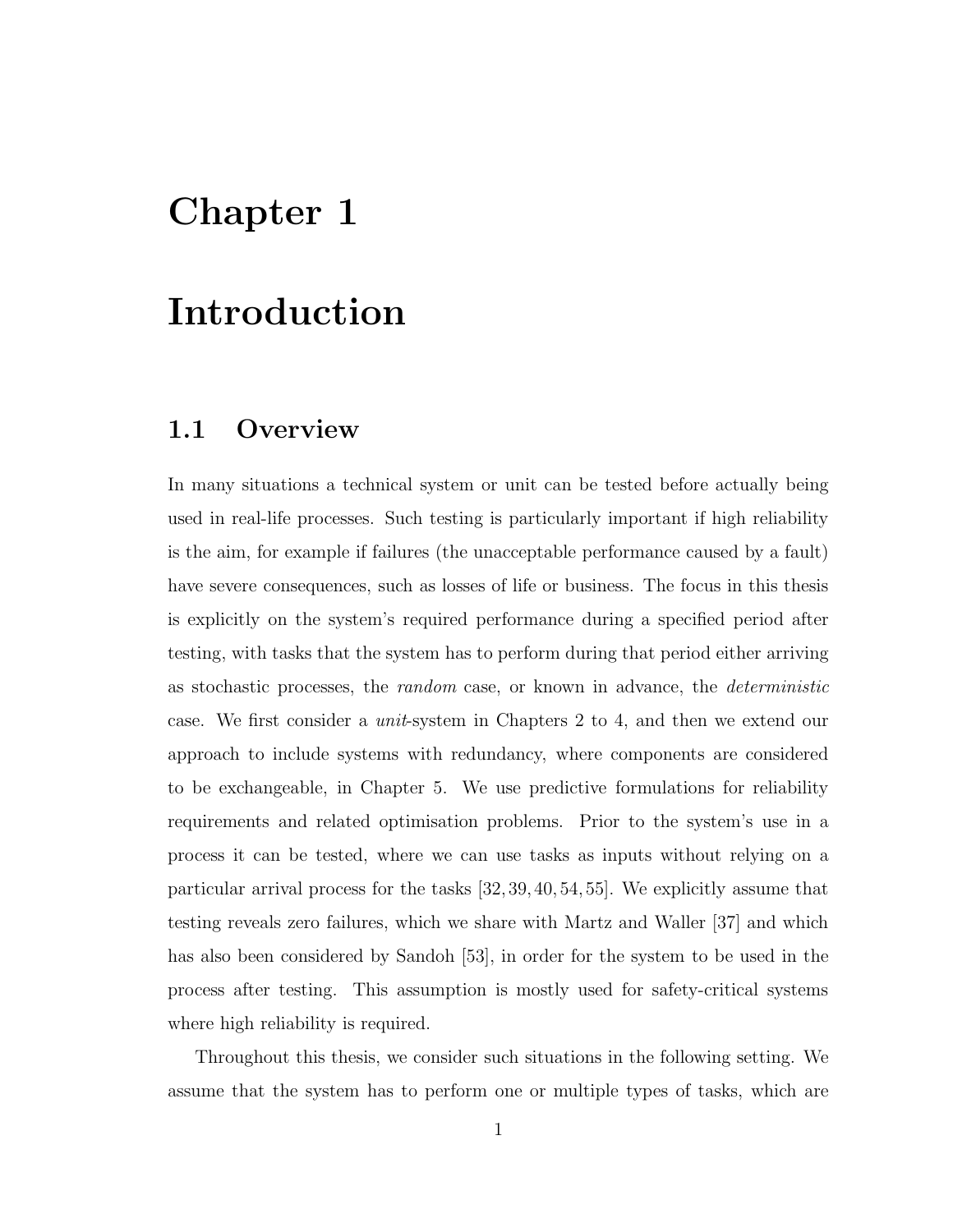independent both in the manner in which the system performs the tasks and in the arrival of these tasks in the processes considered. We also assume that the system does not wear-out, and indeed performs tasks of one type similarly, in the sense that failures occurring in tasks of the same type can be represented by exchangeable Bernoulli random quantities, enabling a simple Bayesian model [33, 38] (Section 2.3). In addition, the functioning of the system for such different types of tasks is tested independently for each type of task. These independence assumptions may, in some situations, be considered to be unrealistic, for example if some system functionality is shared by all types of tasks or if one strongly feels that 'one-testtests-all' for some type of task. Many such situations would require more detailed modelling, with positive correlations between probabilities of the system dealing successfully with different (types of) tasks explicitly included in the model. Such included positive correlations would lead to fewer required tests without failures in order to demonstrate reliability, hence the results in this thesis could be seen as an upper bound for required test numbers in case of lack of knowledge about such possible positive correlations. From the point of view of observing test results possibly to support such (possible) positive correlations, we would like to remark that with the assumption of stopping testing at the first observed failure, the test data could not statistically support any claim of such possible positive correlations, and, alternatively, if there are no failures observed in the test this could also not provide conclusive statistical support for such correlations. Hence, not only are the results here important as they correspond to a kind of 'worst-case scenario' for the number of tests required, the test observations in this setting could also not provide conclusive statistical support in favour, or against, assumptions on such correlations had one included these in the model. Study of required test effort, as we present in this thesis, for the more general situations with positive correlations as presented in Coolen, et al. [19] is an interesting topic for future research.

Throughout, we are interested in the required numbers of tasks, of each type, to be tested without failures to achieve a certain required level of reliability for the process in which the system is used after testing. We will express such reliability in terms of probability of failure-free periods (Chapters 3 and 5) and in terms of the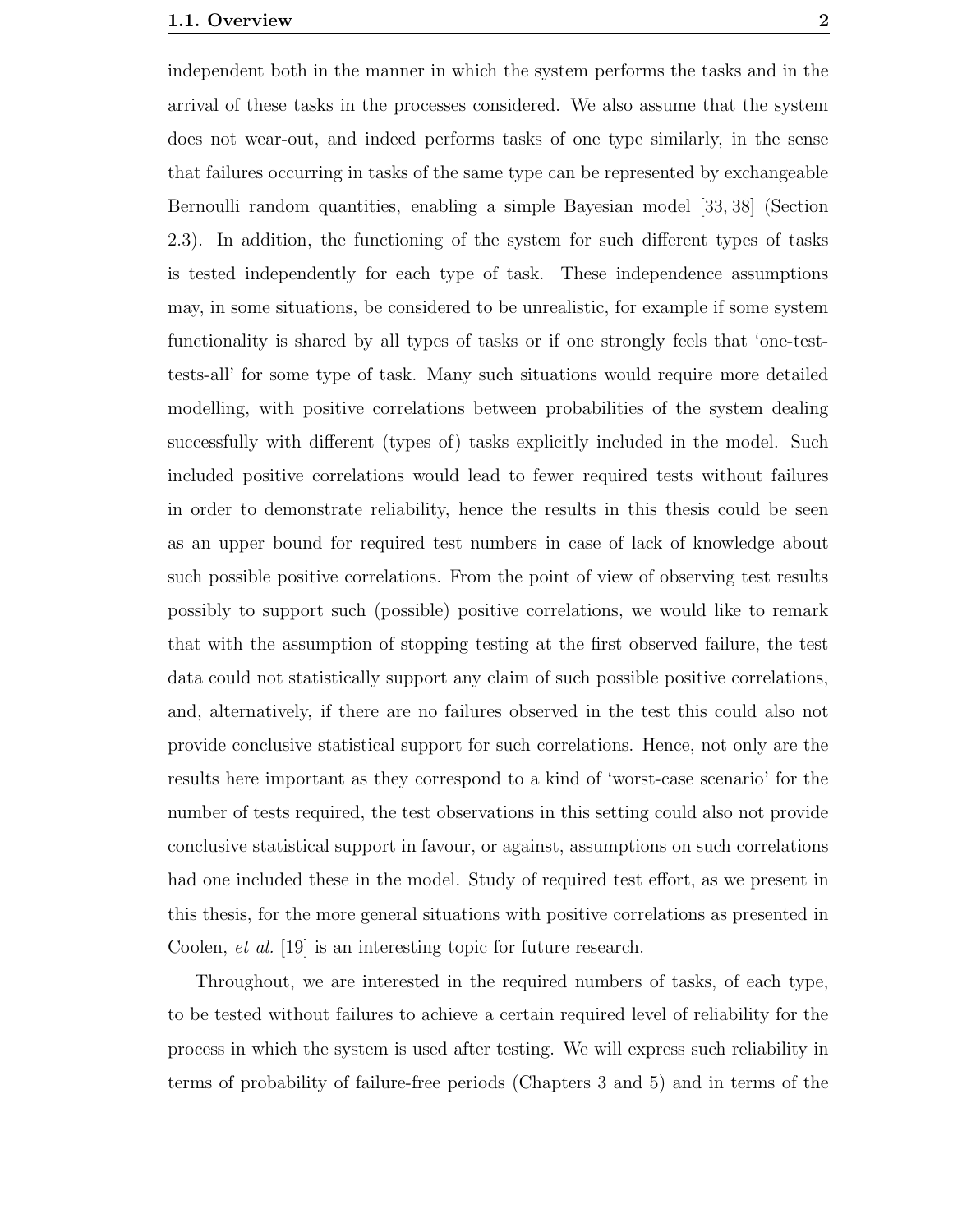expected number of failures (Chapter 4) in the process after the zero-failure testing. The solutions of our formulated problems depend explicitly on the number of tasks, or the length of the period after testing considered, which does not occur in the more established approaches. We will aim for minimal total number of tests needed and for minimal total expected costs, both of testing and possible failures in the process after testing. We consider both types of process failures; *catastrophic* failures, in the sense that the process would be discontinued, and *non-catastrophic* failures, which allow continued use of the system in the process. Test budget and, in some situations, time constraints, to achieve a predictive reliability requirement for the system's functioning in the process, are also taken into consideration. We consider this from a Bayesian statistical perspective [6, 24], which has the advantage that predictive inference is relatively straightforward. Bayesian statistics also offers the opportunity to take expert judgements explicitly into account by eliciting an appropriate prior distribution [5,49]. However, if one requires reliability to be *demonstrated* via zerofailure testing, one would probably not wish to rely on assumed information other than the test results. In the Bayesian setting, this suggests the use of a so-called 'non-informative' prior, choice of which is far from trivial for zero-failure testing, which will be shown in this thesis.

The optimal solutions to the problems considered in this thesis depend on the, possibly random, numbers of tasks of different types in, or length of, the considered process after testing. This does not occur in the more established approaches in which the optimality criteria do not tend to take such process characteristics explicitly into account. A motivation here is the observation that frequently, when one speaks about testing to demonstrate reliability, it is rather vague which optimality criterion is deemed most appropriate.

#### 1.2 Reliability demonstration

A natural measure of reliability, especially for critical systems (or components), is the probability that the system will perform successfully (without failures) for a specified period of time and in a specific environment, according to the prior knowl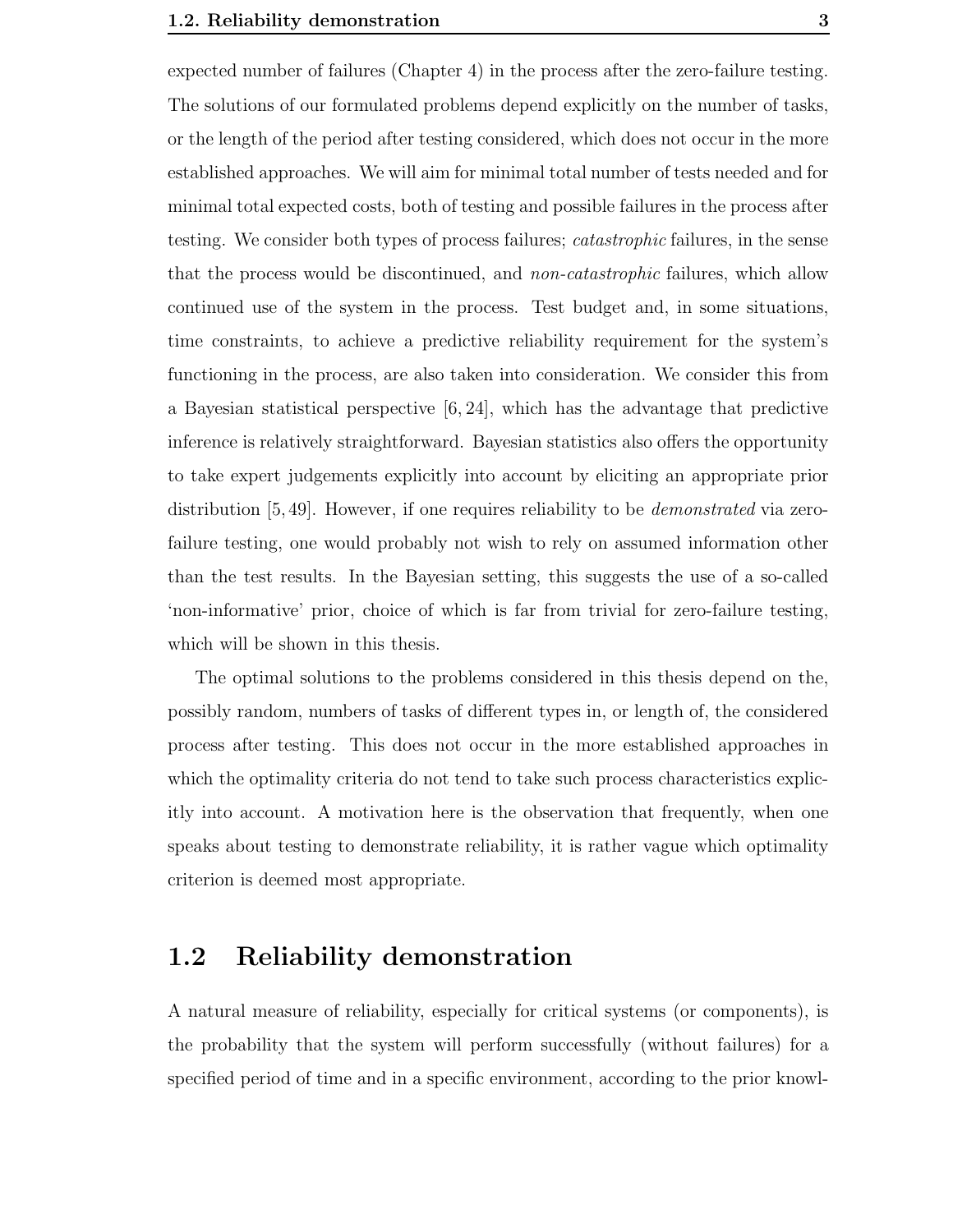edge and the information obtained from the testing process. In most applications in the literature of reliability, the focus tends to be on unobservable characteristics such as the mean time between failures (MTBF), which is considered to be a critical parameter to measure reliability, see e.g. Meeker and Escobar [43, Sec.10.6] and Martz and Waller [38]. Such applications do not take into account important information about the process after testing, e.g. the required number of tasks in the process after testing, as we consider in this thesis, has not been given much attention in the reliability metrics literature. Kvam and Miller [32] state that inference for the unobservable parameters, especially if they have no operational meaning to the analyst, can be unnecessary, if not misleading in the applications of probabilistic safety assessment. In such applications, using observable parameters allows the focus to be on future failures without the necessity of estimating failure rates. Kvam and Miller present methods for predicting future numbers of failures for probabilistic safety assessments, where failures are modelled with the Poisson and Binomial distributions. They also introduce prediction intervals for future numbers of failures based on zero failures in the test phase, in the case of highly reliable test items, where they support Bayesian methods to be used in such applications. However, they do not study the required number of tests to demonstrate a required reliability level.

Barlow [4] presents a historical overview of reliability theory from 1961, the year of publication by Birnbaum, *et al.*  $[8]$ , when reliability theory started to be treated as a separate subject, to the year 2002. He also emphasizes the need of adopting the Bayesian approach through reliability history. A brief historical overview to reliability can also be found in Andrews and Moss [1].

Reliability testing offers not just improvement of the system but also provides a basis for reliability assessment. It is best for reliability assessment to be carried out during every stage of a project, with reliability demonstration the final stage of reliability assurance. Balaban [3] emphasizes the importance and effectiveness of reliability demonstration as a reliability assurance activity, near the end of the system development phase, that provides real, measurable data on reliability performance.

As testing is an important way to learn about the performance of a system, we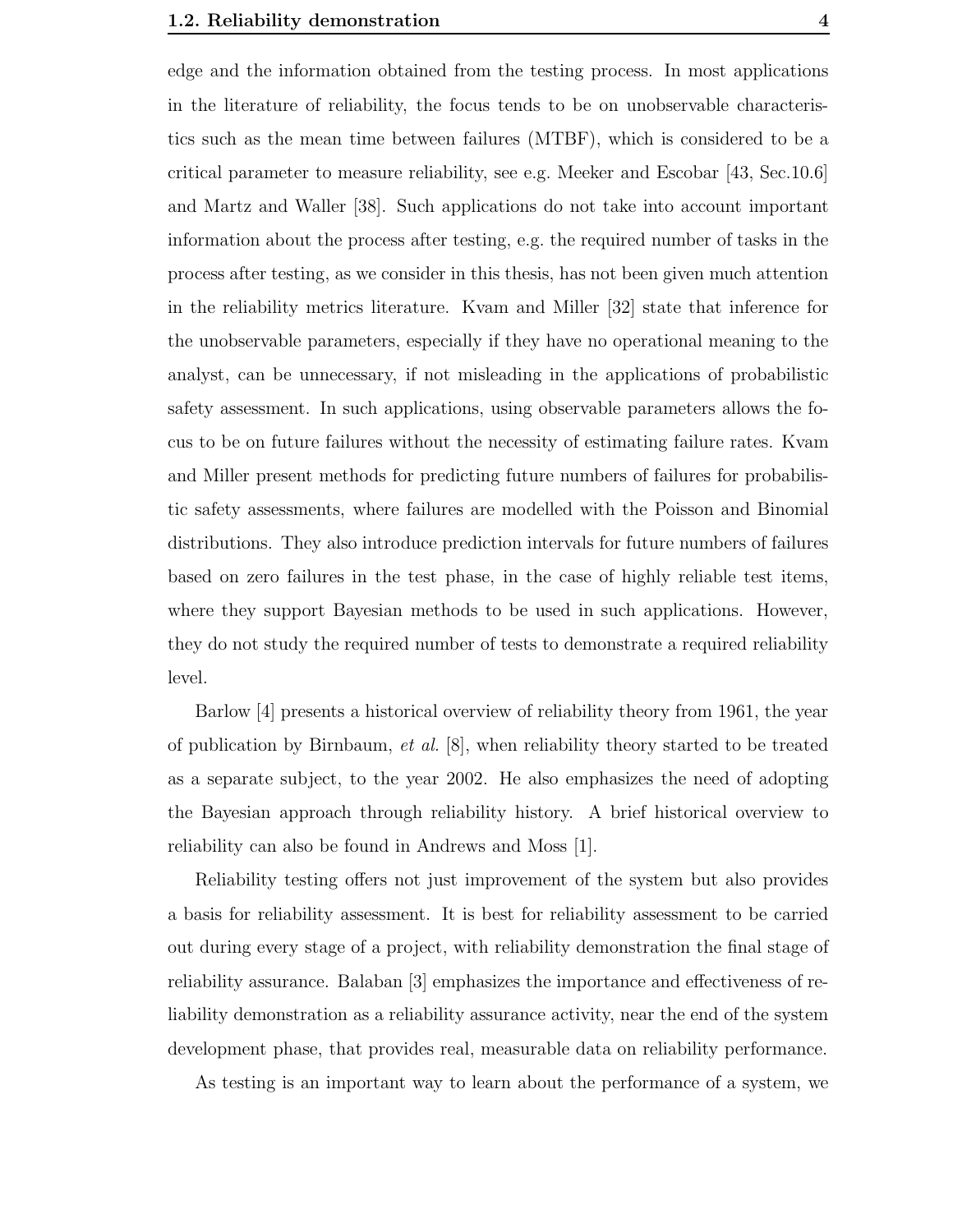discuss the general meaning and importance of testing in reliability below.

## 1.3 Testing and reliability

Failure of large projects, some causing disasters, including the loss of human life and financial loss, highlighted the importance of testing in order to find out how reliable the system is to be run safely and according to the user's specifications. For example, the European Space Agency's Ariane 5 exploded 40 seconds after lift-off because of a software error [52],

In order to learn about the performance of any system, testing is a useful way to gain insight into the overall system quality and to find errors in order to correct them. Testing can be regarded as a tool for learning about the quality of the system by examining it with the aim to find errors, given the user's specifications and environment, before releasing the system for practical application. In other words, test results can be used to deduce the probability of the system failing over a specified period of operation in a process after testing, if the process is assumed to be known. Moreover, testing gives the opportunity to correct errors that are found in the testing process, with the aim of increasing the quality and the reliability of the system. We emphasize the difference between testing and the correction process. Testing can never ensure that the system is free of faults. If testing results in zero failures then it may suggest good reliability of the system, but it cannot confirm that you have a system that is free of faults. As Redmill [52] states, "Testing can prove imperfection by finding a single fault, but it cannot prove perfection".

Generally speaking, the more we test a system, the more confident we can be about its level of reliability. However, it is usually not possible to test exhaustively due to time, budget and other constraints imposed by the real world [31]. Myers [47] claims that by testing, which is often a costly activity, one can add some value to the system by raising its quality or reliability, which could be performed by finding and removing errors. The number of tests, or when testing should stop, should be determined carefully and according to a suitable reliability requirement. This depends on how confident the testers are that possibly remaining faults do not form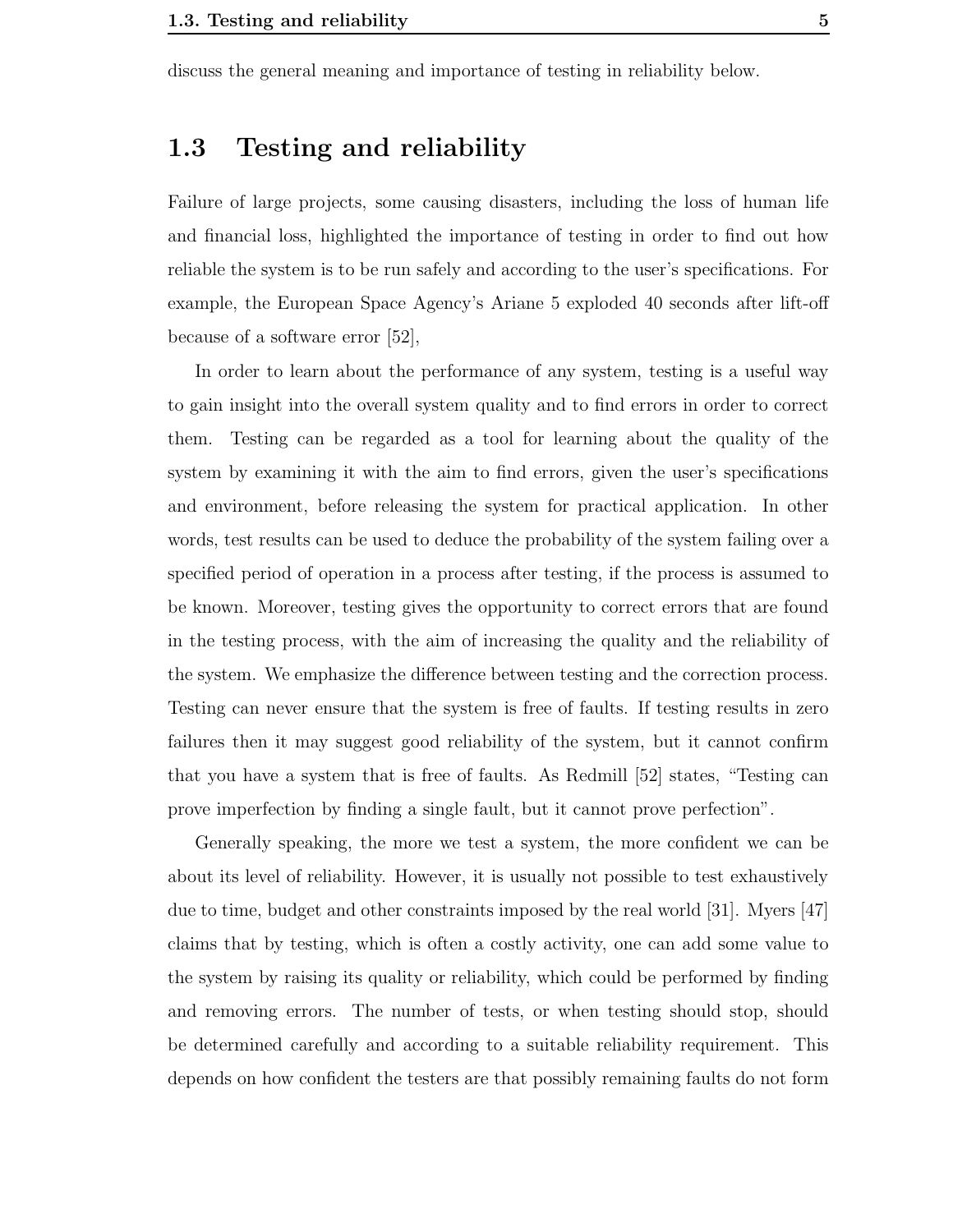a high risk, either to the customer or the producer.

It is important to emphasize the role that testing plays, especially when there are safety issues related to a system's performance. In that case, high reliability is often necessary, and extensive testing may be required.

In this thesis, we consider what we learn from zero-failure testing, and what we can infer about reliability for a system used in a process after testing. In the reliability literature, several methods have been considered to demonstrate a specific reliability level based on different models and assumptions providing different results, for calculating the required testing duration or number of tests. Tal, et al. [56] give a comparison of eight methods for calculating the duration of software reliability demonstration testing for safety-critical systems. They divide these methods into two groups: fixed duration testing methods and non-fixed duration testing methods.

Table 1.1, which is taken from [56], gives a brief comparison between these eight methods with respect to the following points.

- If it provides a point estimate,  $E$ , and variance,  $V$ , and a confidence level,  $c$ , for a required reliability value. This is denoted by  $+$ ;
- The number of failures,  $F$ , one should find in order to use the method;
- Test duration: fixed, unknown or unknown but limited.

Tal, et al. [56] prefer the TRW method [57], from all the fixed duration testing methods, because it provides an upper confidence bound for the probability of software failure on an arbitrary input, and which can be used for any number of failures, including zero. They argue that Laplace's method is not useful for safety-critical software as it requires a relatively small number of tests, in comparison to the other methods, and applies only when no failures are found, and provides only a point estimate of unreliability. The Bayesian reliability estimation method considers all tests to be independent and the number of failures is Binomially distributed, with a Beta prior distribution for the failure probability. Tal, et al. [56] claim that the Bayesian estimation method is very useful for safety-critical software as it provides a point estimate and a variance for failure probability, and enables one to calculate a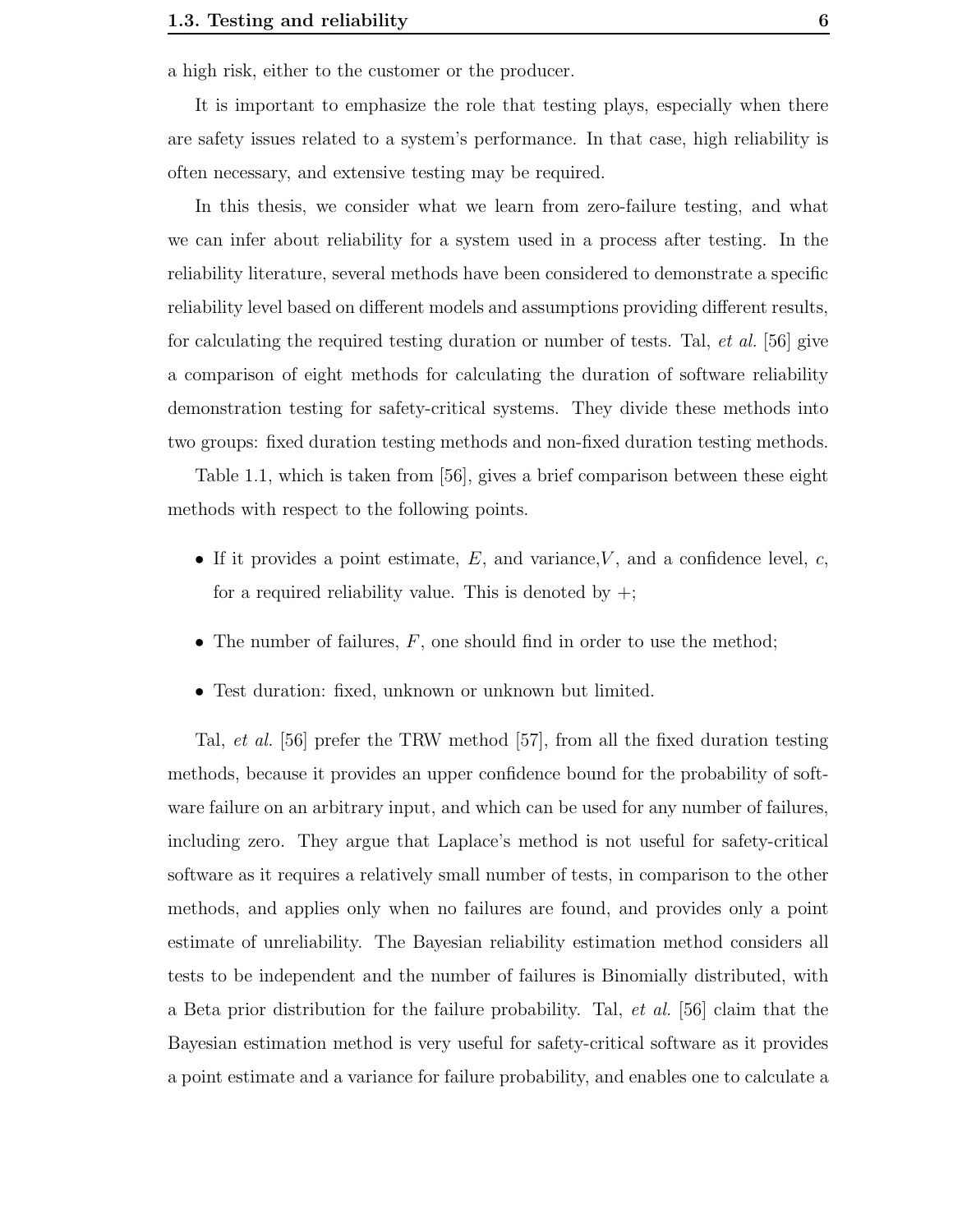| Method              | E      | V             | $\boldsymbol{c}$ | $\,F$    | Duration    | Remarks                                |
|---------------------|--------|---------------|------------------|----------|-------------|----------------------------------------|
| Laplace             | $^{+}$ |               |                  | $\theta$ | Fixed       | Finite number of inputs; of historical |
|                     |        |               |                  |          |             | value only                             |
| TRW                 | $^{+}$ | $+$           | $+$              | $\geq 0$ | Fixed       | Best fixed duration method             |
| Bayesian estimation | $+$    | $+$           | $+$              | $\geq 0$ | Fixed       | Results almost identical to TRW method |
| Life testing        |        | $\frac{1}{2}$ | $+$              | > 0      | Fixed       | Many more tests than according to      |
|                     |        |               |                  |          |             | TRW method                             |
| MTBF assurance      |        |               |                  | $\geq 0$ | Fixed       | Producer-oriented; not for Safety-     |
|                     |        |               |                  |          |             | critical software                      |
| BAZE                | $^{+}$ | $+$           | $+$              | $\geq 0$ | Fixed       | Very complex calculations and very     |
|                     |        |               |                  |          |             | specific prior knowledge about         |
|                     |        |               |                  |          |             | probability of failure                 |
| PRST                |        |               | $+$              | $\geq 0$ | Unknown     | Shorter than life testing but more     |
|                     |        |               |                  |          | but limited | stringent; more tests than according   |
|                     |        |               |                  |          |             | to TRW                                 |
| $t$ -Distribution   | $+$    | $^{+}$        | $+$              | $\geq 1$ | Unknown     | Demonstrated reliability smaller than  |
|                     |        |               |                  |          |             | according to TRW method; not efficient |
|                     |        |               |                  |          |             | for safety-critical systems            |

Table 1.1: Methods for calculating system reliability/testing duration.

confidence interval. The BAZE method [37] (Bayesian zero-failure reliability demonstration testing) also considers all tests to be independent, but assumes zero failures and uses the Gamma prior distribution for failure probability. This method requires the following inputs: maximum permissible failure rate, required confidence level c, upper prior limit  $UL$ , and lower prior limit  $LL$ , for failure rate and  $p_0$ , which is the prior probability that the interval  $(LL, UL)$  contains the failure rate of interest, for detail see  $[37]$ . Tal, *et al.*  $[56]$  claim that this method requires very complicated calculations and very specific prior knowledge. The life testing method [36] requires the following: producer's risk, consumer risk, acceptable quality level and rejectable quality level. Tal, *et al.* [56] claim that the life testing method provides a confidence interval for any number of failures and it requires a very large number of failures, which makes it inapplicable for safety-critical systems. The MTBF assurance method [38, 43, 45, 56] demonstrates that the MTBF is not smaller than a specific required value. Tal, et al. [56] claim that this method is unsuitable for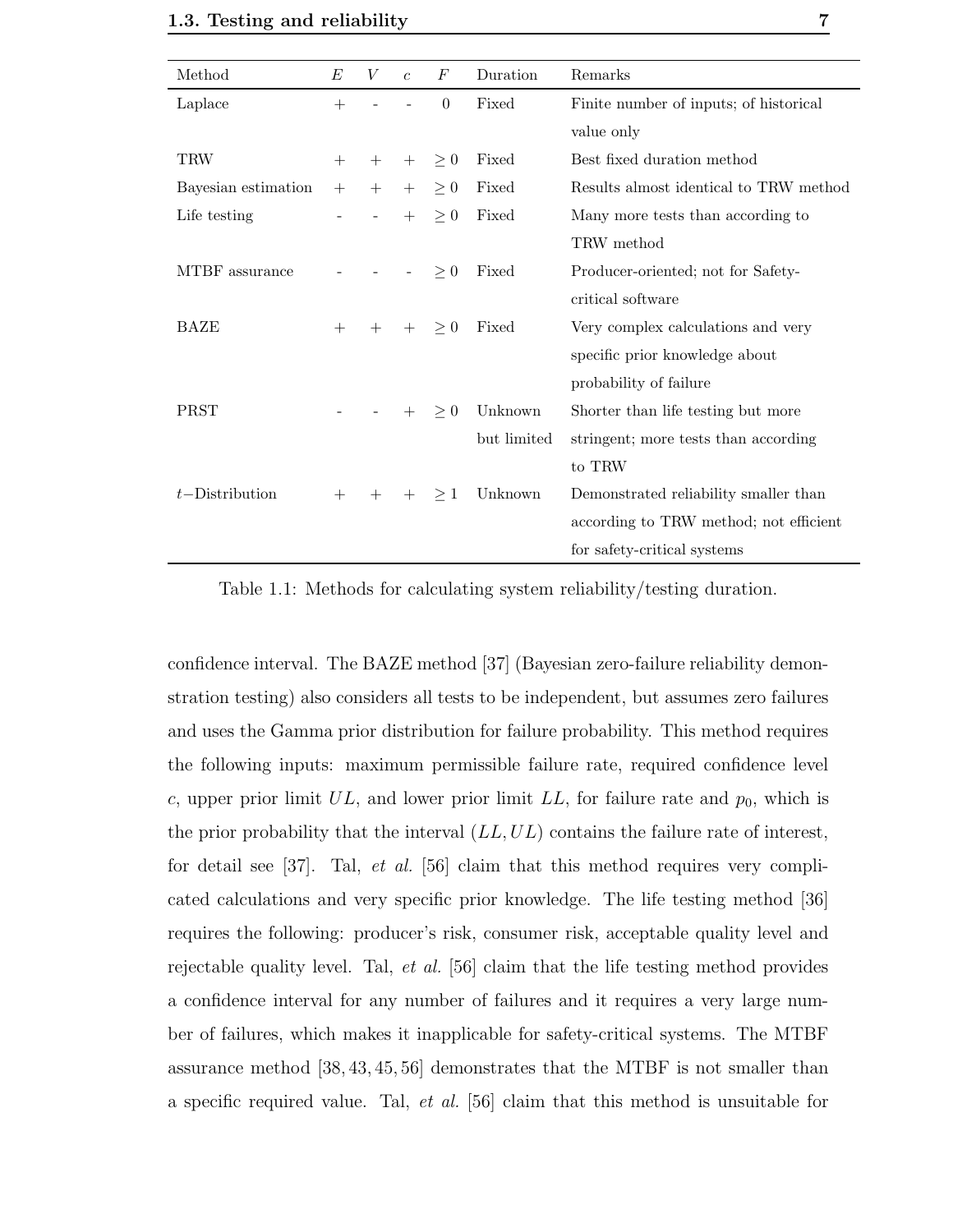safety-critical systems as it does not take into account failures that might happened after a successful certain number of zero-failure missions in the test.

From the non-fixed duration testing methods, Tal, et al. [56] prefer the PRST method (probability ratio sequential testing) to the  $t$ -distribution method, which is not efficient when safety-critical systems are of concern (e.g. it cannot be used unless at least one failure is found in the test and the testing duration cannot be predicted nor bounded, see [56] for detail). The PRST method [45, 57, 58], requires the following inputs: producer's risk, consumer risk, upper test MTBF and lower test MTBF, which should be specified in the contract. The procedure for this method is usually carried out with the help of a graphical aid. This method is shorter, in terms of the required testing duration, than those for the fixed duration test, which makes it more practical, but may reject systems that would have passed fixed duration tests, especially those that revealed more failures at the beginning of testing than at the end.

Sandoh [53] proposes two procedures for reliability demonstration testing to determine test duration and the maximum acceptable number of failures during the test. The procedures are based on two risks, namely producer and consumer risks, the second procedure is for zero-failure reliability demonstration testing considering a constraint on either the producer-risk or consumer-risk. He assumes that the time to failure follows an Exponential distribution and both the specified MTTSF (Mean Time To Software Failure) in the contract and the acceptable lower level of MTTSF for the consumer are specified prior to demonstration testing. He also assumes that the system is not debugged during demonstration testing but failures are removed after the test. Although he does not use the Bayesian approach, he states clearly that using it can reduce the amount of testing required when good prior knowledge is available. Moreover, he claims that his procedures hold for both software and hardware systems as long as the corresponding assumptions hold. We also believe that our approach holds for both software and hardware systems also as long as our assumptions hold.

In the approach presented in this thesis, we do not explicitly consider point estimates, variance, or confidence levels, which are unobservable characteristics, but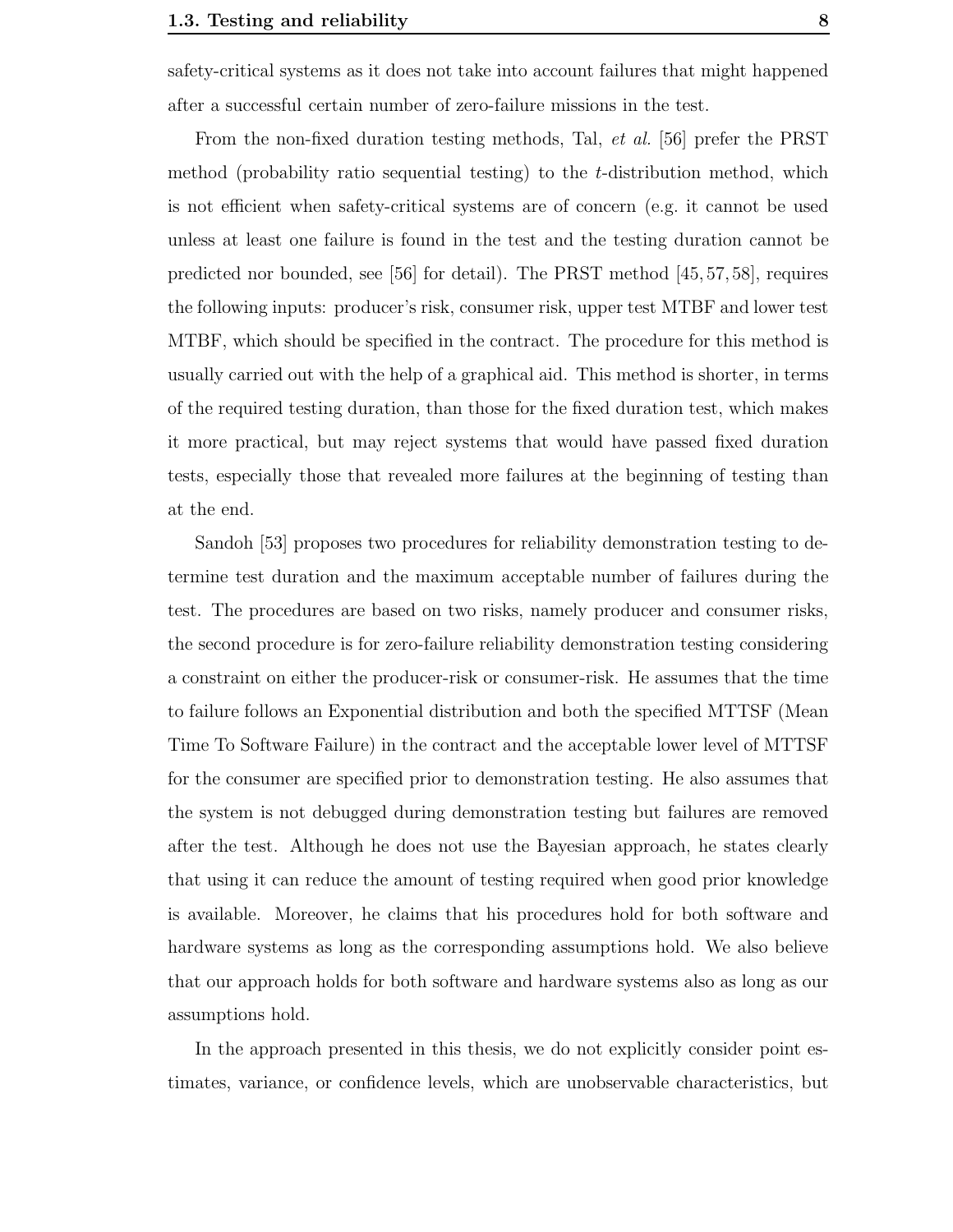we consider the optimal number of tasks to be tested (of each type of tasks), taking into account aspects of the process after testing, which none of the previously mentioned methods considered explicitly. Restricting attention to zero-failure testing, we consider our method to be intuitively attractive when concerning safety-critical systems. However, we should acknowledge that extending our approach to allow failures in the testing phase, maybe with repairing these failures, may increase its practical applicability and efficiency.

#### 1.4 Bayesian statistics

Bayesian statistics [29, 33], which has been used increasingly in the reliability literature, provides a suitable way for dealing with uncertainties taking prior knowledge into account. The Bayesian approach can be used to combine subjective opinion with data obtained from testing, to compute a system's reliability [26,49]. Bayesian inferential analysis is straightforward when one represents prior information via a conjugate prior distribution. Without conjugacy, the simplicity and elegance of the predictive densities are lost. However, non-conjugate priors might sometimes be more appropriate, e.g. in probabilistic safety assessments of domestic nuclear power plants where log-normal distributions are sometimes used for Poisson rate parameters [32]. In such situations, modern computation methods, such as MCMC [22] and numerical integration methods can be used. If prior information is not available, a non-informative prior distribution can be used. However, the non-informative prior distribution is not always clear, which is the case in this thesis due to our zero-failure assumption. A further advantage of the Bayesian framework is the direct link to decision theory, via optimisation of expected utilities [21]. Although we use such decision theoretic reasoning in Chapter 5, we do not focus explicitly on utilities but use assumed cost figures instead.

Bertolino and Strigini [7] demonstrate the use of Bayesian statistics as a high level quality way to predict software reliability. Guida and Pulcini [27] use the Bayesian approach for analysing failure data for mechanical components in a reliability demonstration, emphasizing that a correct use of accurate prior information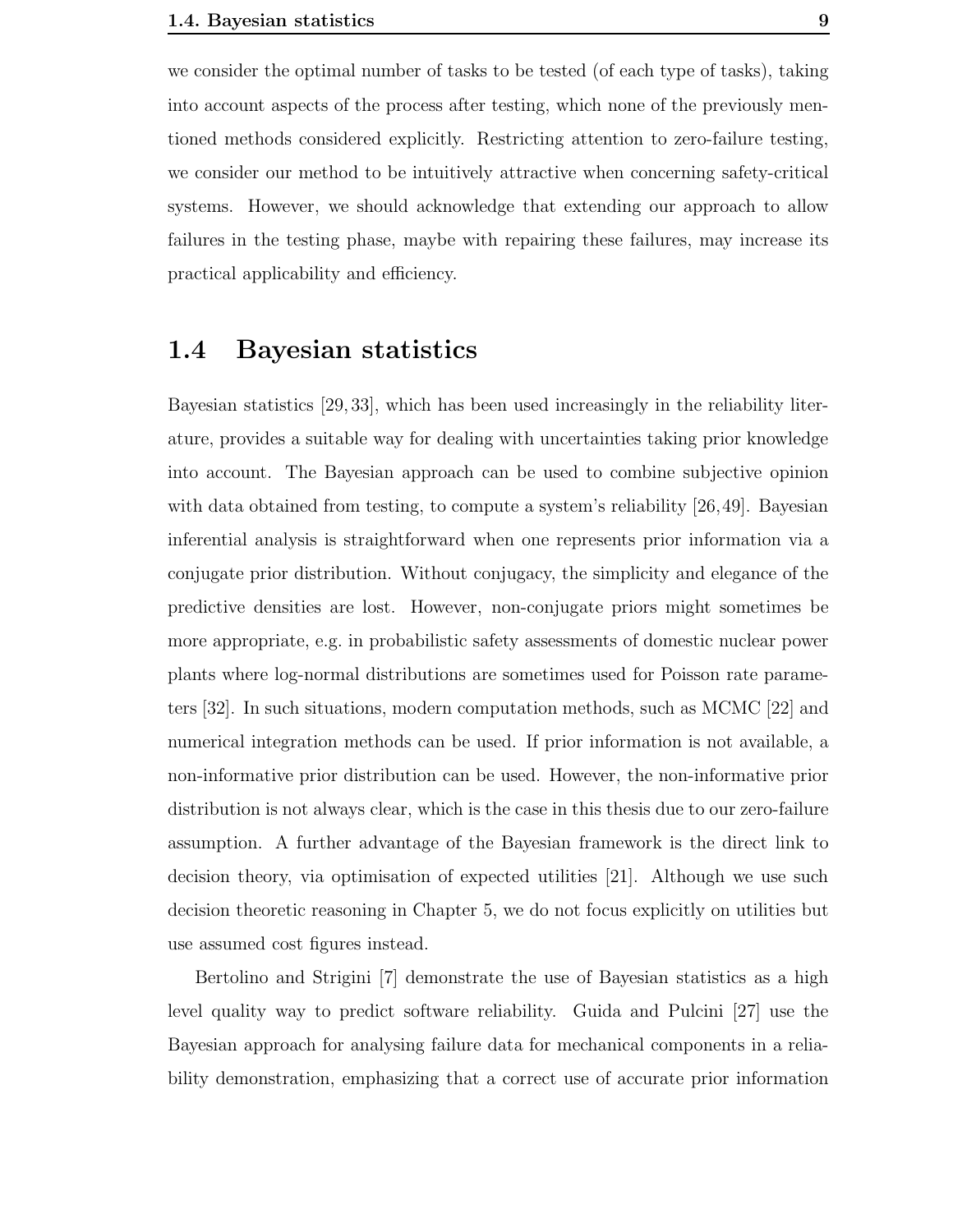allows one to draw inferences on the reliability of the new product even before performing the demonstration tests. However, we would not normally support the idea of relying totally on prior information when reliability demonstration for highly reliable systems is the concern.

Throughout this thesis, we use the Bayesian approach, which we share with Mastran [41], Mastran and Singpurwalla [42], and Martz and Waller [37, 38], to reliability predictions, using a Binomial model for the number of failures in testing and a Beta prior distribution for the unknown failure probability, as in Martz and Waller [39], Martz *et al.* [40], and Springer and Thompson [54, 55]. Grohowski and Hausman [26] present the Bayesian approach which quantifies prior information in order to estimate reliability. They support the selection of Gamma distributions as prior distributions for their conjugacy to the Poisson distribution. Rai [50] uses a similar approach to ours in the Poisson case, but used a Poisson distribution, with an unknown parameter following a Beta distribution to get a posterior distribution with a Poisson-Beta distribution.

The two hyperparameters in the Beta prior distribution can be interpreted in terms of results of an imaginary earlier test, in which the system failed to deal with a number of tasks, but performed some other tasks successfully. For reliability demonstration, we will assume that one wishes to use very little prior information, which can be modelled by taking all the hyperparameters small. Often in the statistical literature, the choice of giving the hyperparameters the value 1 is proposed as a so-called non-informative prior, but also other values for these parameters between 0 and 1 are advocated, such as Jeffries' non-informative Beta priors with parameters equal to 1/2. In our setting, the choice of non-informative prior is far from trivial. We will discuss this later, and, also on the basis of our analysis in this thesis, we think that there are good arguments for the choice  $Beta(1, 0)$  for reliability demonstration. The influence of these hyperparameters can be understood from their interpretation in terms of numbers of failures and successes in hypothetical earlier tests. Effectively, the number of required tests without failures should counter the prior information of 'imaginary test failures' to demonstrate a specific level of reliability.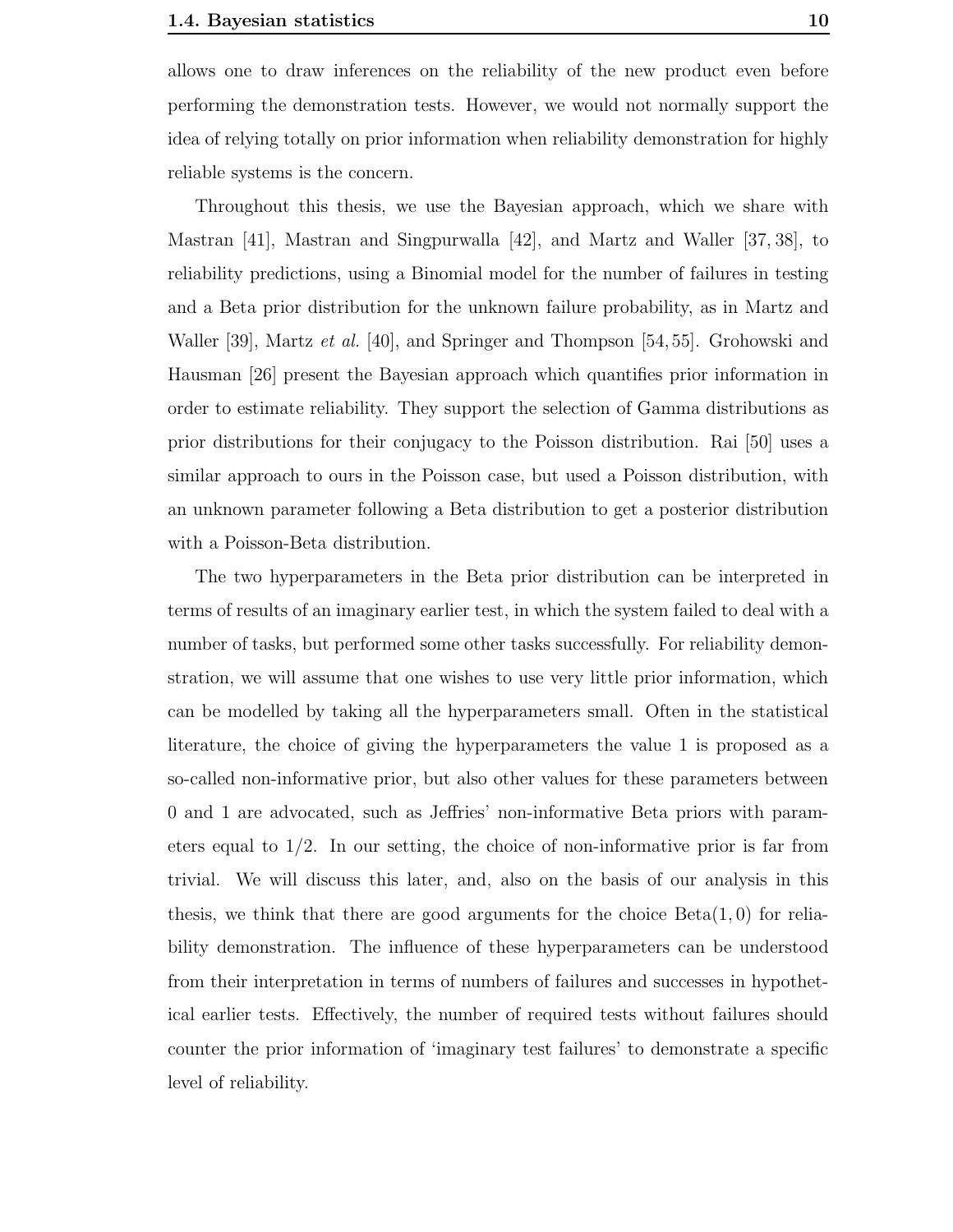Nonparametric predictive inferential methods [18] for the same setting as studied in this thesis have been presented by Coolen and Coolen-Schrijner [14], with which we share the perhaps surprising fact that the deterministic case is a worst-case scenario in terms of the number of tests needed for reliability demonstration (see Section 2.4.2), however they restricted attention to a single type of task.

#### 1.5 Outline of the thesis

In this thesis we study optimal numbers of tasks to be tested as required for Bayesian reliability demonstration with regard to the system's use in a process after zerofailure testing, where the system has to function for different types of tasks, which we assume to be independent.

Chapter 2, which forms the basis for Chapters 3 to 5, presents how we can learn from testing a system in order to predict its reliability, first in a process of one type of tasks, and secondly in a process of multiple types of tasks. We explicitly assume that testing reveals zero failures (Section 2.2). Reliability is considered in terms of failure-free periods (Section 2.4) and in terms of the expected number of failures (Section 2.5) in the process after testing. Using Bayesian statistics, we analyse the prediction for a known number of tasks and the prediction for tasks arriving randomly, with special attention to the Poisson process.

In Chapter 3 reliability is expressed in terms of the probability of a failure-free period, and we will aim for the minimal total number of tests needed (Section 3.3), and for minimal total expected costs of testing and possible failure in the process after testing (Section 3.4), assuming that a failure during the process would be catastrophic in the sense that the process would be discontinued. For the process after testing, we study in detail the cases where the numbers of tasks to be dealt with by the process are known (the deterministic case) and where these numbers are random quantities with Poisson distributions (the Poisson case). We also discuss the influence of the choice of prior distribution on the required test numbers.

In Chapter 4 reliability is expressed in terms of the expected number of failures in the process after testing, and the optimal numbers of tasks to be tested are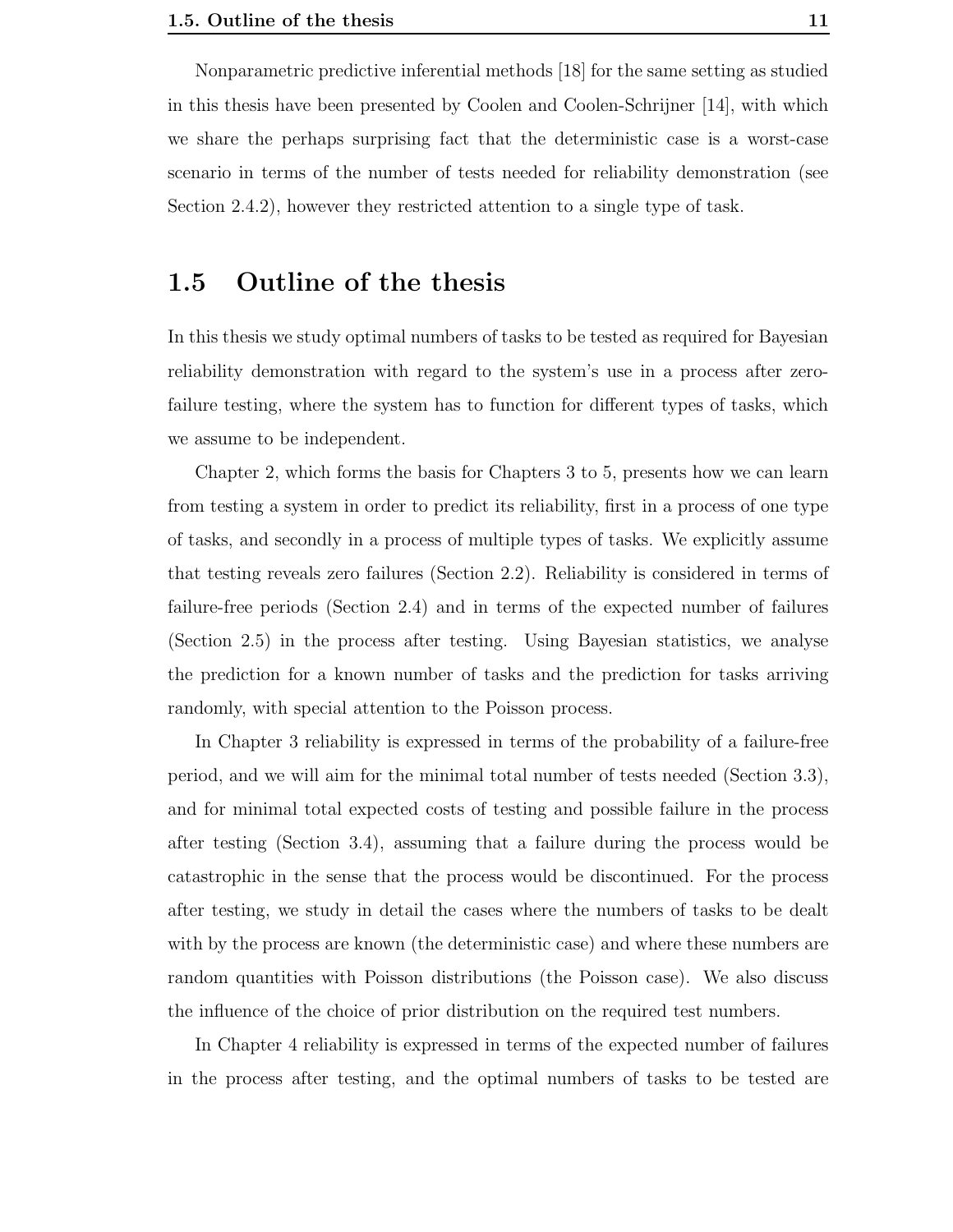derived by optimisation of a cost criterion, taking into account the costs of testing and of failures in the process after testing. We assume that such failures are not catastrophic to the system, in the sense that failures do not stop the use of the system in the process. Cost and time constraints on testing are also included in the analysis (Section 4.2). We focus on the study of the optimal numbers of tests for different types of tasks, depending on the arrival rate of tasks in the process and the costs involved. In Section 4.4, we briefly compare the results of this chapter with optimal test numbers in Chapter 3. For these two different optimality criteria, the dependence of the optimal numbers to be tested, for different types of tasks, on the costs of testing per type, and on the arrival rates of tasks in the process after testing, is very similar.

In Chapter 5, we extend the study by considering reliability demonstration for systems with redundancy, including the two extreme cases of parallel and series systems. Reliability prediction for such systems is considered in terms of failure-free periods, where the process failures are, as in Chapter 3, considered to be catastrophic (Section 5.2). Reliability demonstration for a single task (Section 5.3) and for m tasks, both for one type and for multiple types of tasks are considered (Sections 5.4 and 5.5). The results of this chapter are also compared to the results of Chapters 3 and 4. General conclusions, and some suggestions for future research, are briefly discussed in Sections 5.8 and 5.9.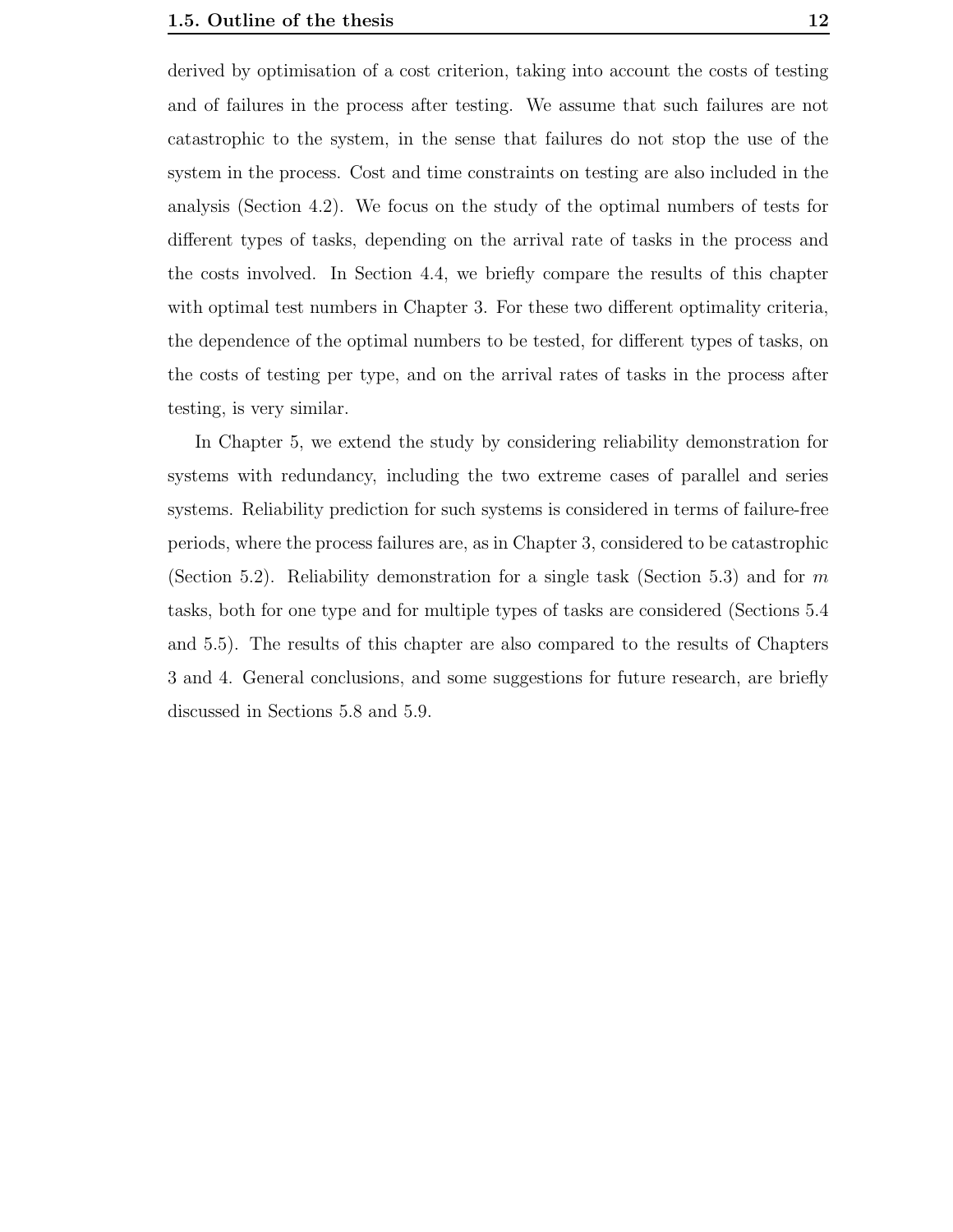## Chapter 2

# Reliability prediction after zero-failure testing

### 2.1 Introduction

In this chapter, which forms the basis for Chapters 3 to 5, reliability is considered in terms of failure-free periods (probability of zero failures in process) and the expected number of failures, in the process after testing. We consider processes with a known number of tasks, which we call the 'deterministic case', and processes with a random number of tasks, which we call the 'random case'. We study the Poisson case as one of the random cases in more detail. In both the deterministic and random cases, we consider processes with a one-type of task and with multiple independent types of tasks.

Throughout this thesis, we assume that the system's performance for tasks of one type is exchangeable over these tasks and that the system's failure of performing one task does not affect its ability to perform other tasks. We also assume that tasks arrive independently in the process and can also be tested independently. Learning about the performance of a system from test results enables prediction of the number of failures in the process for which the system is used after testing. The random quantities representing failures (or successes) of the tasks are assumed to be conditionally independent (for given failure probabilities per type of task) and identically distributed per type of task. We restrict our attention to zero-failure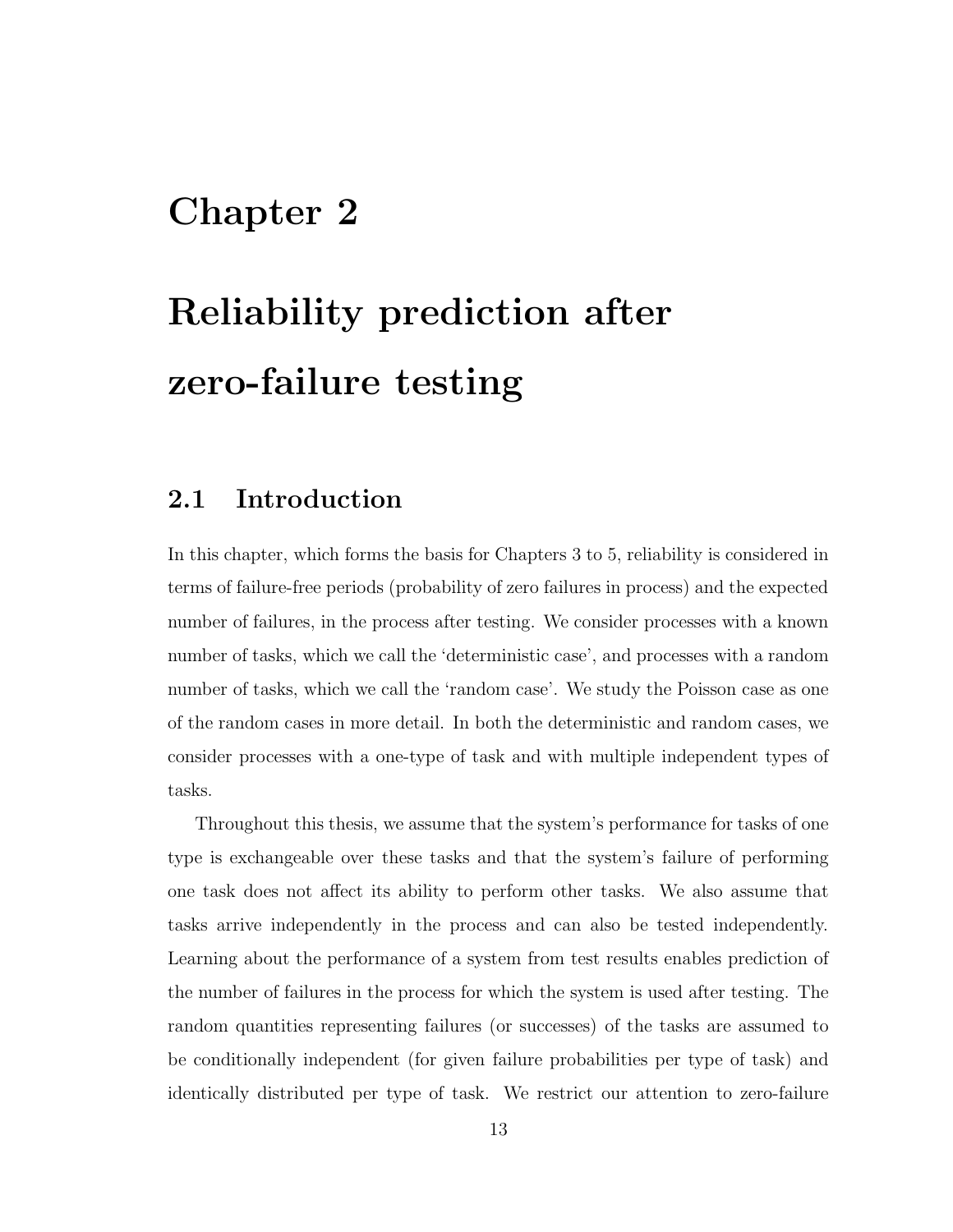testing before the process, so we assume that the system is only released for use in the process if testing reveals zero failures. This assumption is reasonable if systems must be highly reliable. We also assume that the system does not wear-out and will not be repaired during the period over which the process is considered.

We use a Bayesian approach to reliability predictions, with a Binomial model for the number of failures in testing (before the process) and Beta prior distributions for the unknown parameters of the failure probabilities. We also show that, in our Bayesian approach to this problem, the deterministic case is a worst-case scenario with regard to the achieved level of reliability, and hence with regard to the number of tests needed.

In Section 2.2 we introduce the zero-failure testing assumption. Section 2.3 introduces the model and the method used throughout this thesis, where the Bayesian approach with Beta prior distributions is used. In Section 2.4 reliability prediction is introduced in terms of failure-free periods for both the deterministic (Section 2.4.1) and the random (Section 2.4.2) cases, after zero-failure testing. In Section 2.5 reliability is considered in terms of the expected number of failures in the process after testing, again for the deterministic and the random cases.

## 2.2 Zero-failure testing assumption

Throughout this thesis, we assume explicitly that testing reveals zero failures, which is a common requirement for safety-critical systems, in the sense that the system is only released for use in the process if testing has revealed zero failures [37]. The underlying idea is that, if a failure occurs during testing, the system will be redesigned, after which testing may have to start all over again. Such testing results are, for example, realistic in situations where high reliability is required, and where failures during testing have severe consequences or may lead to redesign of the system.

We do not consider aspects of retesting after fixes or redesign, in case of failures during testing, which would increase practical applicability of our approach but would require detailed modelling of reliability growth (see e.g. Gaver and Jacobs [23] who consider such aspects for items that require destructive testing). As examples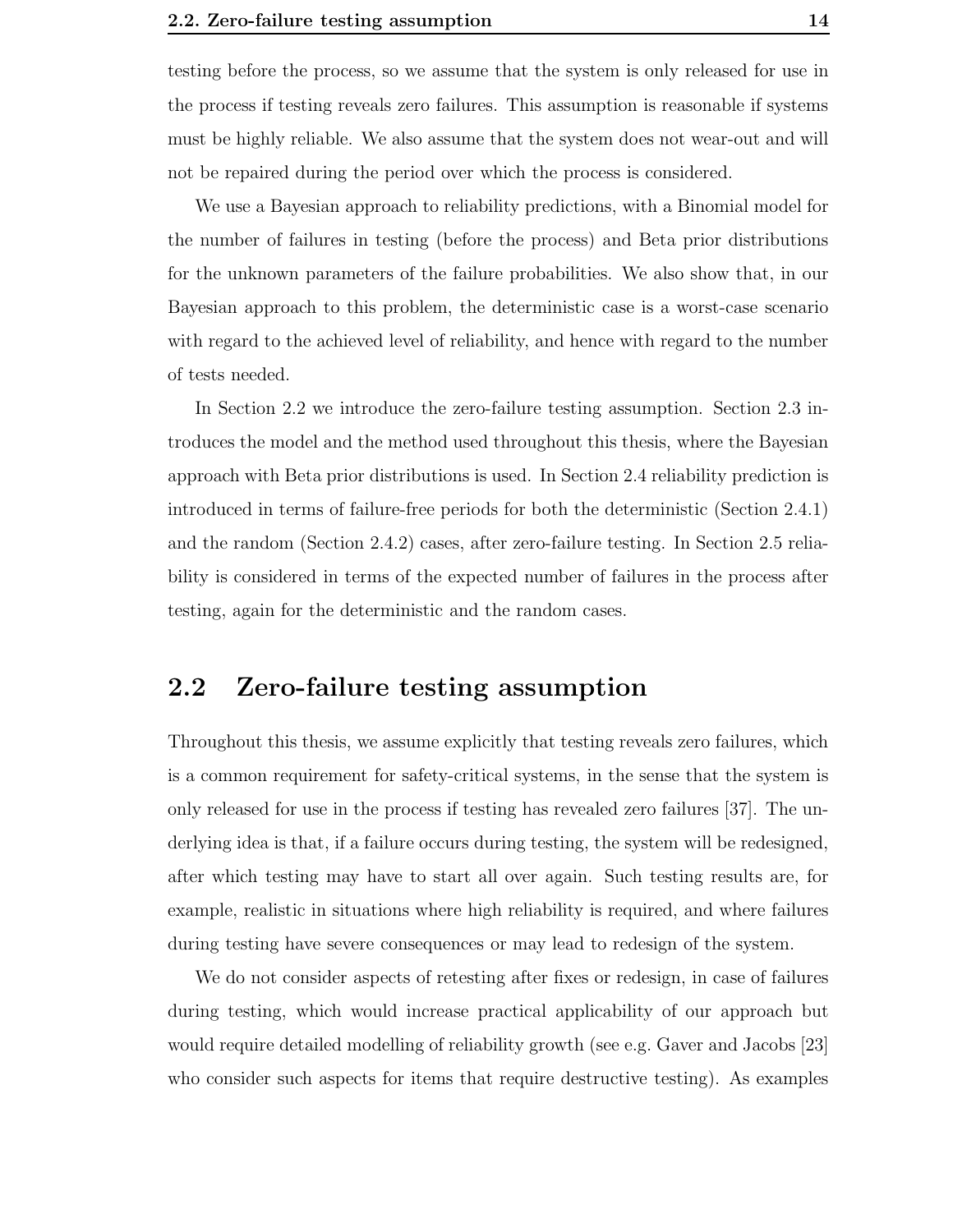of systems for which such a setting may be realistic, one can think of systems that must trigger alarms for a variety of possible warnings in industrial applications, or software systems that control the use of different databases and enable information transfers between them.

### 2.3 Learning from tests

In this section, we present the standard Bayesian method of updating a conjugate prior for the parameter of a Binomial distribution, representing how we learn from testing. To learn about a system's performance, we can test the system prior to its use in a process. During testing, we can use tasks as inputs without relying on a particular arrival process for the tasks. Assume that we carry out a test consisting of *n* tasks  $(n \geq 1)$ . Throughout this thesis we will, for mathematical convenience, assume that the uncertainty about the probability of a failure, say  $\theta$ , before testing, is represented by a Beta prior distribution,  $\theta \sim Beta(\alpha, \beta)$ , with probability density function (pdf)

$$
p(\theta) = \frac{\theta^{\alpha - 1} (1 - \theta)^{\beta - 1}}{B(\alpha, \beta)}, \quad \text{for } 0 \le \theta \le 1,
$$
 (2.1)

where  $B(\alpha, \beta) =$  $\Gamma(\alpha)\Gamma(\beta)$  $\Gamma(\alpha + \beta)$ , and Γ(.) is the Gamma function (which is defined as  $\Gamma(\alpha) = \int_0^\infty u^{\alpha-1} e^{-u} du, \alpha > 0$  for which  $\Gamma(\alpha+1) = \alpha \Gamma(\alpha)$  for any positive value of  $\alpha$ , and  $\Gamma(\alpha + 1) = \alpha!$  for positive integer values of  $\alpha$ . So, if  $\alpha$  and  $\beta$  are positive integers, the Beta-function simplifies to

$$
B(\alpha, \beta) = \frac{(\alpha - 1)!(\beta - 1)!}{(\alpha + \beta - 1)!}.
$$
\n(2.2)

Here,  $\alpha$  and  $\beta$  are positive constants ( $\beta = 0$  is also possible in such settings), the choice of which we discuss in detail later in this thesis, in Section 2.4 in particular, and  $\theta \in [0, 1]$ . The Beta prior is conjugate to the Binomial model, see e.g. Lee [33] or Martz and Waller [38]. Moreover, the Beta distribution allows a reasonably large variety of shapes to model expert beliefs [33]. Weiler [59] showed that assuming a Beta prior in Binomial sampling, when it is not the true prior distribution, often has only a small effect in practical applications. In addition, the parameters of Beta distributions can easily be interpreted, an important advantage when we consider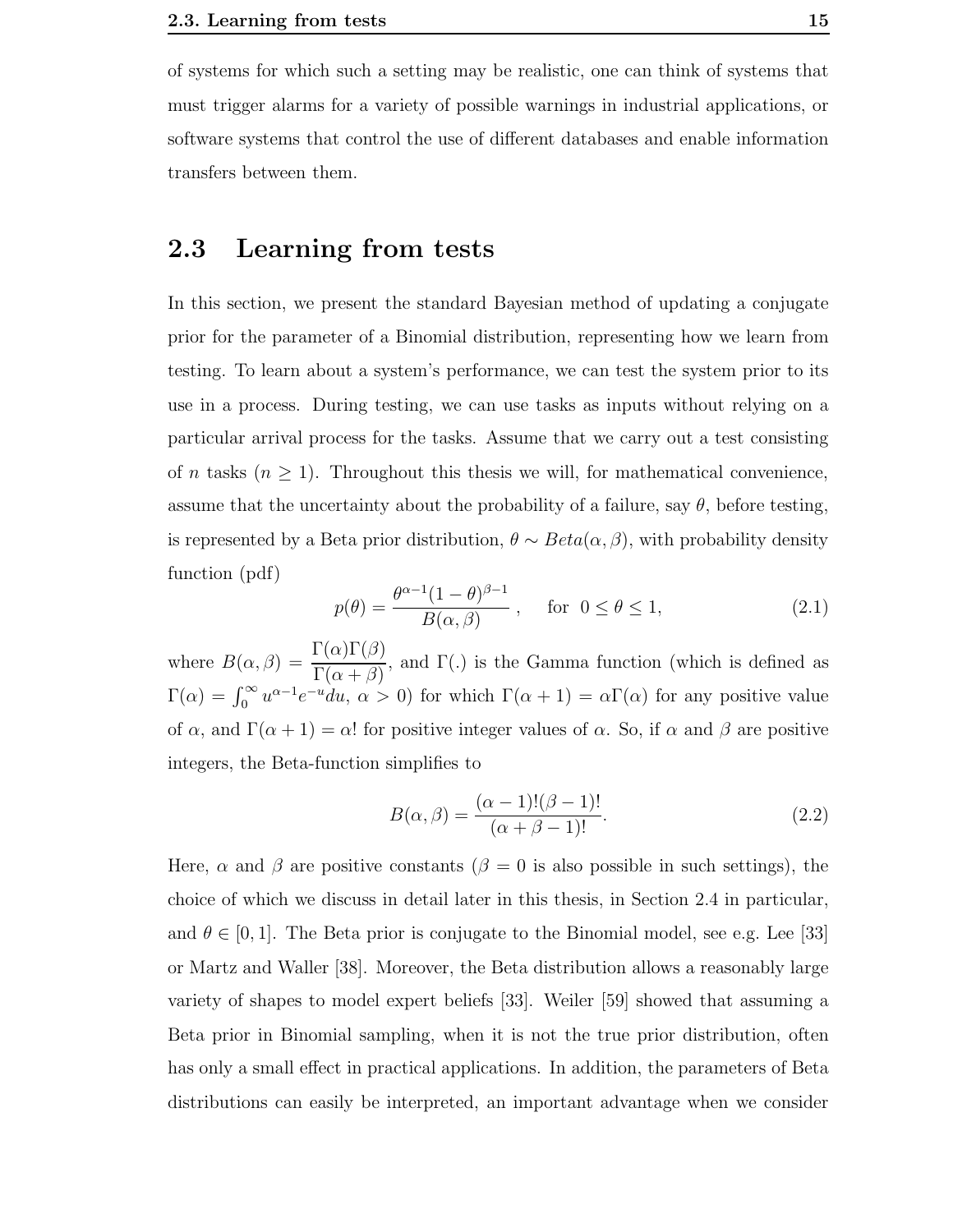the influence of the prior distribution on the required test numbers later in this thesis. Dyer and Chiou [20] found in their research that the Beta family is the most suitable, comparing to other families of priors, when prior information about the system is not available. Colombo and Constantini [11, 12] support the Beta distribution as Bayesian prior with Binomial sampling. However, their approach does not support the choice of  $\beta \leq 1$  which we suggest in our approach. Moreover, their analysis is limited to integer values for  $\alpha$  and  $\beta$ , whereas in our approach  $\alpha$ and  $\beta$  can be any positive constants, while we advocate the choice of  $\alpha = 1$  and  $\beta = 0$ , which we discuss in detail later in this thesis. We also share the use of a Binomial model for the tests, and a Beta prior distribution with Martz et al. [40], Martz and Waller [39], and with Springer and Thompson [54, 55].

We use the test results to update the prior distribution for the unknown failure probability,  $\theta$ . The posterior distribution of  $\theta$ , after learning that a test of  $n \geq 1$ tasks has revealed  $r \geq 0$  failures, is characterised by the pdf

$$
p(\theta|(n,r)) = \frac{L(\theta|(n,r)) p(\theta)}{\int_0^1 L(\theta|(n,r)) p(\theta) d\theta}, \quad \text{for } 0 \le \theta \le 1,
$$
 (2.3)

where the term  $L(\theta|(n,r))$  is the likelihood function. Based on the assumption that the number of failures in the  $n$  tests follows a Binomial distribution, the likelihood function is

$$
L(\theta|(n,r)) = \binom{n}{r} \theta^r (1-\theta)^{n-r}.
$$
 (2.4)

The posterior distribution, with probability density function  $p(\theta|(n,r))$ , quantifies our uncertainty about  $\theta$  based on our background knowledge and the results of the test. Thus, when using the  $Beta(\alpha, \beta)$  prior distribution for  $\theta$ , and taking the zerofailure testing assumption into account, denoting such data by  $(n, 0)$ , the resulting posterior distribution is  $\theta | (n, 0) \sim \text{Beta}(\alpha, \beta + n)$ , which has pdf

$$
p(\theta|(n,0)) = \frac{(1-\theta)^n \theta^{\alpha-1} (1-\theta)^{\beta-1}}{\int_0^1 (1-\theta)^n \theta^{\alpha-1} (1-\theta)^{\beta-1} d\theta}
$$
  
= 
$$
\frac{\theta^{\alpha-1} (1-\theta)^{\beta+n-1}}{\int_0^1 \theta^{\alpha-1} (1-\theta)^{\beta+n-1} d\theta}.
$$
 (2.5)

Using the Beta function  $B(\alpha, \beta + n) = \int_0^1 \theta^{\alpha-1}(1-\theta)^{\beta+n-1} d\theta$ , (2.5) is equal to

$$
p(\theta|(n,0)) = \frac{\theta^{\alpha-1}(1-\theta)^{\beta+n-1}}{B(\alpha,\beta+n)},
$$
\n(2.6)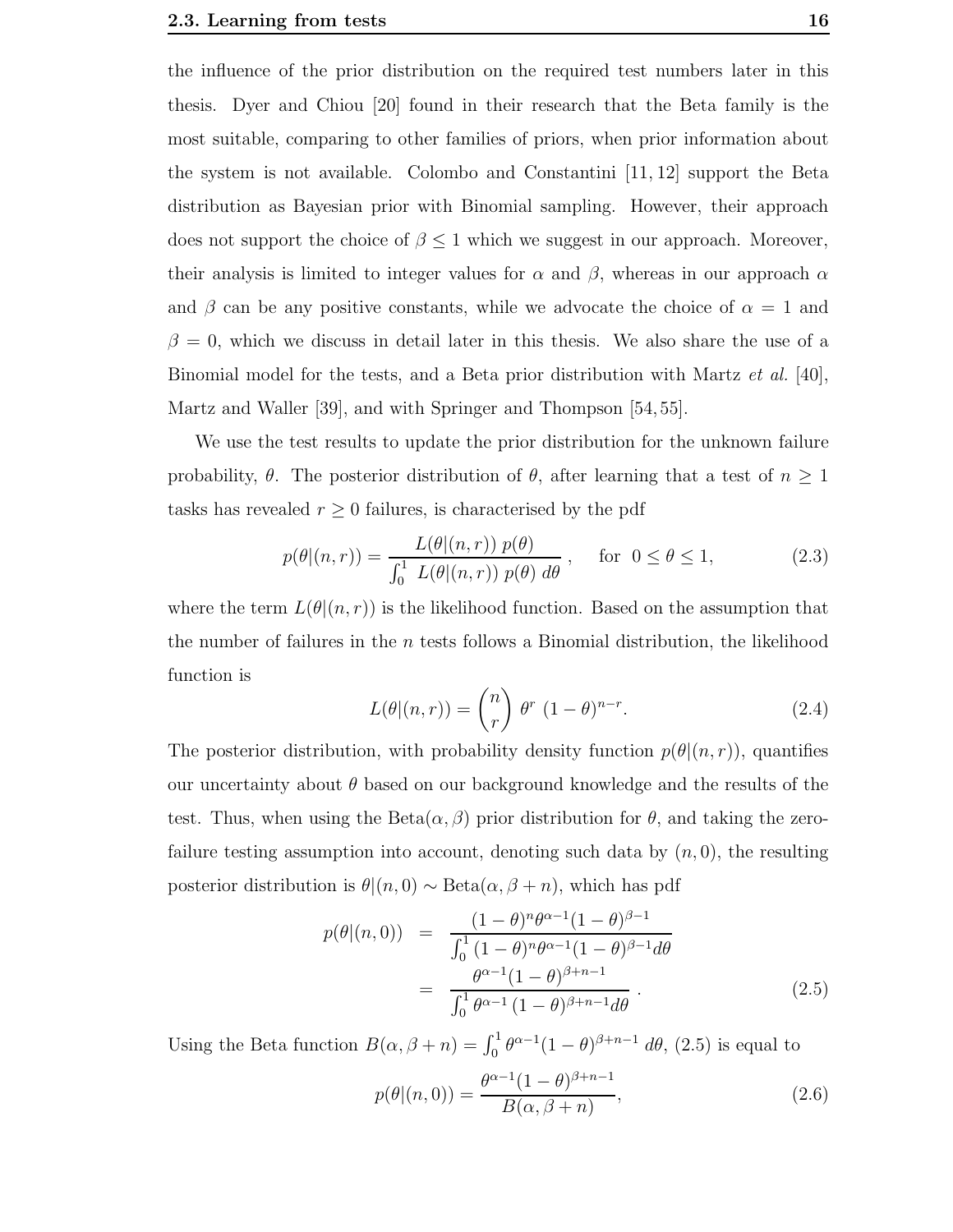which is the pdf of the Beta distribution with parameters  $\alpha$  and  $\beta + n$ .

The constants  $\alpha$  and  $\beta$  can be interpreted as the number of failures and the number of successes, respectively, in  $\alpha + \beta$  imaginary observations which reflect our judgements before the real test results become available. We can also interpret  $\beta+n$ as the total successes in both the imaginary data set and the test before the process. Indeed, we will see that there is a good reason actually to favour the choice  $\beta = 0$ . Due to our assumption that testing reveals zero failures in order for the system to be used in the process, we cannot use a Beta prior with  $\alpha = 0$ , as  $(2.6)$  would not be a proper pdf [6]. The actual choice of  $\alpha$  will later be shown to play a crucial role in determining the required test numbers. Clearly, if we wish to use very little prior information then we should take both  $\alpha$  and  $\beta$  very close to zero. In this thesis we will use the choice of  $\alpha = 1$ , which still requires very many zero-failure tests to achieve the required reliability level. We consider this choice to be conservative; however, it is needed because of the absence of clear non-informative priors due to the zero-failure testing assumption, and we discuss this in more detail later.

# 2.4 Reliability prediction in terms of failure-free periods

In this section we express reliability in terms of probability of a failure-free periods in the process after testing. Reliability in terms of failure-free period is particularly important if high reliability is the aim, for example if failures have severe consequences. This section is the basis for Chapters 3 and 5, where failures are considered to be catastrophic. We consider such situations in the following setting. We assume that the system has to perform multiple types of tasks, which are independent both in the manner in which the system performs the tasks and in the arrival of these tasks in the processes considered. In addition, the functioning of the system for such different types of tasks is tested independently per type of task. We consider two types of processes after testing, namely processes with known numbers of tasks, the deterministic case, which is presented in Section 2.4.1 and processes where these numbers are random quantities, the random case, presented in Section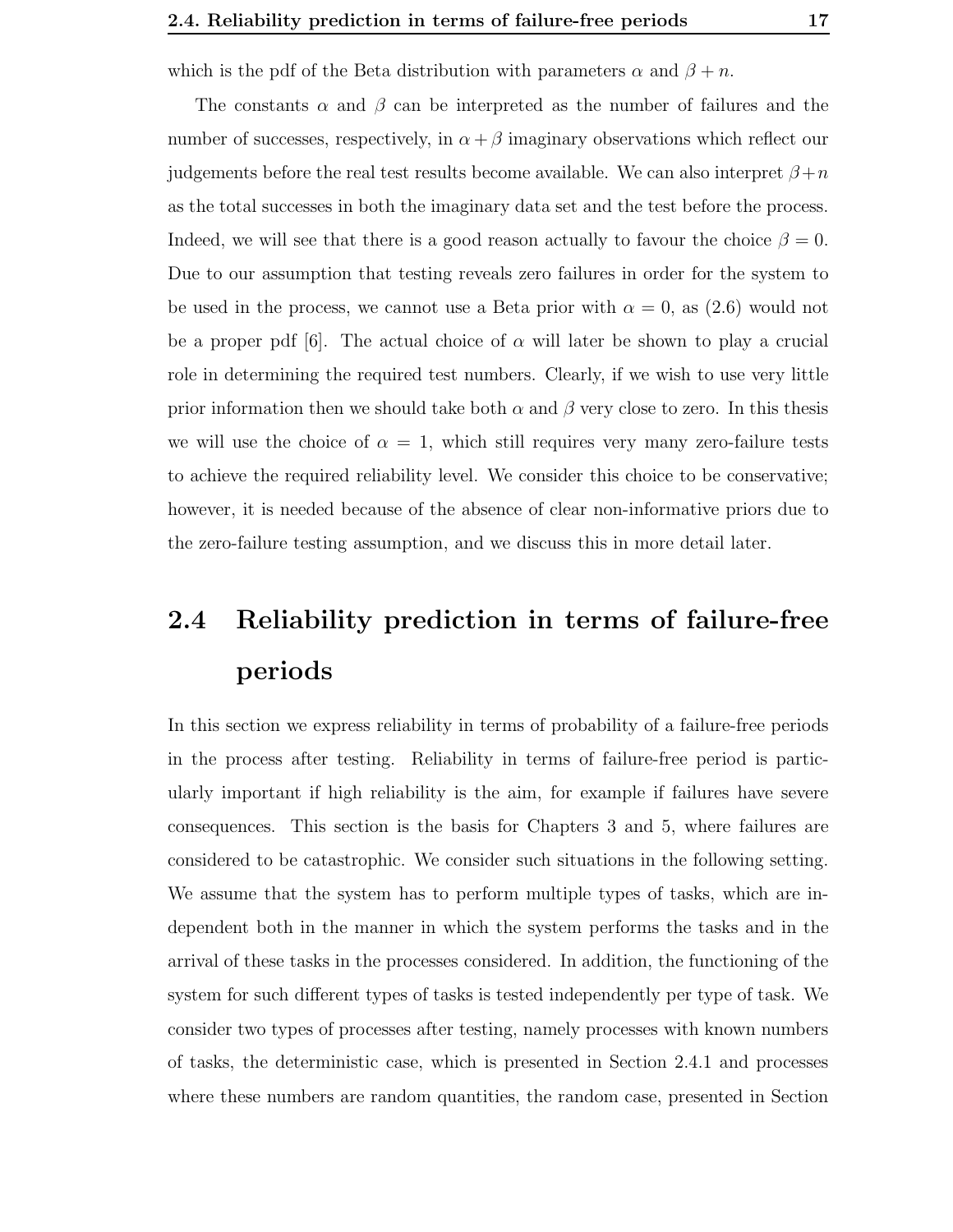2.4.2. Again, we assume that the system does not wear-out and performs tasks of one type similarly, in the sense that failures can be represented by exchangeable Bernoulli random quantities, enabling the use of a simple Binomial model.

#### 2.4.1 Known number of tasks

In this section, we first consider a single type of task, where tasks are dealt with independently of each other, independently of the system's performance, and also independently of testing. We then generalize the results for the case where multiple independent types of tasks are required to be performed successfully by the system.

#### Process with a single type of task

Let  $m$  be a known number of tasks in the process, after testing, that the system has to perform, and let  $P(0|m, \theta, (n, 0))$  be the probability of zero failures in this process, after zero-failure testing of n tasks, for given  $\theta$ . As the tasks that need to be performed in the process are assumed to be conditionally independent of the tasks in the tests, for given  $\theta$ , we have

$$
P(0|m, \theta, (n, 0)) = P(0|m, \theta).
$$

By using the theorem of total probability we can derive the unconditional probability distribution for zero failures in the process. Using the posterior pdf  $p(\theta|(n,0))$ , as given in (2.6), the posterior predictive probability for a failure-free process is

$$
P(0|m, (n,0)) = \int_0^1 P(0|m, \theta, (n,0)) p(\theta|(n,0)) d\theta
$$
  
= 
$$
\int_0^1 \frac{(1-\theta)^m \theta^{\alpha-1}(1-\theta)^{\beta+n-1}}{B(\alpha, \beta+n)} d\theta = \frac{B(\alpha, \beta+n+m)}{B(\alpha, \beta+n)}
$$
  
= 
$$
\frac{\Gamma(\beta+n+m)\Gamma(\alpha+\beta+n)}{\Gamma(\alpha+\beta+n+m)\Gamma(\beta+n)}.
$$
 (2.7)

The role of  $\beta$  is interesting in this probability, as it always appears in the form  $\beta+n$ . If we define  $z = \beta + n$ , then it is clear that any reliability requirement based solely on this  $P(0|m,(n,0))$  will give a requirement on z, hence the immediate effect of choosing a larger value for  $\beta$  is that the required test size n will be smaller, by the same margin. In this case,  $\beta+n$  can be interpreted as the 'combined total number of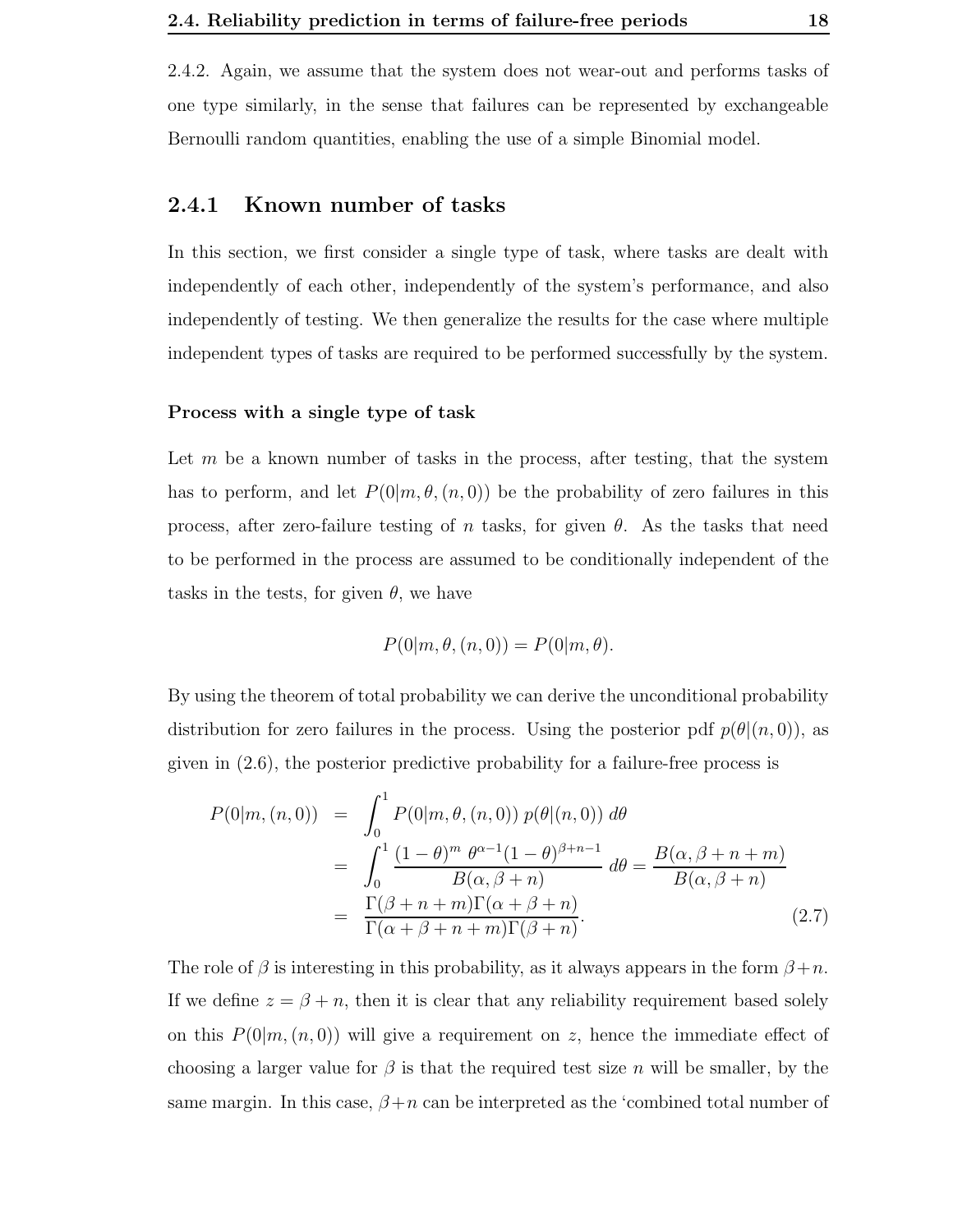successes in the imaginary data set, representing prior judgements, and in the test'. Hence, and from the zero-failure assumption in  $n (> 0)$  tests, we can use  $\beta = 0$ . Also, because of this assumption (no failures are observed) we cannot use  $\alpha = 0$ , as the corresponding posterior distribution would be improper.

We consider two ways to simplify (2.7). First, for general values of  $\alpha > 0$  and  $\beta \geq 0,$ 

$$
P(0|m,(n,0)) = \prod_{j=1}^{m} \frac{j+\beta+n-1}{j+\alpha+\beta+n-1}.
$$
 (2.8)

Let us denote the right-hand side, as a function of m, by  $g(m)$ . Clearly,  $g(m)$  is positive (for  $n > 0$ ) and decreasing as a function of m, and from the fact that

$$
g(m) - g(m+1) = \prod_{j=1}^{m} \frac{j+\beta+n-1}{j+\alpha+\beta+n-1} [1 - \frac{m+\beta+n}{m+\alpha+\beta+n}],
$$

is decreasing in  $m, g(m)$  is a convex function of m. If we restrict attention to integer values  $\alpha > 0$  and  $\beta \geq 0$ , then a second expression for  $(2.7)$  is

$$
P(0|m,(n,0)) = \prod_{j=1}^{\alpha} \frac{j+\beta+n-1}{j+\beta+n+m-1}.
$$
 (2.9)

Let us denote this right-hand side, as a function of m, by  $f(m)$ . Although this form is less general than  $g(m)$ , the effect of different choices of  $\alpha$  might be clearer from  $f(m)$ . It is clear that  $P(0|m,(n, 0))$  is an increasing function of n, and a decreasing function of m, which agrees with intuition. From  $f(m)$  it is clear that increasing  $\alpha$ has a big effect on  $P(0|m,(n,0))$ , and hence on the minimal required test size n.

#### Process with multiple types of tasks

It is easy to generalize this approach to a system that has to perform multiple types of tasks, which arrive independently in the process after testing, and which can also be tested independently. We assume that the system must deal with  $k \geq 2$  types of tasks, which we assume to be fully independent, in the sense that the system's failure of performing one task does not affect its ability to perform tasks of other types. We use notation as above, but with index  $i, i = 1, \ldots, k$ , added to indicate the particular type of task. We denote k-vectors by underlining the notation used above, further notation is straightforward and is not explicitly introduced. We should emphasize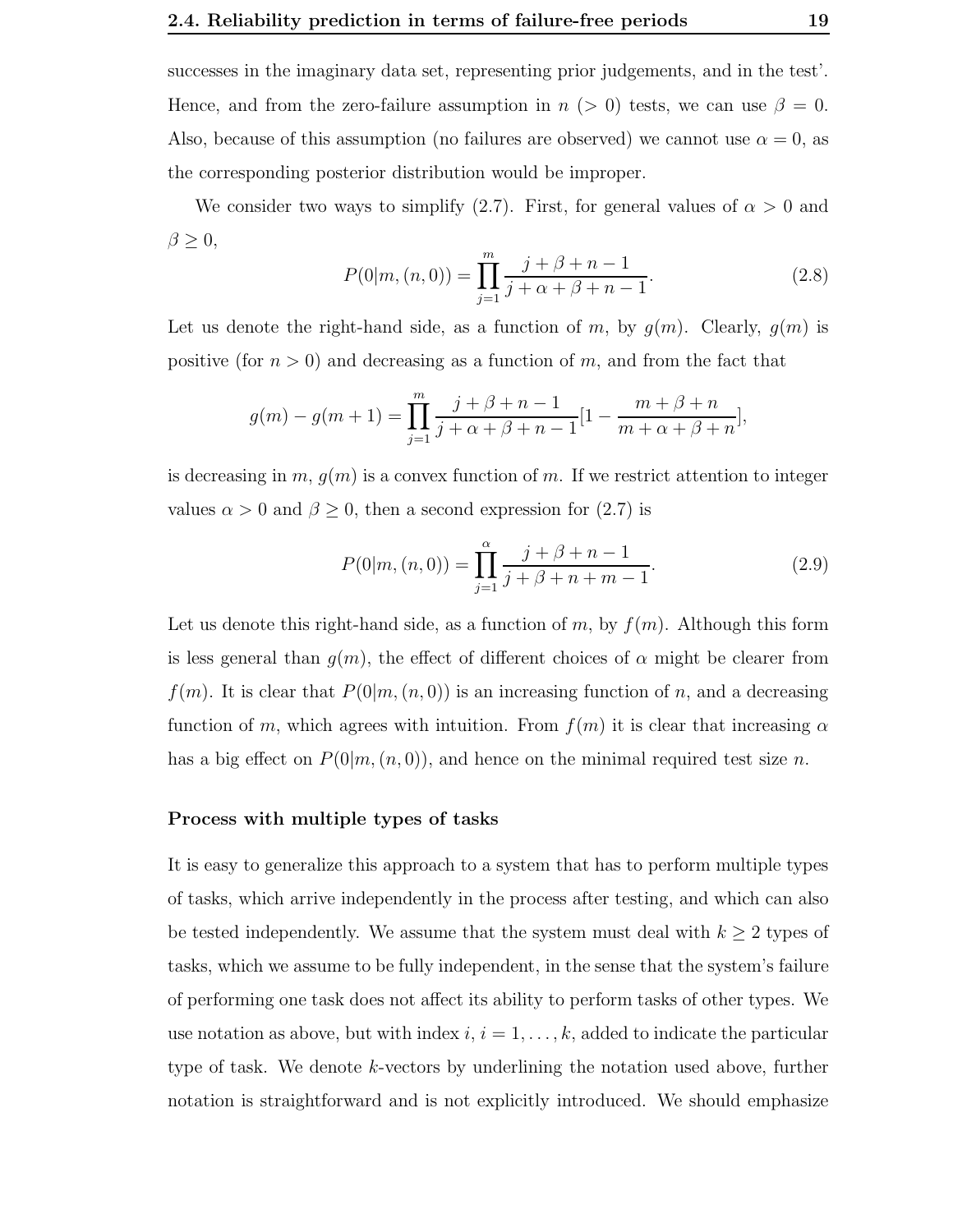that all random quantities related to different types of tasks are assumed to be independent throughout our analysis.

Assuming a Beta $(\alpha_i, \beta_i)$  prior distribution for the parameter  $\theta_i$  of a task of type  $i$   $(i = 1, \ldots, k)$ , and that  $n_i$  tests of this type revealed zero failures, the posterior predictive joint probability of zero failures in  $m_i$  tasks of type i after testing is

$$
P(0|\underline{m}, (\underline{n}, \underline{0})) = \prod_{i=1}^{k} \prod_{j=1}^{m_i} \frac{j + \beta_i + n_i - 1}{j + \alpha_i + \beta_i + n_i - 1},
$$
\n(2.10)

for general values of  $\alpha_i > 0$  and  $\beta_i \geq 0$ , and similar to (2.9) we can also write this as

$$
P(0|\underline{m}, (\underline{n}, \underline{0})) = \prod_{i=1}^{k} \prod_{j=1}^{\alpha_i} \frac{j + \beta_i + n_i - 1}{j + \beta_i + n_i + m_i - 1},
$$
\n(2.11)

for integer values  $\alpha_i > 0$  and  $\beta_i \geq 0$ ,  $\forall i = 1, ..., k$ . Clearly,  $P(0|\underline{m}, (\underline{n}, \underline{0}))$  is decreasing in k, the number of types in the process, which is intuitively logical: the more types the system has to perform successfully in the process, for fixed  $n_i$  and  $m_i$  for all i, the less reliable the system gets, hence the more tests are needed to demonstrate a required reliability level, which we show later in this thesis.

#### 2.4.2 Random number of tasks

In this section, we consider the case where the number of tasks in a specified period  $[0,t]$  in the process after zero-failure testing is a random quantity, say M, with probability  $P(M = u)$  for nonnegative integers u. Throughout this thesis we assume that M is independent of the test information  $(n, 0)$ , which implies that  $P(M =$  $u|(n, 0)) = P(M = u).$ 

We are interested in a specified failure-free period  $(FFP)$  in the process after testing, again assuming that the test revealed no failures in  $n$  tasks tested. This probability follows from the theorem of total probability, and is

$$
P(FFP|(n,0)) = \sum_{u=0}^{\infty} P(0|u,(n,0))P(M=u).
$$
 (2.12)

The convexity of  $g(m) = p(0|m, (n, 0))$ , as a function of m (Section 2.4.1), leads to an interesting result, as Jensen's inequality for convex functions (see e.g. Hardy, et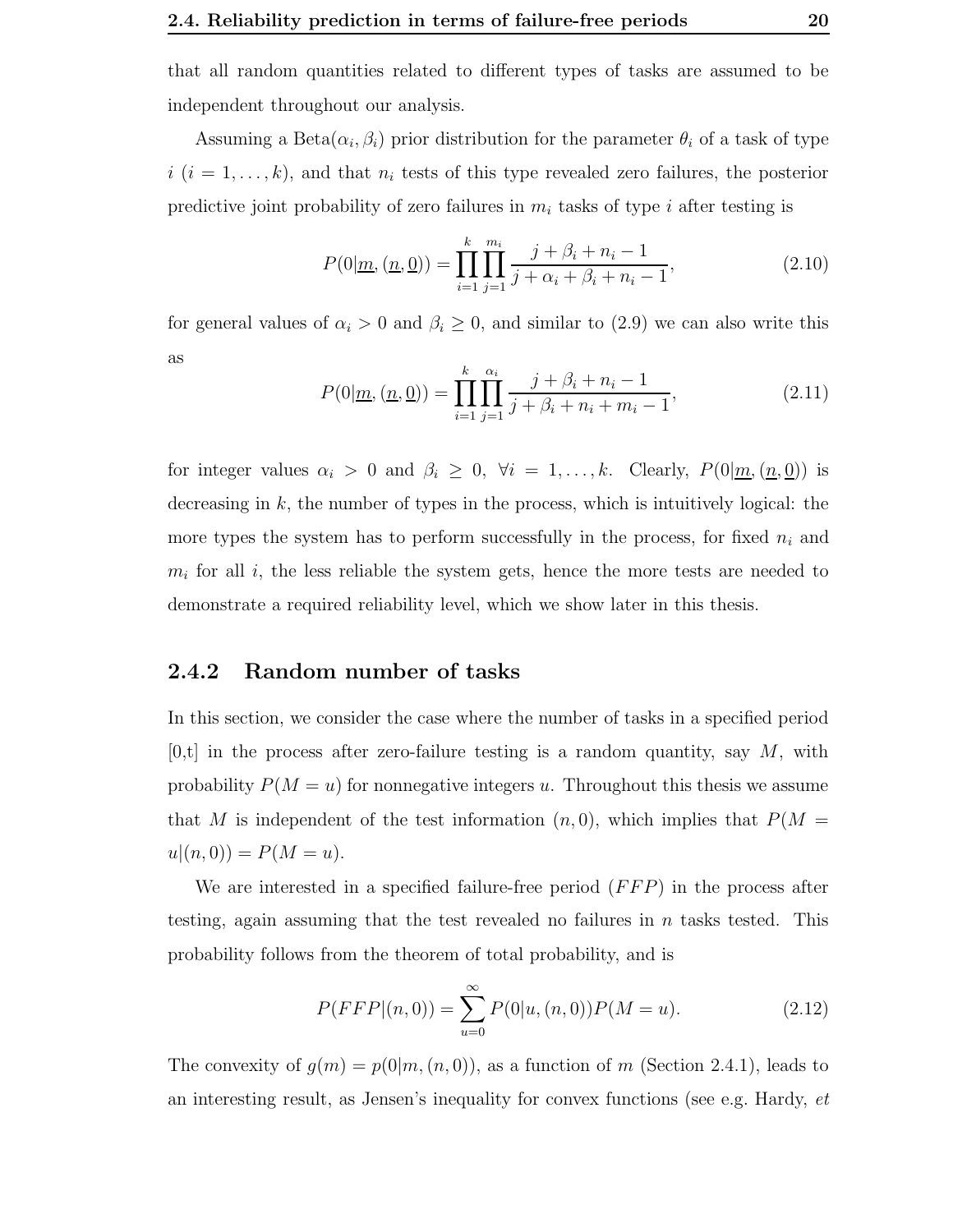al. [28] for further details on Jensen's inequality and convexity) gives

$$
P(FFP|(n,0)) = E(g(M)) \ge g(E(M)).
$$
\n(2.13)

This implies that, if we restrict attention to probability distributions for M with expected value  $E(M) = m$ , then we have

$$
P(FFP|E(M) = m, (n,0)) \ge P(0|m, (n,0)).
$$
\n(2.14)

This is possibly surprising, as it implies that given any probability distribution for M with  $E(M) = m$ , the probability of a specified failure-free period after testing, after n tests without failures, is at least as large as the probability of zero failures in a known number of tasks, m. Hence the required number of successful tests will be no more, in case of such an  $M$ , than required for the process with  $m$  tasks, which will be illustrated later in Chapters 3, 4 and 5. Therefore, one could consider the exact knowledge of the value of the random quantity  $M$  to be disadvantageous, we illustrate this in Example 2.4.1. This worst-case scenario, which is a feature of the deterministic case, also occurs in [14], but based on different foundations.

For the case where the system has to perform  $k \geq 1$  independent types of tasks, the corresponding probability of FFP is

$$
P(FFP | (\underline{n}, \underline{0})) = \prod_{i=1}^{k} P(FFP_i | (n_i, 0)), \qquad (2.15)
$$

where

$$
P(FFP_i|(n_i,0)) = \sum_{u=0}^{\infty} P(0|u,(n_i,0))P(M_i = u).
$$
\n(2.16)

This factorisation of the joint probability is only allowed due to the assumed independence of the different  $M_i$ , where the assumed independence of  $M_i$  and the test information is explicitly used in the application of the theorem of total probability above. If one doubts that the system deals with the different tasks independently, in the sense that one would expect a positive correlation between different  $M_i$ 's, then this product form provides a kind of 'worst-case scenario', in the sense that to reach a particular level of reliability, the required number of successful tests per type will never be less than when positive correlations between the  $M_i$  would be taken into account. The convexity argument used above in this section, can be used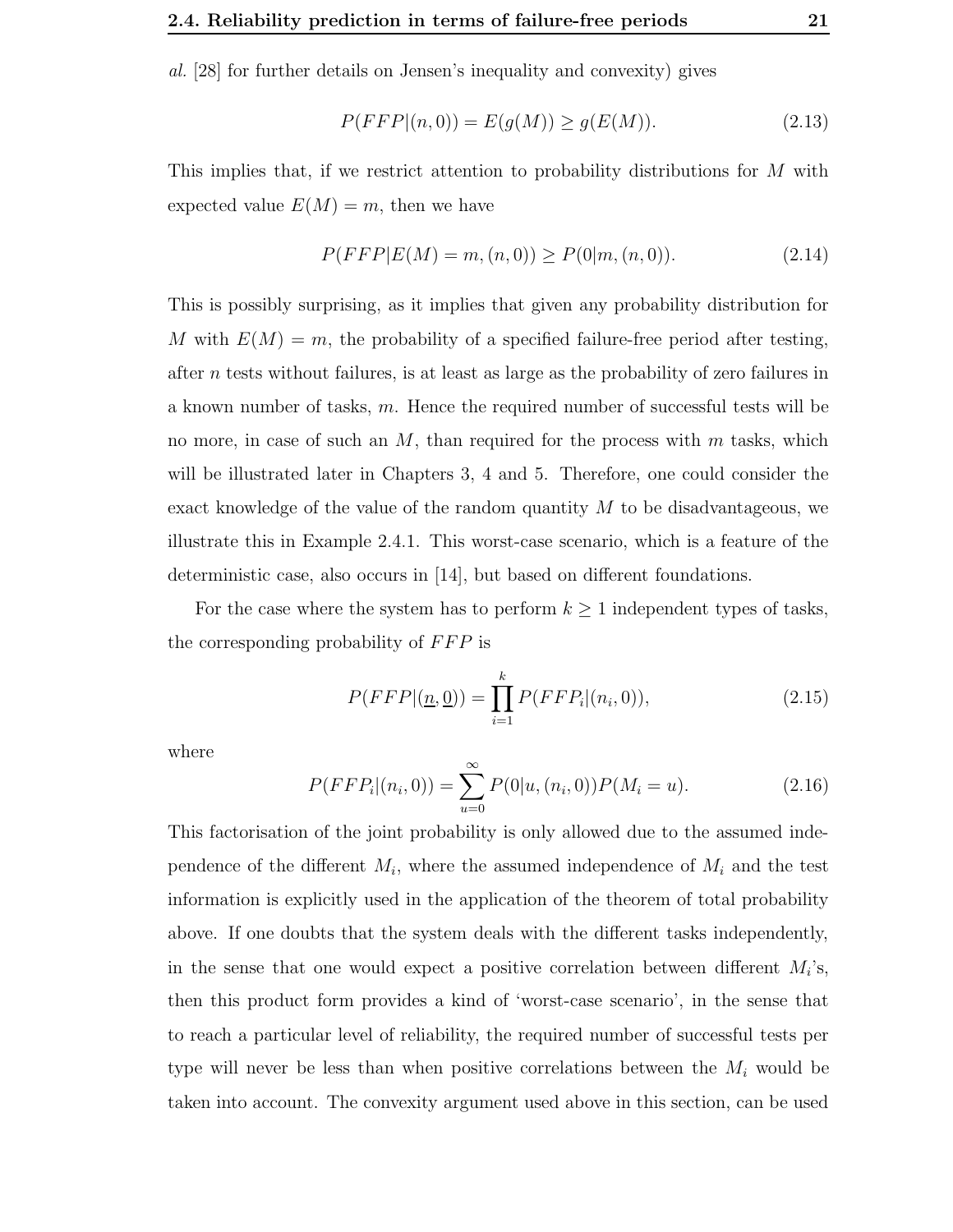again for each of these  $P(FFP_i|(n_i,0))$ , to prove that the deterministic case, with known  $m_i$ , requires at least as many successful tests as are required for any random  $M_i$  with expected value  $E(M_i) = m_i$ . Hence, also with multiple types of tasks the deterministic case will require at least as many zero-failure tests as corresponding random cases (see e.g. Example 3.2.1).

#### The Poisson case

Suppose that the tasks in the process after testing arrive according to a homogeneous Poisson process with known arrival rate  $\lambda > 0$ , and that a reliability requirement of a minimum probability of a failure-free period of length  $t > 0$  is used. Let  $\mu = \lambda t$ . Then, the random number of tasks the system has to deal with during this period, say M, has a Poisson distribution with expected value  $E(M) = \mu$ , we denote this by  $M \sim Po(\mu)$ . Using (2.9), the probability of such a failure-free period, after testing n tasks revealed zero failures, when restricting attention to integer  $\alpha > 0$ , for any  $\beta \geq 0$ , is

$$
P(FFP|M \sim Po(\mu), (n, 0)) = \sum_{u=0}^{\infty} P(0|u, (n, 0))P(u|\mu)
$$
  
= 
$$
\sum_{u=0}^{\infty} \prod_{j=1}^{\alpha} \frac{j+\beta+n-1}{j+\beta+n+u-1} e^{-\mu} \frac{\mu^u}{u!}.
$$
 (2.17)

For general values of  $\alpha > 0$ , (2.8) leads to

$$
P(FFP|M \sim Po(\mu), (n, 0)) = \sum_{u=0}^{\infty} \prod_{j=1}^{u} \frac{j+\beta+n-1}{j+\alpha+\beta+n-1} e^{-\mu} \frac{\mu^u}{u!}.
$$
 (2.18)

The following example illustrates these probabilities, and the influence of prior knowledge on reliability, in terms of the probability of zero failures in the process, after testing has revealed zero failures. We consider both the deterministic case and the Poisson case.

#### Example 2.4.1

Suppose that a system has performed  $n = 20$  tasks in a test without failure. Table 2.1 gives the probabilities of zero failures for a variety of values for  $\alpha$  and  $\beta$  in (1)  $m = 5$  tasks, and (2) a random number of tasks,  $M$ , that has a Poisson distribution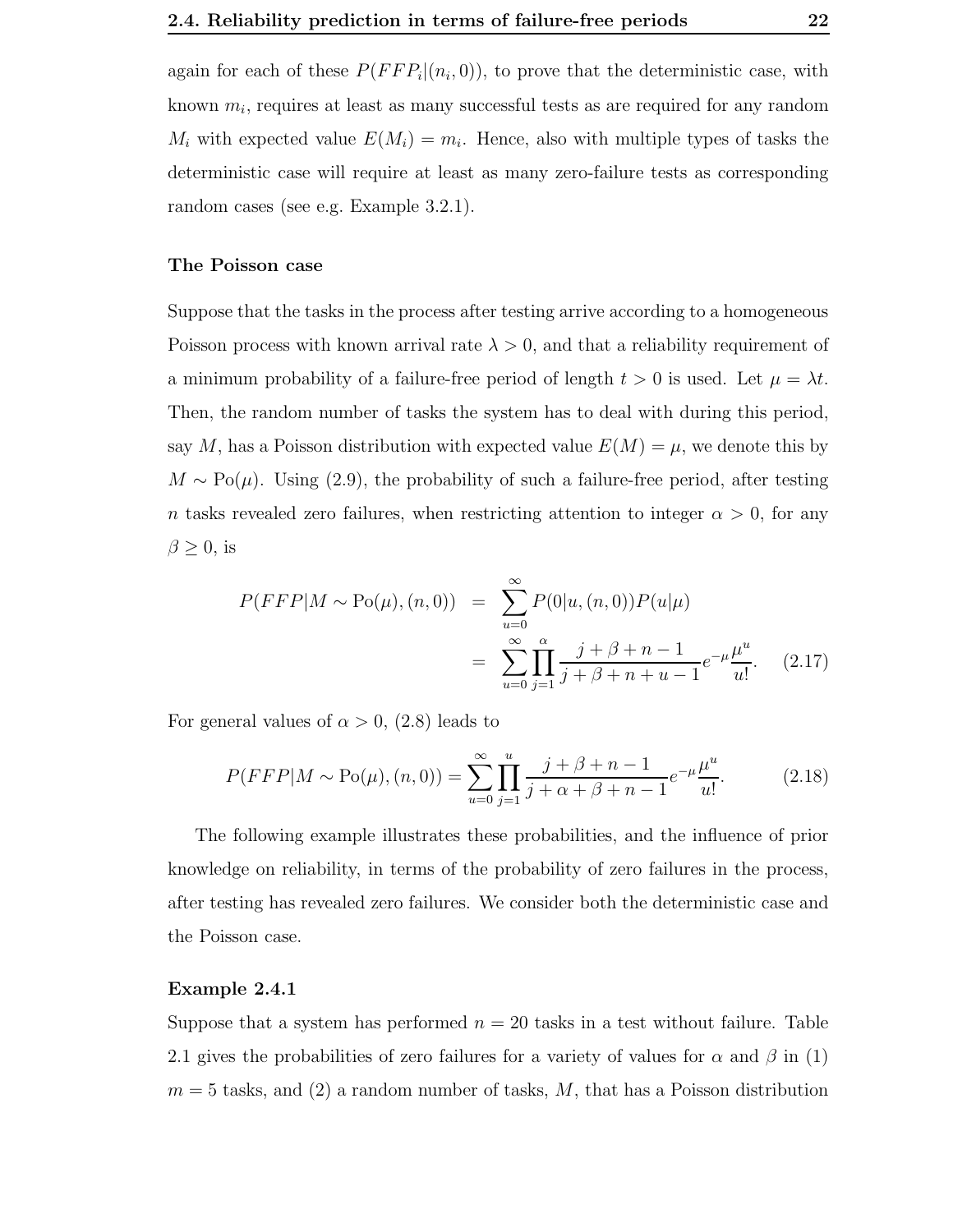with expected value  $E(M) = \mu = \lambda t = 5$  within the period [0, t]. This example demonstrates the strong influence of changes to the value of  $\alpha$ , and the far weaker influence of the value of  $\beta$ . Table 2.1 also illustrates the result in (2.14) i.e. that the system reliability for a process with a random M, with  $E(M) = m$ , is at least as large as the system reliability for a process with a known number of tasks  $m$  after n tests without failures. Moreover, although we do not have an analytic proof of the following statement, the study of many examples suggests that the difference between these probabilities for the deterministic and the Poisson cases is very small.

| $\alpha$       | $\beta$        | $P(0 m=5,(20,0))$ | $P(FFP M \sim Po(5), (20, 0))$ |
|----------------|----------------|-------------------|--------------------------------|
| $\mathbf{1}$   | $\theta$       | 0.8000            | 0.8063                         |
| 1              | 1              | 0.8077            | 0.8136                         |
| 1              | $\overline{2}$ | 0.8148            | 0.8203                         |
| 1              | 5              | 0.8333            | 0.8379                         |
| 1              | 10             | 0.8571            | 0.8606                         |
| 1              | 100            | 0.9600            | 0.9603                         |
| $\overline{2}$ | $\theta$       | 0.6462            | 0.6608                         |
| 3              | $\overline{0}$ | 0.5265            | 0.5497                         |
| 0.5            | $\overline{0}$ | 0.8933            | 0.8960                         |
| 0.1            | $\overline{0}$ | 0.9775            | 0.9779                         |
| 0.01           | $\theta$       | 0.9977            | 0.9978                         |

Table 2.1:  $P(0|m = 5,(20, 0))$  and  $P(FFP|M \sim Po(5), (20, 0))$  for varying  $\alpha, \beta$ .

To compute the infinite sums in (2.17) and (2.18), we have used an approximation by cutting off at the point where the difference between two consecutive partial sums does not exceed  $10^{-20}$ . As, for large u, the terms in the sum decrease very rapidly, this gives a good approximation to the infinite sum.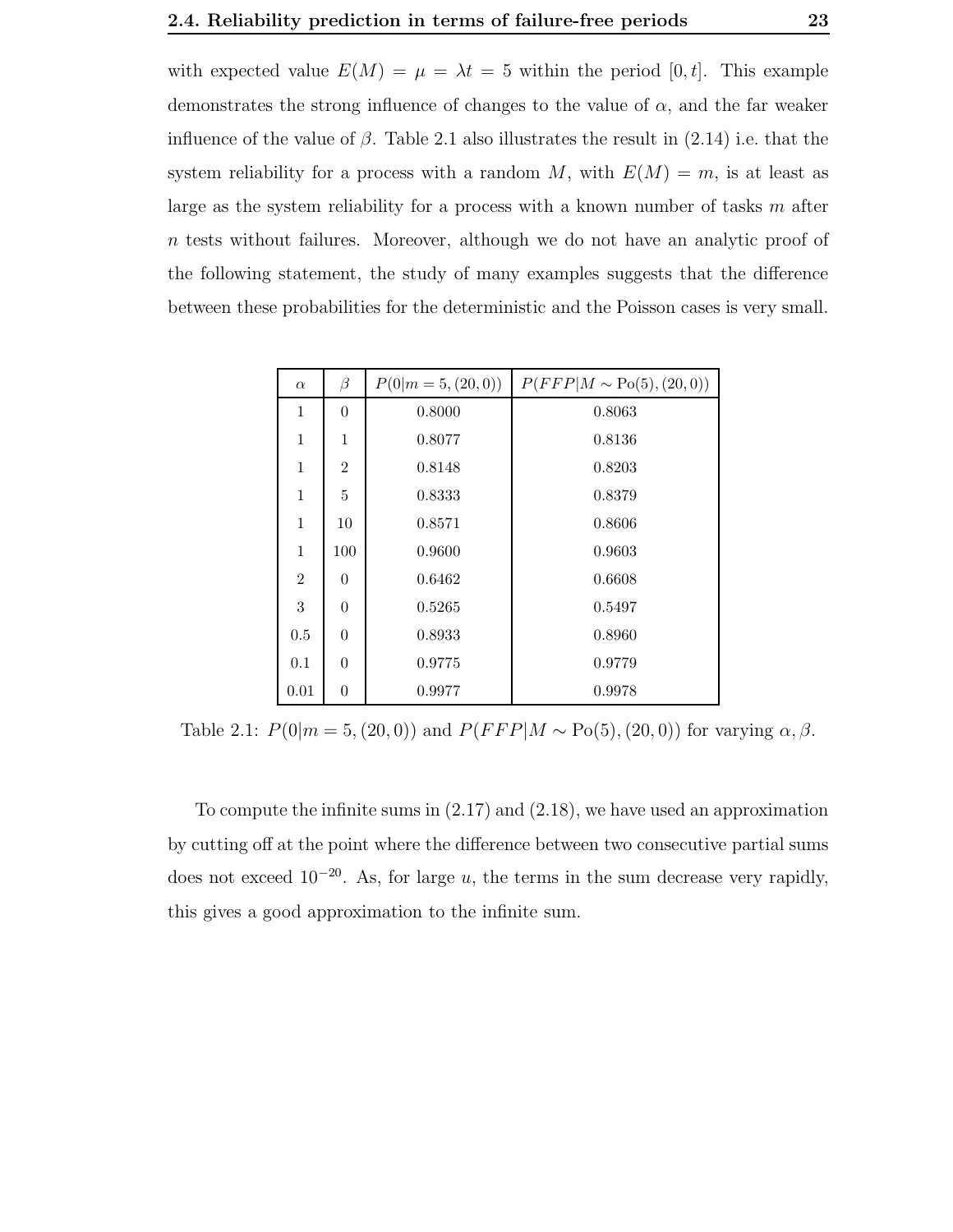# 2.5 Reliability prediction in terms of the expected number of failures

Reliability can also be considered in terms of the expected number of failures in the process after testing which will be the focus of Chapter 4. This is relevant if the failures are not catastrophic, in the sense that failures do not stop the use of the system in the process, but may incur costs. Suppose that a system has to perform  $k \geq 1$  types of tasks, which we again assume to be fully independent.

Let  $D_i$  be the number of failures in  $m_i$  tasks of type i, in a process of  $k \ge 1$  independent types of tasks. As  $D_i|m_i, \theta_i, (n_i, 0) \sim \text{Binomial}(m_i, \theta_i)$ , by the conditional independence assumption, and assuming a  $Beta(\alpha_i, \beta_i)$  prior distribution for  $\theta_i$ , we have

$$
E(D_i|m_i, (n_i, 0)) = E_{\theta_i}(E(D_i|m_i, \theta_i, (n_i, 0))) = E_{\theta_i}(m_i \theta_i|(n_i, 0))
$$
  
= 
$$
m_i \int_0^1 \theta_i p(\theta_i|(n_i, 0)) d\theta_i = m_i \frac{B(\alpha_i + 1, \beta_i + n_i)}{B(\alpha_i, \beta_i + n_i)}
$$
  
= 
$$
\frac{\alpha_i m_i}{\alpha_i + \beta_i + n_i}.
$$
 (2.19)

Let  $D = \sum_{i=1}^{k} D_i$  be the total number of failures. Then

$$
E(D|\underline{m}, (\underline{n}, \underline{0})) = \sum_{i=1}^{k} E(D_i|m_i, (n_i, 0)) = \sum_{i=1}^{k} \frac{\alpha_i m_i}{\alpha_i + \beta_i + n_i}.
$$
 (2.20)

Clearly,  $E(D|m,(n,0))$  is increasing in k, which is logical as the more types of tasks the process is required to perform successfully, the more failures one would expect to encounter. For a random number  $M_i$  tasks of type i, with  $E(M_i) = m_i$ , after zero-failure testing, the expected number of failures of type  $i$  is also equal to  $(2.19)$ .

Suppose that tasks arrive in the process according to a Poisson process over the period [0,t] after testing,  $M|\lambda \sim Po(\lambda t)$ , with expected value  $E(M|\lambda) = \lambda t$ , where we denote the total number of failures in the random process again by  $D$ , then  $D|\theta, \lambda, (n, 0) \sim Po(\theta \lambda t)$  [48]. For  $k \ge 1$  types of fully independent tasks, each arriving as a Poisson process with  $E(M_i|\lambda_i) = \lambda_i t$ , with  $t > 0$  the length of the period over which the process is considered, the expected total number of failures is

$$
E(D|\underline{\lambda}, (\underline{n}, \underline{0})) = t \sum_{i=1}^{k} \frac{\alpha_i \lambda_i}{\alpha_i + \beta_i + n_i}.
$$
\n(2.21)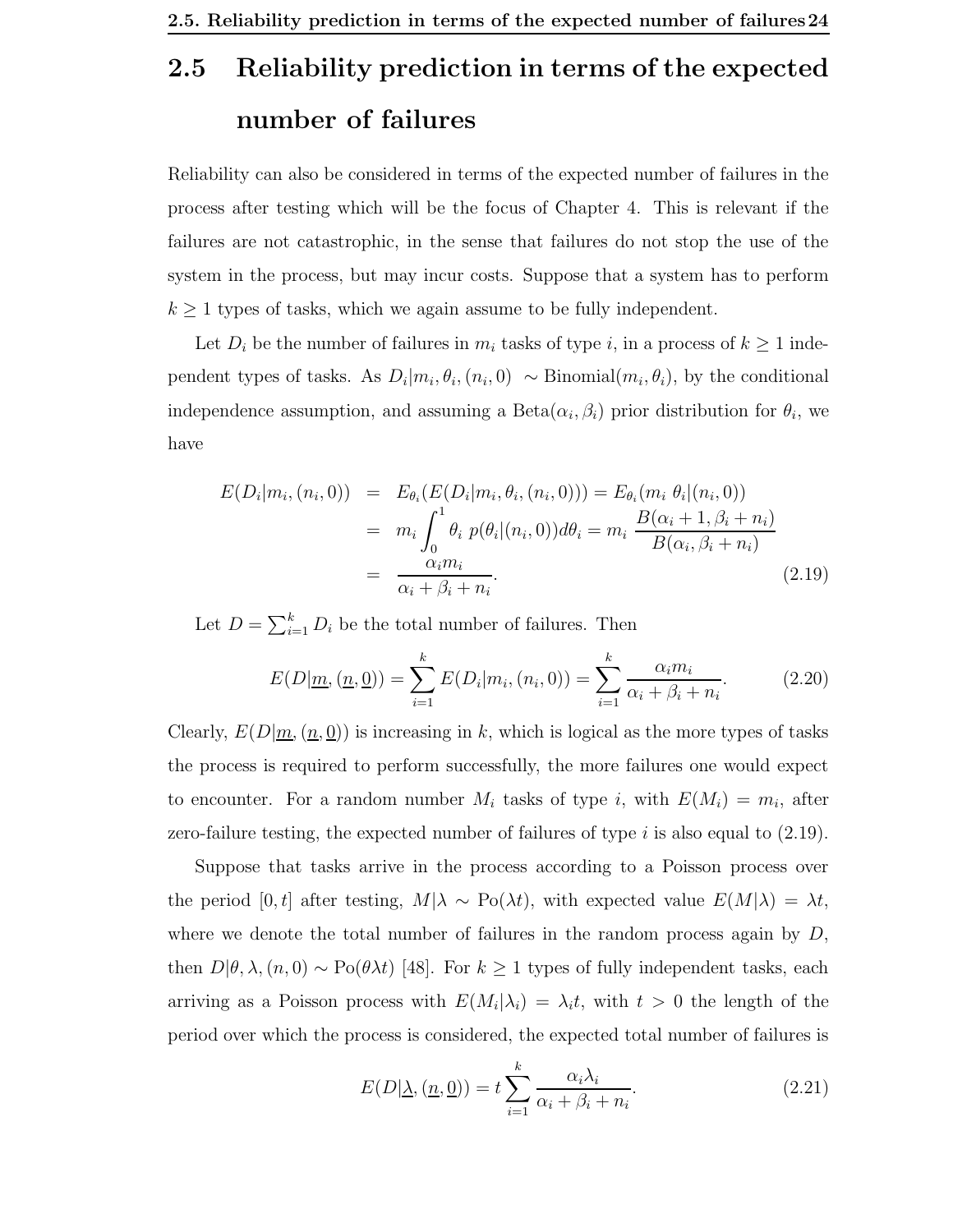#### 2.5. Reliability prediction in terms of the expected number of failures25

In Chapter 4, we study Bayesian reliability demonstration in terms of the expected number of failures after testing, and we particularly discuss the Poisson case, with known arrival rates, to study the effect of the length of time  $t$  over which the process is considered.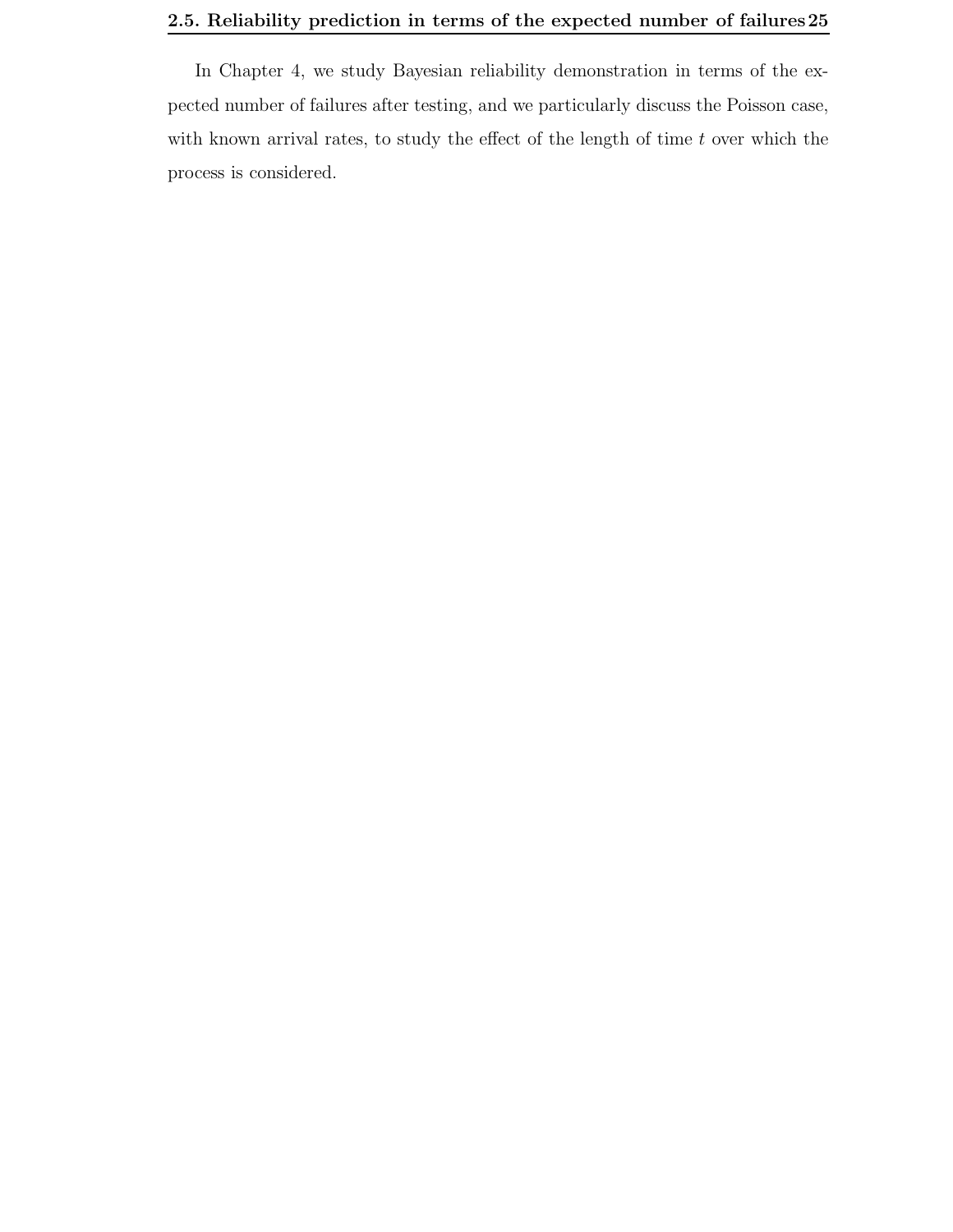# Chapter 3

# Reliability demonstration for failure-free periods

## 3.1 Introduction

In this chapter we study the required number of tasks to be tested in a system, in order to demonstrate a level of reliability with regard to the system's use in a process after testing. Reliability is expressed in terms of the probability of failurefree periods after zero-failure testing. Throughout this chapter we use the setting that is introduced in Chapter 2, mainly Section 2.4.

The system has to perform multiple fully independent types of tasks after testing, which is also assumed to be independent of the process. We focus on the important question of how many tasks of each type should be tested, explicitly assuming that these tests lead to zero failures, to achieve a certain required level of reliability for the process in which the system is used after testing. For the process after testing, we consider both the cases that the numbers of failures are deterministic and random, including tasks arriving according to a Poisson processes. It turns out that the deterministic case is worst in the sense that it requires most tasks to be tested. We consider such reliability demonstration for a single type of task, as well as for multiple types of tasks to be performed by one system. We also consider the situation where tests of different types of tasks may have different costs, aiming at minimal expected total costs, assuming that failure in the process would be catastrophic, in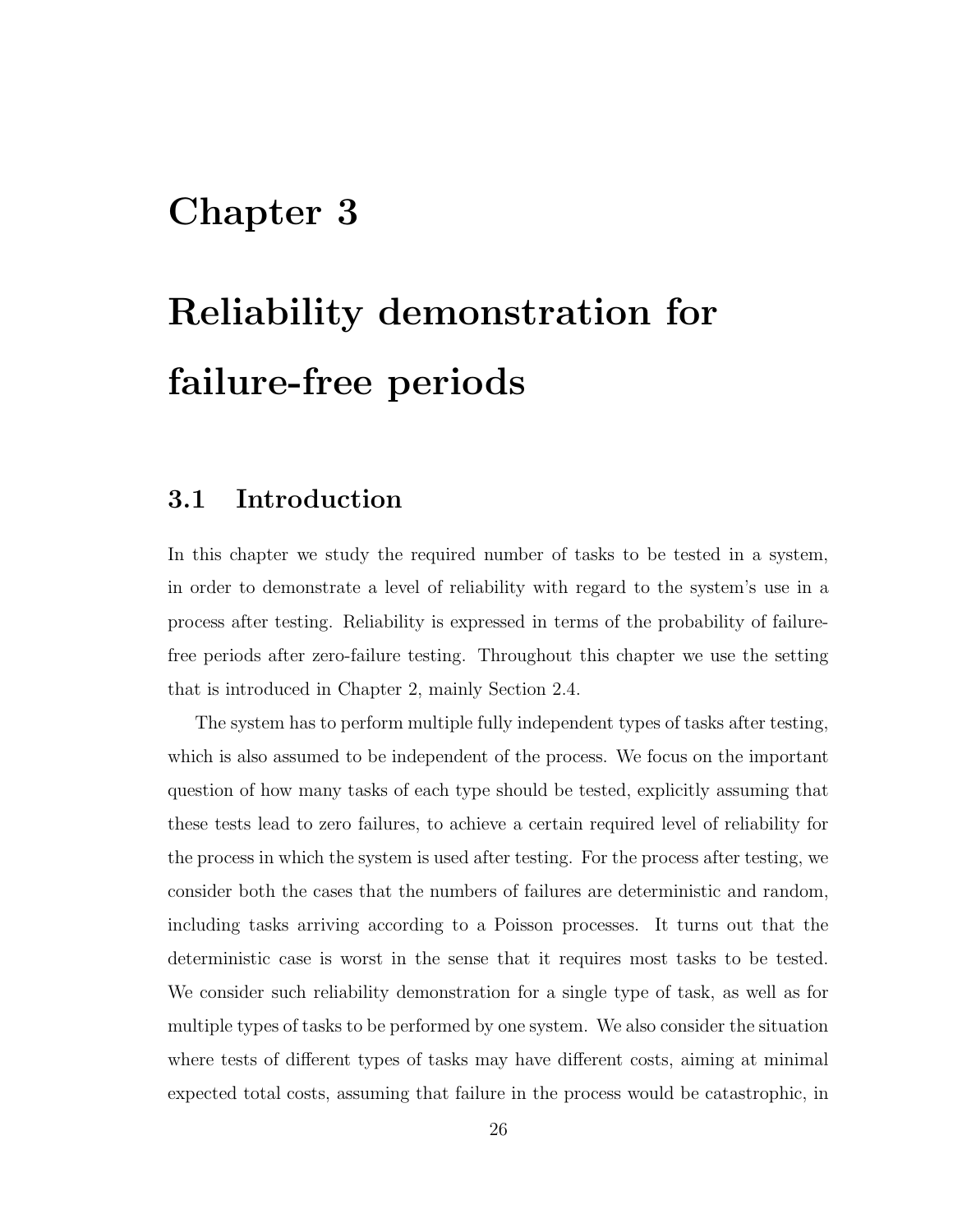the sense that failures stop the use of the system in the process and may incur a very high cost. Generally, these inferences are very sensitive to the choice of prior distribution, so one must be very careful with interpretation of non-informativeness of priors.

In Section 3.2 we consider a single type of task, which allows us to introduce the basic concepts used in later sections and to study the effect of the prior distribution on required test numbers. We also show (and illustrate by examples) the fact that the deterministic case is a worst-case scenario with regard to the number of tests needed, using results from Section 2.4.2. Section 3.3 generalizes this approach to a system that has to perform multiple types of tasks. In Section 3.4 we include costs in a related analysis, assuming that failure of the system during the process after testing is catastrophic, in the sense that the process would be discontinued, with all consequences taken into account via a (probably large) cost figure which we assume to be known. The model in Section 3.4 allows for the testing of different types of tasks to have different costs, and allows such tasks to be required in the process in different numbers or to arrive at different rates. We study the effect of these characteristics of the different types of tasks on the optimal test numbers. The problem in Section 3.3 is actually a special case of the more general problem formulation in Section 3.4, but has sufficient interesting features to be studied separately. We end the chapter with some concluding remarks in Section 3.5.

## 3.2 A single type of task

In this section we restrict attention to a single type of task, and we consider the following basic situation. Suppose we must determine the number  $n$  of tests to perform, in order to satisfy a reliability requirement in terms of probability of zero failures in the process after testing. Here, as we do throughout this thesis, we explicitly assume that testing reveals no failures (see Section 2.2). We first consider the deterministic case for the process after testing, meaning that we know the number of tasks that need to be performed after testing: we denote this number by  $m$ . In a standard Bayesian setting (Section 2.3), the posterior distribution of the unknown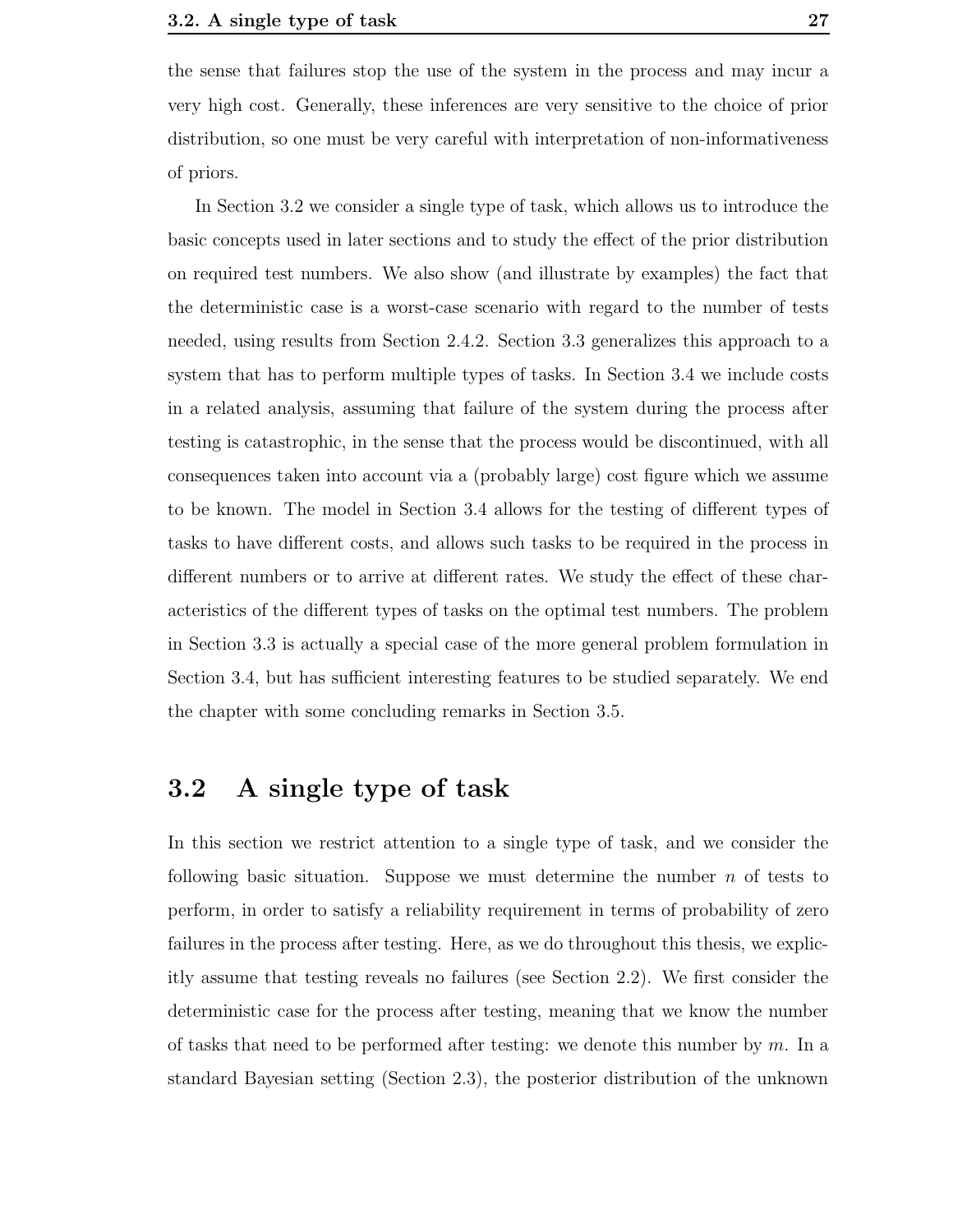θ, with a Beta $(α, β)$  prior distribution, after *n* zero-failure tests is Beta $(α, β + n)$ , where  $\alpha > 0$ ,  $\beta \ge 0$ , the choice of which we discuss later.

Section 2.4 shows that the posterior predictive probability (2.7) for the reliability requirement in terms of zero failures in  $m$  tasks after testing, where testing revealed zero failures can be written by two expressions:  $(2.8)$  for the general values of  $\alpha > 0$ and  $\beta \geq 0$ , and (2.9) when restricting attention to integer values  $\alpha > 0$  and  $\beta \geq 0$ . Section 2.4 also shows that  $P(0|m,(n,0))$  is decreasing and convex as a function of  $m$ , and increasing as a function of  $n$ .

For positive integer  $\alpha$ , and  $p$ , the required reliability level, close to 1, if  $n$  is large compared to  $\alpha$ , then from (2.9) the minimal required value for  $z = \beta + n$ , assuming again that the system functions successfully for all tasks tested, is close to the solution of

$$
(\frac{z}{z+m})^{\alpha} = p.
$$

Therefore, this required value of z is close to

$$
\frac{p^{1/\alpha}}{1-p^{1/\alpha}}m \approx \frac{p}{1-p}\alpha m,
$$
\n(3.1)

which follows from the fact that (for positive integer  $\alpha$  and p close to 1)

$$
\lim_{q \uparrow 1} \frac{q^{1/\alpha}(1-q)}{(1-q^{1/\alpha})q} = \alpha,\tag{3.2}
$$

which can be derived via de l'Hopital's theorem,

$$
\lim_{q \uparrow 1} \frac{q^{1/\alpha}(1-q)}{(1-q^{1/\alpha})q} = \lim_{q \uparrow 1} \frac{\frac{\partial q^{1/\alpha}(1-q)}{\partial q}}{\frac{\partial (1-q^{1/\alpha})q}{\partial q}} = \lim_{q \uparrow 1} \frac{\frac{1}{\alpha} q^{\frac{1}{\alpha}-1} (1-q) - q^{\frac{1}{\alpha}}}{-\frac{1}{\alpha} q^{\frac{1}{\alpha}} + (1-q^{\frac{1}{\alpha}})} = \frac{\frac{1}{\alpha} - 1 - \frac{1}{\alpha}}{1 - 1 - \frac{1}{\alpha}} = \alpha.
$$

For example, if we take  $p = 0.95$ , then taking  $\alpha$  equal to two will lead to a required z of just more than twice the size than that which would be required for  $\alpha$  equal to one (e.g. see Table 3.1). Indeed, in this setting, small differences in  $\alpha$  can lead to large differences in the inference of interest, namely the required test size  $n$ . This might be explained, intuitively, in the sense that  $\alpha$  represents the imaginary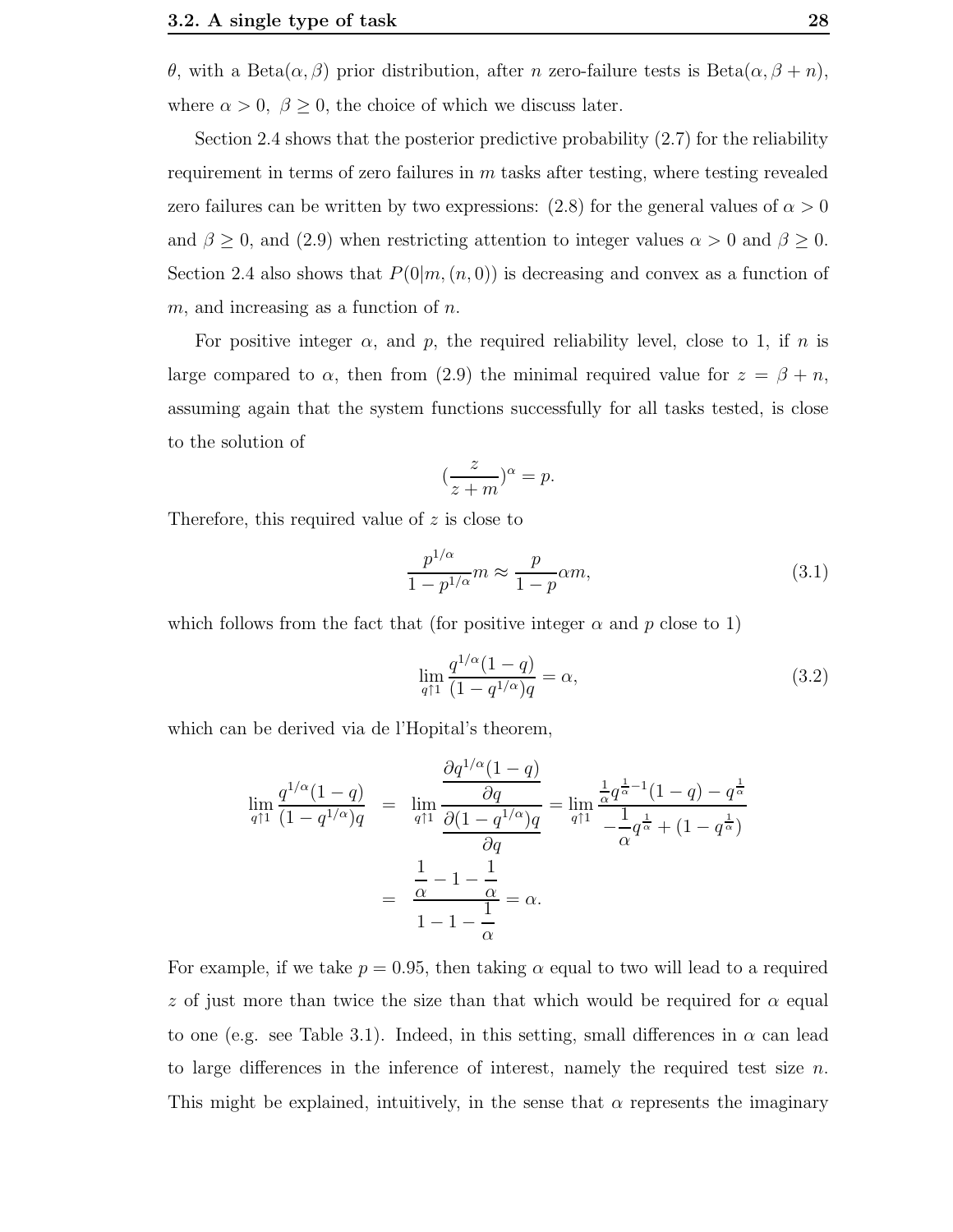number of failures reflecting prior judgements, and hence it takes relatively a lot more tests without failures to get convinced of the reliability of the system if we increase  $\alpha$ . Generally, one can only assume that a small value of n is sufficient to demonstrate reliability with a reasonably large  $p$ , by either assuming a large value for  $\beta$ , so in effect assuming prior information as if one had already seen many tests without failure, or assuming a very small value of  $\alpha$ . For any n, one can find a value of  $\alpha$  such that, for any  $p \in (0,1)$  and any m, this number n satisfies the reliability requirement. Hence, one can always directly influence the required  $n$  via the choice of  $\alpha$ , which puts more emphasis on appropriate choices for  $\alpha$  irrespective of a predetermined notion of acceptably small  $n$ .

Let us now consider the situation that  $m$  is not known in advance, but let the number of tasks to be completed, in a specified period in the process after testing, be a random quantity, M, with probability  $P(M = m)$  for nonnegative integers m, where  $M$  is independent of the test information. Now, we are interested in finding the minimal number of successful tests to achieve a required level of reliability  $p$ , in terms of the probability of a FFP of a specified length in the process after testing. We showed in Section 2.4.2, from the convexity of  $p(0|m,(n,0))$  as a function of m, and using Jensen's inequality for convex functions, that

$$
P(FFP|E(M) = m, (n, 0)) \ge P(0|m, (n, 0)),
$$

which implies that the deterministic case is a worst-case scenario with regard to the number of tests needed, in the sense that for any probability distribution for M, with  $E(M) = m$ , the number of zero-failure tests is not more than the required number of zero-failure tests in a process of a known number of tasks,  $m$  (see Section 2.4.2 for details).

In the following examples, we illustrate the above results in determining the minimal test sizes needed to meet reliability requirements, for the deterministic case and for the situation in which we assume a Poisson distribution for M.

## Example 3.2.1

Let the reliability requirement be that the probability of a failure-free process is at least  $p = 0.95$ . First consider the deterministic case with  $m = 5$  tasks in the process,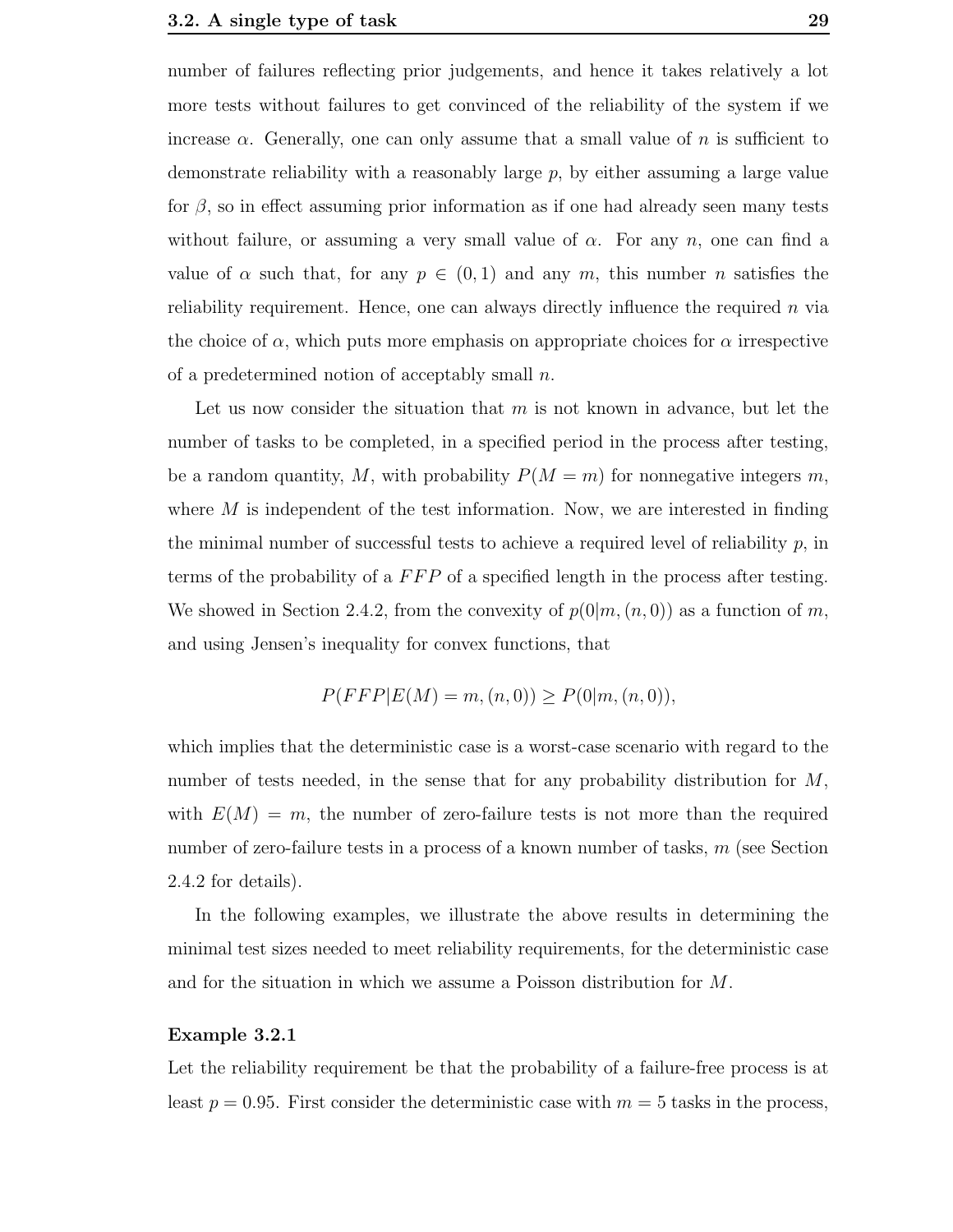and take  $\alpha = 1$  and  $\beta = 0$ . Equating (2.9) to 0.95 yields  $n = 95$  tasks without revealing a failure. Secondly, let us consider what happens when the number of tasks in the process is a random quantity, M, with probability distribution  $P(M =$  $(0) = 0.9$  and  $P(M = 50) = 0.1$ , hence with  $E(M) = 5$ . In this case, equating  $(2.16)$ to 0.95 yields that we need 50 tasks tested without revealing a failure, which is indeed far fewer than for the corresponding deterministic case. This effect becomes even clearer if we had set  $p = 0.9$  for the same situation, as the deterministic  $m = 5$ would require a test of 45 successful tasks, but for  $M$  with the above distribution the requirement is trivially satisfied without any tests needed.

## Example 3.2.2

Suppose that the tasks in the process after testing arrive as a homogeneous Poisson process with expected value  $E(M) = \mu t = 10$ , and that a reliability requirement is used in terms of a minimum probability of a failure-free period of length  $t > 0$ . Hence, as shown in Section 2.4.2, the probability of such a failure-free period, after testing *n* tasks revealed zero failures, is given by  $(2.17)$  for integer  $\alpha > 0$  and by  $(2.18)$  for general values of  $\alpha > 0$ . This probability can be used to determine the minimum number of tasks to be tested, without revealing any failures, to satisfy a reliability requirement  $P(FFP|(n, 0)) \geq p$  for any specified  $p \in (0, 1)$ . We denote this minimum test size for the Poisson case by  $\tilde{n}$ , and illustrate this procedure in Table 3.1.

For comparison, Table 3.1 also gives the minimum number of tasks,  $n$ , to be tested to achieve the same reliability requirement for the deterministic case with  $m = 10$ . We see that the required test sizes for the Poisson case are very close to the corresponding numbers for the deterministic case. As such, the Poisson case appears to be nearly as bad, in terms of required test sizes, as the deterministic case. It is perhaps surprising that the consequences, in terms of required test size, of these two quite extreme cases are so similar, but for practical reasons it is quite convenient as it implies that one does not have to worry too much about the actual distribution of  $M$ , as long as one has a good idea of its expected value. The most robust method then is to use the deterministic case, setting m equal to  $E(M)$ , with the added benefit that one hardly does any unnecessary tests if the actual process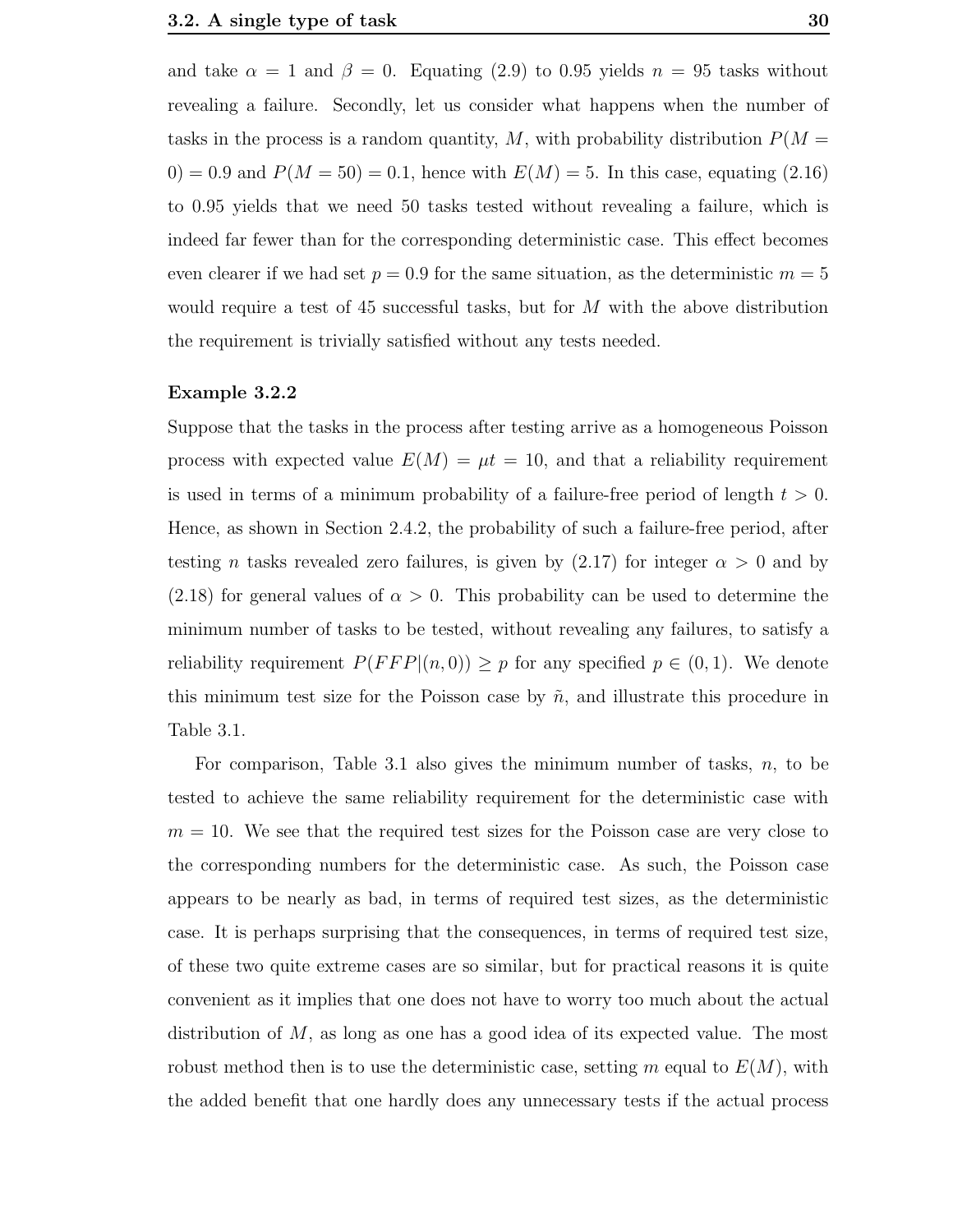is a homogeneous Poisson process. All values in Table 3.1 relate to  $\beta = 0$ . As both these criteria actually give a minimal number for  $\beta + n$ , values of both  $\tilde{n}$  and n for other values of  $\beta$  follow immediately.

From this example we can conclude that such high reliability can only be achieved by testing many tasks, all leading to zero failures, or, alternatively, assuming quite a high value for  $\beta$  to represent prior beliefs. In particular when choosing  $\alpha$  greater than one, many tests are needed to satisfy the reliability requirement.

| $\boldsymbol{p}$ | $\alpha$       | $\tilde{n}$ | $\eta$ |
|------------------|----------------|-------------|--------|
| 0.95             | 1              | 190         | 191    |
|                  | $\overline{2}$ | 383         | 385    |
|                  | 3              | 577         | 579    |
| 0.99             | 1              | 990         | 991    |
|                  | $\overline{2}$ | 1983        | 1985   |
|                  | 3              | 2977        | 2979   |
| 0.995            | 1              | 1990        | 1991   |
|                  | $\overline{2}$ | 3983        | 3985   |
|                  | 3              | 5977        | 5979   |
| 0.999            | 1              | 9990        | 9991   |
|                  | $\overline{2}$ | 19983       | 19985  |
|                  | 3              | 29977       | 29979  |

Table 3.1:  $\tilde{n}$  and n such that  $P(FFP|M \sim Po(10), (\tilde{n}, 0)) \ge p$  and  $P(0|m =$  $10,(n, 0) \geq p$ , with a Beta $(\alpha, 0)$  prior.

One could also use an  $\alpha$  between zero and one, which would reduce the required test size. For example, if we set  $p = 0.95$  then, for  $\alpha = 0.5$  the minimal number of tests required will be  $\tilde{n} = 93$  tasks, whereas for  $\alpha = 0.1$ , we need only  $\tilde{n} = 16$ to achieve this level of reliability requirement,  $p = 0.95$ . However, it may often be preferable not to rely too strongly on optimistic prior judgements, hence not to choose  $\alpha$  less than one nor to choose  $\beta$  large.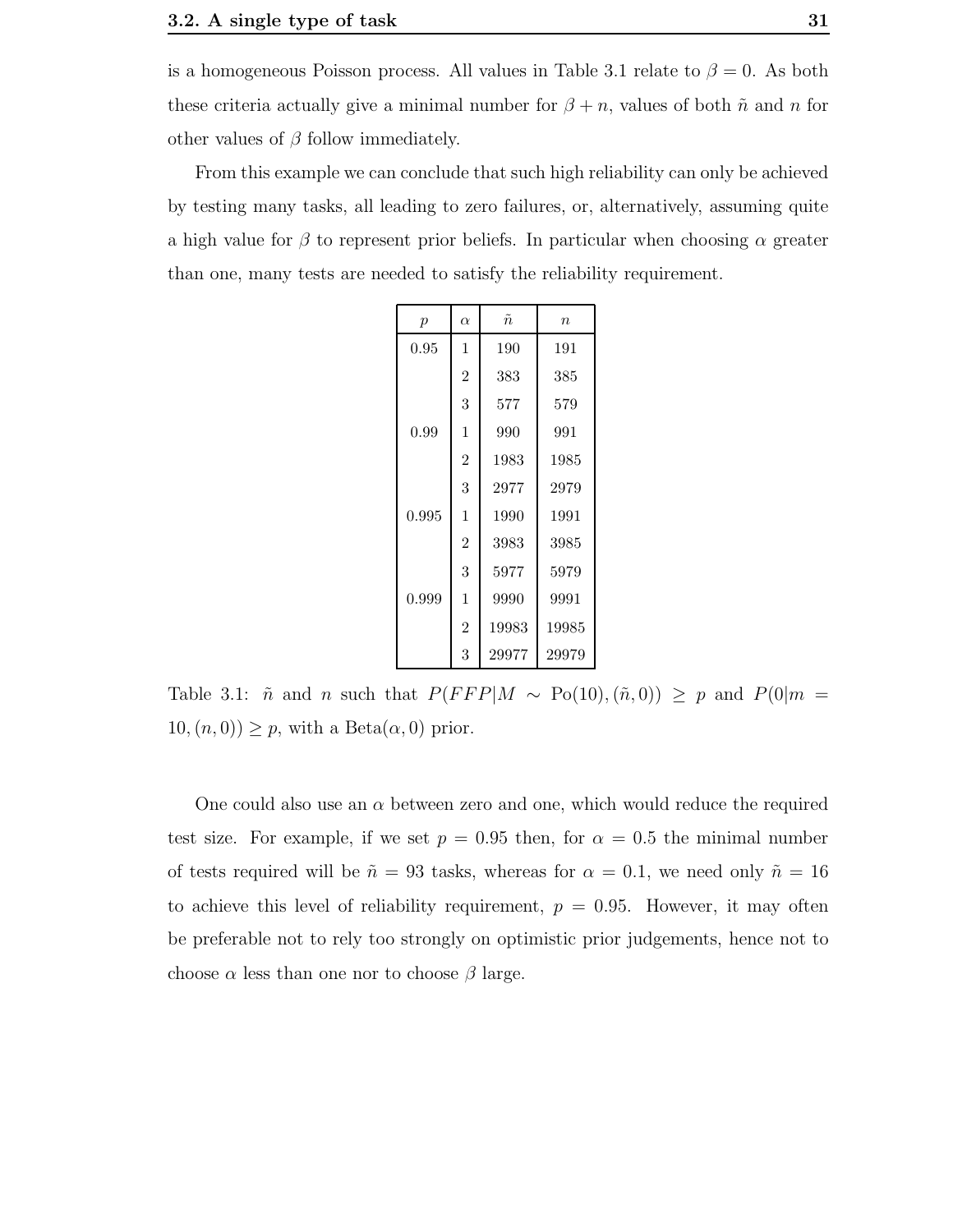## 3.3 Multiple types of tasks

In this section we generalize the approach from the previous section to a system that has to perform multiple fully independent types of tasks after testing. Our goal in this section is to find the minimum total test effort required to meet a reliability criterion, in the sense of achieving a minimum required probability of a failure-free period in the process after testing. This is a special case of the problem studied in Section 3.4, where costs of testing are explicitly taken into account and where testing different types of tasks can have different costs. The special case considered in this section, which allows us to present and analyse important results, is relevant in situations where the costs involved in testing are relatively insignificant, and where one explicitly aims at low probability of failure for the process after testing. Throughout this section, we assume that the system must deal with  $k \geq 2$  types of tasks, and we use notation as introduced in Section 2.4.1 for a process with multiple types of tasks. We should emphasize that all random quantities related to different types of tasks are assumed to be independent throughout our analysis.

Assuming a Beta $(\alpha_i, \beta_i)$  prior distribution of  $\theta_i$ , for a task of type i, the posterior predictive joint probability of zero failures in  $m_i$  tasks of type i after zero-failure testing, for all  $i = 1, ..., k$ , is given by (2.10) for general values of  $\alpha_i > 0$  and  $\beta_i \ge 0$ , and by  $(2.11)$  for integer values of  $\alpha_i > 0$ .

An interesting and intuitively logical result holds for situations with, so-to-say, exchangeable types of tasks, in the sense that  $\alpha_i = \alpha > 0$  and  $m_i = m > 0$  for all *i*. In such cases, the optimum real-valued  $z_i$ 's,  $z_i = \beta_i + n_i \geq 1$ , are such that  $|z_i - z_l| < 2$  for all  $i, l \in \{1, ..., k\}$ , where optimality is with regard to minimising the sum of the  $z_i$ 's in order to achieve a minimal required value for  $P(0|\underline{m},(\underline{n},\underline{0}))$ . Even more, under a restriction  $\sum_{i=1}^{k} z_i = kz$ , for integer z, this probability  $P(0|\underline{m}, (\underline{n}, \underline{0}))$ is maximised by taking  $z_i = z$  for all i. Of course, these properties mean that effectively the same amount of information for each type of task is required in such situations. Mathematical justification of these properties is as follows. For clarity,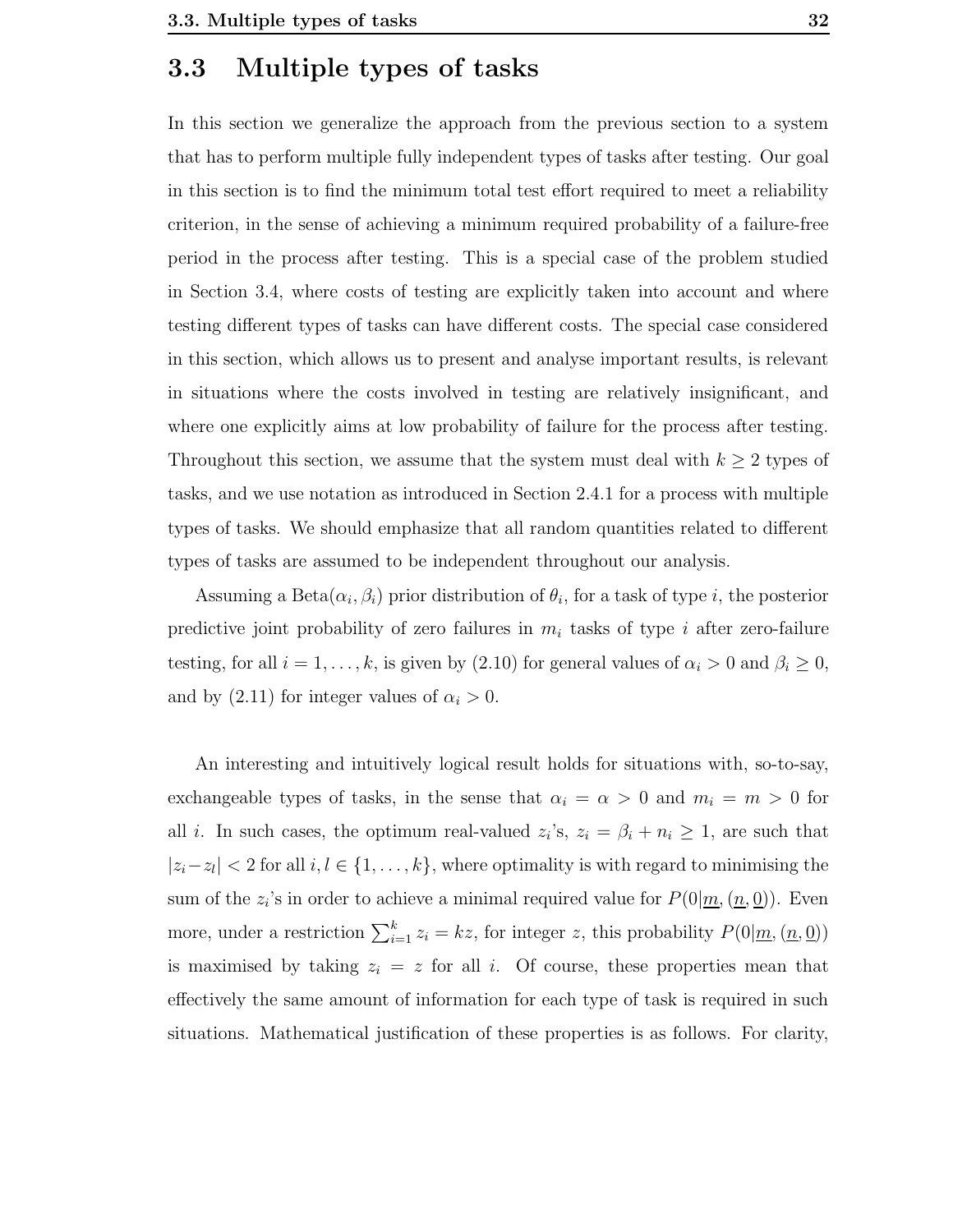let us write  $P(0|m,(n, 0))$  as

$$
f(z_1,\ldots,z_k) = \prod_{i=1}^k \prod_{j=1}^m \frac{j+z_i-1}{j+\alpha+z_i-1}.
$$

This function has the following two properties:

(a) f is maximised over all  $\underline{z}$  with  $\sum_{i=1}^{k} z_i = kz$ , for an integer m, by taking  $z_i = z$ for all  $i$ .

(b) For a given  $p \in (0, 1)$ , the requirement  $f(z_1, \ldots, z_k) \geq p$  is achieved, for  $z_i$  with minimal  $\sum_{i=1}^{k} z_i$ , by a  $\underline{z}$  with  $|z_i - z_i| < 2$  for all  $i, l \in \{1, ..., k\}$ .

To prove property (a), first consider the case  $k = 2$ . It is straightforward to show that  $f(z_1, z_2) = \prod_{j=1}^m \left[ \left( \frac{j+z_1-1}{\frac{j+z_2+1}{\cdots}} \right) \right]$  $j + \alpha + z_1 - 1$  $\left(\frac{j+z_2-1}{\cdots}\right)$  $j + \alpha + z_2 - 1$  $\Big)$ , with non-negative  $z_1$ and  $z_2$ , and constraint  $z_1 + z_2 = 2z$ , for any non-negative integer z, is strictly maximised by  $z_1 = z_2 = z$ . The symmetric form of this function now implies that, for general  $k \geq 2$ , this property holds for any two  $z_i$ ,  $z_l$  with  $1 \leq i \leq k$ . For  $k \geq 3$ , the product form of  $f(z_1, \ldots, z_k)$  together with this result for the case  $k = 2$ , implies that, for any values of  $z_3, \ldots, z_k$  and  $z_1 \neq z_2$ , with  $z_1 + z_2 = 2z$ , we have that  $f(z, z, z_3, \ldots, z_k) > f(z_1, z_2, z_3, \ldots, z_k)$ , and by symmetry the same applies again for any two  $z_i, z_l$ . This is sufficient for property (a) to hold, as for any  $\underline{z}$  with  $\sum_{i=1}^{k} z_i = kz$  one can increase the value of  $f(z_1, \ldots, z_k)$  by such pairwise changes, until all  $z_i = z$  (note that, at such intermediate steps towards the optimal  $z$ , the  $z_i$ do not have to be integers).

Property (b) follows from reasoning similar to that used for property (a), as it is again possible to restrict attention to  $k = 2$  and use the symmetry and the product form to get the general result. For property (b), however, we do not restrict attention to integer  $z_i$  or z. By the fact that  $\left(\frac{j+z_1-1}{j+z_2-1}\right)$  $j + \alpha + z_1 - 1$  $\binom{j+2z-z_1-1}{2}$  $j + \alpha + 2z - z_1 - 1$  $\Big)$  >  $0, \forall j = 1, \ldots, m$ , is concave as function of  $z_1$  for given non-negative z, with maximum at  $z_1 = z$ , and by symmetry,  $f(z_1, 2z - z_1)$  is increasing on [0, z) and decreasing on  $(z, 2z]$ , as function of  $z_1$ , with maximum at  $z_1 = z$ . This implies that if  $z_1 \ge z_2 + 2$ , then  $f(z_1 - 1, z_2 + 1) > f(z_1, z_2)$ , and applying this pairwise argument repeatedly leads to property (b).

For the special case where  $\alpha_i = \alpha$ , with  $\alpha$  a positive integer,  $z_i = z$  and  $m_i = m$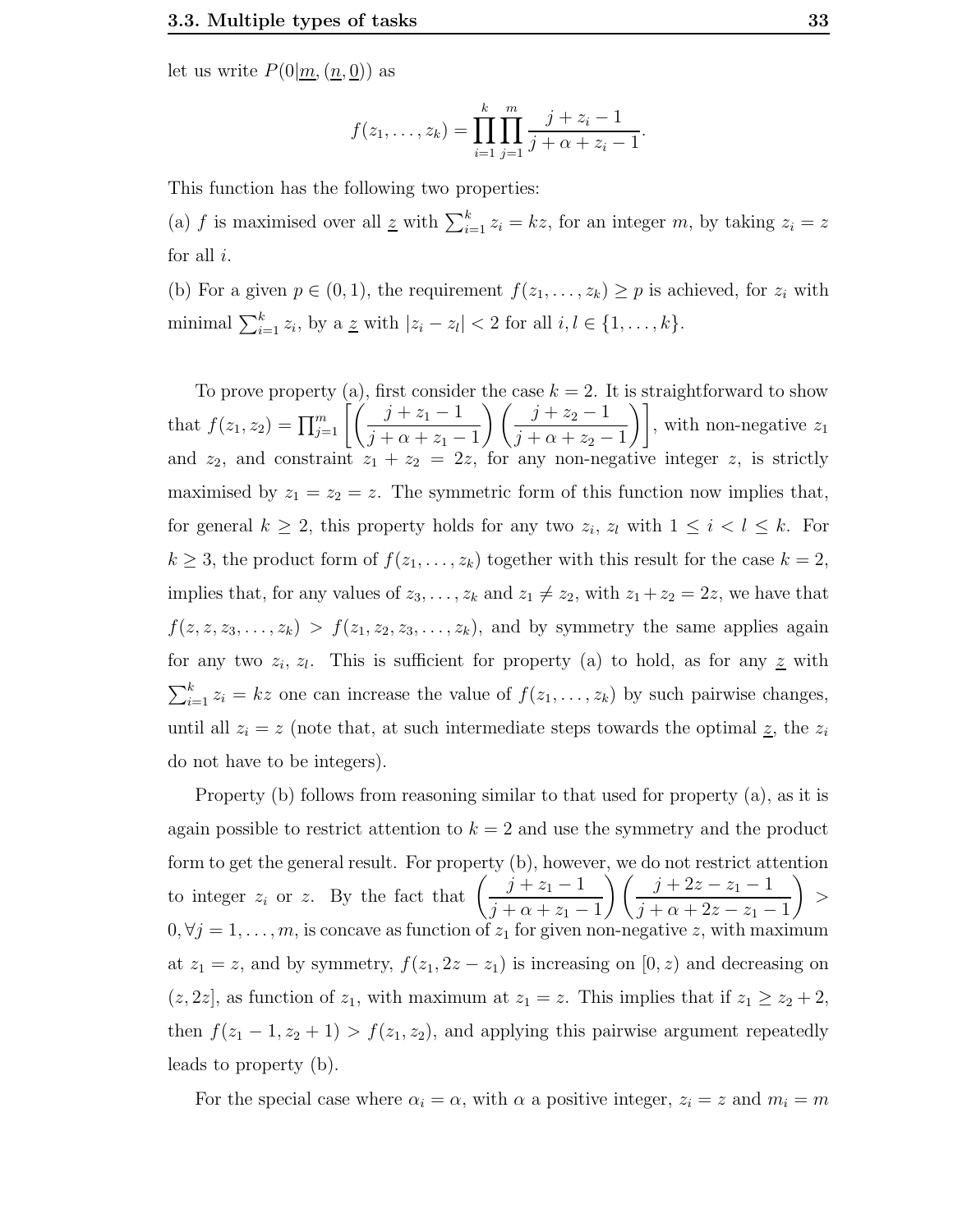for all i, we can again easily find an approximation for the required value of  $z$  to meet a reliability requirement  $P(0|\underline{m}, (\underline{n}, \underline{0})) \geq p$ , with p close to 1, if z is large compared to  $\alpha$ , assuming again that the system functions successfully for all tasks tested. From (2.11), and using the same logic used in the previous section, the minimal required value for z is close to

$$
\frac{p^{1/(k\alpha)}}{1-p^{1/(k\alpha)}}m \approx \frac{p}{1-p}k\alpha m.
$$
\n(3.3)

For the case with  $\alpha = 1$  and  $\beta_i = 0$ , for all  $i = 1, ..., k$ , the expression in (3.3) gives the exact value of the optimal (real-valued)  $n_i$ 's (see Section 3.4).

The result in (3.3) has an important implication when comparing two possibilities for such reliability demonstration for a system:

- (A) one considers all possible tasks as exchangeable, so one does not wish to distinguish tasks of different types;
- (B) one separates the possible tasks into  $k \geq 2$  different types.

Suppose that, for case (B), one wishes to demonstrate reliability for the situation that m tasks are required for each type, so a total of  $km$  tasks, and for case (A) the total number of tasks (all of one type) considered for the process after testing is also  $km$ . Assume that p is close to 1, and that 'automatic' non-informative choice of hyperparameters for the Beta prior distributions in each case is used, say  $\alpha > 0$ and  $\beta \geq 0$  in case (A), and  $\alpha_i = \alpha$  and  $\beta_i = \beta$  for all  $i = 1, ..., k$  in case (B). Moreover, for simplicity, assume that  $\beta = 0$  has been chosen (but the same applies for other values of  $\beta$  as well). Then, (3.1) implies that, for case (A), we would need a total number of successful tests (with no failures observed) of approximately p  $1-p$  $k\alpha m$ . For case (B), from (3.3) we would need approximately the same number of successful tests for each type of task, so we would need approximately  $k$  times as many tests, hence approximately  $\frac{p}{p}$  $1-p$  $k^2 \alpha m$  in total (as always without any failures) to meet the same reliability requirement. This is easily explained via the interpretation that the required number of tests without failures (per type of task) depends on how much evidence will effectively cancel out the imaginary number of failures  $\alpha$ , and for case (B) we have effectively assumed  $k\alpha$  such prior failures. This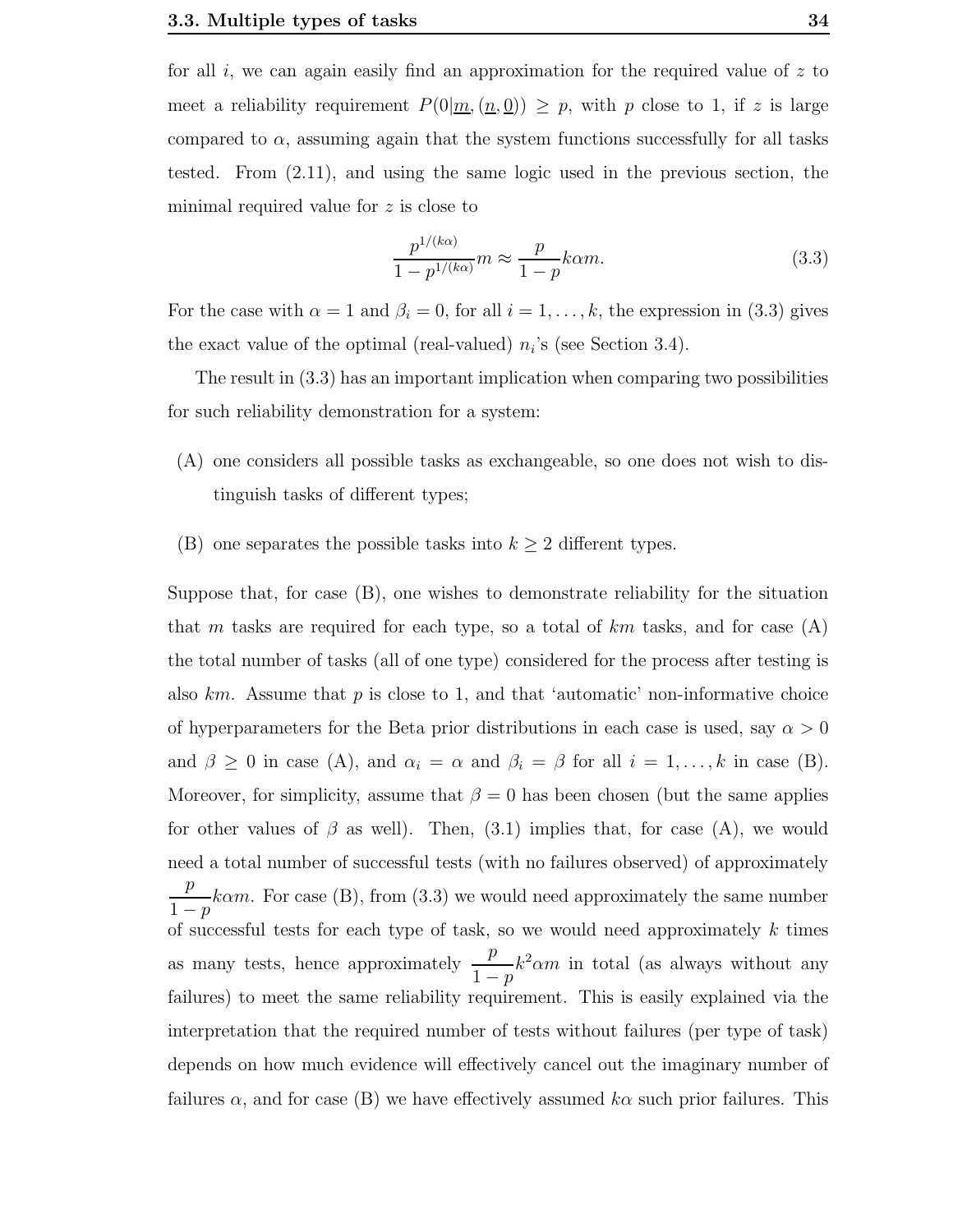problem is easily overcome by changing the parameters  $\alpha_i$  used per type of task in case (B) to  $\alpha_i = \alpha/k$ , in which case the total number of successful tests required becomes approximately the same for cases (A) and (B). This is illustrated in Cases (a) (b) and (f) in Example 3.3.2. We regard this as a serious argument against 'automatically assumed non-informative prior distributions', which is in line with our repeated observation that these inferences are very sensitive to the choice of  $\alpha$ .

If one wishes to choose a non-informative prior in such situations, we would support  $\alpha = 1$  and  $\beta = 0$  in case of a single type of task, and consistent with that we would also support the choice  $\alpha_i = 1/k$  and  $\beta_i = 0$ , for all  $i = 1, \ldots, k$ , in case of k different types of tasks. Of course, one could equally well defend the use of any positive constant times these  $\alpha$ 's, e.g. taking  $\alpha = k$  in case (A) and  $\alpha_i = 1$  in case (B).

If, in case  $(B)$ , the  $m_i$ 's are not all the same, then we would also end up with a larger total number of tests required than for the corresponding case (A), if we would take all  $\alpha_i$ 's in case (B) the same as the  $\alpha$  in case (A). Examples we computed suggest that, in this situation, taking the  $\alpha_i$ 's in case (B) such that they are proportional to the corresponding  $m_i$ 's, and sum up to  $\alpha$  (so  $\alpha_i = \frac{m_i}{\sum_{i=1}^{k} m_i \alpha}$ ), will lead to a total number of required successful tests in case (B) which is nearly identical to the number required in case  $(A)$ , e.g. see Cases  $(d)$  and  $(h)$  in Example 3.3.2. We have not achieved a full analytical justification for this.

For the case with  $\alpha_i = \alpha$  and  $\beta_i = \beta$ , for all  $i = 1, \ldots, k$ , and a total number of tasks required in the process equal to  $\sum_{i=1}^{k} m_i = km$ , the largest total number of successful tests is required in the case  $m_i = m$ , for all  $i = 1, \ldots, k$ . Intuitively, we can explain this as follows. Compared to the situation where all  $m_i$  are equal, in which case we test equal numbers  $n_i$ , if, say,  $m_1$  is reduced by the same number as  $m_2$  is increased, then the overall reliability will be reached via a slightly larger probability of zero failures for tasks of type 1 than for tasks of type 2, which, due to the manner in which the optimal  $n_i$  depend on these probabilities of zero failures per type, then implies that we would still have to perform some extra tests of type 2, but far fewer of type 1 than was the case if  $m_1$  and  $m_2$  had been equal, thus reaching the same overall reliability with a saving on the total number of tests, e.g.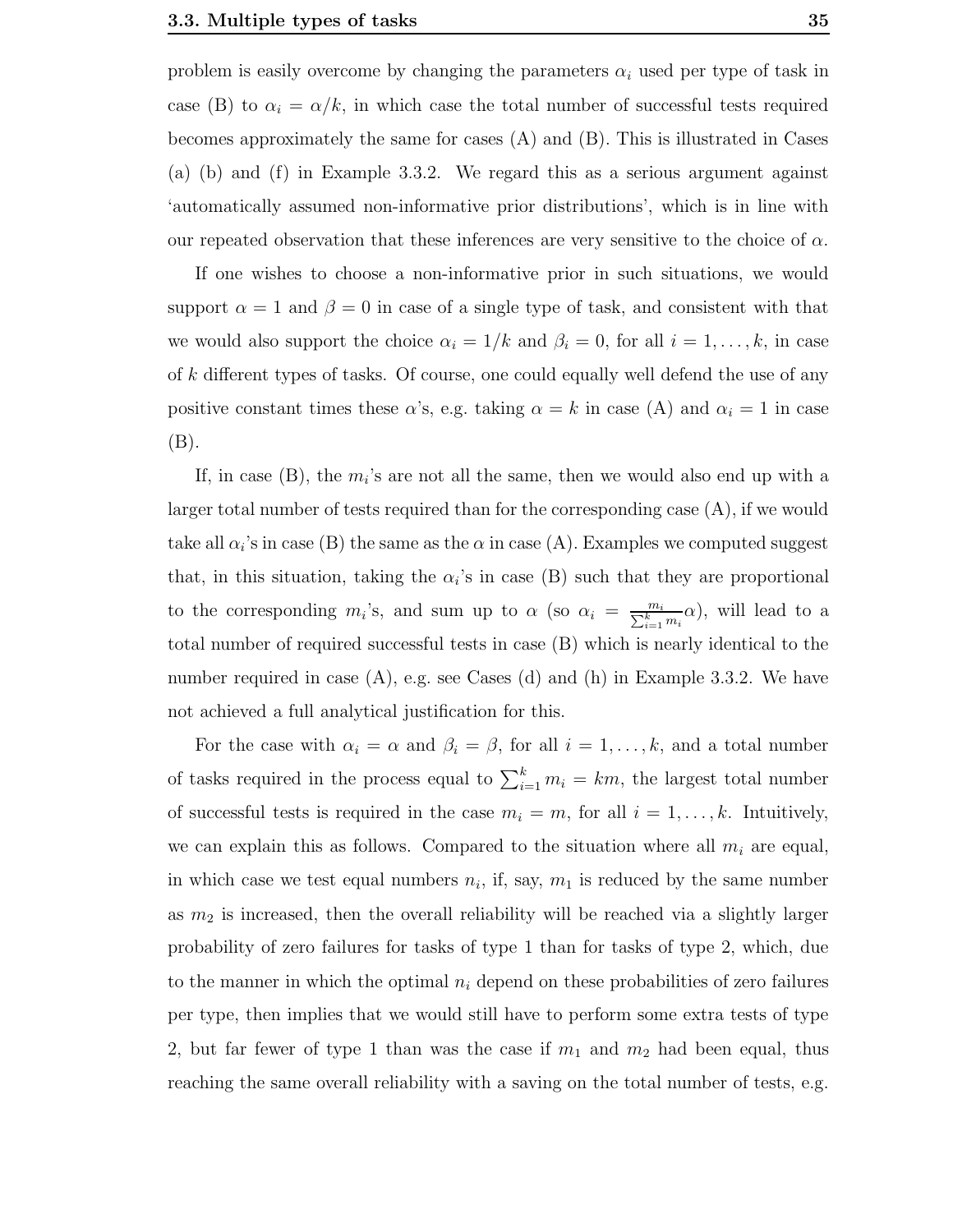see Cases (b), (d) and (e) in Example 3.3.2.

The situation with  $\alpha_i = 1$  and  $\beta_i = 0$ , for all  $i = 1, ..., k$ , but allowing different  $m_i$  for each type of task, is of interest as, for this choice of prior distributions, we can actually get close to an analytical solution for the optimisation problem in this section. This is presented in more detail for the more general case in Section 3.4, showing that in this situation the k-dimensional optimisation problem can be reduced to a 1-dimensional search problem, hence simplifying required computational effort, in particular for larger values of k. With these prior distributions, the optimal numbers of successful tests for each type,  $n_i$ , are approximately proportional to  $\sqrt{m_i}$ . For example, if we have  $k = 2$  types of tasks in such a case, with  $m_1 = 25$  and  $m_2 = 100$ , it would be optimal to test approximately twice as many tasks of type 2 than tasks of type 1 (of course, the total number of tests needed would depend on the reliability requirement  $p$ , see Cases (d) and (e) in Example 3.3.2.

With random quantities  $M_i$  representing the numbers of tasks to be completed in a specified period in the process after testing, the convexity argument used in Section 2.4.2 showed that the deterministic case, with known  $m_i$ , requires at least as many successful tests as are required for any random  $M_i$  with expected value  $E(M_i) = m_i$ , for each of these  $P(FFP_i|(n_i,0))$ . When restricting attention to probability distributions with  $E(M) = m$ , one can always find a distribution which guarantees a failure-free period with probability  $p$  arbitrarily fixed in the range  $0 < p < 1$ , even without any tests to be performed, so with  $n = 0$ . This can be achieved by taking any probability distribution with  $P(M = 0)$  greater than or equal to p, where the residual probability mass  $1 - p$  can be put at such values that  $E(M) = m$ , in which case clearly the probability of a failure-free period exceeds p.

We illustrate the optimal test numbers, according to the problem criterion considered in this section, via two examples. First, a small example, to give a clear idea of how the optimal numbers of tests of different types of tasks are related to each other. Then a detailed example to illustrate all the cases discussed in this section.

#### Example 3.3.1

For  $\underline{m} = (1, 2, 4, 9), \alpha_i = 1, \beta_i = 0, \forall i = 1, \ldots, 4$ , and for different required p, we can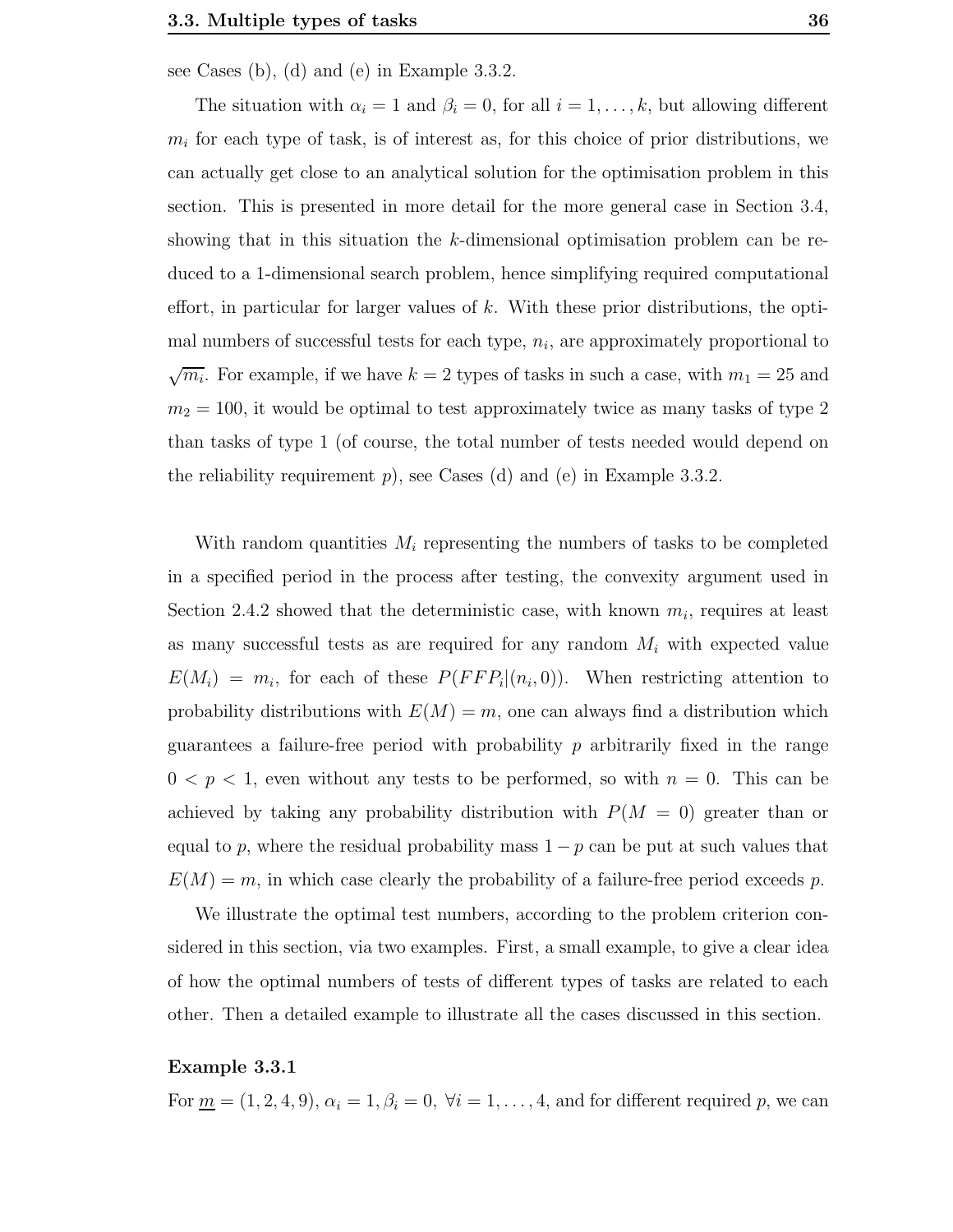aim to minimise the total number of tests, assuming they reveal no failures, such that the resulting predictive probability of zero failures in the process is at least  $p$ . The corresponding optimal test numbers are given in Table 3.2.

| р     | n <sub>1</sub> | n <sub>2</sub> | $n_{3}$ | $\, n_{4}$ |
|-------|----------------|----------------|---------|------------|
| 0.90  | 70             | 98             | 139     | 207        |
| 0.95  | 144            | 204            | 287     | 429        |
| 0.99  | 737            | 1042           | 1474    | 2209       |
| 0.995 | 1479           | 2091           | 2956    | 4433       |
| 0.999 | 9457           | 10553          | 13943   | 21505      |

Table 3.2: Minimal test numbers required for different p.

Table 3.2 illustrates that very high reliability, according to the problem criterion in this section, can only be achieved by very many zero-failure tests. All cases in Table 3.2 illustrate that the optimal  $n_i$ 's are approximately proportional to  $\sqrt{m_i}$ . For example, it would be optimal to test approximately three times as many tasks of type 4 than tasks of type 1. For this setting, if tasks are assumed to arrive according to Poisson processes, with their expected numbers equal to the  $m<sub>i</sub>$  used above, then the numbers of zero-failure tests required are indeed nearly identical to those in Table 3.2. If we increase the  $m_i$ , then the required test numbers increase by about the same factor, for example optimal testing for  $m = (10, 20, 40, 90)$ , and  $p = 0.90$ , is achieved by tasking  $n = (699, 985, 1387, 2067)$ . Of course, the required test numbers decrease substantially if we take a smaller value for the  $\alpha_i$ . This is illustrated, for example in Table 3.1 and in the example below, Example 3.3.2, e.g. comparing Cases (b) with (f).

## Example 3.3.2

In this example, we illustrate some of the results discussed in this section, namely the implication of (3.3) when comparing two possibilities for such reliability demonstration for a system  $(A)$ , where all tasks are of one type, and for a system  $(B)$ , where we distinguish between tasks of different types performed by the system. We performed calculations for a wider range of values of p than reported here, and for more combinations of values for the variables in this problem, all of which supported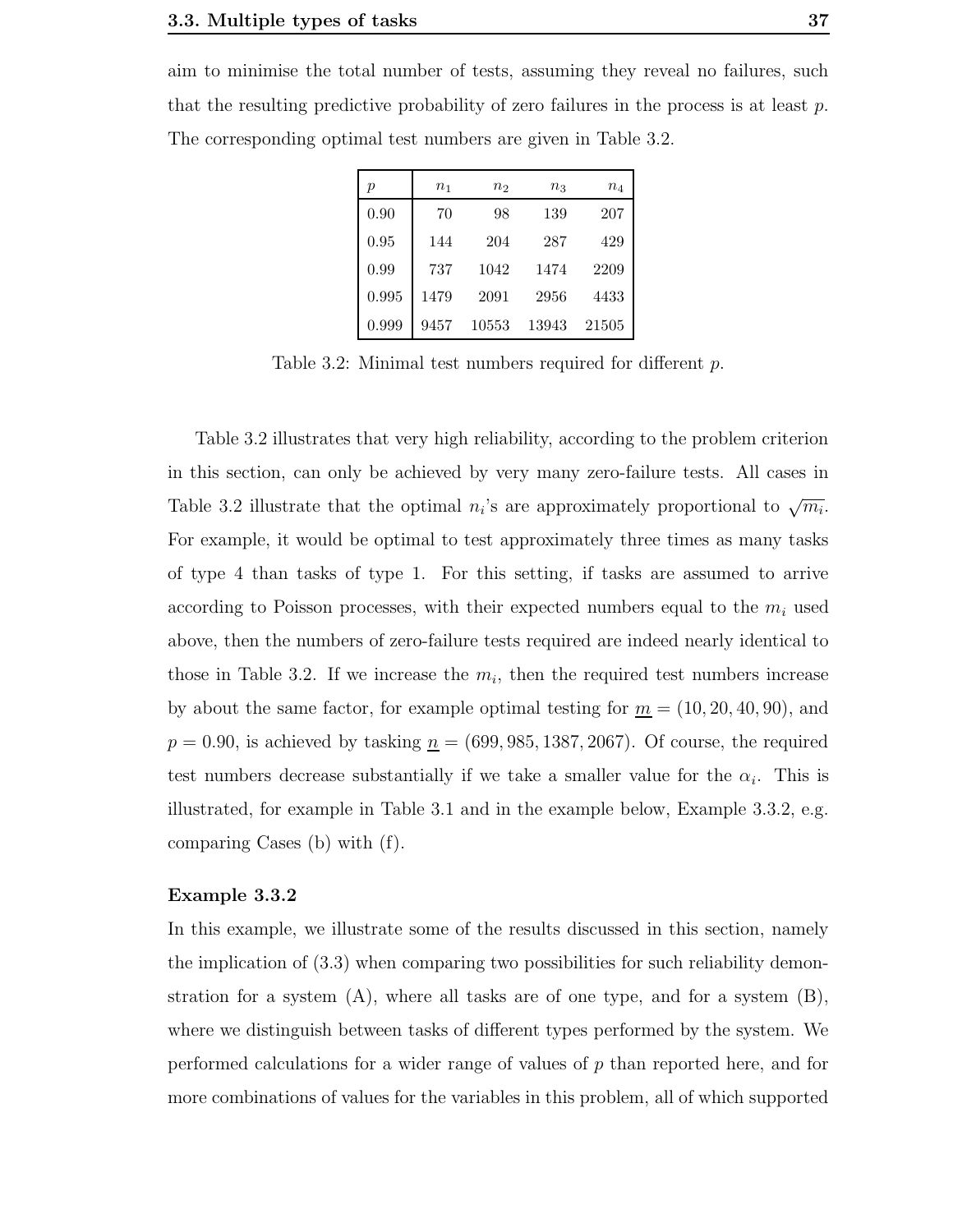the above results and insights similarly.

Table 3.3 gives the minimal required integer-valued numbers of tests in the form of a k-vector  $\underline{n}$ , for several cases under the zero-failure assumption. We assume that the total (expected) number of tasks that the system needs to deal with in the process after testing is 100, and the values  $\beta_i$  are equal to 0. All the cases reported are for the deterministic situation with regard to the required number of tasks to be dealt with in the process after testing, except for Cases (i)-(l) where the Poisson case is considered, with the expected number of tasks in the process denoted by  $\lambda_i$ for tasks of type  $i = 1, \ldots, k$ , or just  $\lambda$  in the situation of a single type of tasks. We consider the following cases:

(a) 
$$
k = 1
$$
,  $m = 100$ ,  $\alpha = 1$   
\n(b)  $k = 2$ ,  $m_1 = m_2 = 50$ ,  $\alpha_1 = \alpha_2 = 1$   
\n(c)  $k = 4$ ,  $m_i = 25$  and  $\alpha_i = 1$  for  $i = 1, ..., 4$   
\n(d)  $k = 2$ ,  $m_1 = 25$ ,  $m_2 = 75$ ,  $\alpha_1 = \alpha_2 = 1$   
\n(e)  $k = 2$ ,  $m_1 = 10$ ,  $m_2 = 90$ ,  $\alpha_1 = \alpha_2 = 1$   
\n(f)  $k = 2$ ,  $m_1 = m_2 = 50$ ,  $\alpha_1 = \alpha_2 = 0.5$   
\n(g)  $k = 4$ ,  $m_i = 25$  and  $\alpha_i = 0.25$  for  $i = 1, ..., 4$   
\n(h)  $k = 2$ ,  $m_1 = 25$ ,  $m_2 = 75$ ,  $\alpha_1 = 0.25$ ,  $\alpha_2 = 0.75$   
\n(i)  $k = 2$ ,  $m_1 = 10$ ,  $m_2 = 90$ ,  $\alpha_1 = 0.10$ ,  $\alpha_2 = 0.90$   
\n(j)  $k = 1$ , Poisson,  $\lambda = 100$ ,  $\alpha = 1$   
\n(k)  $k = 2$ , Poisson,  $\lambda_1 = \lambda_2 = 50$ ,  $\alpha_1 = \alpha_2 = 1$   
\n(l)  $k = 2$ , Poisson,  $\lambda_1 = 25$ ,  $\lambda_2 = 75$ ,  $\alpha_1 = \alpha_2 = 1$ 

Cases (a), (b) and (c) illustrate that, by dividing the total number of tasks in the process, m, into equal numbers  $m_i = m/k$  for k types, the number of tasks that need to be tested *per type* remains close to the total number needed if all tasks were assumed to be of one type, as long as we take the 'automatic' choice  $\alpha_i = 1$ for all types. However, if we use  $\alpha_i = \alpha/k$  together with  $m_i = m/k$ , with  $\alpha$  the hyperparameter used in the case of all tasks being of a single type, then we need in total (about) the same number of tests as in the case with a single type, which is illustrated by comparing Cases  $(f)$  and  $(g)$  to Cases  $(a)$ ,  $(b)$  and  $(c)$ . Cases  $(d)$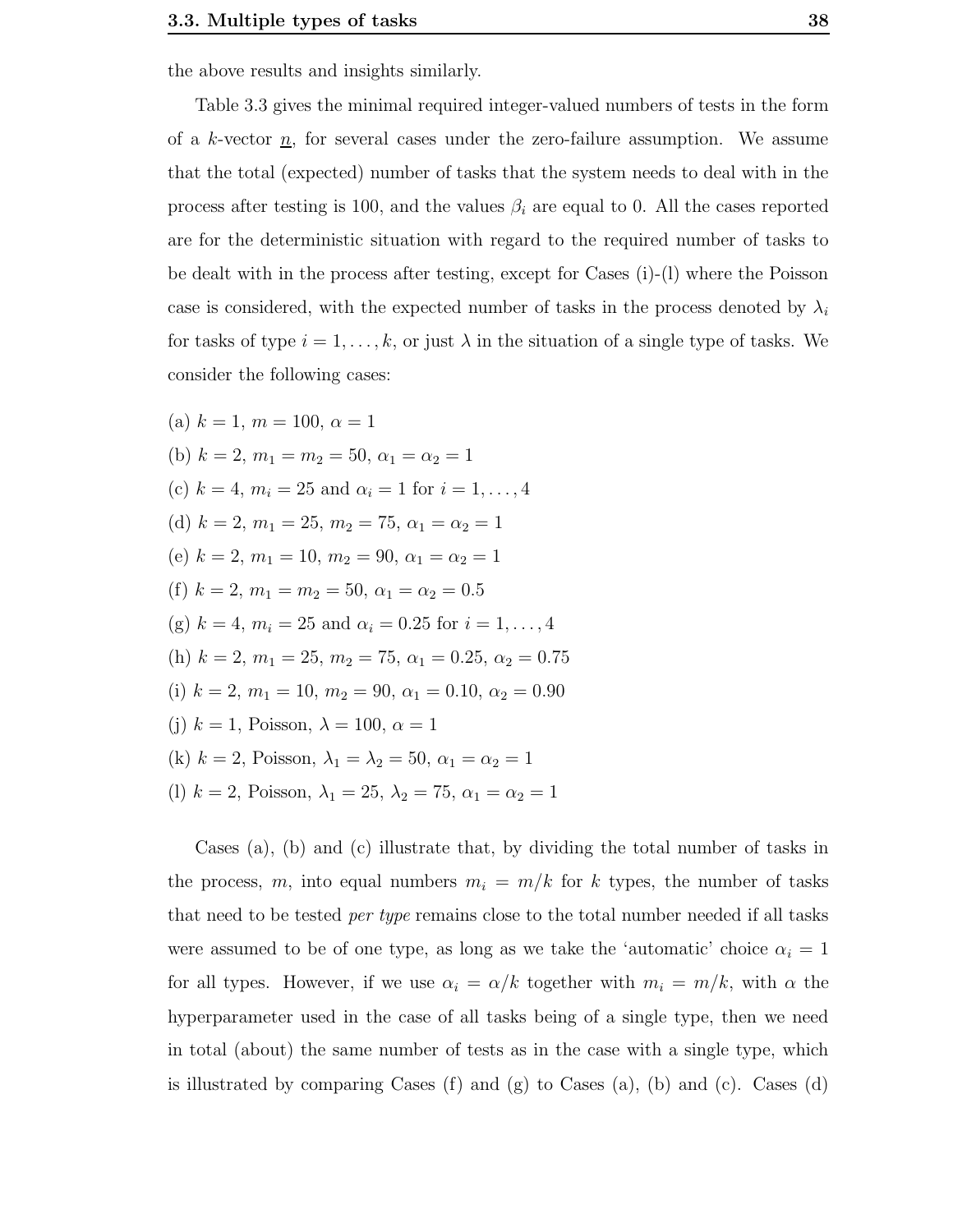| Case              | $\overline{p}$ | $\underline{n}$          | $\sum_{i=1}^k n_i$ |
|-------------------|----------------|--------------------------|--------------------|
| (a)               | 0.90           | 900                      | 900                |
|                   | 0.95           | 1900                     | 1900               |
|                   | 0.99           | 9900                     | 9900               |
| (b)               | 0.90           | (924, 925)               | 1849               |
|                   | 0.95           | (1925, 1925)             | 3850               |
| (c)               | 0.90           | (936, 937, 937, 937)     | 3747               |
|                   | 0.95           | (1937, 1937, 1937, 1938) | 7749               |
| (d)               | 0.95           | (1319, 2270)             | 3589               |
| (e)               | 0.95           | (775, 2295)              | 3070               |
| (f)               | 0.90           | (450, 451)               | 901                |
|                   | 0.95           | (950, 951)               | 1901               |
| (g)               | 0.90           | (225, 225, 226, 226)     | 902                |
|                   | 0.95           | (475, 475, 476, 476)     | 1902               |
| (h)               | 0.90           | (226, 675)               | 901                |
|                   | 0.95           | (476, 1425)              | 1901               |
| (i)               | 0.95           | (190, 1711)              | 1901               |
| (j)               | 0.90           | 900                      | 900                |
|                   | 0.95           | 1900                     | 1900               |
| $\left( k\right)$ | 0.90           | (923, 924)               | 1847               |
|                   | 0.95           | (1924, 1924)             | 3848               |
| (1)               | 0.95           | (1318, 2269)             | 3587               |

Table 3.3: Minimal test numbers required in Cases (a)-(l).

and (e), when compared to Case (b), illustrate that  $m_i = m/k$  represents the worst case (in terms of total number of tests needed) when using  $k$  types of tasks, and dividing the m tasks in the process over these k types. Cases (h) and (i), when compared to Cases (d) and (a), illustrate our suggestion that even when the  $m_i$ 's are not equal, taking the  $\alpha_i$ 's proportional to the  $m_i$ 's and such that they sum up to  $\alpha$ , leads to (about) the same total number of tests required as for the case with only a single type. We got the same results in other examples, but have not managed a theoretical proof.

Cases  $(i)$ ,  $(k)$  and  $(l)$ , when compared to Cases  $(a)$ ,  $(b)$  and  $(d)$ , illustrate that the Poisson case is (nearly) as bad as the deterministic situation. Finally, Cases (d)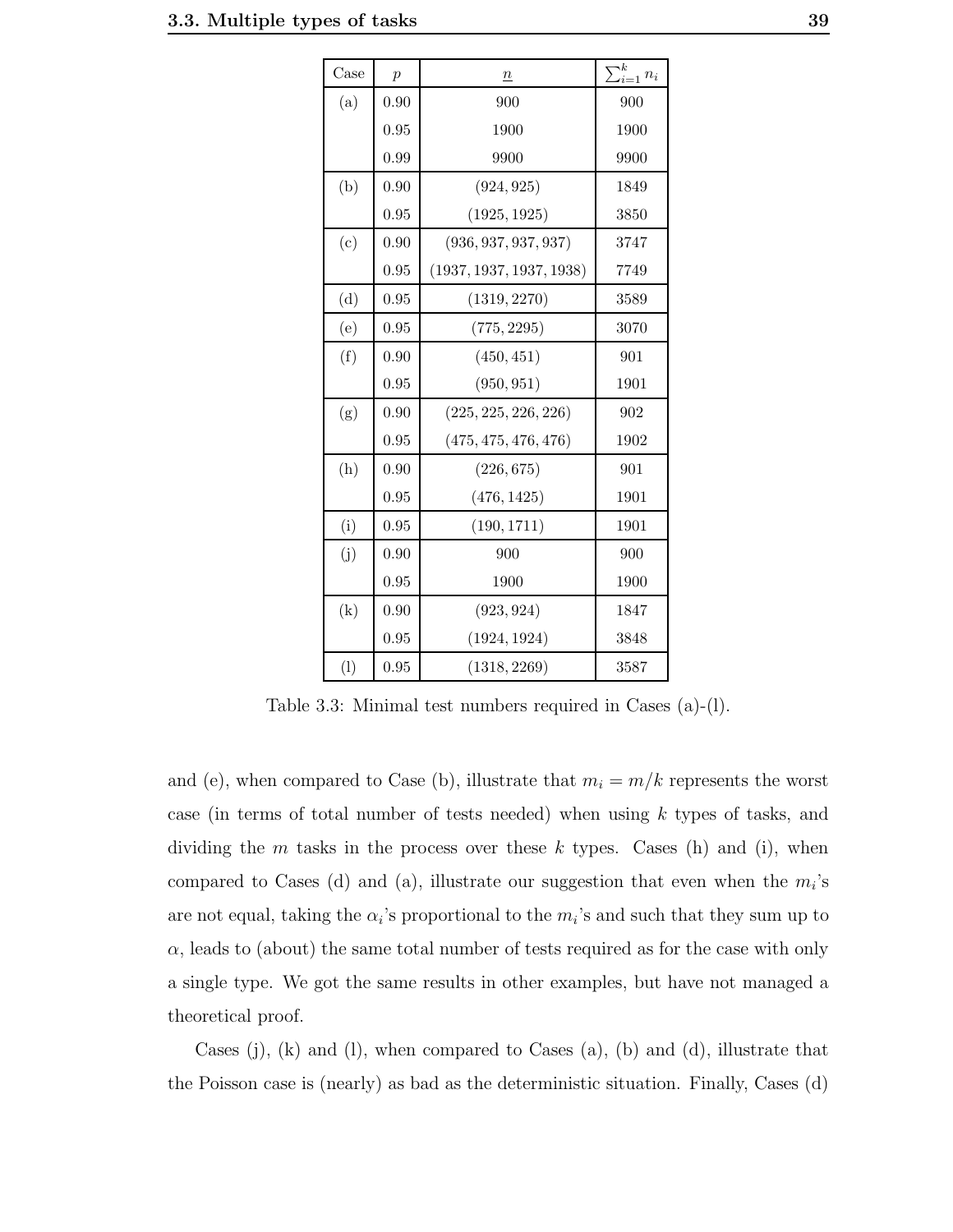and (e), in which the  $m_i$ -values vary, and with  $\alpha_i = 1$ , illustrate that the minimal required number of tests per type is, for such cases, approximately proportional to the  $\sqrt{m_i}$ , as e.g. for Case (e) we have that  $\sqrt{90}/\sqrt{10} = 3$  and  $2295/775 = 2.961$ .

## 3.4 Considering costs

So far in this chapter, we have not yet considered costs of testing, which are of particular interest for determining suitable test sizes for multiple types of tasks if these costs differ per type of task. Suppose that the cost of testing is linear in the number of tasks tested per type, and let  $c_i > 0$  be the cost of testing a task of type i, for  $i = 1, \ldots, k$ . Then we may wish to minimise the total testing costs

$$
\sum_{i=1}^{k} n_i c_i, \tag{3.4}
$$

again assuming that all tests reveal no failures, such that a minimal required reliability level  $p \in (0, 1)$  is achieved, that is  $P(0|\underline{m}, (\underline{n}, 0)) \geq p$  if  $\underline{m}$  is known, and  $P(FFP | (\underline{n}, \underline{0})) \geq p$  in case of random <u>M</u>.

We can generalize this optimisation criterion by also including cost of failure during the process. Let  $C \geq 0$  be the total costs incurred by a failure in the process, explicitly assuming that any such failure is catastrophic in the sense that functioning of the system in the process is ended on occurrence of any failure. Typically, such cost C may include considerations on possibly lost life, or environmental disaster, or lost trust in business relations, etc. For the sake of this analysis, we assume C to be a fixed constant, but we acknowledge that it may be difficult in practice to assign it a precise value. For this generalized situation, our objective is to minimise the total expected cost of testing and process failure,

$$
EC(\underline{n}, \underline{c}, \underline{m}, C) = \sum_{i=1}^{k} n_i c_i + [1 - P(0 | \underline{m}, (\underline{n}, \underline{0}))]C.
$$
 (3.5)

We can include the constraint  $P(0|\underline{m},(\underline{n},\underline{0})) \geq p$ , leading to a k-dimensional constrained optimisation problem, which needs to be solved numerically. Of course, in case of random  $M$  we again change the probability of zero failures in the process to the appropriate term,  $P(FFP|E(\underline{M}) = \underline{m}, (\underline{n}, \underline{0}))$ . The situation studied in Section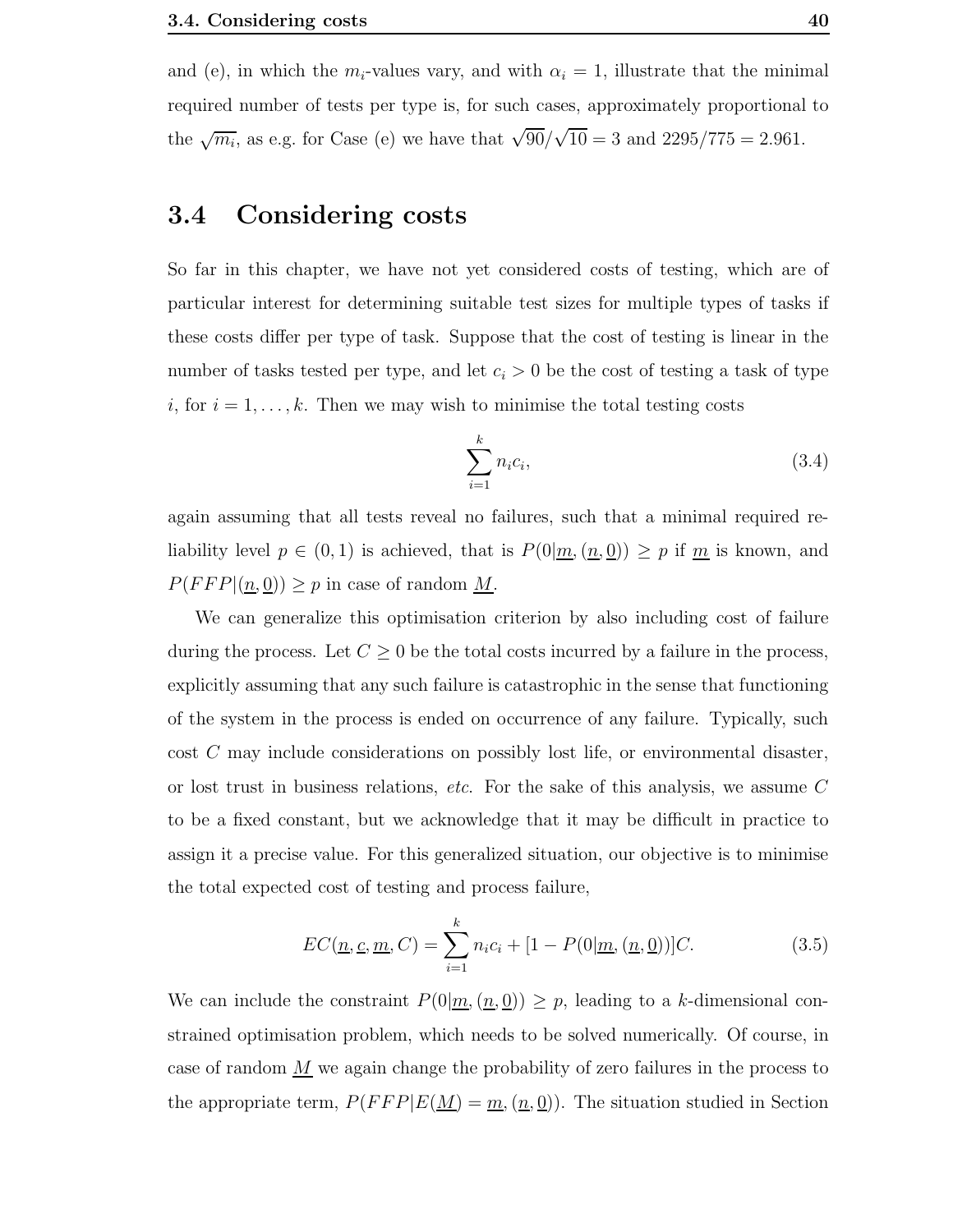3.3 is the special case of this constrained problem with  $C = 0$  and  $c_i = 1$  for all  $i=1,\ldots,k.$ 

For the special case with Beta prior distributions with hyperparameters  $\alpha_i = 1$ and  $\beta_i = 0$ , for all  $i = 1, ..., k$ , we can achieve an analytical result. The problem then becomes minimisation of

$$
\sum_{i=1}^{k} n_i c_i + \left(1 - \prod_{i=1}^{k} \frac{n_i}{n_i + m_i}\right) C,\tag{3.6}
$$

subject to

$$
\prod_{i=1}^{k} \frac{n_i}{n_i + m_i} \ge p. \tag{3.7}
$$

Of course, the solution should consist of positive integers  $n_i$ , but we study this problem as if real-valued numbers of zero-failure tests, say  $n_i^*$ , for all i, are allowed; the actual optimal solution, due to convexity, will then be found by comparing the value of this function for all integer k-vectors  $n$ , which are 'neighbours' to the realvalued optimal solution, to choose the ones that give the minimum total expected costs and which still satisfy the constraint (3.7). The well-known Kuhn-Tucker (KT) conditions for this constrained optimisation problem are (see e.g. Luenberger [34] for the relevant mathematical theory of optimisation):

$$
c_i - (C + \mu) \frac{m_i}{(n_i + m_i)^2} \prod_{l \neq i} \frac{n_l}{n_l + m_l} = 0,
$$
\n(3.8)

for  $i = 1, \ldots, k$ , and either the constraint is active or the Lagrange multiplier  $\mu = 0$ . Note here that, if  $C = 0$  (as in Section 3.3), the constraint will necessarily be active, so the latter term never disappears. Let us take  $i, j \in \{1, ..., k\}$ , with  $i \neq j$ , and let

$$
D = (C + \mu) \prod_{l \neq i,j} \frac{n_l}{n_l + m_l},
$$
\n(3.9)

where we define the product term as one in the case  $k = 2$ . Then the KT conditions become

$$
D\frac{m_i}{(n_i + m_i)^2} \frac{n_j}{n_j + m_j} = c_i,
$$
\n(3.10)

$$
D\frac{m_j}{(n_j + m_j)^2} \frac{n_i}{n_i + m_i} = c_j.
$$
 (3.11)

So that

$$
\frac{n_j(n_j + m_j)}{n_i(n_i + m_i)} = \frac{c_i}{c_j} \frac{m_j}{m_i}.
$$
\n(3.12)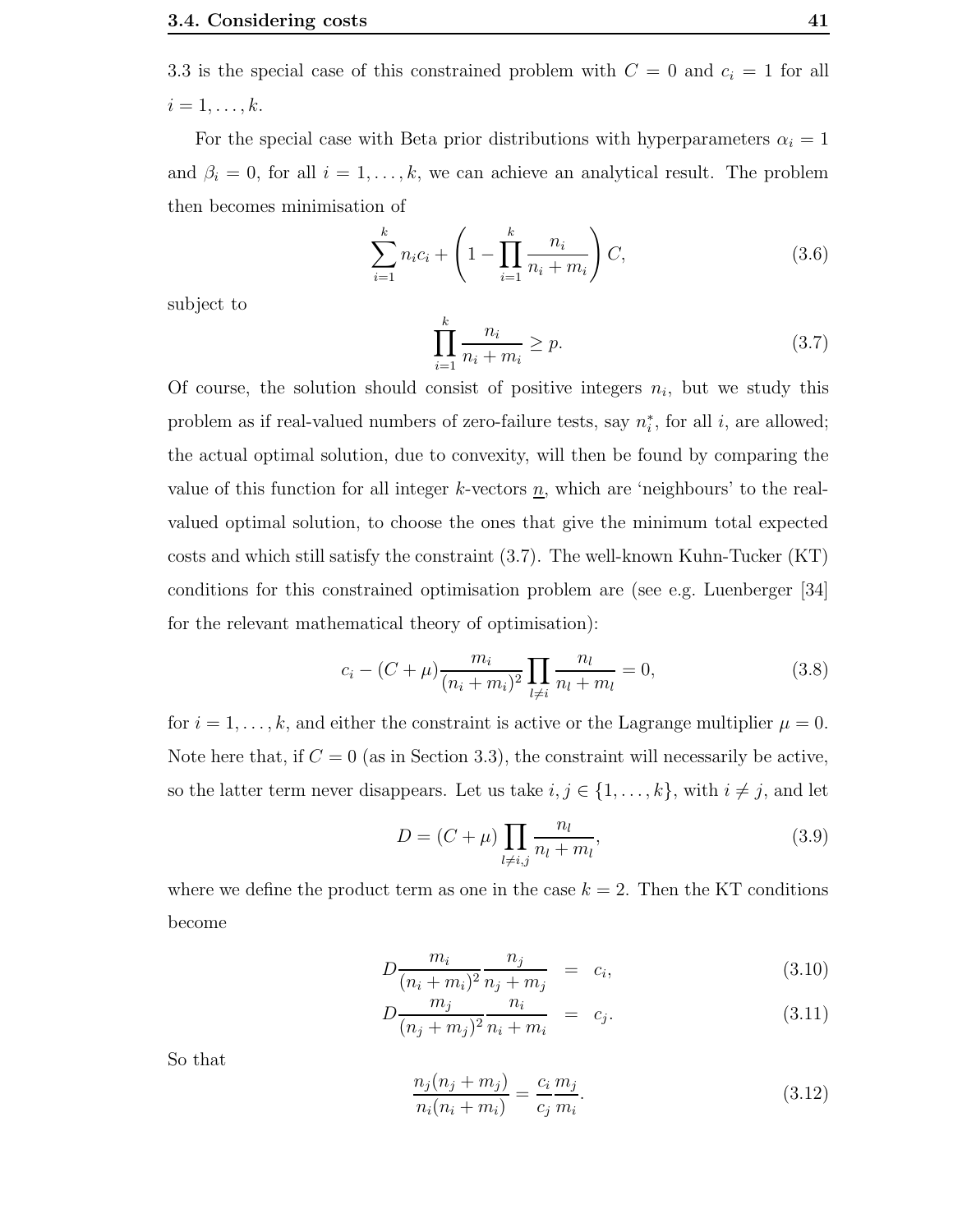As this holds for all i, j, we can introduce a constant  $q > 0$  such that  $n_i(n_i + m_i) =$  $q^{\overline{m_i}}$  $c_i$ , and consequently

$$
n_i^* = \frac{1}{2} \left( -m_i + \sqrt{m_i^2 + 4q \frac{m_i}{c_i}} \right). \tag{3.13}
$$

If we define the function  $Q(q)$  by

$$
Q(q) = \prod_{i=1}^{k} \left[ \frac{-m_i + \sqrt{m_i^2 + 4q \frac{m_i}{c_i}}}{m_i + \sqrt{m_i^2 + 4q \frac{m_i}{c_i}}} \right],
$$
\n(3.14)

then the constraint (3.7) is  $Q(q) \geq p$ . It is easy to show that  $Q(\cdot)$  is a continuous and strictly increasing function of q, with  $Q(0) = 0$  and  $Q(q) \rightarrow 1$  for  $q \rightarrow \infty$ . This implies that (i) if the constraint is active at the optimal solution, we compute the value  $q^*$  for which  $Q(q^*) = p$ , which is a one-dimensional search problem, and (ii) if the optimum is achieved for a solution  $\underline{n}$  at which the constraint is not active, the components of  $\underline{n}$  as function of q, are given by (3.13), for some  $q \in (q^*, \infty)$ . So again, we can search for the solution by varying only the value of  $q$ .

Typically, if p is close to 1,  $q^*$  will be very large compared to the values  $m_i$ . Consequently, from (3.13),  $n_i$  is approximately equal to  $\sqrt{\frac{qm_i}{c_i}}$ , with  $q = q^*$  if the constraint is active at the solution, and  $q > q^*$  if not. Hence, in such situations, the ratio between two optimal numbers to be tested,  $n_i^*/n_j^*$ , is approximately equal to

$$
\frac{\sqrt{\frac{m_i}{c_i}}}{\sqrt{\frac{m_j}{c_j}}}.\tag{3.15}
$$

For the special case with  $m_i = m$  and  $c_i = c$  for all  $i = 1, ..., k$ , and the constraint active at the optimal solution, then from solving the equation  $Q(q) = p$ which in this case is

$$
\left[\frac{-m + \sqrt{m^2 + 4q\frac{m}{c}}}{m + \sqrt{m^2 + 4q\frac{m}{c}}}\right]^k = p,
$$
\n(3.16)

it yields

$$
q^* = cm \frac{p^{1/k}}{(1 - p^{1/k})^2},\tag{3.17}
$$

leading to optimal test numbers

$$
n_i^* = m\left(\frac{p^{1/k}}{1 - p^{1/k}}\right),\tag{3.18}
$$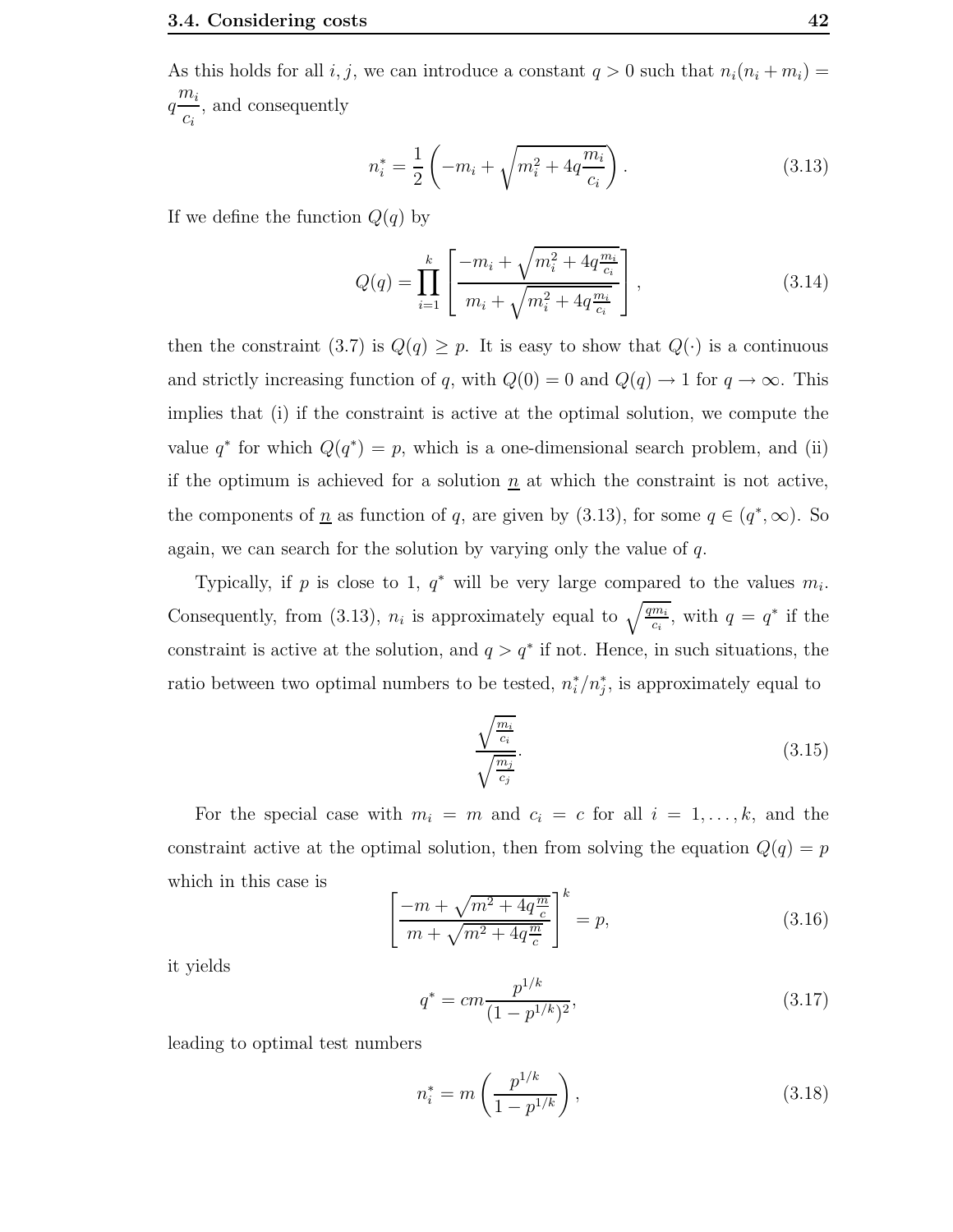which agrees with (3.3) for  $\alpha_i = 1$ , for all  $i = 1, \ldots, k$ .

Although it appears that c plays no role in this solution, its value relative to C determines whether or not the constraint will be active at the optimal solution. This method reduces this k-dimensional constrained optimisation problem to a relatively straightforward 1-dimensional search problem. Apart from significantly reducing the computational effort required to solve this problem, this also provides the following equation for optimal test numbers of types  $i$  and  $j$ :

$$
\frac{n_j(n_j + m_j)}{n_i(n_i + m_i)} = \frac{c_i m_j}{c_j m_i}
$$

,

for all  $i, j \in \{1, \ldots, k\}$ , where of course the equality can only be achieved for realvalued  $n_i^*$  and  $n_j^*$ , so will hold approximately for integer numbers of tests. This also implies that, for  $p$  close to 1, the optimal test numbers are approximately proportional to

$$
\sqrt{\frac{m_i}{c_i}},\tag{3.19}
$$

where the optimal total number of tests  $\sum_{i=1}^{k} n_i^*$ , of course, depends on p and C. This result gives clear insight into the way that the  $m_i$  and the  $c_i$  influence the optimal numbers of tasks of each type to be tested, for this particular choice of hyperparameters  $\alpha_i = 1$  and  $\beta_i = 0$ . It turns out that, in this situation, replacing the known numbers  $m_i$  again by Poisson distributed random quantities  $M_i$ ; with  $E(M_i) = m_i$ , seems again to lead to approximately the same optimal results.

Although numerical examples showed us that such a relation also approximately tends to hold for other values of  $\alpha_i$  and  $\beta_i$ , we have not been able to prove this more generally due to the complexity of the probability of zero failures involved. This is illustrated in Example 3.4.2.

It is worth mentioning here that for the special case with  $C = 0$  and  $\alpha_i = 1$ , for  $i = 1, \ldots, k$ , we achieved a conjectured solution in a closed form for the real-valued  $z_i = n_i + \beta_i$  which is,

$$
\frac{pm_i\sqrt{c_i} + \sum_{j\neq i}^k \sqrt{pm_i m_j c_j}}{(1-p)\sqrt{c_i}}.
$$

This solution, which we could not prove for general  $k$  due to the complexity of the probability of zero failures involved, gave precise answers to all the numerical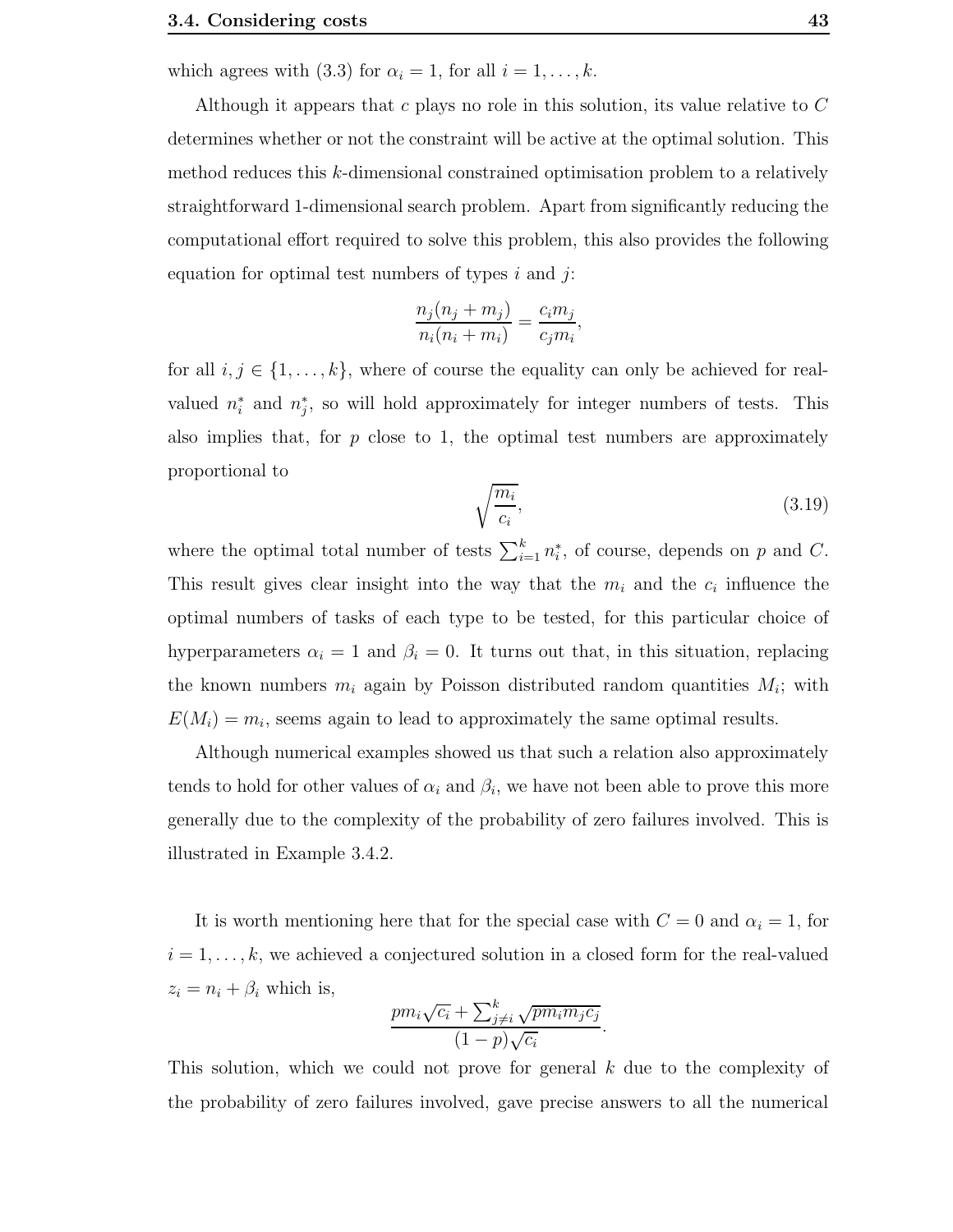examples that were explored. For  $k = 2$  and  $k = 3$ , this conjectured solution can be obtained by using the first-order KT conditions, although this is somewhat tedious. Moreover, it is easy to see that, if true, this conjecture would agree with the reliability constraint (3.7), which for this case is an active constraint.

#### Example 3.4.1

In this example we illustrate the method discussed in this section, both for the deterministic (Cases  $(1)-(3)$ ) and the Poisson cases (Case  $(4)$ ). Throughout, we take all the  $\alpha_i = 1$  and  $\beta_i = 0$ . The results are presented in Table 3.4. As our interest is explicitly in the required test numbers, we do not report the associated optimal total expected costs. We consider the following cases:

- (1)  $k = 3, \underline{m} = (1, 3, 6), \underline{c} = (20, 50, 50), C = 10,000$
- (2)  $k = 3, \underline{m} = (1, 3, 6), \underline{c} = (20, 50, 50), C = 1,000,000$
- (3)  $k = 4, \underline{m} = (1, 2, 4, 9), \underline{c} = (1, 5, 1, 5), C = 0$
- (4)  $k = 4$ , Poisson,  $\underline{\lambda} = (1, 2, 4, 9), \underline{c} = (1, 5, 1, 5), C = 0$

| Case | $\mathcal{p}$ | $\it n$              |
|------|---------------|----------------------|
| (1)  | 0.90          | (71, 78, 109)        |
|      | 0.95          | (148, 161, 227)      |
|      | 0.99          | (758, 828, 1170)     |
| (2)  | 0.90          | (219, 239, 337)      |
|      | 0.95          | (219, 239, 337)      |
|      | 0.99          | (758, 828, 1170)     |
| (3)  | 0.90          | (122, 76, 242, 160)  |
|      | 0.95          | (250, 158, 500, 332) |
| (4)  | 0.90          | (121, 75, 241, 159)  |
|      | 0.95          | (249, 157, 499, 331) |

Table 3.4: Optimal test numbers required in Cases (1)-(4).

In the cases presented in Table 3.4, the 'probability of zero failures' constraint  $(3.7)$  is active in all situations, except in Case (2) for  $p = 0.90$  and  $p = 0.95$ ; in these two situations that probability, at the optimum  $n<sub>l</sub>$ , is actually equal to 0.966. In relation to Cases (1) and (2), we also calculated the optimum solutions for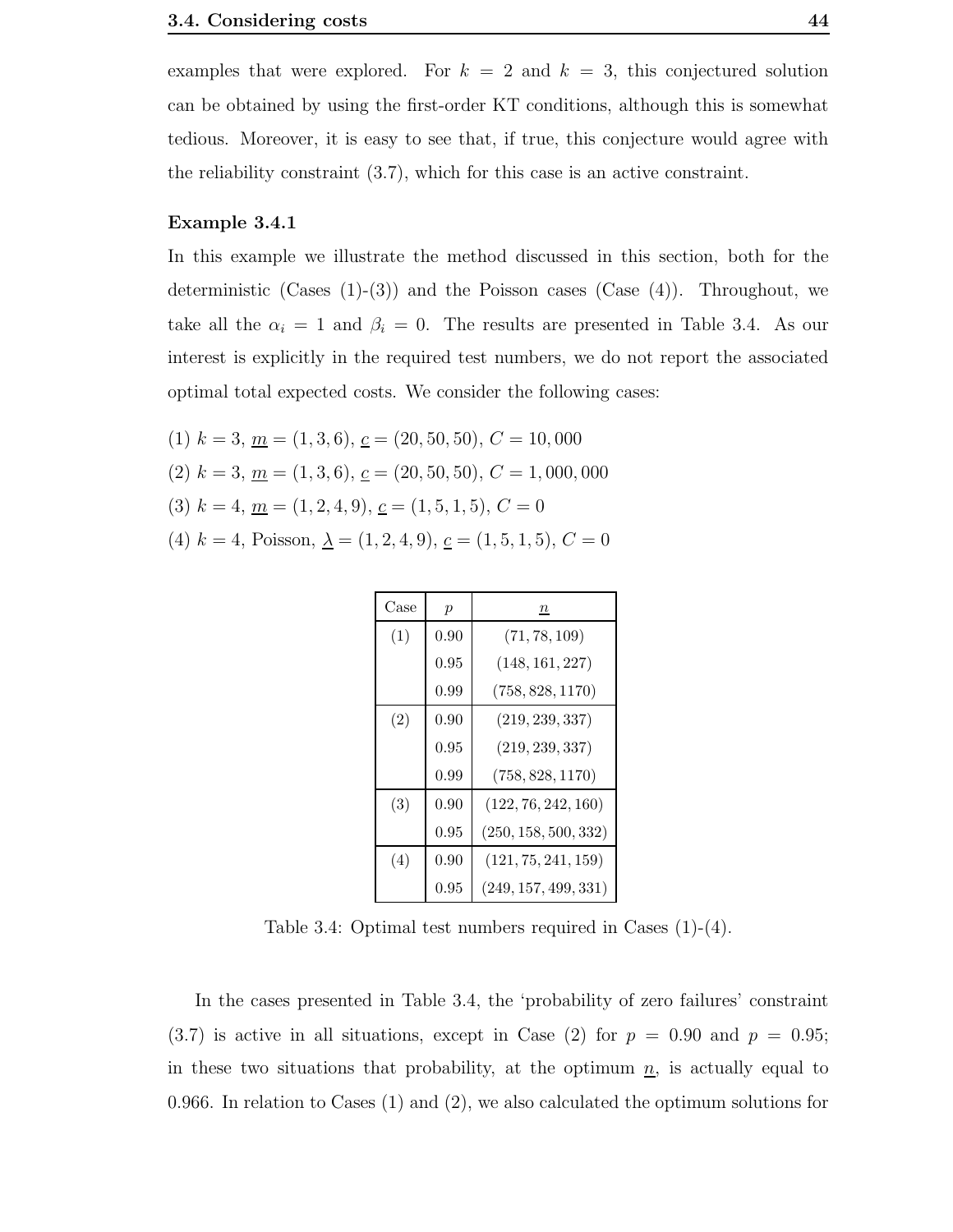$C = 100,000$ , which gave precisely the same solutions as Case  $(1)$ , as the constraint was still active for this value of  $C$ , for all these values of  $p$ . In any situation, for all values of C such that the constraint is active, the optimal solution is identical. Once the constraint is not active anymore, due to a relatively large value of  $C$ , the optimum starts to change with changing C.

All cases in this example illustrate the presented approximate relationship in  $(3.19)$  between the optimal  $n_i$ ,  $m_i$  and  $c_i$ , as can be confirmed easily. Cases  $(3)$  and (4) allow comparison between the deterministic and Poisson cases, again the difference between these situations is very small, with the deterministic case requiring most tasks to be tested.

#### Example 3.4.2

In this example we illustrate the optimal zero-failure tests for the Cases  $(1), (3)$ and (4) stated in Example 3.4.1, but for different values of  $\alpha_i$  and  $\beta_i$ . Table 3.5 illustrates the fact that the relationship between  $n_i$ ,  $m_i$  and  $c_i$  in (3.19) also appears to hold for values of  $\alpha_i$  and  $\beta_i$  other than  $\alpha_i = 1$  and  $\beta_i = 0$ , for all  $i = 1, \ldots, k$ . Moreover, it illustrates that, in our setting, where we assume no failures in the tests, the choice of  $\beta_i$  do not have much impact on  $n_i$ . For example, comparing the first column in Table 3.5 with Table 3.4 and the second column with the third column in Table 3.5, shows that increasing  $\beta_i$  by 1 decreases  $n_i$  by 1, in order to demonstrate the required level of reliability. Table 3.5 also illustrates the great impact that the choice of  $\alpha_i$  has on  $n_i$ , since the reliability demonstration requires  $n_i$  tests without failures to effectively counter the prior information of  $\alpha_i$  'imaginary test failures'.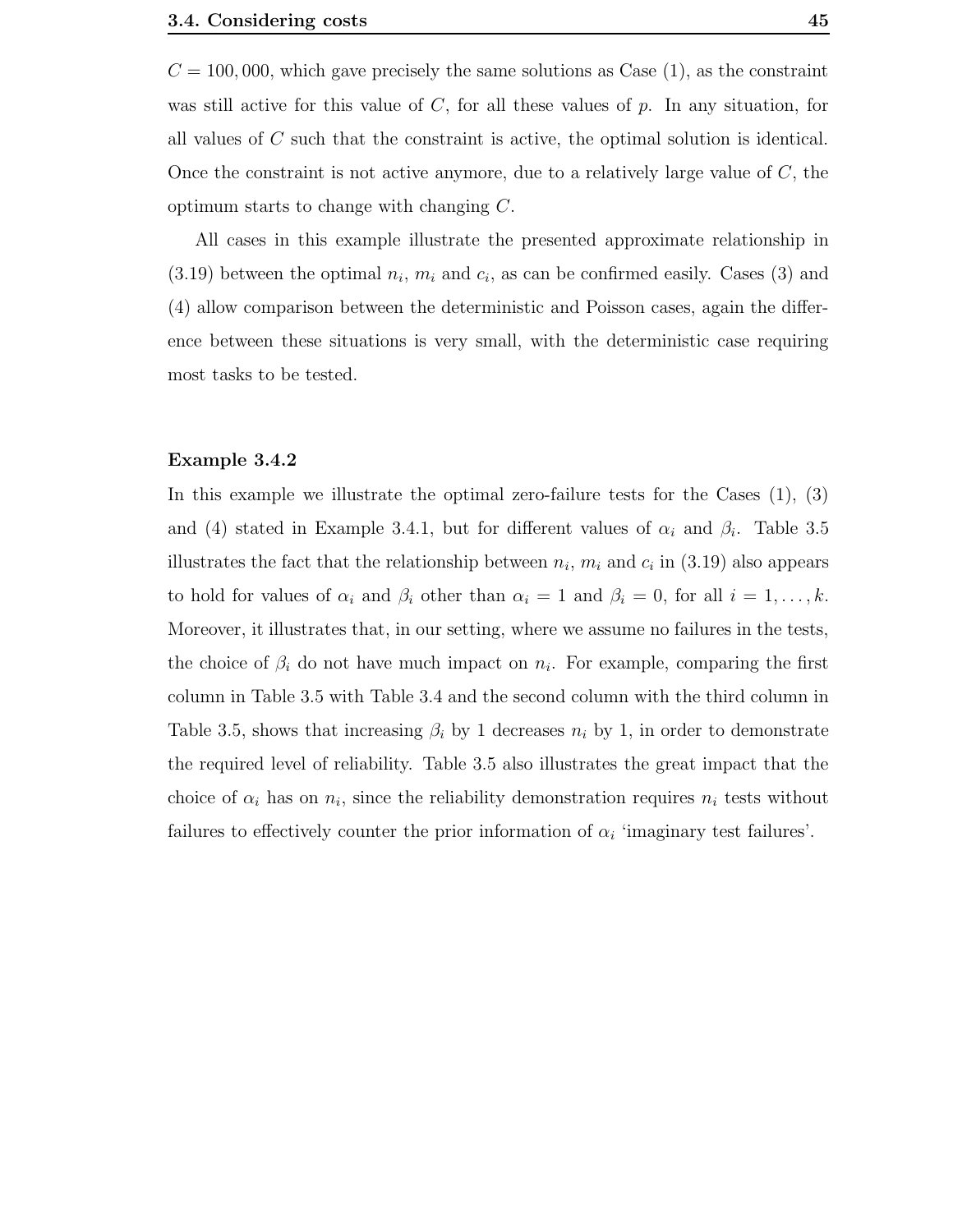|      |                  | $\underline{n}$                 |                                 |                                 |                           |  |  |  |
|------|------------------|---------------------------------|---------------------------------|---------------------------------|---------------------------|--|--|--|
| Case | $\boldsymbol{p}$ | $\alpha_i=1, \ \beta_i=1$       | $\alpha_i = 0.5, \ \beta_i = 0$ | $\alpha_i = 0.5, \ \beta_i = 1$ | $\alpha_i=2, \ \beta_i=0$ |  |  |  |
| (1)  | 0.90             | (70, 77, 108)                   | (34, 38, 54)                    | (33, 37, 53)                    | (143, 156, 221)           |  |  |  |
|      | 0.95             | (147, 160, 226)                 | (75, 80, 112)                   | (74, 79, 111)                   | (297, 323, 456)           |  |  |  |
|      | 0.99             | (757, 827, 1169)                | (380, 413, 584)                 | (379, 412, 583)                 | (1515, 1657, 2343)        |  |  |  |
| (2)  | 0.90             | (218, 238, 336)                 | (156, 170, 239)                 | (155, 169, 238)                 | (308, 336, 474)           |  |  |  |
|      | 0.95             | (218, 238, 336)                 | (156, 170, 239)                 | (155, 169, 238)                 | (308, 336, 474)           |  |  |  |
|      | 0.99             | (757, 827, 1169)                | (380, 413, 584)                 | (379, 412, 583)                 | (1515, 1657, 2343)        |  |  |  |
| (3)  | 0.90             | (121, 75, 241, 159)             | (61, 38, 119, 78)               | (60, 37, 118, 77)               | (243, 153, 486, 323)      |  |  |  |
|      | 0.95             | $\left( 249,157,499,331\right)$ | (125,79,248,164)                | (124, 78, 247, 163)             | (501, 316, 1002, 668)     |  |  |  |
| (4)  | 0.90             | (120, 74, 240, 158)             | (61, 37, 121, 77)               | (60, 36, 120, 76)               | (242, 152, 484, 321)      |  |  |  |
|      | 0.95             | (248, 156, 498, 330)            | (125, 78, 250, 163)             | (124, 77, 249, 162)             | (500, 314, 1001, 667)     |  |  |  |

Table 3.5: Optimal test numbers required in Cases (a)-(c) for different values of  $\alpha_i$ and  $\beta_i = 1$ .

## 3.5 Concluding remarks

In this chapter, we analysed optimal test numbers for a single type of task, and for multiple types of tasks (with full independence between different types), including possible costs of testing and process failure for the latter situation. Under the assumption that testing reveals zero failures, our interest was explicitly in a failurefree period, of a given length of time, for the process after testing. We studied the Bayesian approach to this problem, using conjugate  $Beta(\alpha_i, \beta_i)$  prior distributions for the probability of a failure for type  $i = 1, \ldots, k$ . Special attention was given to the effect of the choices of the hyperparameters  $\alpha_i$  and  $\beta_i$  on the required numbers of successful tests. Throughout, the emphasis has been on reliability *demonstration*, which implies that we assume that the test results must be strong enough to predict high reliability with very little information added via the prior distribution. For reliability demonstration, we favour a small value of  $\alpha_i$ , and  $\beta_i = 0$ . For testing a single type of task, we advocate the choice  $\alpha = 1$ . If there are  $k \geq 2$  types, then using this same value for all  $\alpha_i$  will lead to more tests required, in the worst case, in terms of the number of tests, about  $k$  times as many as when all tasks where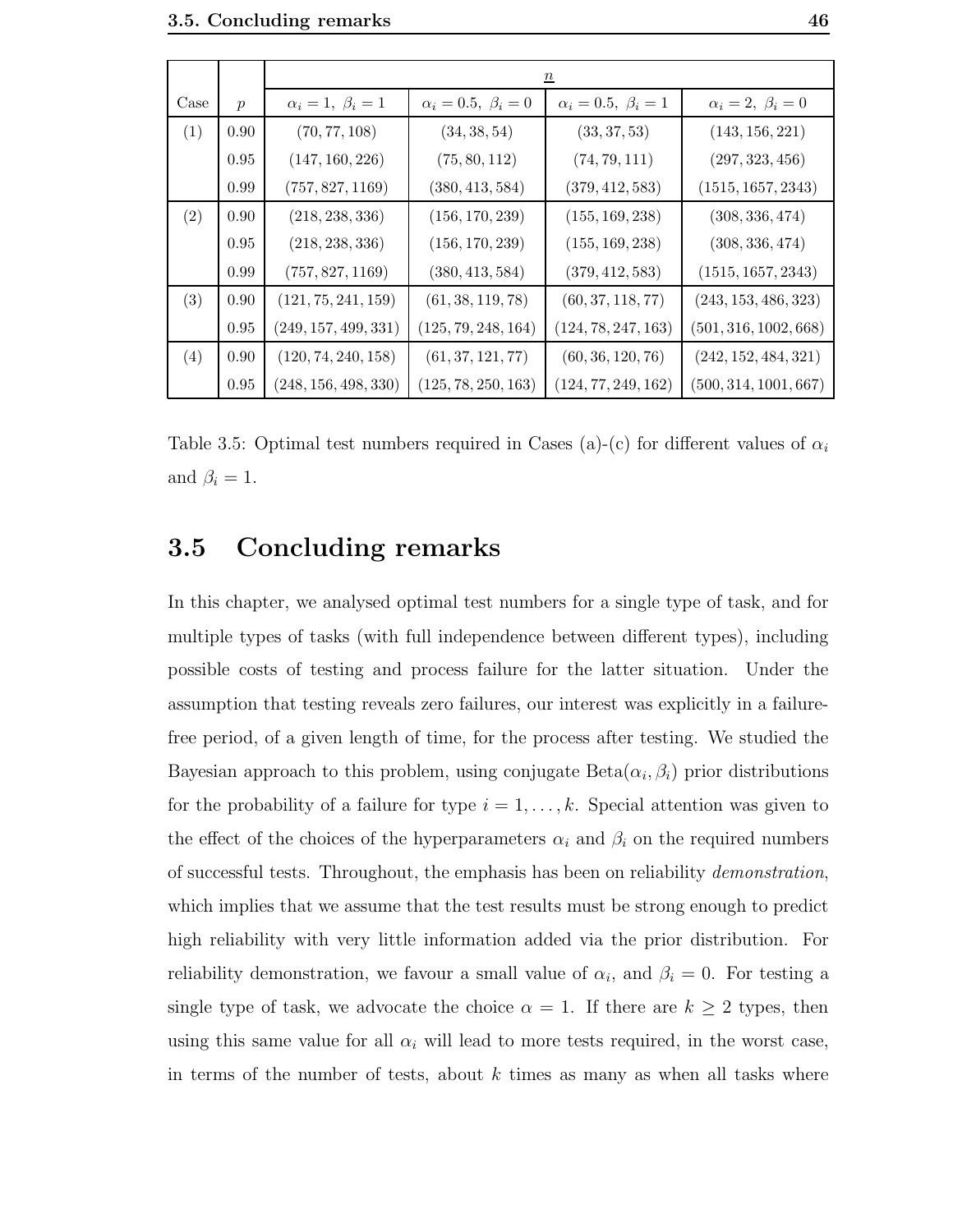assumed to be of the same type. From this perspective, taking the  $\alpha_i$ 's such that they sum up to 1, but are in the same proportions as the  $m_i$ 's, with  $m_i$  the required number of tasks of type  $i$  to be dealt with in the process after testing, gets us back to about the same total number of tests needed as when all tasks are assumed to be of a single type. This emphasizes possible problems with an 'automatic' choice of non-informative prior, which is often advocated as an advantage of Bayesian statistics. So, we conclude that careful attention is required to the choice of the prior distribution in case of reliability demonstration with zero failures in the tests, in particular because the required test numbers are very sensitive to the choice of the  $\alpha_i$ 's.

For the setting in this chapter, we have identified a few 'worst case' scenarios in the sense of requiring the largest number of successful tests in order to achieve a specified reliability level. These are: (1) Deterministic numbers  $m_i$  of tasks needed to be dealt with in the process after testing, are worse than random numbers  $M_i$  with  $E(M_i) = m_i$ , when expressing reliability in terms of probability of zero failures in the process. Poisson distributions for  $M_i$  are almost equally bad as the deterministic case. (2) Distinguishing tasks into more different types (assuming independence between the types) is worse than regarding them all as a single type, if one uses the same 'automatically chosen' values  $\alpha_i = \alpha$  for all types as one would use for a single type. In this same situation of 'automatically chosen'  $\alpha_i$ 's, we also have that: (3) If in total mk tasks appear in the process, with k types of tasks, most testing is needed if  $m_i = m$  for all  $i = 1, ..., k$ . The disadvantages mentioned in these insights (2) and (3) disappear if we adapt the  $\alpha_i$ 's by taking them proportional to the  $m_i$ 's, with the sum of the  $\alpha_i$ 's remaining at the value one would take in case of a single type.

In the next chapter we report on a study of reliability demonstration from similar perspectives as in this chapter, but where we assume that process failures are not catastrophic, in the sense that they do incur a cost but allow continued use of the system in the process. There, we study how optimal test numbers, again assuming no failures in testing, depend on the costs involved, and we also include constraints on testing opportunities in terms of budget and time available for testing. Expand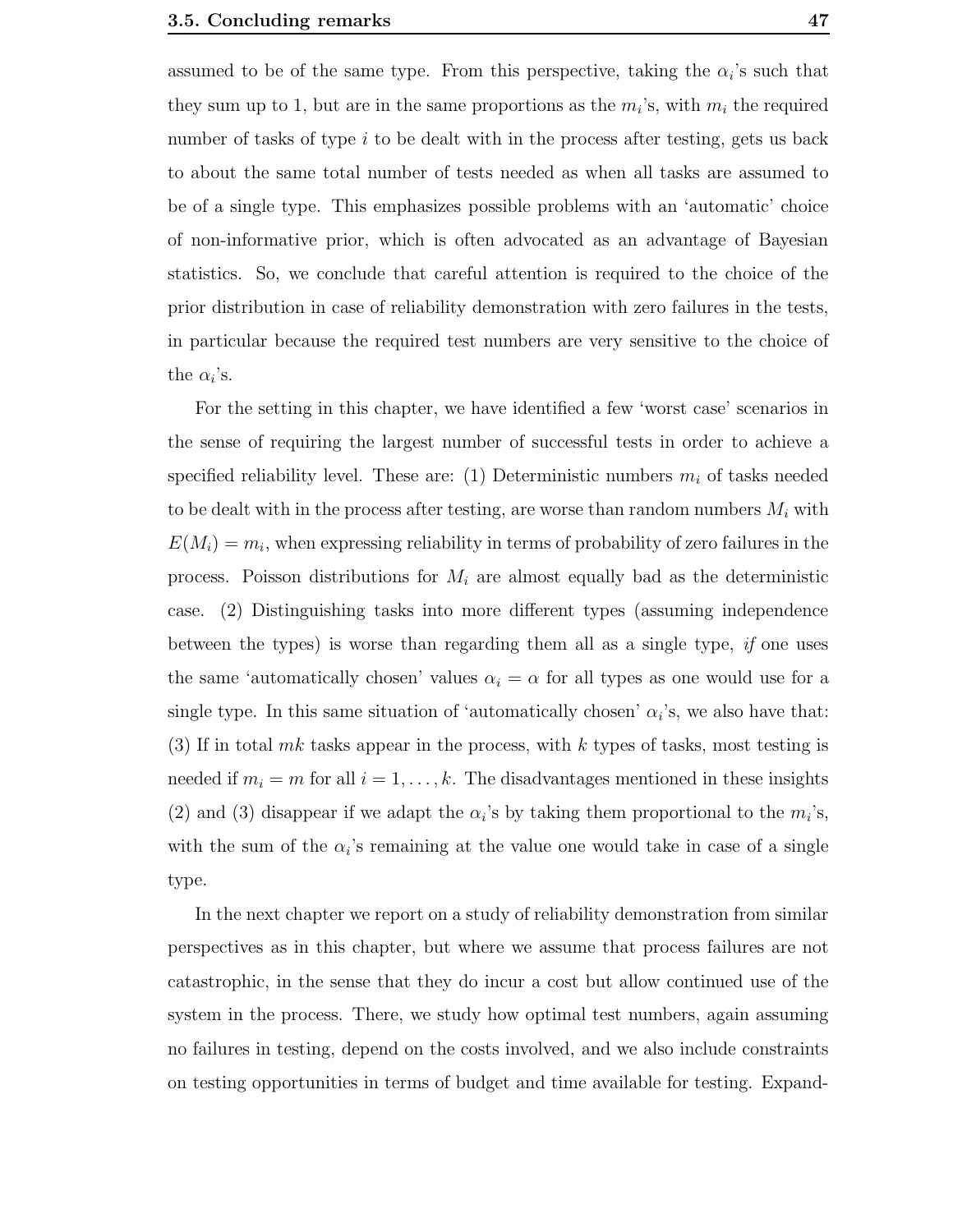ing the approach presented here to include constraints on testing would also be of possible interest, we leave this as a topic for future research.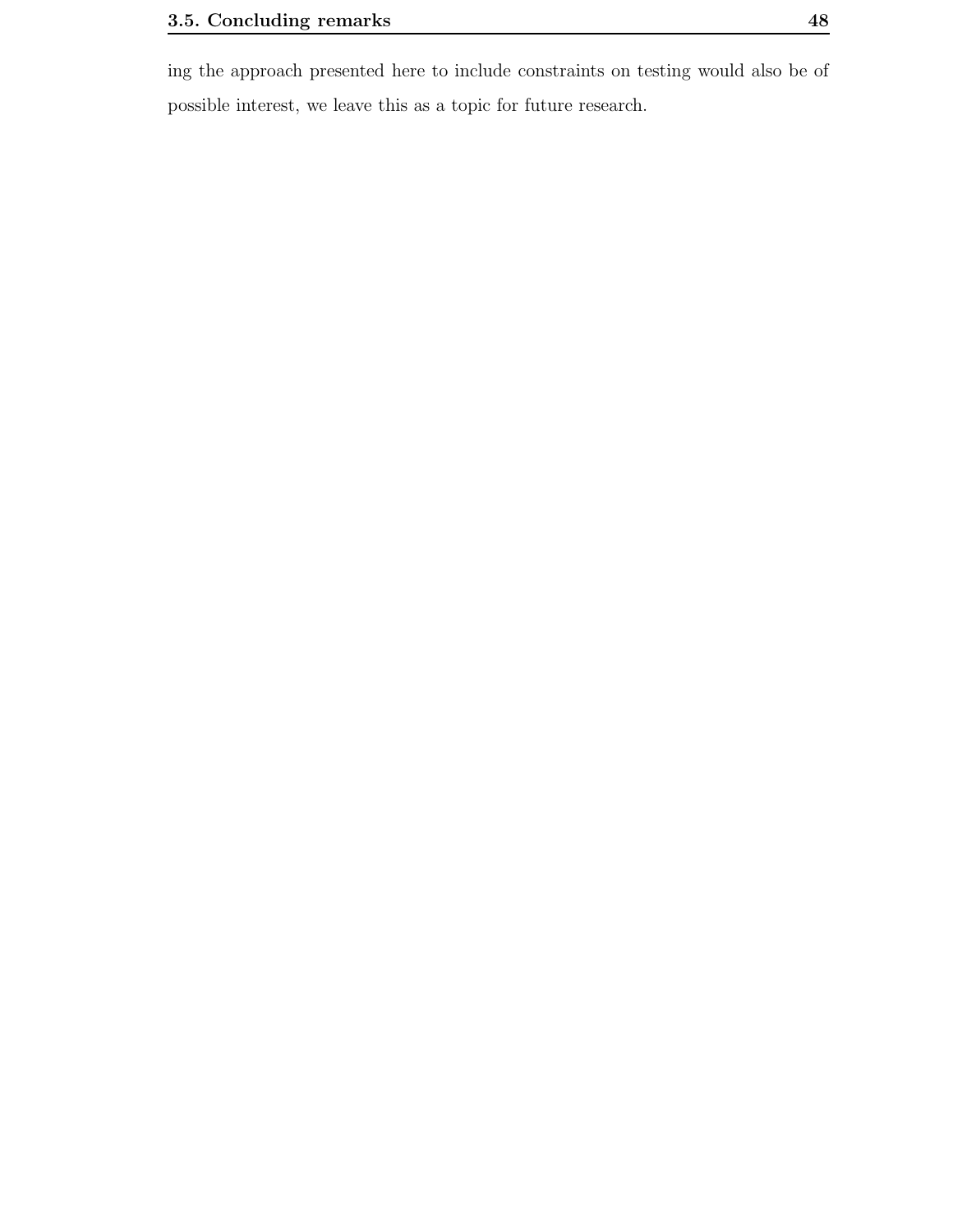## Chapter 4

# Reliability demonstration for non-catastrophic failures

## 4.1 Introduction

In this chapter we introduce optimal testing of a technical system in order to demonstrate reliability with regard to its use in a process after testing, where the system has to function for different types of tasks, which we assume to be independent. We assume that process failures are not catastrophic in the sense that they allow continued use of the system in the process, but do incur a cost. Throughout this chapter, reliability demonstration is formulated in terms of minimisation of the total expected costs of testing and process failures. It is assumed that such costs are linear both in the numbers of tasks tested per type and in the expected number of failures per type in the process. It is also assumed that the system's functioning remains unchanged during the period over which the process is considered, in the sense that it does not suffer from wear-out and is not repaired. We explicitly assume that testing reveals zero failures. The optimal numbers of tasks to be tested are derived by minimisation of a cost function, taking into account the costs of testing and of failures in the process after testing. We focus on study of the optimal numbers of tests for different types of tasks, depending on the numbers of tasks in the process and the costs involved. We briefly compare the results of this chapter with optimal test numbers in the setting presented in Chapter 3, where the optimality criterion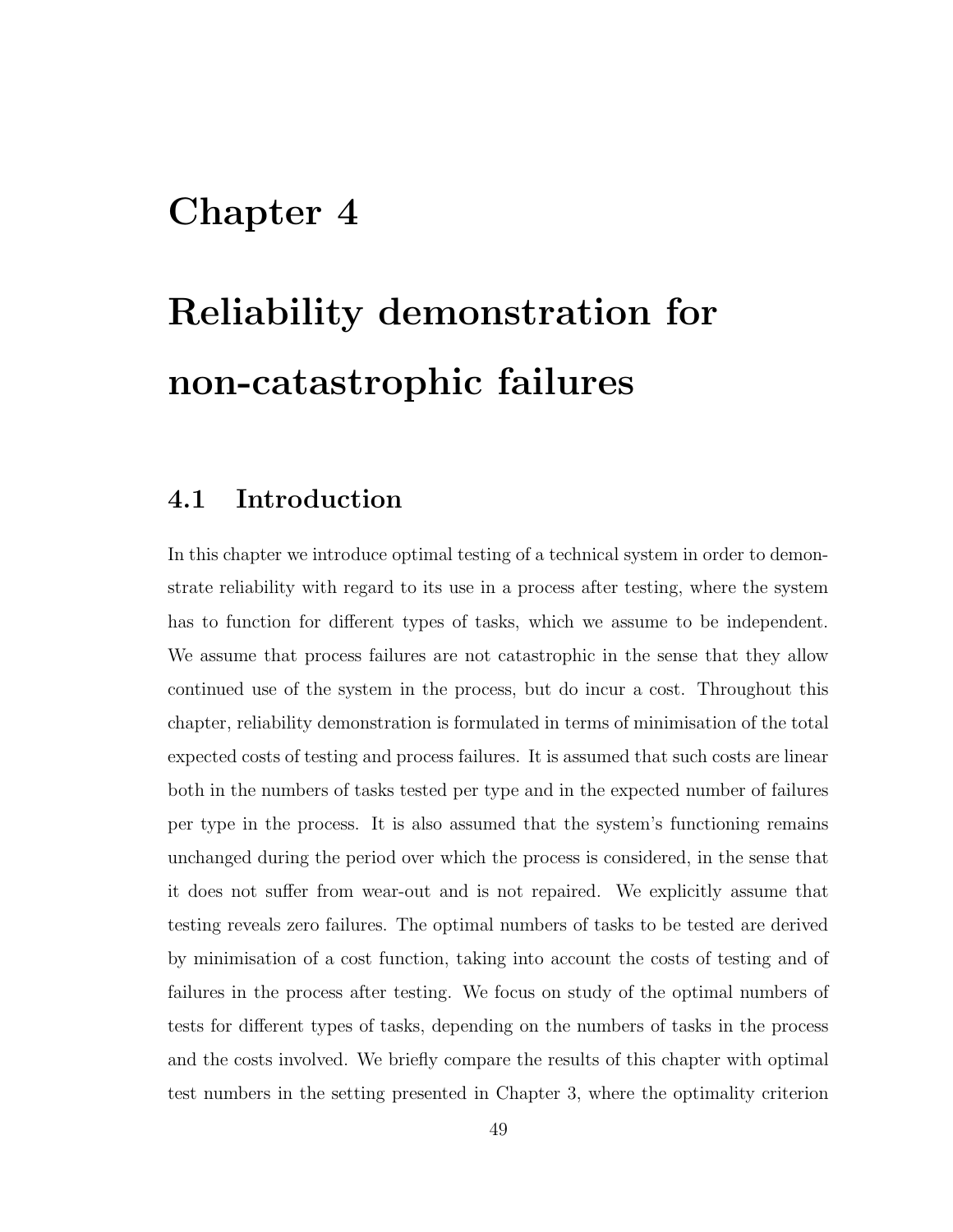was more suitable for catastrophic failures. For these two different optimality criteria, the dependence of the optimal numbers to be tested for different types of tasks, on the costs of testing per type, and on the number of tasks per type in the process after testing, turns out to be very similar.

The focus is explicitly on the system's required performance, during a specified period after testing, with the number of tasks that the system has to perform during that period either random quantities or known in advance. We study how optimal test numbers, again assuming no failures in testing, depend on the costs involved. We also include constraints on testing opportunities in terms of budget and time available for testing.

Throughout this chapter, we use the setting introduced in Chapter 2, and specifically in Section 2.5. We particularly consider tasks that arrive as Poisson processes with known arrival rates. We are interested in the required numbers of tasks, of each type, to be tested, aiming at minimisation of the total expected costs of testing and process failures, subject to both testing budget and time constraints.

In Section 4.2, optimal testing is considered in the sense of minimal total expected costs, with constraints on budget and time for testing. In Section 4.3, we present the main results, with a brief discussion, when the reliability demonstration problem is formulated in terms of minimisation of the total expected number of failures subject to a constraint on the total number of tests allowed before the start of the process. We consider the problem in this section as a special case of Section 4.2, however, we believe that it is of specific interest in providing an optimal test (ignoring costs) towards an interesting given reliability requirement, namely the maximum expected number of failures allowed in the process after testing. In Section 4.4 some main results on optimal test numbers per type of task according to the approaches in Chapters 3 and 4 are compared. This leads to a useful conclusion that, for both optimality criteria, the optimal numbers of tasks per type to be tested depend similarly on the expected number of tasks in the process and on the different costs of testing per type. Some concluding remarks are given in Section 4.5.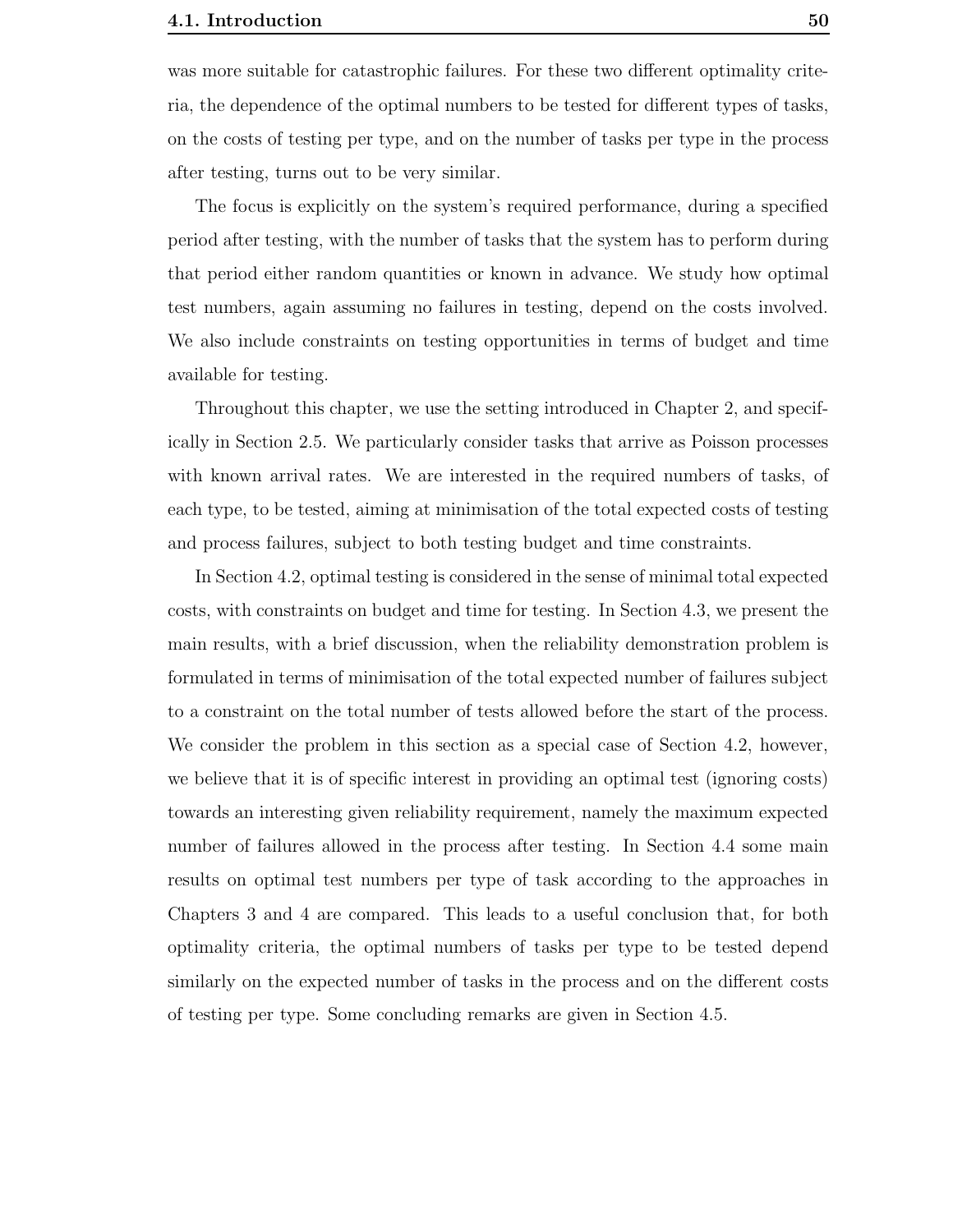## 4.2 Minimising total expected costs

In this section we consider the optimal number of tasks to be tested, assuming that the system will only be released for use in the process after testing, if testing revealed no failures, for a system of  $k \geq 1$  independent types of tasks. We aim at minimisation of the total expected costs, that is the costs of testing and the expected costs of failures in the process during the period of length  $t > 0$  after testing, under constraints on budget and time for testing. We assume that the costs of testing are linear in the number of tests per type of task, and that failure in the process is not catastrophic, in the sense that the process continues after failure as before, yet such failure does incur a (possibly high) cost. In this section, we will particularly consider tasks that arrive as Poisson processes with known arrival rates after testing, but the same general results hold for other processes since we only take the expected number of failures in the process into account. Poisson processes have the advantage that the effect of the length  $t > 0$  of the process considered, on the optimal numbers to be tested, can be studied explicitly.

For tasks of type i, for  $i = 1, \ldots, k$ , let  $n_i$  be the number of tasks to be tested, and let  $\lambda_i > 0$  be the arrival rate in the process after testing, which is assumed to be known. The cost of testing one task of type i is denoted by  $c_i > 0$ , and the time needed for one such test is  $t_i > 0$ . A failure in the process, for a task of type i, costs  $f_i > 0$ , and the total budget and time available for testing are  $B > 0$  and  $T > 0$ , respectively. The total expected number of failures in such a process during a period of length t immediately after testing, is presented in (2.21).

The optimisation problem considered here is minimisation, by choice of  $n_i$ , for  $i = 1, \ldots, k$ , of the total expected costs of failures in the process and the cost of testing,

$$
t\sum_{i=1}^{k} \frac{f_i \alpha_i \lambda_i}{\alpha_i + \beta_i + n_i} + \sum_{i=1}^{k} n_i c_i,
$$
\n(4.1)

subject to the cost and the time constraints on testing,

$$
\sum_{i=1}^{k} n_i c_i \le B,\tag{4.2}
$$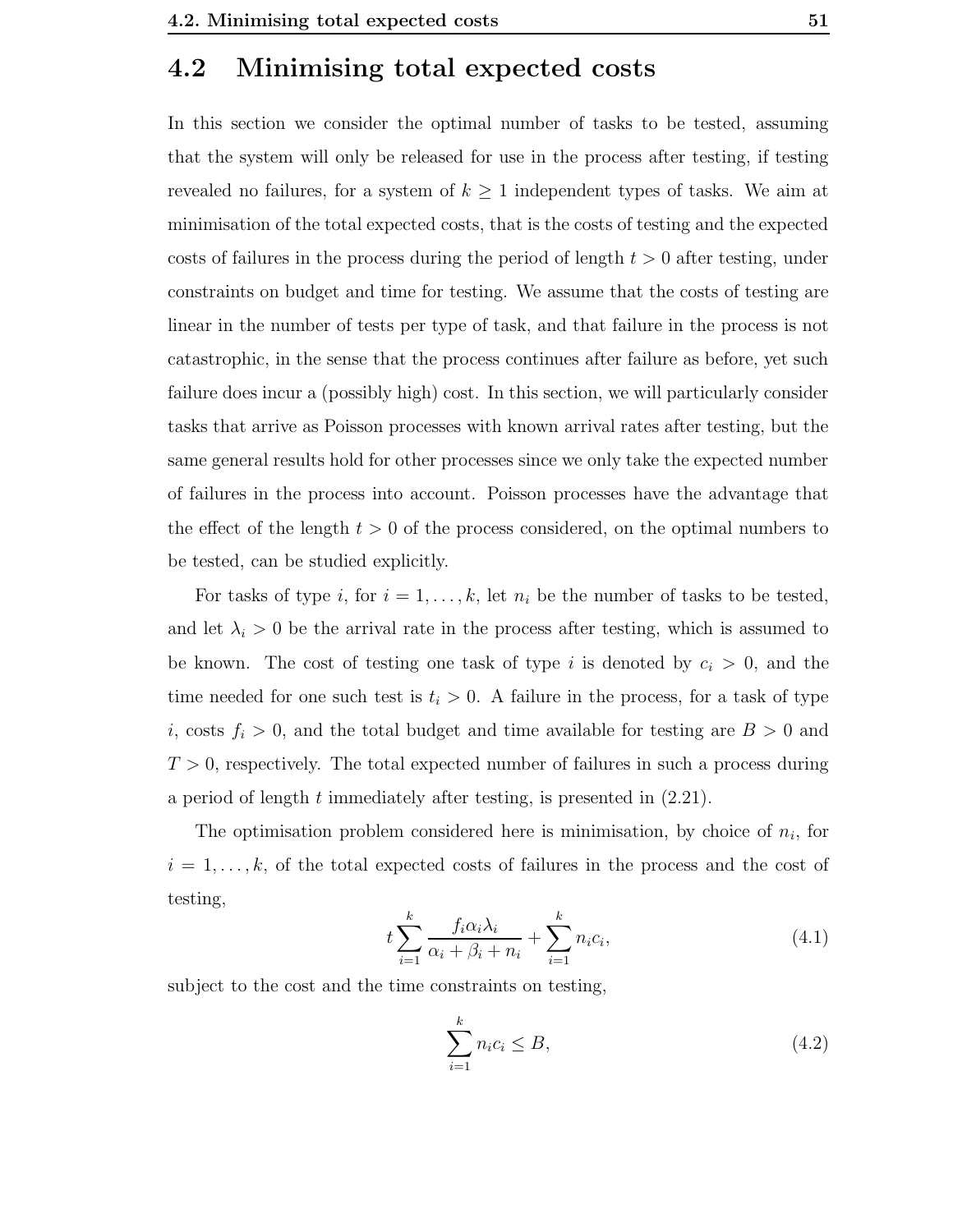$$
\sum_{i=1}^{k} n_i t_i \le T,\tag{4.3}
$$

We analyse this problem as if  $n_i$  is not restricted to be an integer. The actual solution is then easily found by considering all 'nearest' integers  $n_i$  which satisfy the constraints, because the function to be minimised is convex, which is easily confirmed as its Hessian matrix is positive definite with respect to  $n_i$ , for  $i = 1, \ldots, k$ .

This convexity, together with the linearity of the two constraints as functions of  $n_i$ , implies that the necessary first-order Kuhn-Tucker conditions for the solution of a constrained minimisation problem are actually sufficient conditions [34]. As our main interest is in the testing requirements, we do not consider the corresponding values of the object function in detail. However, as this function is fairly flat around the real-valued optimum, rounding to a 'nearest' integer solution would not have much effect on the total expected costs. The solution of this optimisation problem depends on whether or not there are active constraints, and is derived via the Kuhn-Tucker conditions. The first-order necessary conditions are

$$
\frac{-tf_i\alpha_i\lambda_i}{(\alpha_i+\beta_i+n_i)^2} + c_i + \mu_c c_i + \mu_t t_i = 0, \quad i = 1,\dots,k,
$$
\n(4.4)

$$
\mu_c \left( \sum_{i=1}^k n_i c_i - B \right) = 0, \tag{4.5}
$$

$$
\mu_t \left( \sum_{i=1}^k n_i t_i - T \right) = 0,\tag{4.6}
$$

$$
\mu_c \ge 0
$$
, and  $\mu_t \ge 0$ ,

where,  $\mu_c$  and  $\mu_t$  are the Lagrange multipliers [34], and of course, we also restrict to  $n_i \geq 0$ . We present and discuss the solutions to the four possible combinations of active and inactive constraints (4.2) and (4.3). The real-valued optimal  $n_i$  will be denoted by  $n_i^*$ , with additional superscripts to indicate the corresponding active constraints. When rounding  $n_i^*$  to an integer-valued solution, the constraints must still be satisfied. However, for the integer-valued solution a small amount of the budget or the time may be left unused, depending on which of the constraints are active. These results are illustrated, and discussed in more detail, in Example 4.2.1.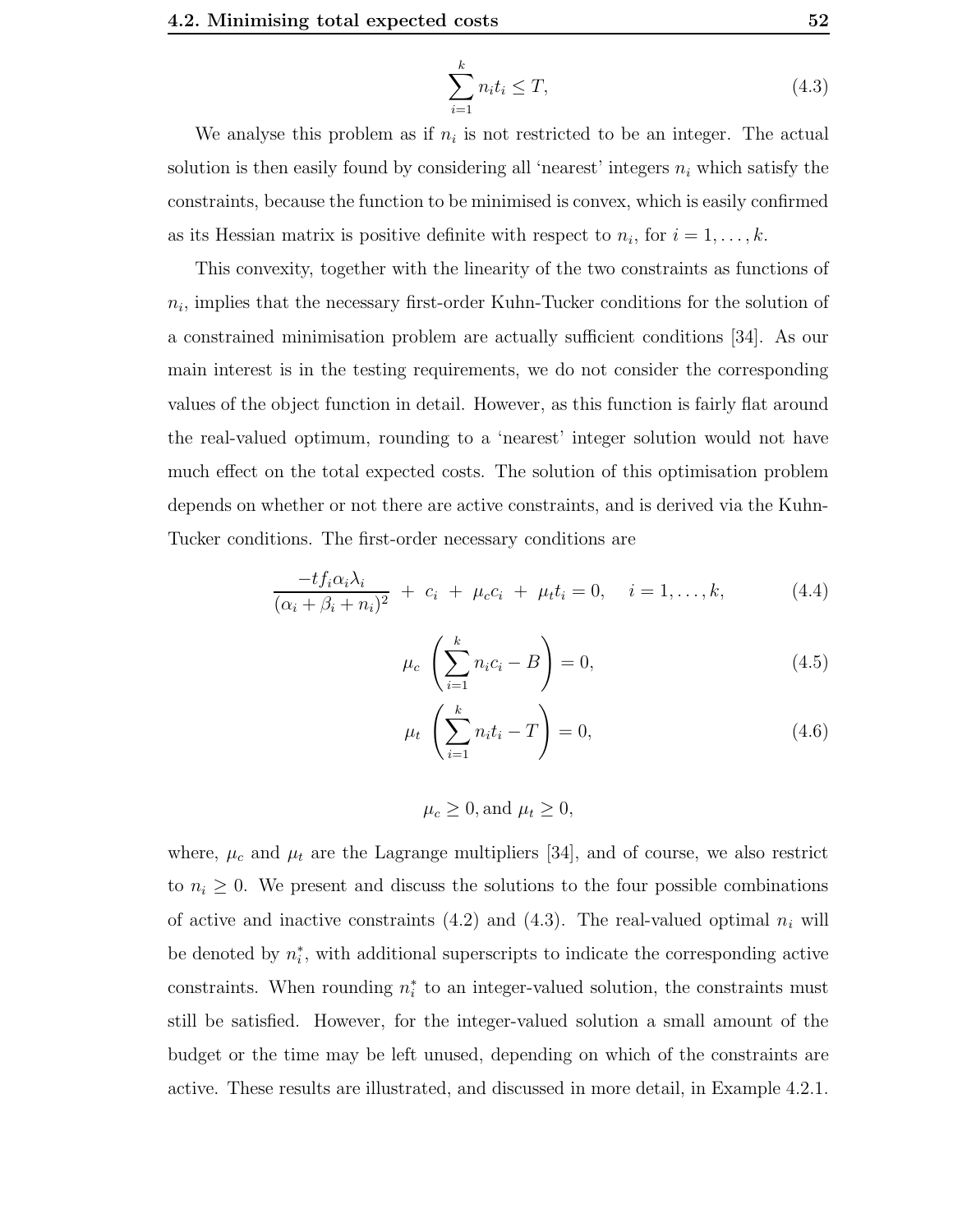1. Cost and time constraints active  $(\mu_c, \mu_t \ge 0)$ :

If both constraints,  $(4.2)$  and  $(4.3)$ , are active, then the set of equations  $(4.4)$ ,  $(4.5)$ and (4.6) becomes

$$
\frac{-tf_i\alpha_i\lambda_i}{(\alpha_i + \beta_i + n_i)^2} + c_i + \mu_c c_i + \mu_t t_i = 0, \quad i = 1, ..., k,
$$
  

$$
\sum_{i=1}^k n_i c_i - B = 0,
$$
  

$$
\sum_{i=1}^k n_i t_i - T = 0,
$$
  

$$
\mu_c \ge 0, \mu_t \ge 0.
$$

By solving these equations, the optimal real-valued  $n_i$ , which we denote by  $n_i^{*ct}$ , for  $i = 1, \ldots, k$ , are functions of Lagrange multipliers  $\mu_c$  and  $\mu_t$ , corresponding to cost and time constraints, respectively

$$
n_i^{*ct} = \sqrt{\frac{tf_i\alpha_i\lambda_i}{(\mu_c+1)c_i + \mu_t t_i}} - (\alpha_i + \beta_i),\tag{4.7}
$$

where  $\mu_c$  and  $\mu_t$  can be derived from the equations

$$
\sum_{j=1}^{k} c_j \sqrt{\frac{f_j \alpha_j \lambda_j}{(\mu_c + 1)c_j + \mu_t t_j}} = \frac{B + \sum_{j=1}^{k} (\alpha_j + \beta_j) c_j}{\sqrt{t}}
$$
(4.8)

and

$$
\sum_{j=1}^{k} t_j \sqrt{\frac{f_j \alpha_j \lambda_j}{(\mu_c + 1)c_j + \mu_t t_j}} = \frac{T + \sum_{j=1}^{k} (\alpha_j + \beta_j) t_j}{\sqrt{t}}.
$$
\n(4.9)

The solutions  $n_i^{*ct}$  depend on t in a way that may not be directly clear from these equations, since the Lagrange multipliers  $\mu_c$  and  $\mu_t$  also depend on t. These solutions will vary only a little with increasing  $t$ . The only change is due to the presence of the term '+1' in the denominators  $(\mu_c + 1)c_j + \mu_t t_j$  under the square-roots in these equations, as this prevents the  $\mu_c$  and  $\mu_t$  corresponding to the optimal solution to be linear in  $t$ , and therefore they remain dependent on the individual values  $c_j$  and  $t_j$ . However, for reasonably large  $t$  this minor effect becomes neglectable, and the real-valued solutions  $n_i^{*ct}$  hardly change anymore with increasing t, hence changes in the integer solutions become very unlikely. For Case 3, with only the time constraint active, we will see that a similar effect occurs, but stronger than in this case.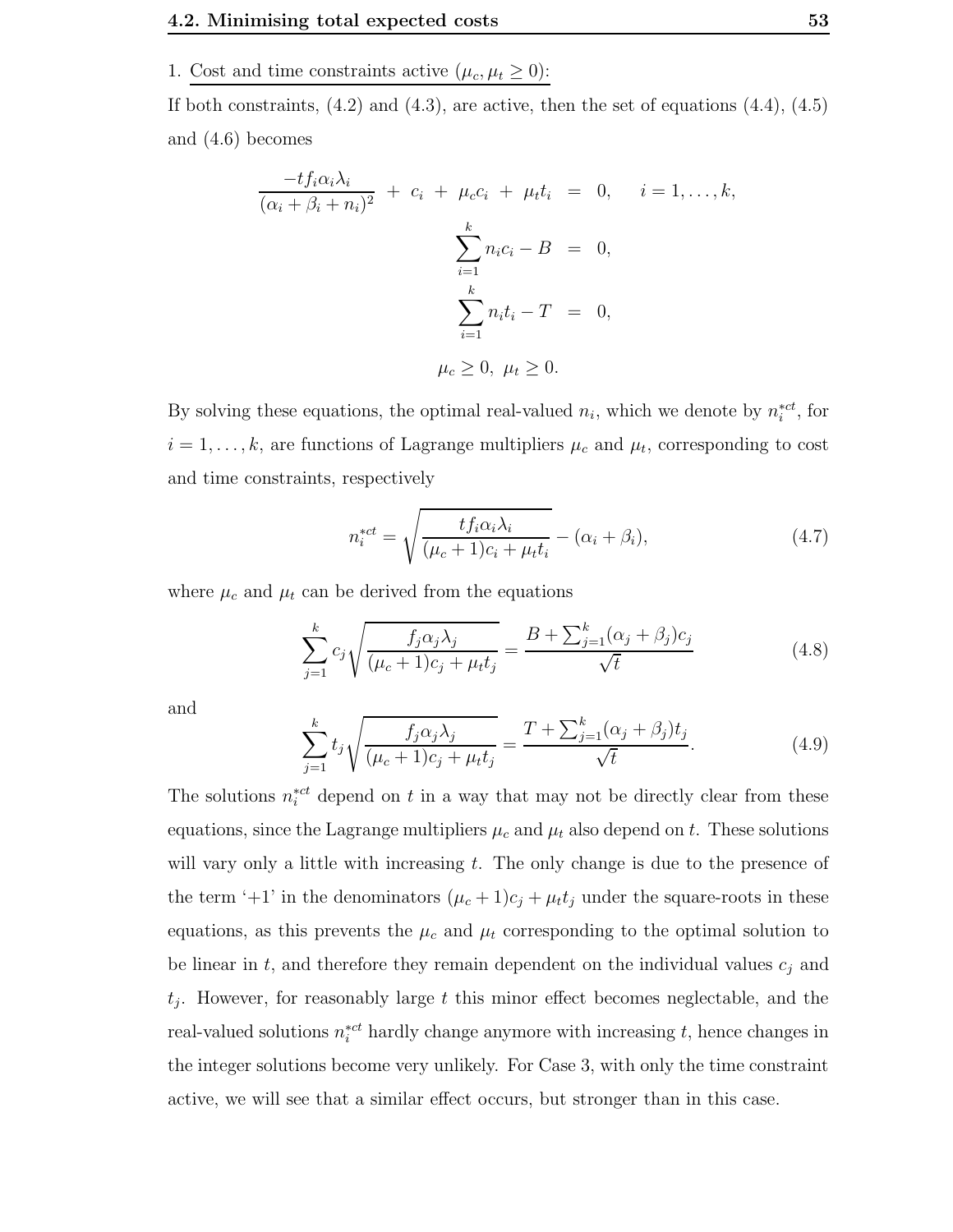The solutions for situations with one or two inactive constraints are derived by setting the corresponding Lagrange multipliers equal to zero, and deleting the equations related to the inactive constraints.

## 2. Cost constraint active, time constraint inactive:

If the cost constraint  $(4.2)$  is active but the time constraint  $(4.3)$  is inactive, so we use the entire test budget but there is sufficient time available for testing, then from (4.7) and (4.8), with  $\mu_c \geq 0$  and  $\mu_t = 0$ , the real-valued solution to our optimisation problem is

$$
n_i^{*c} = \sqrt{\frac{f_i \alpha_i \lambda_i}{c_i}} \left[ \frac{B + \sum_{j=1}^k (\alpha_j + \beta_j) c_j}{\sum_{j=1}^k \sqrt{f_j \alpha_j \lambda_j c_j}} \right] - (\alpha_i + \beta_i), \tag{4.10}
$$

with corresponding Lagrange multiplier

$$
\mu_c = t \left[ \frac{\sum_{j=1}^k \sqrt{f_j \alpha_j \lambda_j c_j}}{B + \sum_{j=1}^k (\alpha_j + \beta_j) c_j} \right]^2 - 1.
$$

This optimal  $n_i^{*c}$  does not depend on t, but the Lagrange multiplier corresponding to this solution does depend on  $t$ , implying that the benefit of relaxing the active constraint (testing budget) a little, on the total expected costs, increases with t.

## 3. Cost constraint inactive, time constraint active:

If the cost constraint  $(4.2)$  is inactive but the time constraint  $(4.3)$  is active, so optimal testing is restricted by the time available but not by the test budget, then  $\mu_c = 0$  and  $\mu_t \geq 0$ , and from (4.7) and (4.9), the real-valued solution to this optimisation problem is

$$
n_i^{*t} = \sqrt{\frac{tf_i\alpha_i\lambda_i}{c_i + \mu_t t_i}} - (\alpha_i + \beta_i),\tag{4.11}
$$

and the Lagrange multiplier  $\mu_t$  can be derived from the equation

$$
\sum_{j=1}^{k} t_j \sqrt{\frac{f_j \alpha_j \lambda_j}{c_j + \mu_t t_j}} = \frac{T + \sum_{j=1}^{k} (\alpha_j + \beta_j) t_j}{\sqrt{t}}.
$$
\n(4.12)

This solution varies again as a function of  $t$  in the following manner, where we assume that on increasing t the cost constraint remains inactive. The Lagrange multiplier  $\mu_t$  is uniquely determined by  $(4.12)$ , and is an increasing function of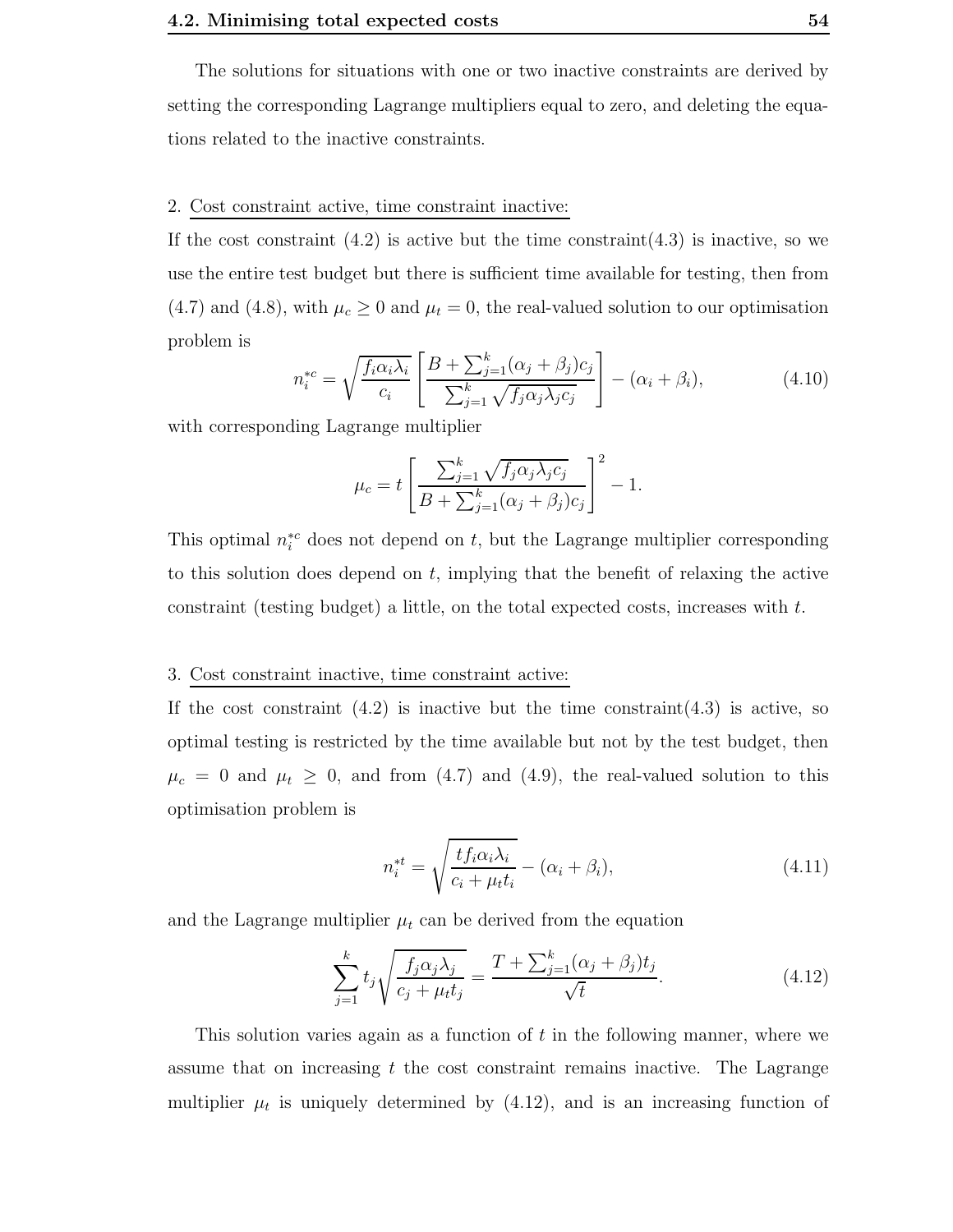t. So, for smaller values of t for which this case applies,  $n_i^{*t}$  is relatively more influenced by its approximate inverse proportionality to  $\sqrt{c_i}$ . Whereas for larger t,  $n_i^{*t}$  is relatively more influenced by its approximate inverse proportionality to  $\sqrt{t_i}$ . This implies that for smaller t we should test more of the tasks which are cheap to test, while for large  $t$  we test more of the tasks which take less time to test, and costs of testing become less relevant with increasing  $t$ , which is intuitively logical due to the influence of the testing costs on the total expected costs. Of course, such a shift from cheap tests to short tests, for increasing  $t$ , is only intuitively clear when the cost constraint remains inactive. This is a similar, but stronger, effect as we briefly discussed in Case 1, where both constraints active. This might be clearer when the time constraint becomes active (keeping the cost constraint inactive) at  $t = \left[\frac{T + \sum_{j=1}^{k} (\alpha_j + \beta_j) t_j}{\sum_{k=1}^{k} (\alpha_k + \beta_k)}\right]$  $\frac{\sum_{j=1}^{k} t_j \sqrt{f_j \alpha_j \lambda_j/c_j}}{\sum_{j=1}^{k} t_j \sqrt{f_j \alpha_j \lambda_j/c_j}}$  $\vert$ <sup>2</sup> , with  $\mu_t = 0$ , (see (4.15) in Case 4) for which there will be a change from the case with no active constraint (Case 4) to this case. At this value of t, the optimal real-valued  $n_i^{*t}$  becomes equal to (4.17), which is more influenced by its approximate inverse proportionality to  $\sqrt{c_i}$  than to  $\sqrt{t_i}$ .

If t increases to infinity, with the time constraint remaining active and the cost constraint remaining inactive, then the limiting solution can be found by minimising the total expected costs due to process failures, without taking the testing costs  $\sum_{i=1}^{k} n_i c_i$  into account, as the expected costs due to failures increases to infinity (as a technical detail we should remark that the optimal solution converges as it becomes independent of  $t$  in the limiting situation). The optimal test numbers in this limiting situation are

$$
n_i^{\infty t} = \sqrt{\frac{f_i \alpha_i \lambda_i}{t_i}} \left[ \frac{T + \sum_{j=1}^k (\alpha_j + \beta_j) t_j}{\sum_{j=1}^k \sqrt{f_j \alpha_j \lambda_j t_j}} \right] - (\alpha_i + \beta_i), \tag{4.13}
$$

so  $n_i^{\infty t}$  is approximately inversely proportional to  $\sqrt{t_i}$ . The Lagrange multiplier corresponding to  $n_i^{\infty t}$  is infinite. For large but finite t, in this case, the Lagrange multiplier is approximately

$$
\mu_t \approx t \left[ \frac{\sum_{j=1}^k \sqrt{f_j \alpha_j \lambda_j t_j}}{T + \sum_{j=1}^k (\alpha_j + \beta_j) t_j} \right]^2,
$$

which can also be simply derived from (4.12), with  $c_j = 0$ , for  $j = 1, ..., k$ .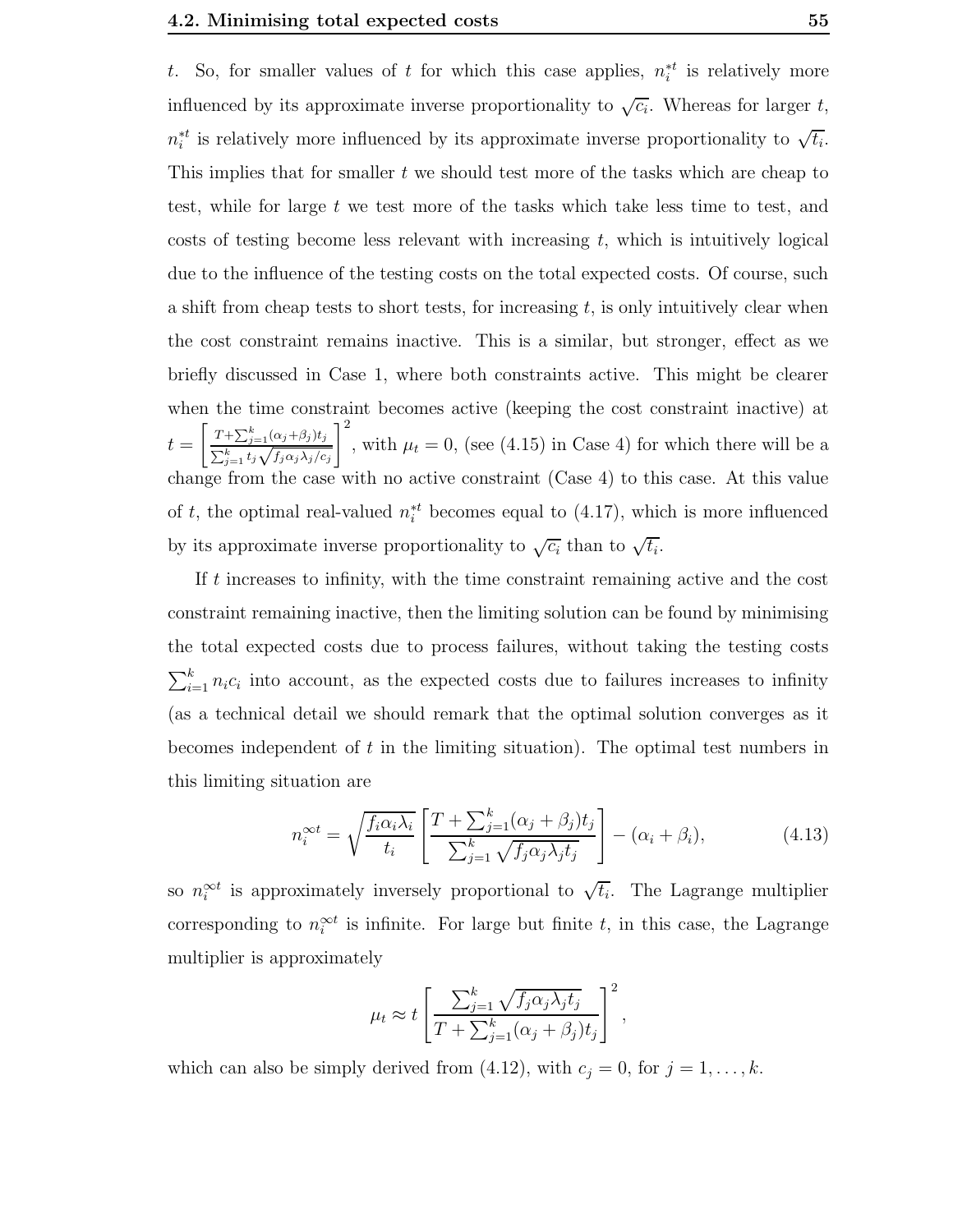#### 4. No active constraints:

If both constraints are inactive, the budget and time constraints do not affect optimal testing any more, i.e.  $\mu_c = \mu_t = 0$  and the equations related to both constraints,  $(4.5)$  and  $(4.6)$  are deleted. Hence, the k equations of  $(4.4)$ , or simply substituting  $\mu_c = \mu_t = 0$  in (4.7), gives the real-valued solution to this optimisation problem as

$$
n_i^* = \sqrt{\frac{tf_i \alpha_i \lambda_i}{c_i}} - (\alpha_i + \beta_i). \tag{4.14}
$$

This situation occurs for small values of  $t$ , when both constraints are inactive, so if

$$
t \le \min\left\{ \left[ \frac{B + \sum_{j=1}^{k} (\alpha_j + \beta_j) c_j}{\sum_{j=1}^{k} \sqrt{f_j \alpha_j \lambda_j c_j}} \right]^2, \left[ \frac{T + \sum_{j=1}^{k} (\alpha_j + \beta_j) t_j}{\sum_{j=1}^{k} t_j \sqrt{f_j \alpha_j \lambda_j / c_j}} \right]^2 \right\}.
$$
 (4.15)

If the process after testing is only considered over a relatively short period, the optimal solution may not use the entire test budget and time, which is intuitively logical. However, this does not appear in the more traditional approaches to reliability demonstration, referred to in Chapter 1, as there the reliability or cost targets are not formulated predictively, but only consider estimates of summaries (e.g. quantiles) of underlying probability distributions, the interpretation and use of which are often hard to understand.

Intuitively, for larger t one would expect to test more as long as the two constraints are still satisfied (testing budget is still not totally used and the allowed testing time has not elapsed yet). Therefore, by increasing time  $t$  to reach the value  $B + \sum_{j=1}^{k} (\alpha_j + \beta_j) c_j$  $\frac{\sum_{j=1}^k \sqrt{f_j \alpha_j \lambda_j c_j}}{\sum_{j=1}^k \sqrt{f_j \alpha_j \lambda_j c_j}}$  $\vert$ <sup>2</sup> , when this is the minimum in (4.15), where the whole budget is used,  $\mu_c = 0$  but the allowed testing time has not elapsed yet, then we better test the closest integer combination to  $(\forall i = 1, 2, \ldots, k)$ 

$$
n_i^{*c} = \sqrt{\frac{f_i \alpha_i \lambda_i}{c_i}} \left[ \frac{B + \sum_{j=1}^k (\alpha_j + \beta_j) c_j}{\sum_{j=1}^k \sqrt{f_j \alpha_j \lambda_j c_j}} \right] - (\alpha_i + \beta_i), \tag{4.16}
$$

which is equal to  $n_i^{*c}$  as given by (4.10).

On the other hand, by increasing time t to reach the value  $\left[ \frac{T + \sum_{j=1}^{k} (\alpha_j + \beta_j) t_j}{\sum_{k=1}^{k} (\alpha_k + \beta_k) t_k} \right]$  $\sum_{j=1}^k t_j \sqrt{f_j \alpha_j \lambda_j/c_j}$  $\vert$ <sup>2</sup> , where this is now the minimum in (4.15), where the total testing time has elapsed before finishing the available testing budget and  $\mu_t = 0$ , then it is optimal to test

$$
n_i^{*t} = \sqrt{\frac{f_i \alpha_i \lambda_i}{c_i}} \left[ \frac{T + \sum_{j=1}^k (\alpha_j + \beta_j) t_j}{\sum_{j=1}^k t_j \sqrt{f_j \alpha_j \lambda_j / c_j}} \right] - (\alpha_i + \beta_i). \tag{4.17}
$$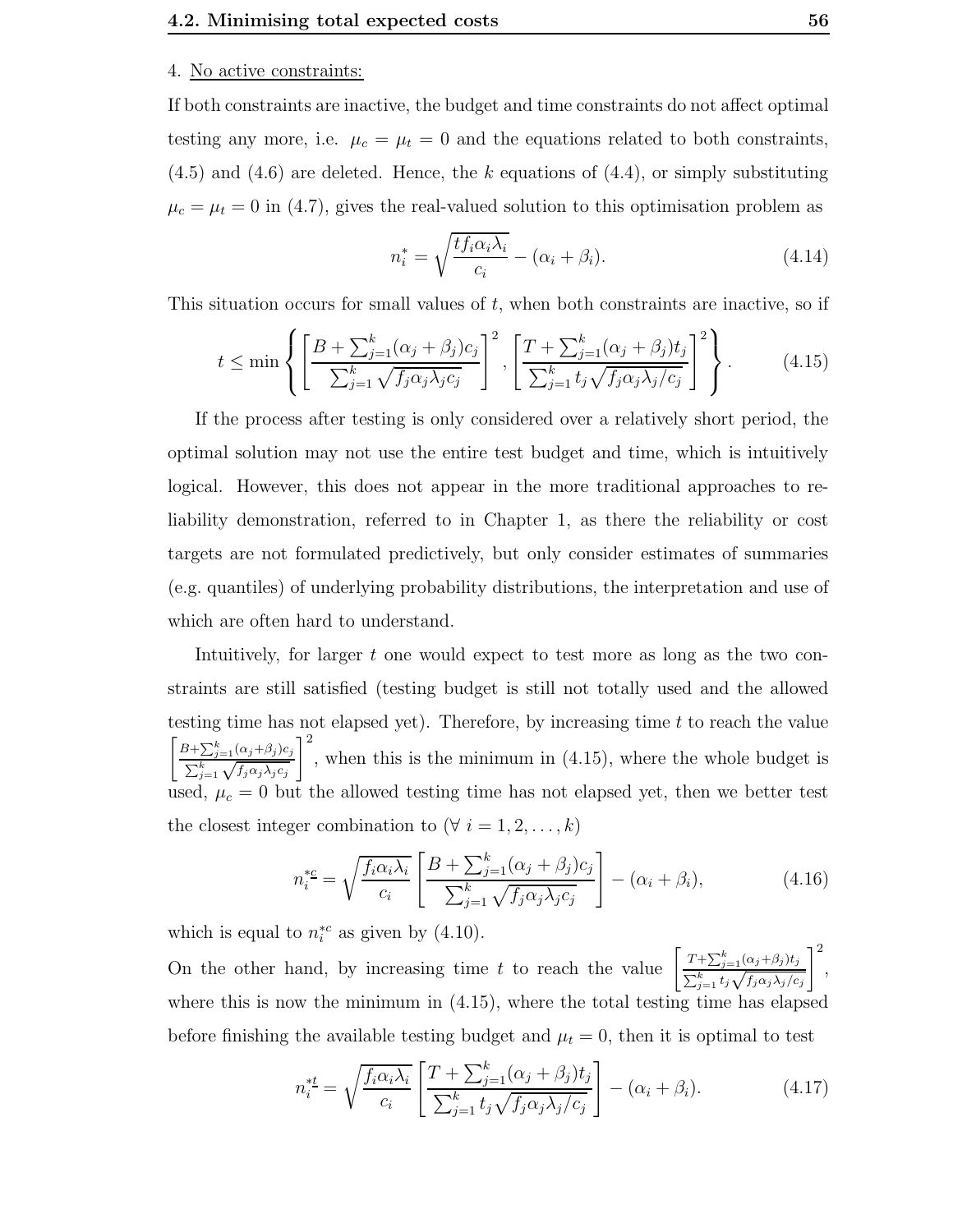Logically, increasing time t could lead to the situation where the two constraints are active and equal, which is not very likely to happen, then

$$
t = \left[\frac{B + \sum_{j=1}^{k} (\alpha_j + \beta_j) c_j}{\sum_{j=1}^{k} \sqrt{f_j \alpha_j \lambda_j c_j}}\right]^2 = \left[\frac{T + \sum_{j=1}^{k} (\alpha_j + \beta_j) t_j}{\sum_{j=1}^{k} t_j \sqrt{f_j \alpha_j \lambda_j / c_j}}\right]^2,
$$
(4.18)

and  $\mu_c = \mu_t = 0$ . Therefore, (4.16) and (4.17) become identical, hence a closed form of  $n_i^{*ct}$  would be derived.

To solve an optimisation problem as considered here, we should check which constraints are active via the condition on  $t$  shown in Case 4, or just find the optima for all four cases above, and compare the corresponding expected costs to find the solution. In all situations, we will need to round off the real-valued solutions to integer-valued solutions, where we should be careful that the constraints must be satisfied. For an integer-valued solution, a part of the test budget may be left unused, even if the cost constraint is active for the corresponding real-valued solution, but this amount not used will be smaller than the maximum of the  $c_i$ ,  $i = 1, \ldots, k$ , and a similar fact holds of course for the  $t_i$  if the time constraint is active at the realvalued solution. For example, if  $c_1$  is very large compared to the other  $c_i$ , the cost constraint can be active only in the sense of not allowing an unconstrained optimal value for  $n_1$ , but allowing all other  $n_i$  to take their unconstrained optimal values.

If the tasks in the process do not arrive as Poisson processes, the analysis in this section remains effectively the same, as we only use the expected numbers of tasks in the process. Of course, throughout the analysis,  $t\lambda_i$  would be replaced by the expected number of tasks of type  $i$  in the process during a period of length  $t$ immediately after testing. However, the dependence of the optimal solution on t might become far more complex than in the analysis above, in particular of course if the tasks arrive as non-homogeneous Poisson processes [2], with arrival rates not constant over time.

All the optimal  $n_i^*$ 's, and therefore also the corresponding integer-valued solutions, imply that these optimal numbers of tests are in constant ratio to each other, independent of t, and are approximately proportional to  $\sqrt{f_i}$ ,  $\sqrt{\alpha_i}$ ,  $\sqrt{\lambda_i}$ , and to  $(\sqrt{c_i})^{-1}$ , and, if the time constraint is active, to  $(\sqrt{t_i})^{-1}$ . The optimal  $n_i$ 's are af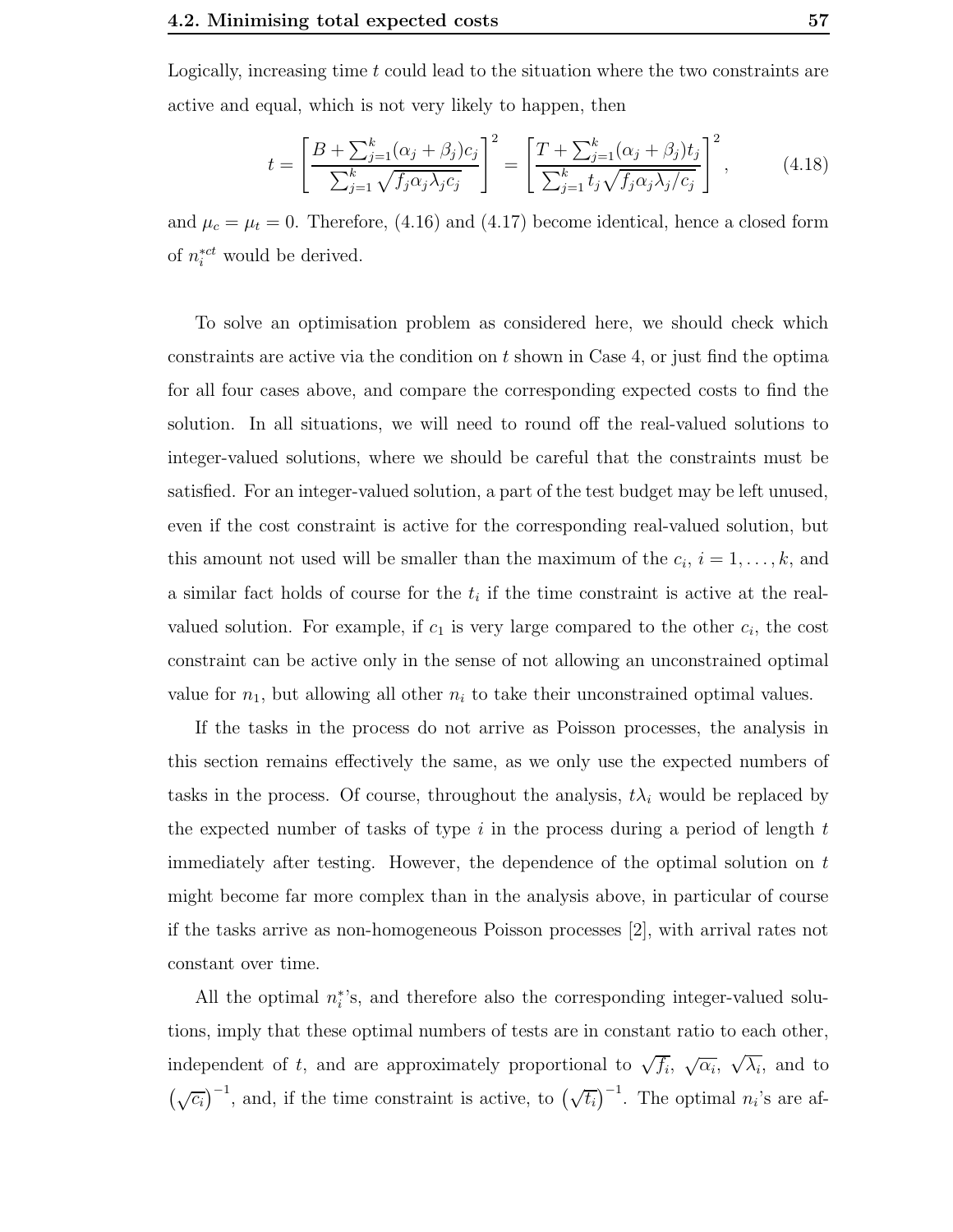fected by the choice of  $\beta_i$  such that, if we increase  $\beta_i$  by 1, the optimal  $n_i$  decreases (approximately, in the case where only the cost constraint is active) by 1. Clearly, the optimal  $n_i$  are much more sensitive to the value of  $\alpha_i$  than to the value of  $\beta_i$ .

#### Example 4.2.1

Suppose we have  $k = 4$  fully independent types of tasks arriving according to Poisson processes during a period of length t after testing. The relevant parameters are given in Table 4.1.

| Type $i$ | $\lambda_i$    | $c_i$ | $t_i$ | $J_{i}$ |
|----------|----------------|-------|-------|---------|
|          |                | 1     | 1     | 10      |
| 2        | $\overline{2}$ | 5     | 1     | 10      |
| 3        |                | 1     |       | 5       |
|          | Q              | 5     |       |         |

Table 4.1: Parameters for 4 types of tasks.

Throughout this example, we use Beta prior distributions for the failure probability of type i with  $\alpha_i = 1$  and  $\beta_i = 0$ , for all  $i = 1, ..., 4$ . Table 4.2 gives the optimal numbers to be tested, depending on the length  $t$  of the process after testing, with  $B = 1000$  and  $T = 500$ .

| $\,t$   | n <sub>1</sub> | n <sub>2</sub> | $n_3$ | $n_4$ | $\sum n_i c_i \quad \sum n_i t_i$ |     |
|---------|----------------|----------------|-------|-------|-----------------------------------|-----|
| 10      | 9              | 5              | 13    | 3     | 62                                | 78  |
| 100     | 31             | 19             | 44    | 12    | 230                               | 274 |
| 324     | 56             | 35             | 79    | 23    | 425                               | 499 |
| 325     | 56             | 35             | 79    | 23    | 425                               | 499 |
| 700     | 67             | 49             | 67    | 29    | 524                               | 500 |
| 5,000   | 71             | 85             | 53    | 33    | 714                               | 500 |
| 100,000 | 70             | 98             | 50    | 33    | 775                               | 500 |

Table 4.2: Optimal test numbers with  $B = 1000$  and  $T = 500$ .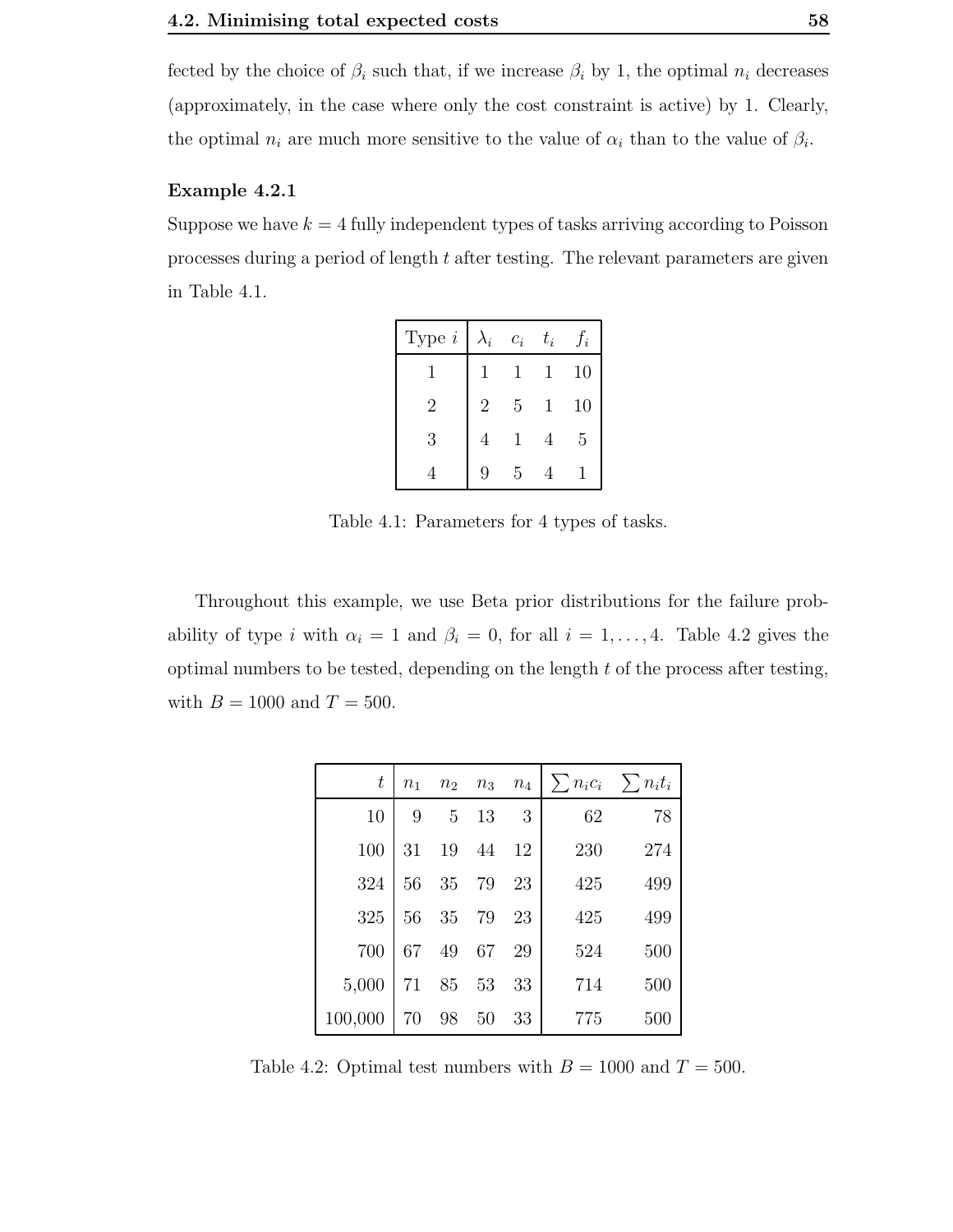The time constraint becomes active at  $t = 322.09$ , in the sense that it affects the real-valued solution to this optimisation problem. The first integer value of  $t$ for which the integer-valued solution to this optimisation problem is affected by the active time constraint is  $t = 325$ , for which the unconstrained integer-valued solution would be  $n = (56, 35, 80, 23)$ . For the limiting case  $t \to \infty$ , the cost constraint remains inactive, and the real-valued optimal limiting solution, from (4.13), is  $n^{\infty t} =$ (70.43, 100.02, 49.51, 32.88). This illustrates that, with only the time constraint active, increasing t leads to a shift towards testing more tasks with small  $t_i$ -values, as the influence of the costs of testing on the total expected costs decreases. This allows in particular more tasks of type 2 to be tested, for which the corresponding failure is relatively expensive, and which arrive at a rate that is twice the arrival rate of tasks of type 1.

If we take the same parameters as above, but set  $T = 2000$ , then the cost constraint becomes active at  $t = 1728.33$ , and the time constraint remains inactive for all t. In this case, the optimal real-valued solution  $n_i^{*c}$ , given by (4.10), remains constant as function of  $t$  when the cost constraint is active, and the corresponding integer-valued solution also remains constant, namely  $n = (130, 82, 185, 55)$ . Hence, with the cost constraint active, we tend to test relatively more of the tasks that are cheap to test, i.e. tasks of types 1 and 3.

#### Example 4.2.2

Suppose that we have the same information considered in Example 4.2.1, but with  $B = 425$  instead. Table 4.3 illustrates that, for values of T and B such that both constraints are active, the real-valued solutions change very little (only in a few decimals), while the integer-valued solutions tend not to change over all the  $t$  values for which the constraints are active. In the real-valued optimisation problem, both constraints are active for  $t \geq 323$ . However, for the corresponding integer-valued solutions, which remain constant, namely  $n = (56, 35, 79, 23)$ , for  $t \geq 320$ , the test budget is fully used while one unit of time remains unused.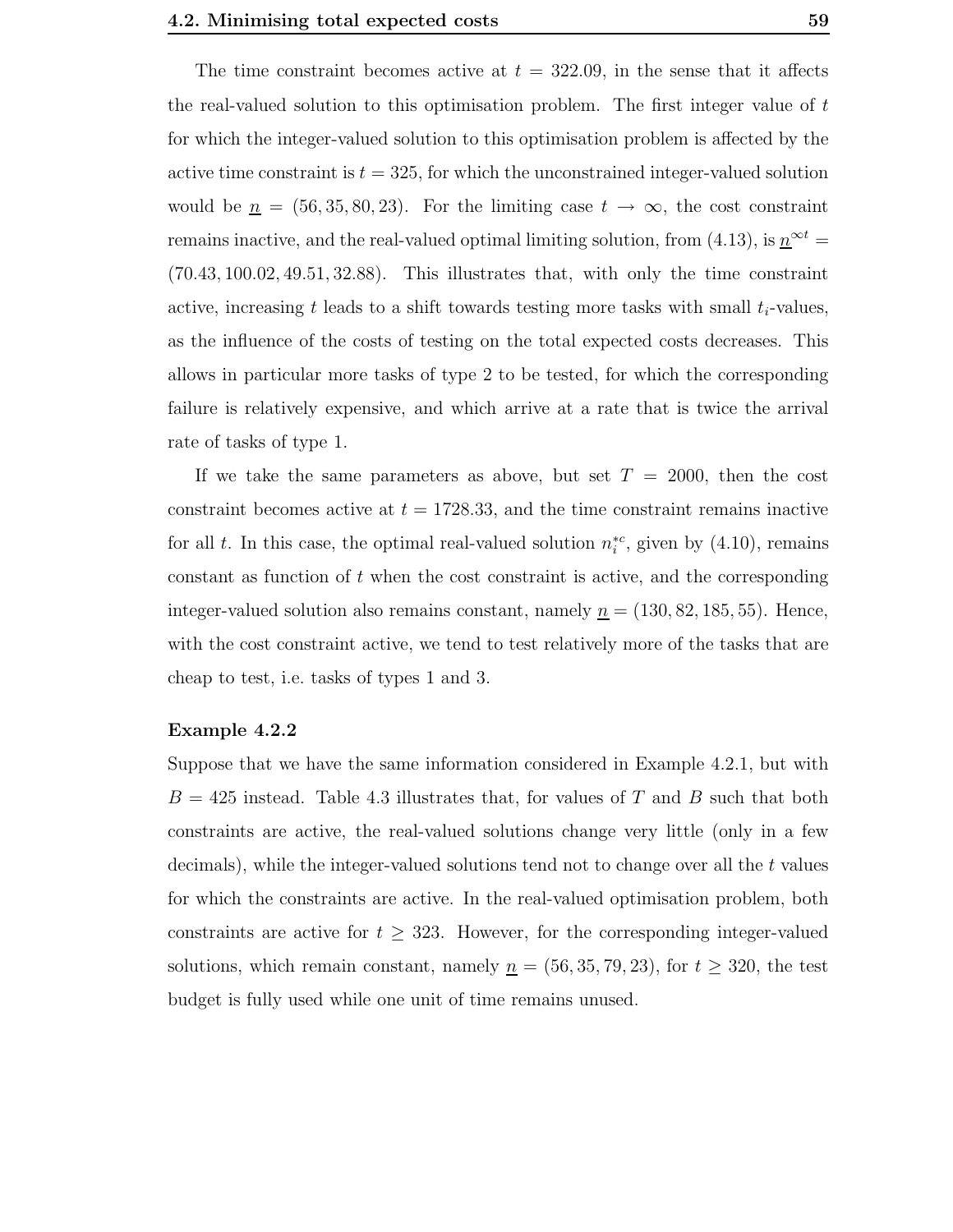| t       | $n_1^*$ | $n_2^*$                     | $n_3^*$       |                             | $n_4^*$ $\sum n_i^* c_i$ $\sum n_i^* t_i$ |         |
|---------|---------|-----------------------------|---------------|-----------------------------|-------------------------------------------|---------|
| 10      | 9.001   |                             |               | 5.325 13.142 3.243          | 64.983                                    | 79.866  |
| 100     | 30.623  | 19.000                      |               | 43.721 12.416               | 231.424 274.171                           |         |
| 300     |         |                             |               | 53.772 33.641 76.460 22.238 | 409.627                                   | 482.205 |
| 320     |         | 55.568 34.777 79.001 23.000 |               |                             | 423.454 498.349                           |         |
| 323     |         | 55.774 34.910               | 79.242 23.087 |                             | 425.001                                   | 500.000 |
| 100,000 |         | 55.770 34.910               | 79.243 23.087 |                             | 424.998                                   | 500.000 |

Table 4.3: Optimal real-valued numbers of tests, with  $B = 425$  and  $T = 500$ .

## 4.3 Minimising total expected number of failures

The general problem formulation in Section 4.2 has several special cases which could be of practical interest. For example, if one or both of the constraints are not relevant, clearly this can be taken into account by taking  $B$  or  $T$  very large, reducing the possible combinations of active constraints that need to be considered. An interesting special case occurs when one sets all  $f_i = 1$ ,  $c_i = 0$ ,  $t_i = 1$  and  $T = n_{max}$ , in which case the above problem represents optimal testing in the sense of minimising the total expected number of failures in the process, during a period of length  $t$  after testing, such that the total number of tests should not exceed  $n_{max}$ . Clearly, for this situation, the optimal solution will be achieved with the constraint active, as we still assume that no failures are discovered during testing, and hence from (4.11) and (4.12) the corresponding real-valued solution is

$$
n_i^{*n} = \sqrt{\alpha_i \lambda_i} \left[ \frac{n_{max} + \sum_{j=1}^k (\alpha_j + \beta_j)}{\sum_{j=1}^k \sqrt{\alpha_j \lambda_j}} \right] - (\alpha_i + \beta_i), \tag{4.19}
$$

with Lagrange multiplier

$$
\mu = t \left[ \frac{\sum_{j=1}^{k} \sqrt{\alpha_j \lambda_j}}{n_{max} + \sum_{j=1}^{k} (\alpha_j + \beta_j)} \right]^2.
$$
\n(4.20)

Substituting these real-valued  $n_i^{*n}$ , which indeed sum up to  $n_{max}$ , in (2.21), the corresponding expected number of failures is

$$
t \frac{\left[\sum_{i=1}^{k} \sqrt{\alpha_i \lambda_i}\right]^2}{\sum_{i=1}^{k} (\alpha_i + \beta_i) + n_{max}}.\tag{4.21}
$$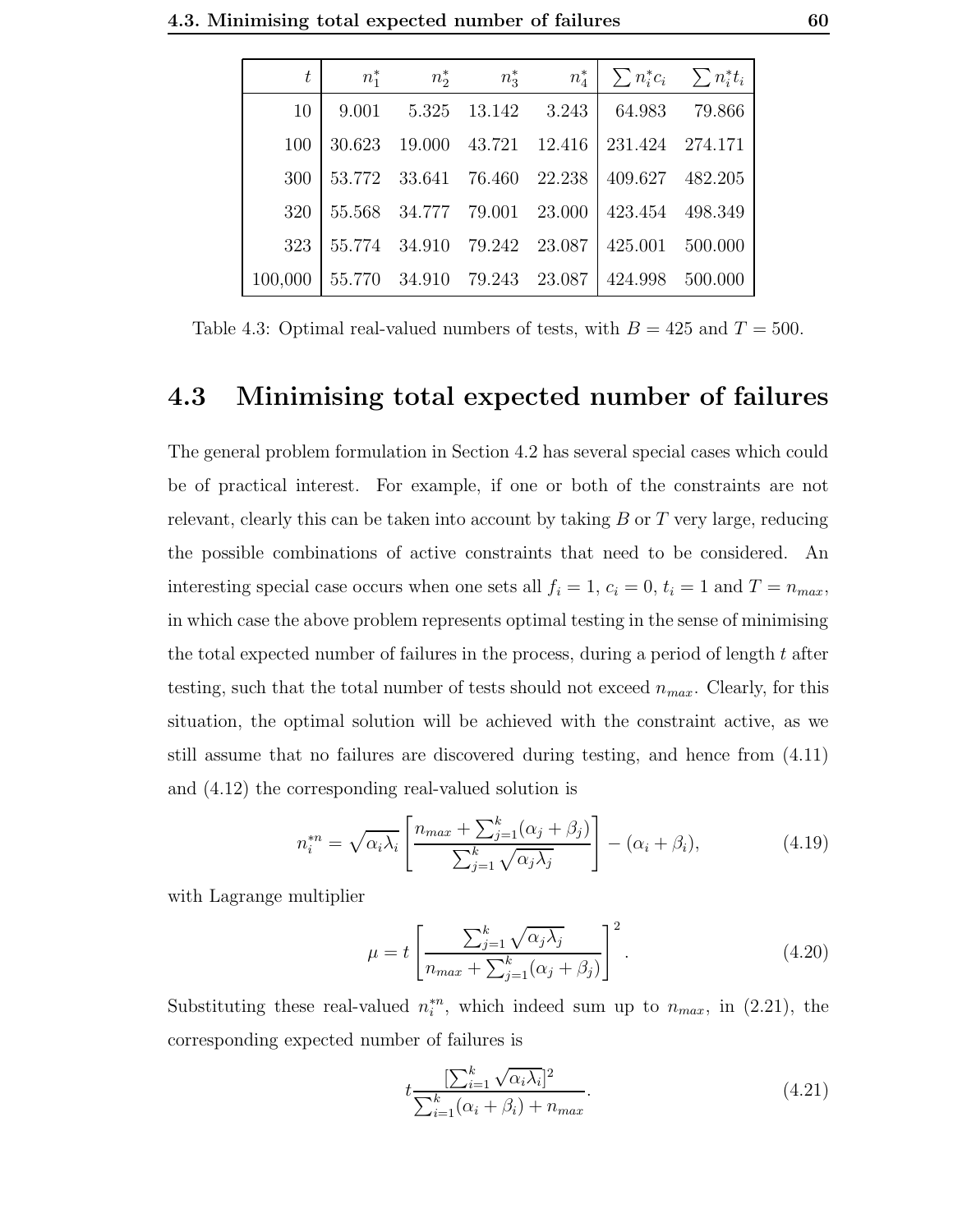Hence, even though the  $n_i^{*n}$  vary per type of task, due to the values of the  $\lambda_i$ ,  $\alpha_i$  and  $\beta_i$ , this minimum expected number of failures in the process only depends on  $n_{max}$ , so not on the particular values  $n_i^{*n}$ . This is convenient for determining the total number of tests (without failures) required to get the expected number of failures in the process, over a period of length t, below a chosen target value by  $(4.21)$ . For  $i, j = 1, \ldots, k,$ 

$$
\frac{n_i^{*n} + \alpha_i + \beta_i}{n_j^{*n} + \alpha_j + \beta_j} = \frac{\sqrt{\alpha_i \lambda_i}}{\sqrt{\alpha_j \lambda_j}},
$$

which, again implies that the optimal  $n_i$  are in constant ratio to each other, independent of t, and are approximately proportional to  $\sqrt{\alpha_i}$  and to  $\sqrt{\lambda_i}$ .

If one allows one more test, the optimal integer-valued  $n_i$ 's all remain the same except for one, which is increased by one. This can be justified as follows. Suppose that the optimal real-valued solution of the number of tests of type i is  $n'_i$  $i$ , given that we are allowed to test  $n_{max} + 1$  tasks in total so,  $\sum_{i=1}^{k} n'_{i} = n_{max} + 1$ . Then from (4.19) yields

$$
n'_{i} = \sqrt{\alpha_{i}\lambda_{i}} \left[ \frac{(n_{max} + 1) + \sum_{j=1}^{k} (\alpha_{j} + \beta_{j})}{\sum_{j=1}^{k} \sqrt{\alpha_{j}\lambda_{j}}} \right] - (\alpha_{i} + \beta_{i})
$$
  
\n
$$
= \sqrt{\alpha_{i}\lambda_{i}} \left[ \frac{n_{max} + \sum_{j=1}^{k} (\alpha_{j} + \beta_{j})}{\sum_{j=1}^{k} \sqrt{\alpha_{j}\lambda_{j}}} \right] - (\alpha_{i} + \beta_{i}) + \frac{\sqrt{\alpha_{i}\lambda_{i}}}{\sum_{j=1}^{k} \sqrt{\alpha_{j}\lambda_{j}}}
$$
  
\n
$$
= n_{i}^{*n} + \frac{\sqrt{\alpha_{i}\lambda_{i}}}{\sum_{j=1}^{k} \sqrt{\alpha_{j}\lambda_{j}}}, \quad i = 1, ..., k.
$$

By the same convexity argument as before,  $\sqrt{\alpha_i \lambda_i}$  $\frac{\sqrt{\alpha_i \mu_i}}{\sum_{j=1}^k \sqrt{\alpha_j \lambda_j}} \leq 1$ , the integer-valued of  $n'_i$  (for all  $i = 1, ..., k$ ) is either  $n_i$  or  $n_i + 1$ , given that  $\sum_{i=1}^k n'_i = n_{max} + 1$ .  $\frac{1}{2}$   $\frac{1}{2}$   $\frac{1}{2}$   $\frac{1}{2}$   $\frac{1}{2}$   $\frac{1}{2}$   $\frac{1}{2}$   $\frac{1}{2}$   $\frac{1}{2}$   $\frac{1}{2}$   $\frac{1}{2}$   $\frac{1}{2}$   $\frac{1}{2}$   $\frac{1}{2}$   $\frac{1}{2}$   $\frac{1}{2}$   $\frac{1}{2}$   $\frac{1}{2}$   $\frac{1}{2}$   $\frac{1}{2}$   $\frac{1}{2}$   $\frac{1}{2}$  Hence, the optimal numbers of tests should be one of the following combinations:  $(n_1+1, n_2, n_3, \ldots, n_k), (n_1, n_2+1, n_3, \ldots, n_k), \ldots, \text{or } (n_1, n_2, n_3, \ldots, n_k+1).$ This is intuitively logical, and it has advantages if it is not clear from the start how many tests are allowed in total, and it can be useful for computation of the optimal numbers of tasks of different types to be tested.

## Example 4.3.1

Suppose that we have a process similar to the one considered in Example 4.2.1,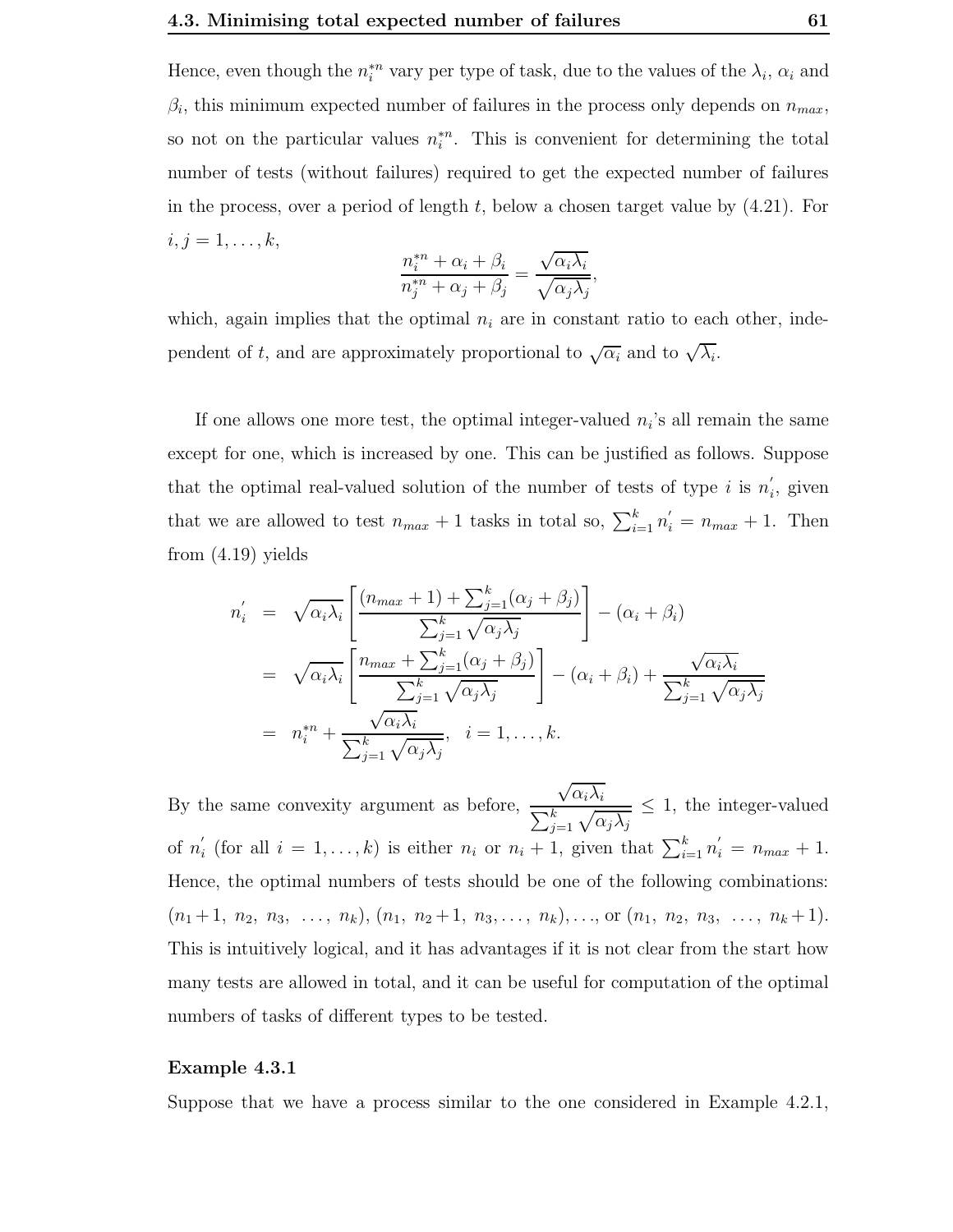but we do not consider costs and times of testing. So, the relevant parameters are  $\underline{\lambda} = (1, 2, 4, 9), \alpha_i = 1, \text{ and } \beta_i = 0, \text{ for all } i = 1, \ldots, k.$  Suppose now that we are allowed to test in total  $n_{max} = 50$  tasks. The optimal real-valued numbers of tests are  $n^* = (6.2835, 9.3004, 13.5661, 20.8500)$ , regardless to the value of t (as these  $n_i^*$  are independent of t). As the numbers of tasks that should be tested are non-negative integers and the function for the expected number of failures is convex, we should look at all the combinations of integers that surround the optimal real-valued solution. In this example, the optimal integer solution that satisfies the corresponding constraint  $\sum_{i=1}^{4} n_i \le 50$ , is  $\underline{n} = (6, 9, 14, 21)$ , which leads to a minimal expected number of failures equal to 10.1861 for a process with  $t = 10$ . Of course, if we had considered  $t = 100$  instead, the minimal expected number of failures would be 10 times that for  $t = 10$ , namely 101.861, which follows from (4.21).

Suppose now that we are allowed to test one more extra task, so  $n_{max} = 51$ , and with  $t = 10$ , then according to our analysis it is optimal to test one extra task of the second type, so  $n = (6, 10, 14, 21)$ , as this gives the minimum expected number of failures, 10.0043, from all other possible integer combinations.

If, the expected number of failures in the process is required not to exceed 5 during the length of time  $t = 10$ , then, from  $(4.21)$ , at least 106 tests in total are required, and the optimal solution is then  $n = (14, 20, 29, 43)$ .

## 4.4 Comparison with failure-free periods

In Chapter 3, we presented a similar setting for zero-failure reliability demonstration as in Section 4.2, but assuming that failures in the process after testing are catastrophic, in the sense that the system would stop functioning for all types of tasks on occurrence of the first failure, at a (probably large) fixed cost. The optimisation problem in Chapter 3 is explicitly formulated in terms of the predictive probability of a failure-free period in the process after testing. In that setting, it turns out that most tests are required if the number of tasks in the process after testing is deterministic, for each type of task. However, in many examples we calculated, the case where the numbers of tasks of each type in the process after testing have Pois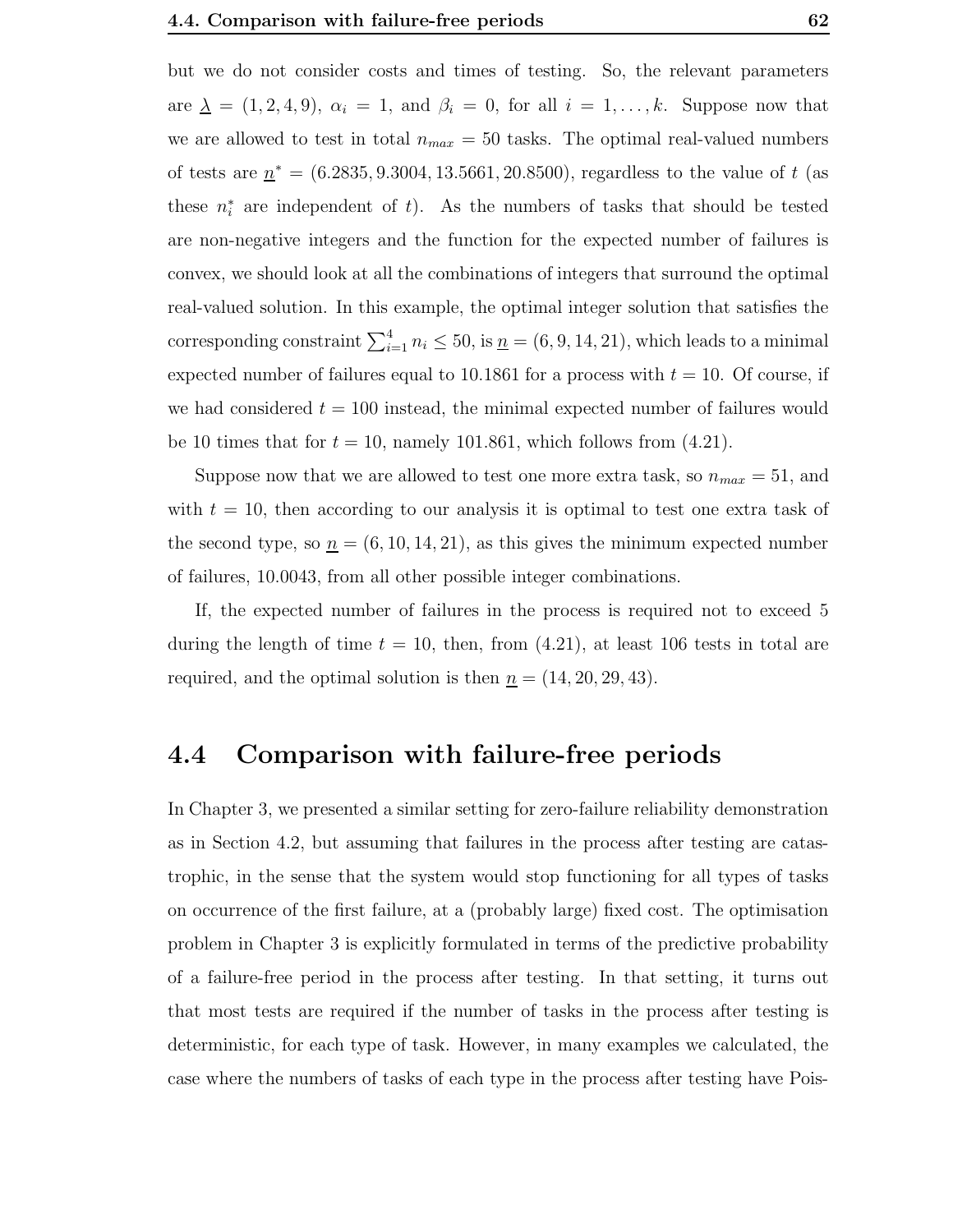son distributions, required almost the same numbers of tests without failures. In Chapter 3, we mostly restricted to Beta prior distributions with  $\alpha_i = 1$  and  $\beta_i = 0$ for the probability of a failure of type  $i$ , and we considered minimisation of the total expected costs of testing and process failure, similar to the approach in Section 4.2, but without constraints on the budget and time available for testing. A main conclusion reached in Chapter 3, with tasks of different types arriving according to independent Poisson processes, and presented in the same notation as used in Section 4.2, is that the optimal required number of tests of tasks of type  $i$  is approximately proportional to  $\sqrt{\lambda_i/c_i}$ , see (3.19), where the proportionality constant depends on the cost of process failure and the length  $t$  of the period during which the process is considered.

Comparing the optimal test numbers when focusing on failure-free periods, Chapter 3, with our results in Section 4.2, we can conclude that the same approximate proportionality results hold for the optimal number of tests per type of task, when considered as a function of  $\lambda_i$  and  $c_i$ . We consider this a useful result, in particular because when speaking about 'reliability demonstration' one may not always have a clear optimality criterion in mind. The results in Section 4.2 and in Chapter 3 imply that, when using Beta prior distributions with  $\alpha_i = 1$  and  $\beta_i = 0$  for all types  $i$ , and assuming that testing time is not a major restriction, and that failures in the process are either catastrophic or lead to fairly similar costs for different types of tasks, testing  $n_i$  tasks of type i, with

$$
n_i \propto \sqrt{\frac{\lambda_i}{c_i}},
$$

will be very reasonable. This will not be too far away from an optimal test scheme according to the different optimality criteria considered in these two chapters, which we think are both natural and attractive, as they are explicitly formulated in terms of minimal costs considering the actual test effort and expected failure costs in the process. The proportionality constant for these  $n_i$  depends of course on the actual criterion used and on the possible constraints on testing. Of course, we do not claim that testing in such proportions as functions of the  $\lambda_i$  and  $c_i$  is close to optimal for any possible optimality criterion. But our results suggest that, when explicitly focusing on the system's functioning in the process after testing, and when assuming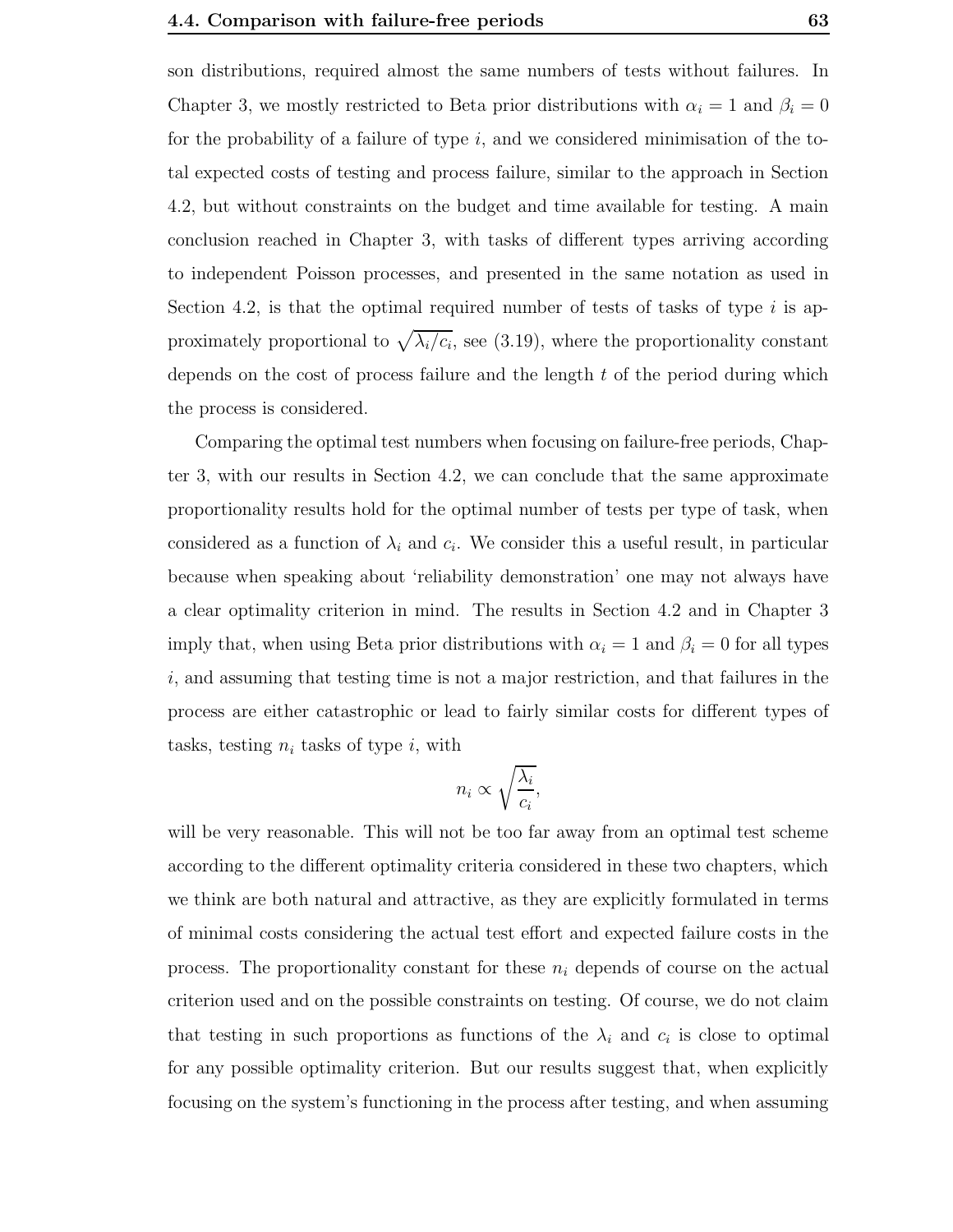that testing reveals zero failures, testing in these proportions will be sensible. This is, for example, also useful if at the start of testing one does not yet know precisely the total number of tests one can actually perform.

## 4.5 Concluding remarks

Throughout our study of Bayesian reliability demonstration, with the explicit assumption that the system will only be used after testing if no failures occur during testing, we have restricted attention to Beta priors, which simplifies computations and enables interpretation of the hyperparameters. One could use any prior distribution to reflect prior knowledge, and use powerful computational methods (e.g. MCMC [22]) for the final inferences. However, as we are aiming at optimising test numbers, this could easily lead to an enormous computational burden. We think it is more important to focus on the choice of appropriate hyperparameters for the Beta priors. According to the optimality criteria in this chapter and in Chapter 3, the  $\beta_i$  only influence the optimal test numbers a little, in the sense that the sums of the required  $n_i$  and  $\beta_i$  remain approximately constant, so indeed the choice of  $\beta_i$  can be regarded as if you have already seen  $\beta_i$  successful tests of tasks of type i before the actual tests take place. Hence, from the perspective of reliability demonstration, we feel that it is appropriate to advocate the use of the value  $\beta_i = 0$ . The  $\alpha_i$  play a far more important role. Effectively, one can interpret this as 'having seen  $\alpha_i$  tests failing', and then demanding sufficiently many tests without failure such that, on the basis of the combined information represented by this prior and test information, the resulting confidence in the system's reliability is high.

From a Bayesian statistical perspective, it may seem natural to propose the use of very small values of  $\alpha_i$  (possibly in combination with large values of  $\beta_i$ ), to reflect prior beliefs that the system will be highly reliable, which would also be a natural requirement to justify explicit restriction to test results without failures. In our methods, the optimal numbers of tasks to test, per type of task, depend strongly on the choice of the  $\alpha_i$ , where in particular the sum of these  $\alpha_i$ 's influences any measure of predicted system reliability after testing, whereas the individual values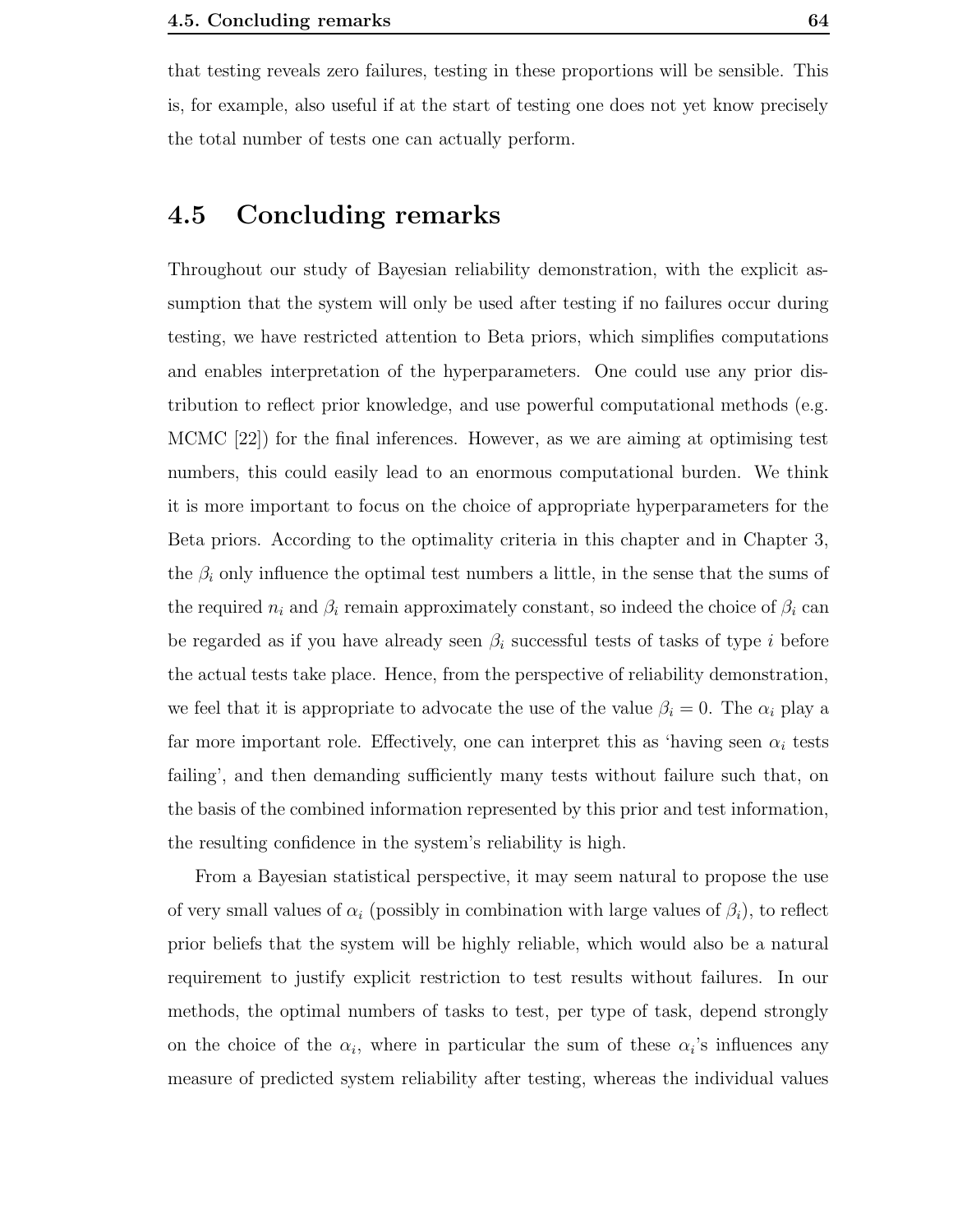$\alpha_i$  influence the optimal values  $n_i$ . From the perspective of reliability demonstration, we are in favour of the value  $\alpha_i = 1$  for each type i, unless, for example, one has particular information that suggests that the system is more reliable with regard to tasks of type 1 than with regard to tasks of type 2, in which case one may wish to use  $\alpha_1 < \alpha_2$ . This may occur, for example, if tasks of type 2 are part of newly added system functionality, whereas the system has not been changed with regard to tasks of type 1 (note that one may still want to test tasks of type 1 to ensure that adding new functionality has not affected the system's further functioning).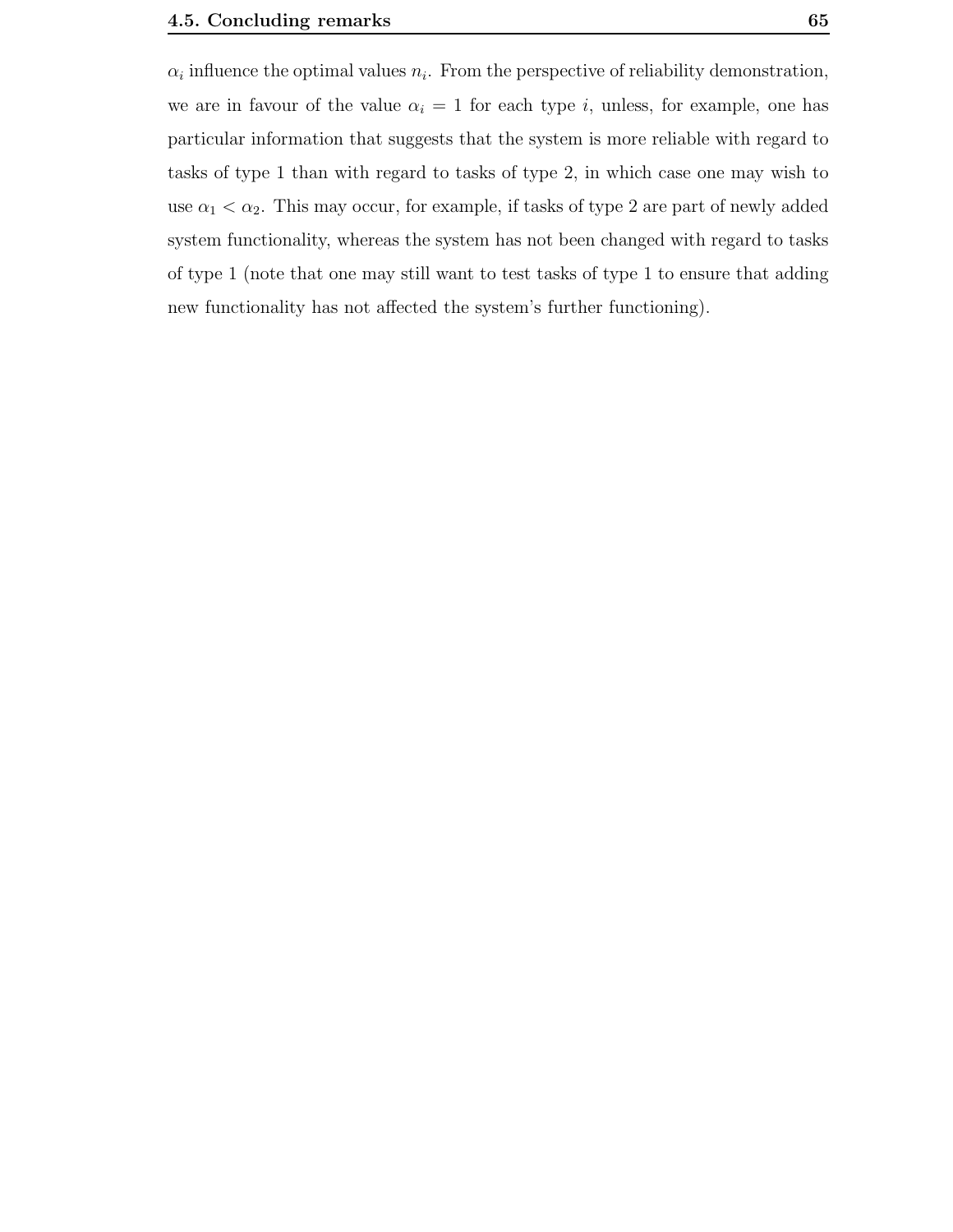## Chapter 5

# Reliability demonstration for systems with redundancy

## 5.1 Introduction

Systems with built in redundancy can provide high availability, reliability, and safety. Therefore, they are used in critical processes that require maximum operational readiness and system availability. In other words, they can be required when high reliability is essential, such as in security or safety systems, communications, computer systems (data storage in particular), process controls etc. In this chapter, we consider redundancy where reliability prediction is only considered at the system level. The references [38–40,42] discuss reliability at system, subsystem and component levels. Components here are regarded as either functional or not (pass or fail components) [30, 39, 40], and we only consider systems consisting of exchangeable components.

We consider a system that has to perform tasks of  $k \geq 1$  different types, dealing with tasks of different types fully independently. The system consists of  $y \ge 1$  exchangeable components, which function independently in the system for each type of task. For example, we can think of a safety system for a large plant, with components being detectors at several sites within the plant, where each detector should be able to detect a variety of possible risks. Another possible setting for such systems is in critical data management, where components could be copies of data bases stored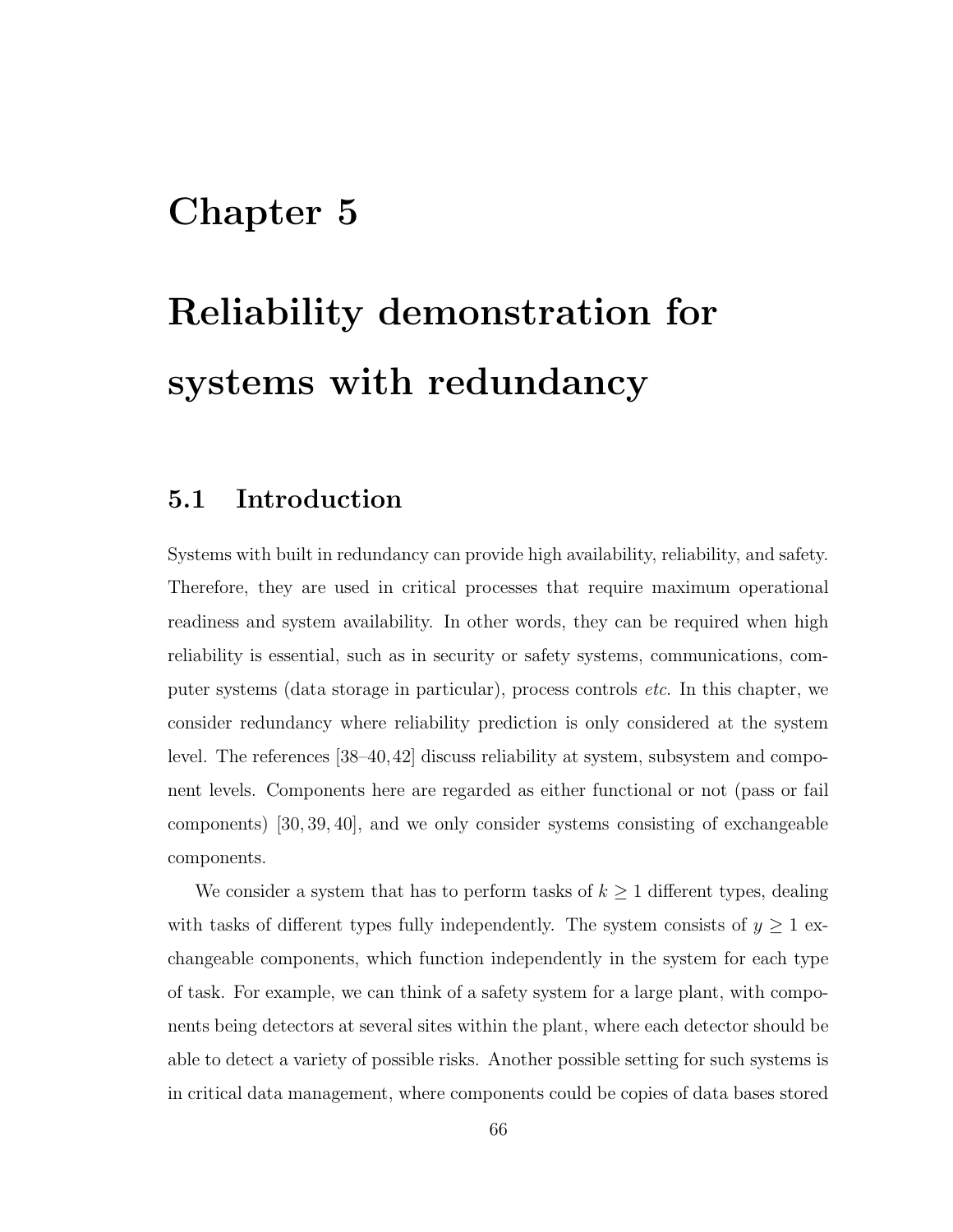at different locations, and communicating through an overall software system.

The main interest in this chapter is to find the optimal number of zero-failure tests in order to achieve a required reliability level for such systems, where reliability demonstration is only considered at the component level. This study considers xout-of- $\gamma$  systems, including the two extreme cases of parallel and series systems, which includes those presented in Chapters 2 to 4 where  $x = y = 1$ , which are, in this chapter, referred to as unit-systems.

The Bayesian approach with a Binomial model and Beta prior distribution for  $\theta_i$ , for all types of tasks  $i = 1, \ldots, k$ , is used again, as in the previous chapters of this thesis.

We assume, again, that the system does not wear-out or improve over time, and that it performs tasks of one type exchangeably (so not identically), so that failures of tasks of the same type can be represented by exchangeable Bernoulli random quantities, enabling a simple Bayesian model. We assume further, as in Chapter 3, that process failures are catastrophic in the sense that failures stop the use of the system in the process and might incur a high cost. We assume that such a cost is a fixed constant, but we acknowledge that it may be difficult in practice to assign it a precise value, making sensitivity studies with regard to this cost figure useful. The focus is on the following two important questions: How many zero-failure tests should be performed, and how many components,  $y \ (\geq x)$ , should be installed in the system, for known required x, to demonstrate a certain required level of reliability for the process after testing. We also take costs into account to achieve a certain reliability level, p, again assuming that all tests reveal no failures. The required reliability level for the process after testing is in terms of a minimal probability p that the system will perform, without any failures, all the required  $m_i$  tasks for types  $i = 1, \ldots, k$ , after testing, or, for the random case, that the system's performance will be failure-free in the process during a specified period. We assume that costs for testing are linear in the number of tasks tested per type, and we are particularly interested in the effect of these cost parameters, and the required numbers of tasks  $m_i$  in the process, on the optimal numbers of tasks to be tested per type.

The same notation as introduced earlier in this thesis is used throughout this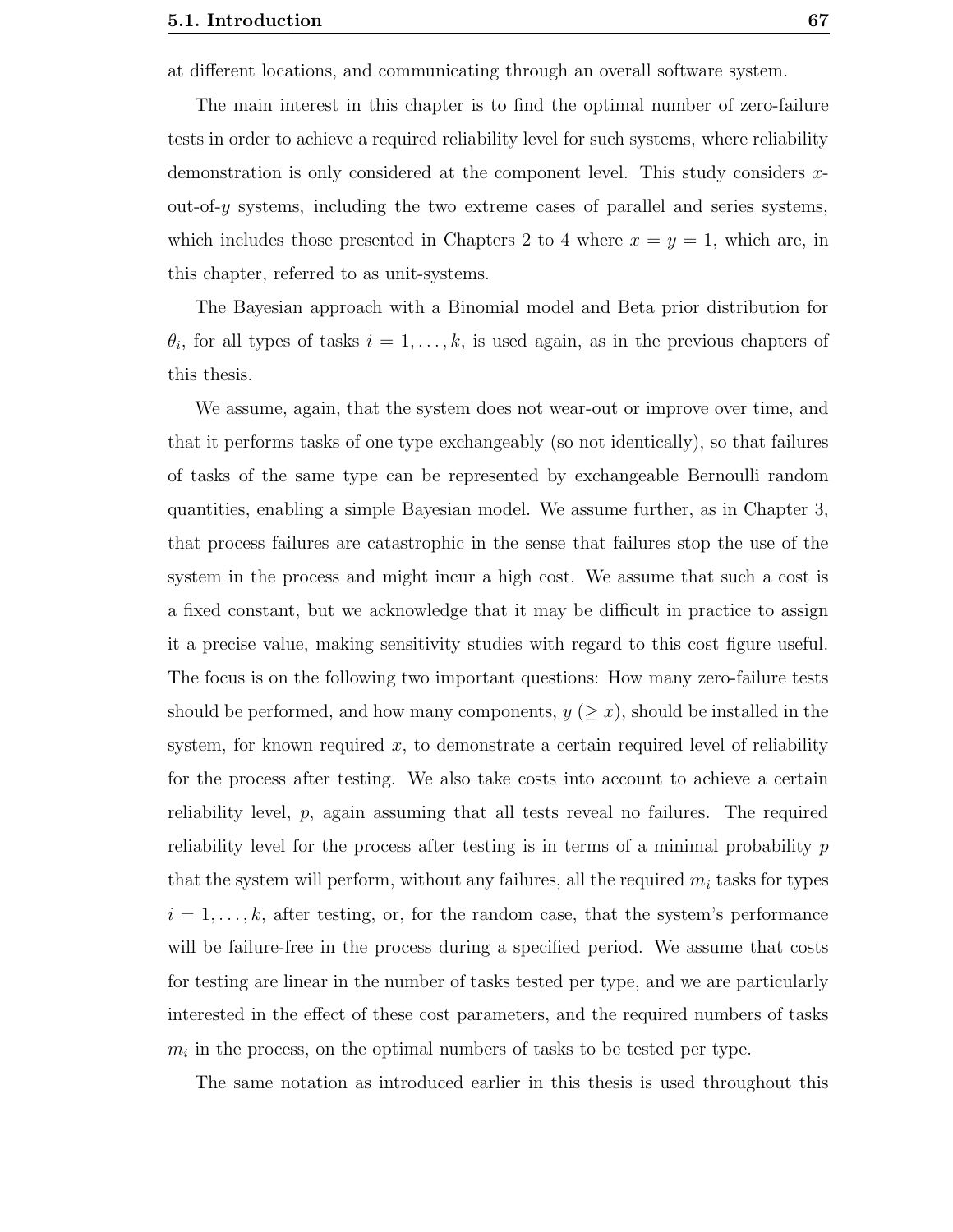chapter, with some additional straightforward notation. In Section 5.2, prediction of the reliability of such systems is discussed. In Section 5.3, reliability demonstration is studied for a single task, to allow clear analysis and a deep insight. In Section 5.4, m tasks of a single type are considered for reliability demonstration. In Section 5.5, reliability demonstration is studied when the system has to perform multiple types of tasks. In Section 5.6, costs for testing and failures are also taken into account. Both the deterministic and the random cases are considered, in the later case the focus is again on the Poisson case. In Section 5.7, we focus on how many tests should be performed and how many components  $y \geq x$  should be used, providing redundancy, to minimise expected total costs while meeting a specific reliability requirement. We end with some concluding remarks for this chapter, as well as for the whole thesis, in Section 5.8, and some suggestions for related future research in Section 5.9.

## 5.2 Reliability prediction

Let  $\theta \in [0,1]$  be the parameter that can be interpreted as the unknown probability of a component failure, where components are exchangeable, when the system performs a task. We denote the x-out-of-y system reliability, which is the probability of performing one task successfully, by  $r(x, y | \theta)$ , using the Binomial distribution

$$
r(x,y|\theta) = \sum_{j=x}^{y} {y \choose j} (1-\theta)^j \theta^{y-j}, \qquad (5.1)
$$

which is decreasing in x. Hence for series systems, with  $x = y$ , the system reliability,

$$
r(y, y|\theta) = (1 - \theta)^y.
$$
\n<sup>(5.2)</sup>

This is can be interpreted as the probability of zero failures in  $y$  tasks for a unitsystem as studied in Chapter 3. This is indeed logical if we think of the number of identical components as the number of tasks in a process of a single type of task. For parallel systems,  $x = 1$ ,

$$
r(1, y|\theta) = \sum_{j=1}^{y} {y \choose j} (1 - \theta)^j \theta^{y-j} = 1 - \theta^y,
$$
\n(5.3)

which can be interpreted as the probability of zero failures for a unit-system with failure probability equal to  $\theta^y$ .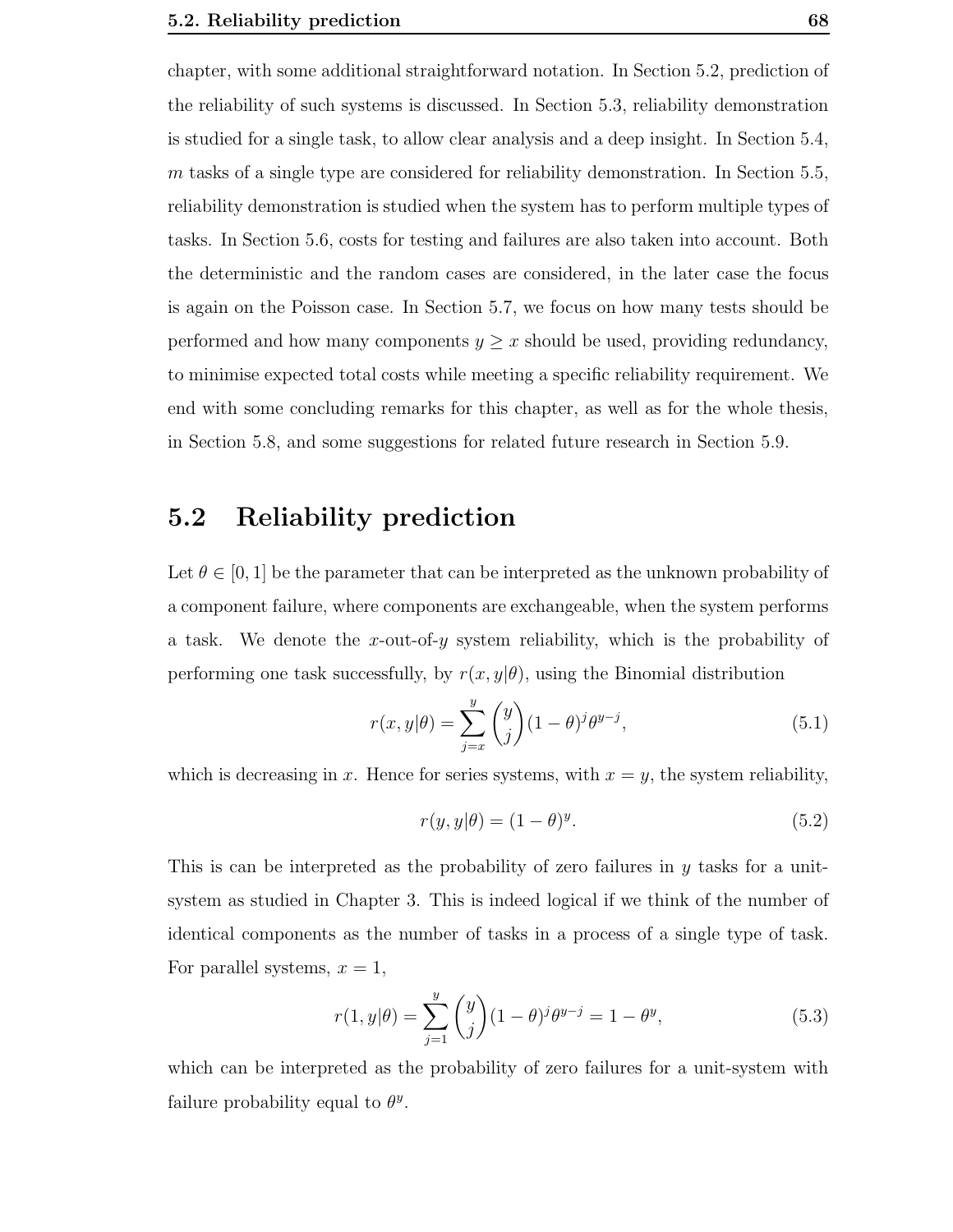Clearly,  $r(x, y|\theta)$  is increasing in y. Using the posterior distribution (2.6) of  $\theta$ , the unconditional system reliability after zero-failure testing is

$$
r(x,y|(n,0)) = \int_0^1 r(x,y|\theta) p(\theta|(n,0)) d\theta
$$
  
\n
$$
= \int_0^1 \sum_{j=x}^y {y \choose j} (1-\theta)^j \theta^{y-j} \frac{\theta^{\alpha-1}(1-\theta)^{\beta+n-1}}{B(\alpha,\beta+n)} d\theta
$$
  
\n
$$
= \frac{\sum_{j=x}^y {y \choose j} B(\alpha+y-j,\beta+n+j)}{B(\alpha,\beta+n)}
$$
  
\n
$$
= \frac{\Gamma(\alpha+\beta+n) \sum_{j=x}^y {y \choose j} \Gamma(\alpha+y-j) \Gamma(\beta+n+j)}{\Gamma(\alpha+\beta+n+y) \Gamma(\alpha) \Gamma(\beta+n)}
$$
  
\n
$$
= \frac{\sum_{j=x}^y {y \choose j} \prod_{l=1}^{y-j} (\alpha+l-1) \prod_{h=1}^j (\beta+n+h-1)}{\prod_{i=1}^y (\alpha+\beta+n+i-1)}, \quad (5.4)
$$

where we define  $\prod_{\emptyset} = 1$  (as we do throughout this thesis). Interchanging the integral and the summation in the third equality is justified since all converges uniformly [35]. As in Chapter 2,  $\beta$  appears in the form  $\beta + n$ , so an increase in  $\beta$ will mean that the optimal or required  $n$  is reduced by the same number, hence we again advocate the choice  $\beta = 0$ . However, (5.4) is decreasing as function of  $\alpha$  and is highly sensitive to its choice, as effectively the reliability demonstration requires  $n$ tests without failures to counter the prior information of  $\alpha$  'imaginary test failures', which of course agrees with the analysis we presented in previous chapters.

Obviously,  $(5.4)$  is a decreasing function of x. As  $r(x, y|\theta)$  is increasing in y and  $p(\theta|(n,0))$  is independent of y,  $r(x,y|(n,0))$  is increasing in y, confirming that adding more redundant components to the system increases its reliability. Moreover, (5.4) is strictly increasing function of  $n$ , which is intuitively correct and can be justified by

$$
r(x,y|(n+1,0)) - r(x,y|(n,0)) = \sum_{j=x}^{y} {y \choose j} \prod_{l=1}^{y-j} (\alpha + l - 1) \prod_{h=1}^{j-1} (z+h) [j(\alpha + z) - zy]
$$

$$
= \frac{\Gamma(y-x+\alpha+1)\Gamma(y+1)\Gamma(z+x)}{\Gamma(x)\Gamma(z+1)\Gamma(y-x+1)\Gamma(\alpha)} > 0, \qquad (5.5)
$$

where  $z = \beta + n$ . See Appendix A.1 for the proof of (5.5). For a series system  $(y$ -out-of- $y$  system), the unconditional system reliability, for any value of  $\alpha > 0$  and  $\beta \geq 0$ , is

$$
r(y, y | (n, 0)) = \prod_{j=1}^{y} \frac{\beta + n + j - 1}{\alpha + \beta + n + j - 1},
$$
\n(5.6)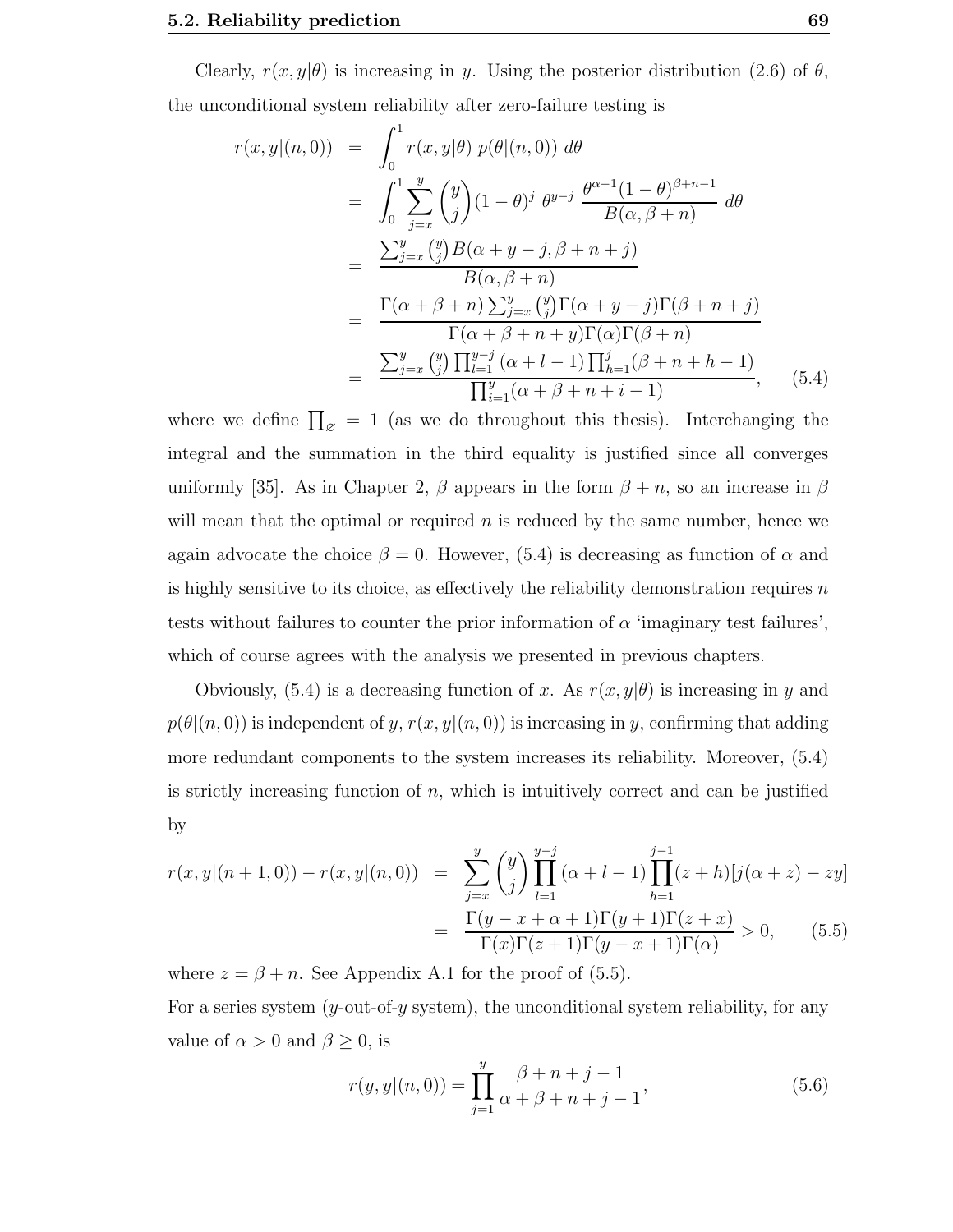which is a decreasing function of  $\alpha$ . If we restrict attention to integer values  $\alpha > 0$ and  $\beta \geq 0$ , then a second expression for this reliability is

$$
r(y, y | (n, 0)) = \prod_{j=1}^{\alpha} \frac{\beta + n + j - 1}{y + \beta + n + j - 1}.
$$
 (5.7)

Clearly,  $r(x, y|(n, 0)) \ge r(y, y|(n, 0))$ , which can be confirmed by comparing the right hand sides of  $(5.6)$  with  $(5.4)$ , which is intuitively correct as the more redundant components are in the system, the more reliable this system gets.

For a parallel system (1-out-of-y system), the unconditional system reliability, where  $r(1, y | \theta) = 1 - \theta^y$ , is

$$
r(1, y | (n, 0)) = \int_0^1 [1 - \theta^y] \frac{\theta^{\alpha - 1} (1 - \theta)^{\beta + n - 1}}{B(\alpha, \beta + n)} d\theta
$$
  

$$
= 1 - \frac{\Gamma(\alpha + y) \Gamma(\alpha + \beta + n)}{\Gamma(\alpha + \beta + n + y) \Gamma(\alpha)}
$$
  

$$
= 1 - \prod_{j=1}^y \frac{\alpha + j - 1}{\alpha + \beta + n + j - 1}, \tag{5.8}
$$

which is an increasing function of y and n. Obviously, parallel system reliability,  $r(1, y|(n, 0))$ , can also be derived directly from (5.4) by substituting x by 1, which then confirms the fact that  $r(1, y|(n, 0)) \ge r(x, y|(n, 0))$ . And of course,  $r(1, y|(n, 0)) \ge r(y, y|(n, 0))$  which is also intuitively correct, as the smaller x is, the more reliable the system gets.

If the system has to perform  $m \geq 0$  tasks, assuming that each component fails in functioning any task with probability equal to  $\theta$ , then the probability that the x-out-of-y system performs  $m$  tasks successfully is

$$
r(x,y|m,\theta) = \left[\sum_{j=x}^{y} \binom{y}{j} (1-\theta)^j \theta^{y-j}\right]^m, \tag{5.9}
$$

which is a decreasing function of m. Similarly, the unconditional x-out-of-y system reliability, after n zero-failure tests, is

$$
r(x, y|m, (n, 0)) = \int_0^1 r(x, y|m, \theta) p(\theta|(n, 0)) d\theta
$$
  
= 
$$
\int_0^1 \left[ \sum_{j=x}^y {y \choose j} (1 - \theta)^j \theta^{y-j} \right]^m \frac{\theta^{\alpha-1} (1 - \theta)^{\beta+n-1}}{B(\alpha, \beta+n)} d\theta, (5.10)
$$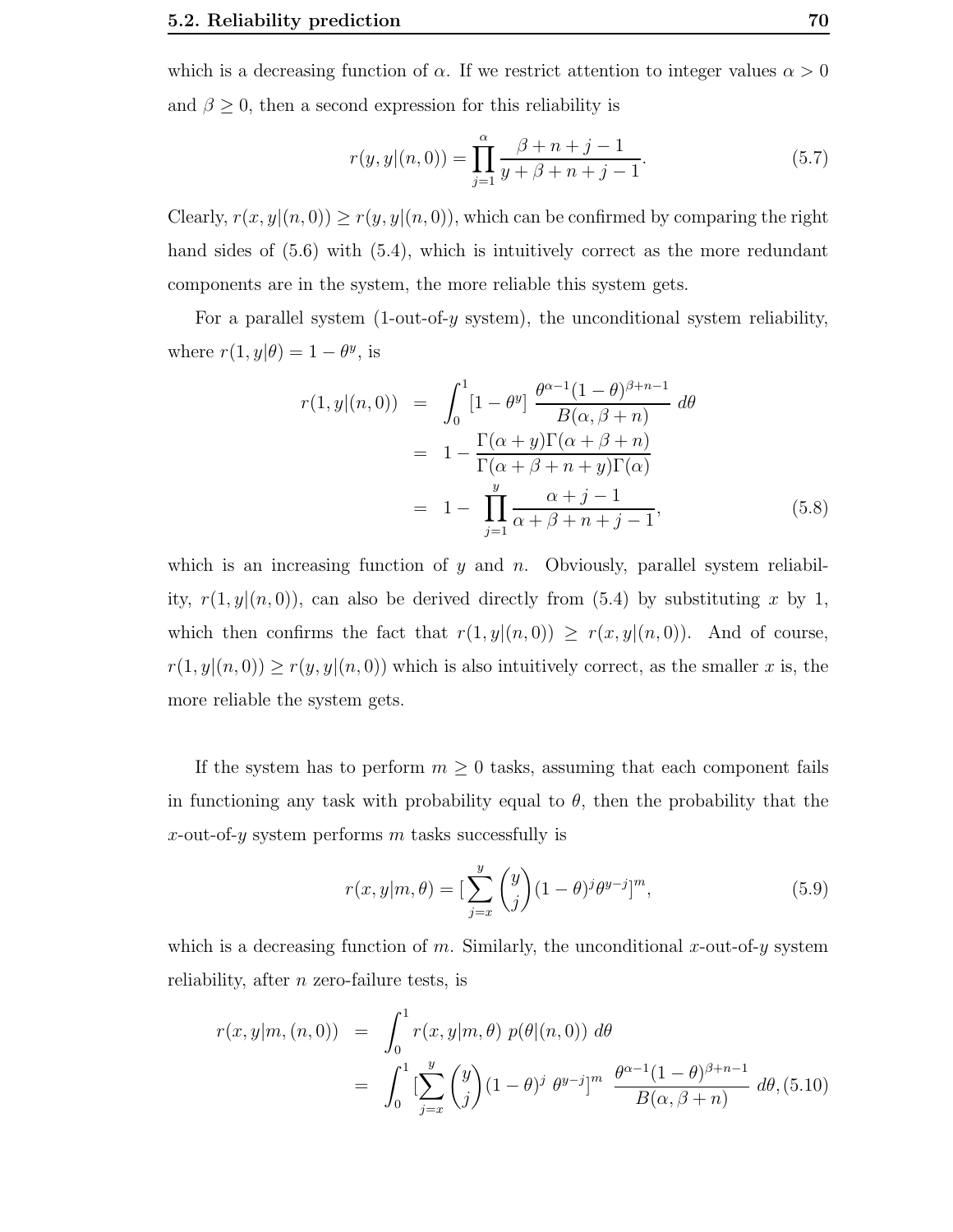which is a decreasing function of m. Due to the power m over the sum in  $(5.10)$ , which prevents exchanging the orders of the sum and the integral, we could not simplify this equation any further. Let us denote the right-hand side (RHS) of  $(5.10)$ , as function of m, by  $g(m)$ . As  $g(m) \geq 0$  is decreasing, and

$$
g(m) - g(m+1) =
$$
  

$$
\int_0^1 \left[ \sum_{j=x}^y \binom{y}{j} (1-\theta)^j \theta^{y-j} \right]^m \frac{\theta^{\alpha-1} (1-\theta)^{\beta+n-1}}{B(\alpha, \beta+n)} [1 - \sum_{j=x}^y \binom{y}{j} (1-\theta)^j \theta^{y-j}] d\theta, (5.11)
$$

is decreasing in m, it follows that  $g(m)$  is a convex function of m.

From (5.10), we have for a series system,

$$
r(y, y|m, (n, 0)) = \int_0^1 r(y, y|m, \theta) p(\theta|(n, 0)) d\theta
$$
  
= 
$$
\int_0^1 (1 - \theta)^{ym} \frac{\theta^{\alpha - 1}(1 - \theta)^{\beta + n - 1}}{B(\alpha, \beta + n)} d\theta
$$
  
= 
$$
\prod_{j=1}^{my} \frac{\beta + n + j - 1}{\alpha + \beta + n + j - 1},
$$
(5.12)

for any value of  $\alpha$ , and

$$
r(y, y|m, (n, 0)) = \prod_{j=1}^{\alpha} \frac{\beta + n + j - 1}{ym + \beta + n + j - 1},
$$
\n(5.13)

for integer values of  $\alpha$ .

Using  $(a + b)^n = \sum_{r=0}^n {n \choose r}$  $\binom{n}{r} a^{n-r} b^r$ , we get for a parallel system,

$$
r(1, y|m, (n, 0)) = \int_0^1 (1 - \theta^y)^m \frac{\theta^{\alpha - 1} (1 - \theta)^{\beta + n - 1}}{B(\alpha, \beta + n)} d\theta
$$
  
\n
$$
= \int_0^1 \sum_{r=0}^m {m \choose r} (-\theta^y)^r \frac{\theta^{\alpha - 1} (1 - \theta)^{\beta + n - 1}}{B(\alpha, \beta + n)} d\theta
$$
  
\n
$$
= \frac{1}{B(\alpha, \beta + n)} \sum_{r=0}^m {m \choose r} (-1)^r \int_0^1 \theta^{yr + \alpha - 1} (1 - \theta)^{\beta + n - 1} d\theta
$$
  
\n
$$
= \sum_{r=0}^m {m \choose r} (-1)^r \frac{B(yr + \alpha, \beta + n)}{B(\alpha, \beta + n)}
$$
(5.14)  
\n
$$
= \sum_{r=0}^m {m \choose r} (-1)^r \prod_{j=1}^m \frac{\alpha + j - 1}{\alpha + \beta + n + j - 1}.
$$

Let us now consider the case of random  $M$ , with probability distribution  $P(M =$  $u$ ) for nonnegative integers  $u$ . The same analysis as in Section 2.4.2, using Jensen's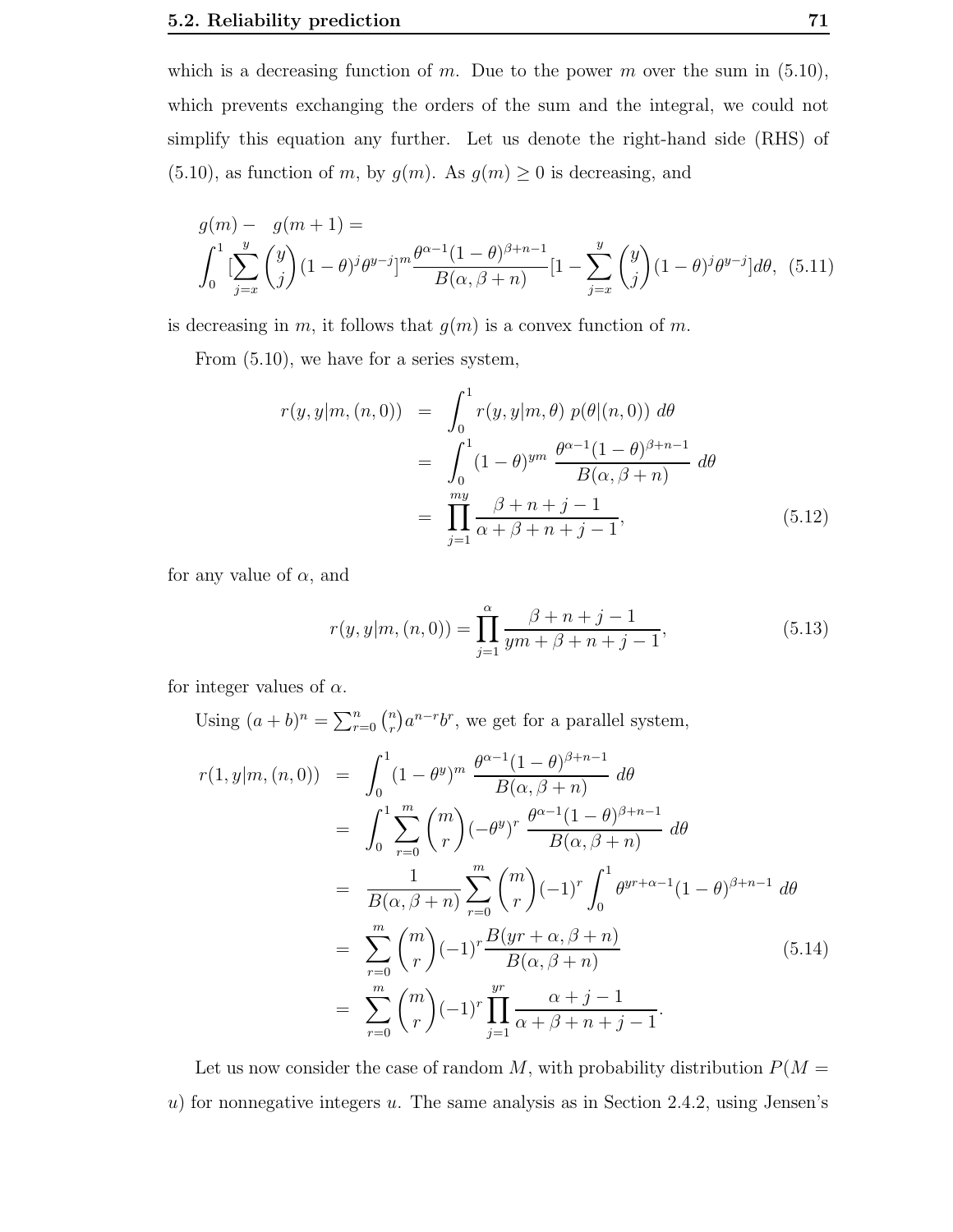inequality for convex functions, yields that the x-out-of-y system reliability for  $M$ tasks in the process after zero-failure testing, is at least as large as the  $x$ -out-ofy system reliability for a known number m tasks after n tests without failures, when we restrict attention to probability distributions for  $M$  with expected value  $E(M) = m$ . So, again, one could consider the exact knowledge of the value of the random quantity  $M$ , to be disadvantageous.

For the situation in which we assume a Poisson distribution for  $M$ , as occurs if in the process after testing tasks arrive according to a homogeneous Poisson process with expected value  $E(M) = \lambda t = \mu$ , the corresponding x-out-of-y system reliability, after n zero-failure tests, is

$$
r(x,y|M \sim Po(\mu), (n,0)) = \sum_{u=0}^{\infty} r(x,y|u, (n,0))e^{-\mu} \frac{\mu^{u}}{u!}
$$
  
\n
$$
= \sum_{u=0}^{\infty} \int_{0}^{1} \left[ \sum_{j=x}^{y} {y \choose j} (1-\theta)^{j} \theta^{y-j} \right]^{u} \frac{\theta^{\alpha-1}(1-\theta)^{\beta+n-1}}{B(\alpha,\beta+n)} e^{-\mu} \frac{\mu^{u}}{u!} d\theta
$$
  
\n
$$
= \int_{0}^{1} \sum_{u=0}^{\infty} \left[ \sum_{j=x}^{y} {y \choose j} (1-\theta)^{j} \theta^{y-j} \right]^{u} \frac{\mu^{u}}{u!} e^{-\mu} \frac{\theta^{\alpha-1}(1-\theta)^{\beta+n-1}}{B(\alpha,\beta+n)} d\theta
$$
  
\n
$$
= \int_{0}^{1} e^{-\mu} \left[1 - \sum_{j=x}^{y} {y \choose j} (1-\theta)^{j} \theta^{y-j} \right] \frac{\theta^{\alpha-1}(1-\theta)^{\beta+n-1}}{B(\alpha,\beta+n)} d\theta, \quad (5.15)
$$

where again, the interchanging of the integral and the summation is justified as before. Clearly,  $(5.15)$  is decreasing as function of  $\mu$  and x, and increasing as function of y.

In the following example, we illustrate the above probabilities, for the deterministic and for the Poisson cases, showing the influence of prior knowledge on the reliability function.

#### Example 5.2.1

We consider 1-out-of-2 system, when  $n = 20$  tests on exchangeable components did not reveal any failure. Table 5.1 gives the 1-out-of-2 system reliabilities for: (1)  $m = 5$  future tasks; (2) a random M that has a Poisson distribution with expected value  $E(M) = \mu = \lambda t = 5$  within the period of length t.

As in Example 2.4.1, this example demonstrates the influence of changes to the value of  $\alpha$ , and the far weaker influence the value of  $\beta$  has. Table 5.1 illustrates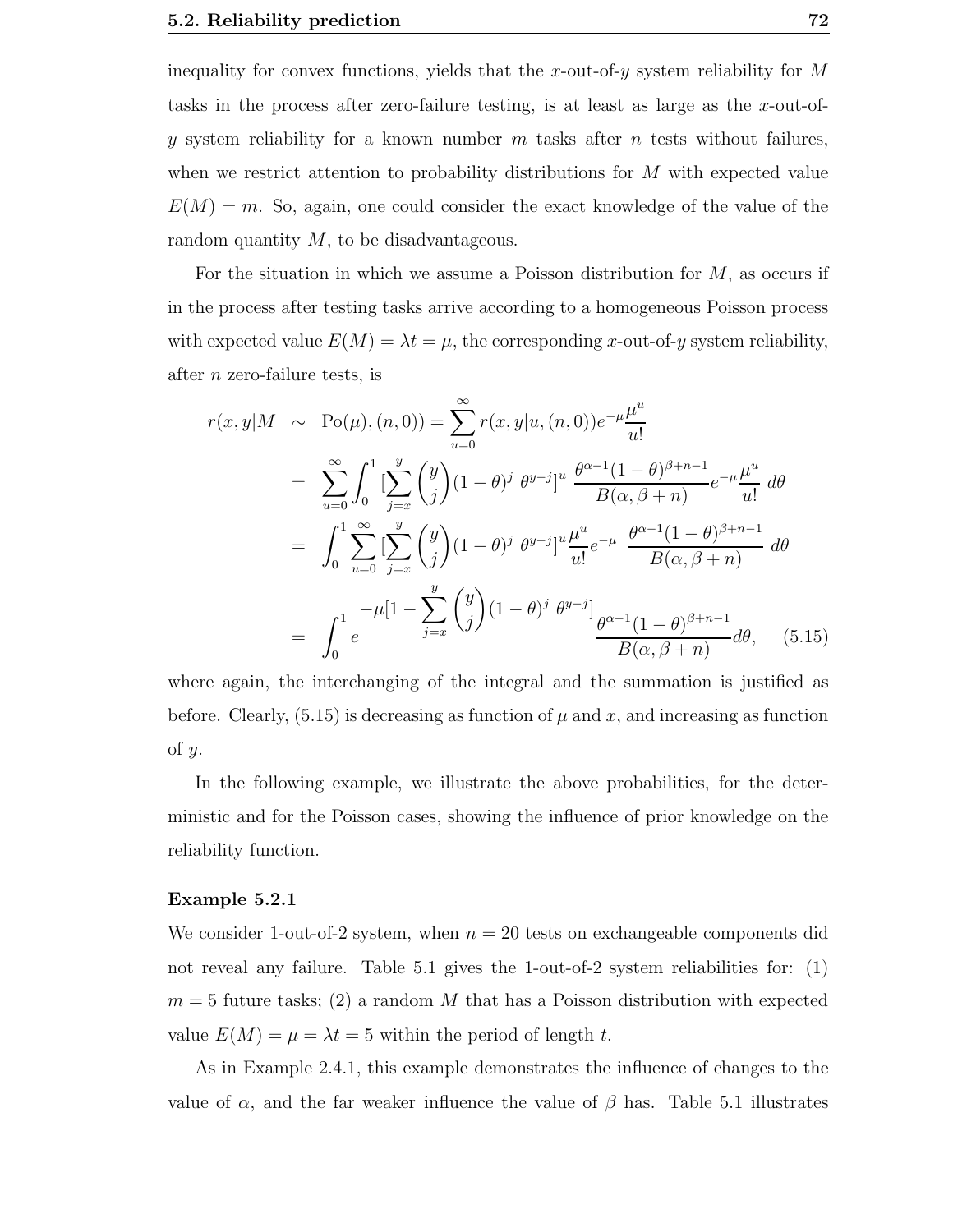that system reliability for a process with a random M, with  $E(M) = m$ , is at least as large as the system reliability in a known number of tasks,  $m$ . It also shows that these reliabilities are again very similar for the Poisson and the deterministic cases. Comparing Table 5.1 with Table 2.1 confirms the fact that systems with redundancy are more reliable than unit-systems. Moreover, comparing these two tables illustrates that systems with redundancy are less sensitive to the choice of  $\alpha$  than unit-systems, which is intuitively logical as installing more components in the system reduces the effect of what we call the number of imaginary test failures α. For example, changing the values of  $\alpha$  from 1 to 2 (or from 1 to 3), for  $\beta = 0$ , decreases the reliability of the corresponding system with redundancy by 0.0349 (0.0787). While the corresponding reduction of reliability of the unit-system was much larger, namely 0.1538 (0.2735).

| $\alpha$       | β              | $r(1,2 m=5,(20,0))$ | $r(1,2 M \sim Po(5), (20,0))$ |
|----------------|----------------|---------------------|-------------------------------|
| 1              | $\Omega$       | 0.9793              | 0.9795                        |
| 1              | 1              | 0.9810              | 0.9812                        |
| 1              | $\overline{2}$ | 0.9825              | 0.9827                        |
| 1              | 5              | 0.9862              | 0.9863                        |
| 1              | 10             | 0.9901              | 0.9902                        |
| 1              | 100            | 0.9993              | 0.9993                        |
| $\overline{2}$ | $\Omega$       | 0.9444              | 0.9452                        |
| 3              | $\Omega$       | 0.9006              | 0.9025                        |
| 0.5            | $\theta$       | 0.9918              | 0.9918                        |

Table 5.1:  $r(1, 2|m = 5, (20, 0))$  and  $r(1, 2|M \sim Po(5), (20, 0))$  for varying  $\alpha, \beta$ .

In the following sections, we will show that fewer zero-failure tests are required for systems with redundancy than for unit-systems, in order to demonstrate the same level of reliability.

## 5.3 Reliability demonstration for a single task

Our main interest in this section is to determine the minimal number of zero-failure tests required to demonstrate a specific level of reliability, say  $p$ , before the system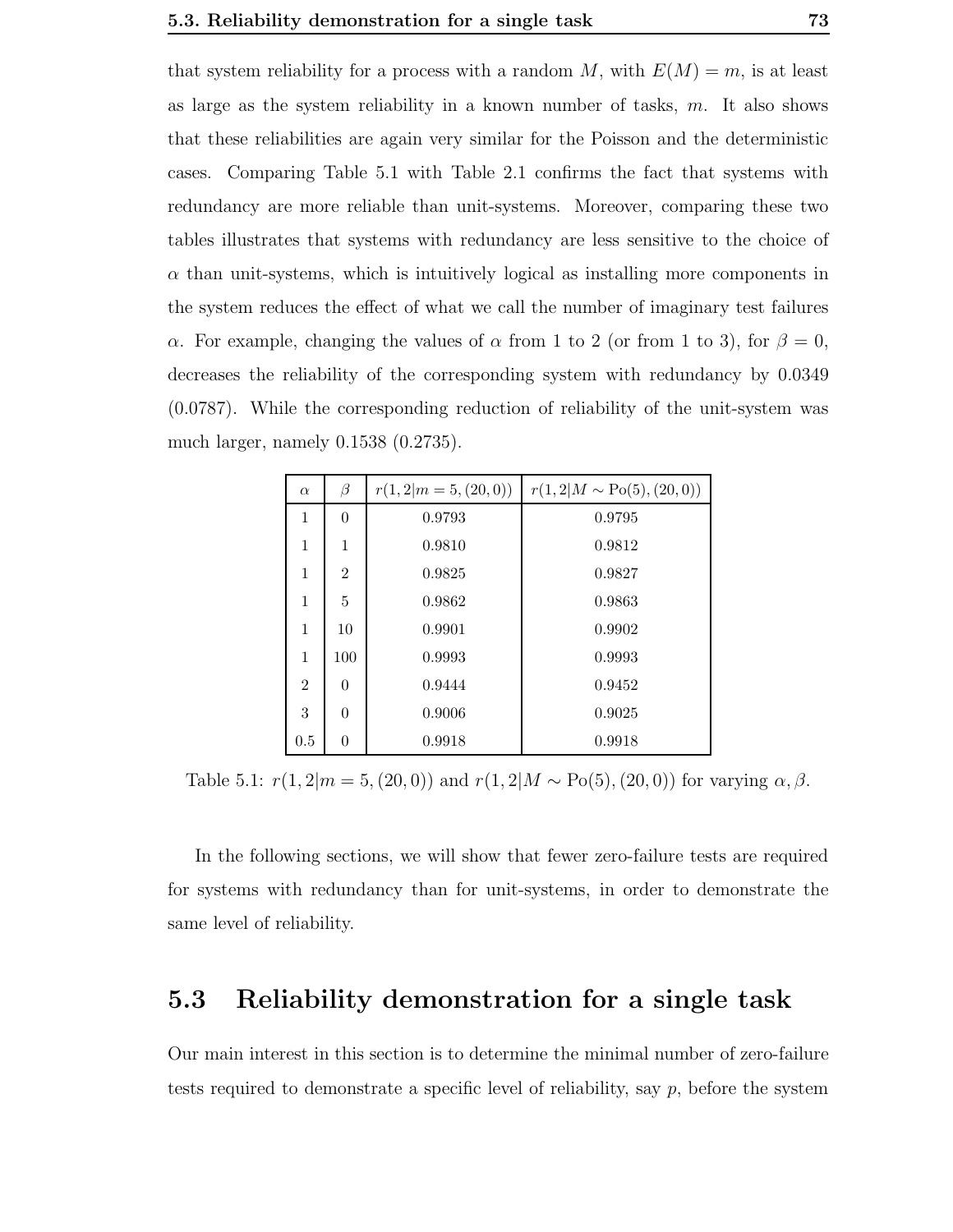is used in a process. We consider a single task,  $m = 1$ , which allows us to introduce the basic concepts used in later sections.

From  $(5.4)$ , which is an increasing function of  $n$ , the minimal required realvalued number of zero-failure tests, say  $n^*$ , assuming again that the system functions successfully for all tasks tested, can be found numerically by solving the following equation.

$$
\frac{\sum_{j=x}^{y} {y \choose j} \prod_{l=1}^{y-j} (\alpha + l - 1) \prod_{h=1}^{j} (\beta + n + h - 1)}{\prod_{z=1}^{y} (\alpha + \beta + n + z - 1)} = p.
$$
 (5.16)

Of course, the optimal number of tests is the closest integer that is larger than or equal to  $n^*$ , i.e.  $n = \lceil n^* \rceil$ .

As before, we advocate the use of  $\beta = 0$ , while  $\alpha$  again has a greater effect on  $r(x, y|(n, 0))$ , and hence on the minimal test size required for  $r(x, y|(n, 0)) \geq p$ , which is illustrated in the following example.

#### Example 5.3.1

Table 5.2 shows the optimal number of zero-failure tests of a 6-out-of-8 system, to achieve a required reliability level of p, for different values of  $\alpha$  with  $\beta = 0$ . The optimal number of tests increases significantly with the increasing values of  $p$  and  $\alpha$ .

|                  | $\alpha$       |     |    |         |  |  |  |
|------------------|----------------|-----|----|---------|--|--|--|
| $\boldsymbol{p}$ | 0.001          | 0.5 | 1  | $1.5\,$ |  |  |  |
| 0.90             | 1              | 5   | 8  | 12      |  |  |  |
| 0.95             | 1              | 8   | 12 | 17      |  |  |  |
| 0.97             | 1              | 10  | 16 | 21      |  |  |  |
| 0.99             | 1              | 17  | 26 | 34      |  |  |  |
| 0.995            | 1              | 22  | 34 | 45      |  |  |  |
| 0.999            | $\overline{2}$ | 42  | 63 | 83      |  |  |  |

Table 5.2: Minimal test numbers for a 6-out-of-8 system.

Notice that for  $\alpha = 0.001$  there will be no need to do any testing if  $\beta \geq 1$ , in order to achieve any  $p \leq 0.995$ .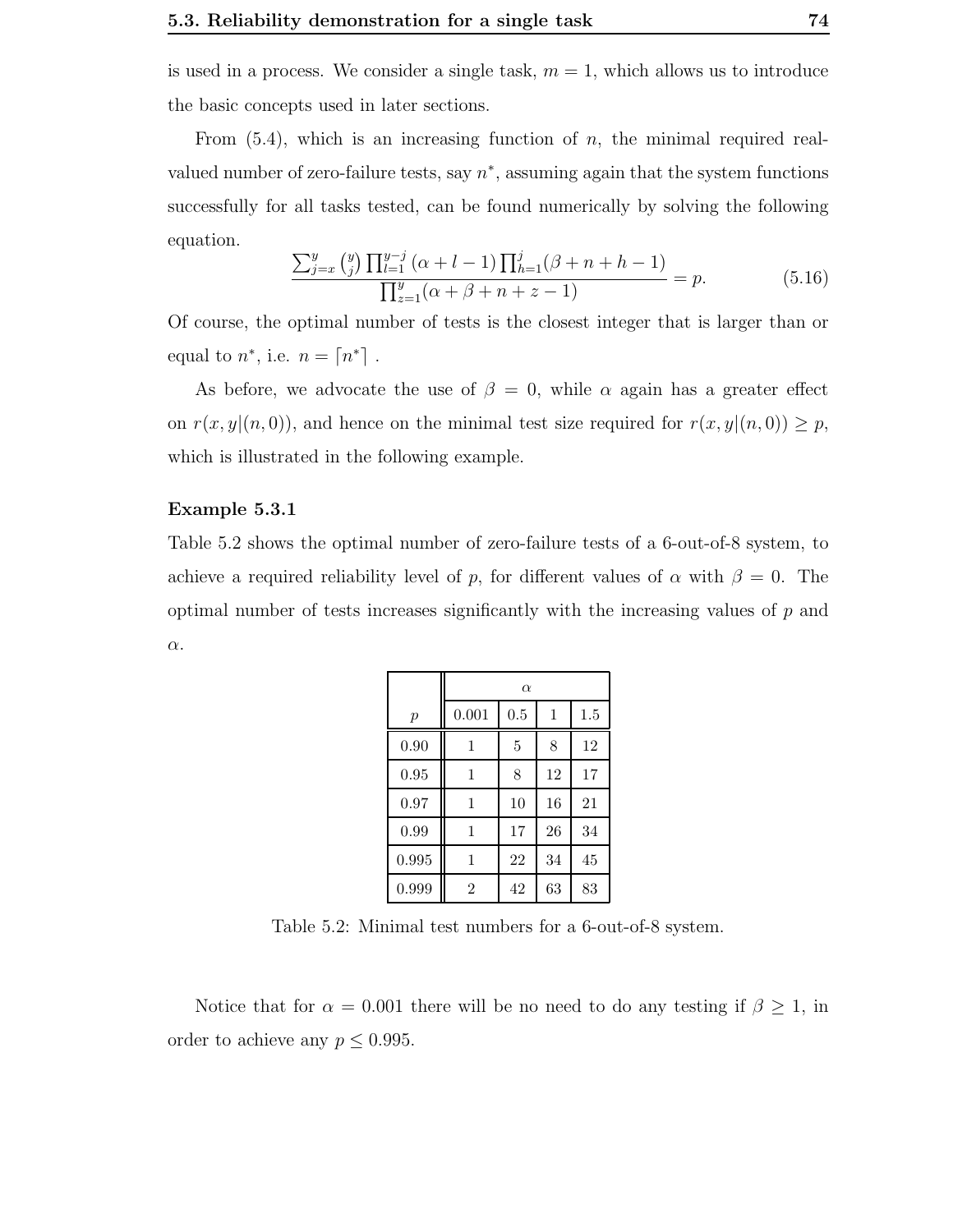If n is large compared to  $\alpha$ , for a positive integer  $\alpha$ , with  $\beta = 0$  and p close to 1, then similar to results in Section 3.2, (5.7) can be approximated by  $[n/(n+y)]^{\alpha}$ , hence the minimal required number of tests to meet a reliability requirement in a series system, say  $n_{ser}$ , is close to

$$
\frac{p^{1/(\alpha)}}{1-p^{1/(\alpha)}}y \approx \frac{p}{1-p}\alpha y.
$$
\n(5.17)

For example, for  $p = 0.95$ , taking  $\alpha$  equal to two will lead to a required  $n_{ser}$  of just more than twice the size than would be required for  $\alpha = 1$ , e.g. see Example 5.4.1. For the case of  $\alpha = 1$  and  $\beta = 0$ , the RHS of (5.17) gives the exact value of the optimal real-valued  $n^*$ .

For a parallel system and any value of  $\alpha$ , with  $\beta = 0$ , from (5.8) the minimal required number of tests, say  $n_{par}$ , to meet a reliability requirement  $r(1, y|(n, 0)) \geq p$ , is the minimal integer value for which

$$
\prod_{j=1}^{y} \frac{\alpha + j - 1}{\alpha + n + j - 1} \ge 1 - p,\tag{5.18}
$$

which is the corresponding system unreliability. The LHS of  $(5.18)$  is decreasing in  $y$  and  $n$ , so for larger  $y$ , fewer tests are required in order to achieve a specific reliability level, p.

Again, as discussed in Sections 3.5 and 4.5, from the perspective of reliability demonstration of a highly reliable system (restricted to zero-failure tests), the use of a very small value of  $\alpha$  to reflect prior beliefs of how reliable the system is, may be appropriate. From the point of view of reliability demonstration, we are again in favour of  $\alpha = 1$ . For  $\beta = 0$  and  $\alpha = 1$ , (5.4) yields

$$
r(x,y|(n,0)) = \frac{ny!}{(n+y)!} \sum_{j=x}^{y} \frac{(n+j-1)!}{j!} = 1 - \frac{y!(n+x-1)!}{(x-1)!(n+y)!},
$$
(5.19)

the proof of which is given in Appendix A.2. Hence, the minimal number of zerofailure tests, n, required to demonstrate a level of reliability p, can be obtained from

$$
\frac{(n+x-1)!}{(n+y)!} = \frac{(1-p)(x-1)!}{y!},\tag{5.20}
$$

which leads to

$$
\prod_{j=x}^{y} (n+j) = \frac{y!}{(1-p)(x-1)!}.
$$
\n(5.21)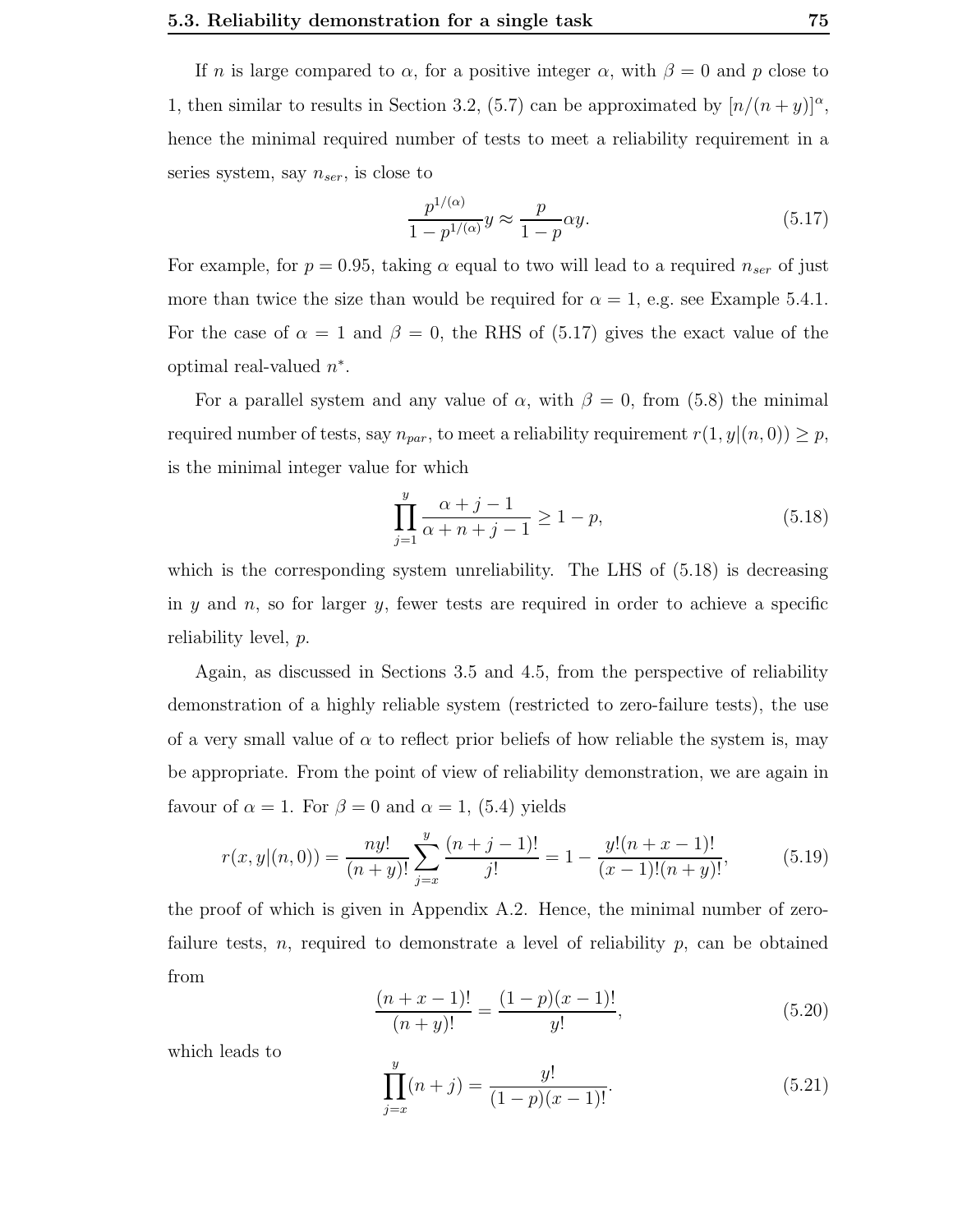From (5.21), the real-valued solution of optimal tests for a parallel system satisfies

$$
\prod_{j=1}^{y} (n+j) = \frac{y!}{(1-p)},
$$
\n(5.22)

and for a series system is

$$
\frac{yp}{1-p},\tag{5.23}
$$

These results are illustrated in the example below.

#### Example 5.3.2

Table 5.3 presents  $n_{par}$ ,  $n_{ser}$ , and n of a 6-out of-8 system for Beta(1,0) prior distribution and for different reliability levels. We see that the required number of zero-failure tests increases as a function of  $p$  and as a function of  $x$ . So indeed, using more redundant components in the system decreases the required number of zero-failure tests to achieve a specific level of reliability. For example, a very high number of tests,  $n_{ser} = 7992$ , is required to achieve  $p = 0.999$ , whereas only 5 zerofailure tests will be needed to achieve the same reliability level for a parallel system,  $x=1$ .

| $\boldsymbol{p}$ | $n_{par}$      | $\boldsymbol{n}$ | $n_{ser}$ |
|------------------|----------------|------------------|-----------|
| 0.90             | $\overline{2}$ | 8                | 72        |
| 0.95             | $\overline{2}$ | 12               | 152       |
| 0.97             | $\overline{2}$ | 16               | 259       |
| 0.99             | 3              | 26               | 792       |
| 0.995            | 4              | 34               | 1592      |
| 0.999            | 5              | 63               | 7992      |
| 0.9995           | 6              | 81               | 15992     |

Table 5.3: Minimal *n*,  $n_{par}$ , and  $n_{ser}$  for  $y = 8$  and for different *p*.

## 5.4 Reliability demonstration for multiple tasks of one type

Now we are interested in finding the minimal number of zero-failure tests, for a process with m tasks that the system is required to perform successfully after testing,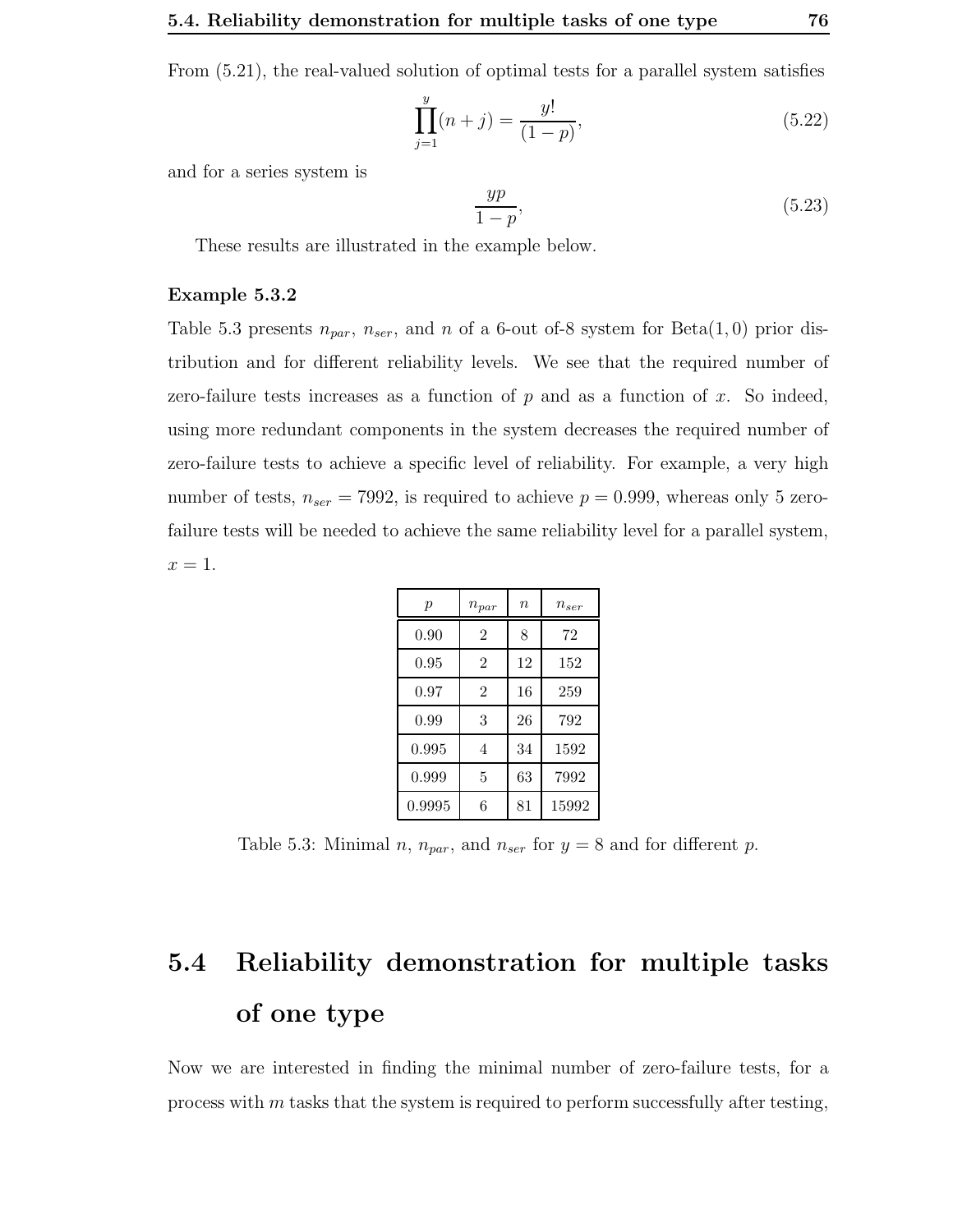and with a Beta $(\alpha, \beta)$  prior distribution for  $\theta$ . The optimal number of tests, n, for an x-out-of-y system to achieve a certain reliability level  $p$ , is the minimal integer value that is larger than or equal to the real-valued for which

$$
r(x,y|m,(n,0)) = \int_0^1 \left[\sum_{j=x}^y \binom{y}{j} (1-\theta)^j \ \theta^{y-j}\right]^m \ \frac{\theta^{\alpha-1}(1-\theta)^{\beta+n-1}}{B(\alpha,\beta+n)} \ d\theta = p, \quad (5.24)
$$

which can be solved numerically. As  $r(x, y|m, (n, 0))$  is a decreasing function of m and an increasing function of n, then if m increases, one requires an increased n in order to demonstrate the reliability level  $p$ . In other words, the more tasks the system is required to perform successfully after testing, the more zero-failure tests are needed to achieve the required reliability level.

From  $(5.12)$ , the minimal tests for a series system,  $n_{ser}$ , is the closest integer value that is larger than or equal to the real-valued solution of the following equations

$$
\prod_{j=1}^{my} \frac{\beta + n + j - 1}{\alpha + \beta + n + j - 1} = p,
$$
\n(5.25)

for any value of  $\alpha$ , and (5.13) yields

$$
\prod_{j=1}^{\alpha} \frac{\beta + n + j - 1}{ym + \beta + n + j - 1} = p,
$$
\n(5.26)

for integer values of  $\alpha$ . If n is large compared to a positive integer  $\alpha$ , with  $\beta = 0$ and p close to 1 then, using the same justifications used in Section 3.2,  $n_{ser}$  is close to

$$
\frac{p^{1/(\alpha)}}{1 - p^{1/(\alpha)}} ym \approx \frac{p}{1 - p} \alpha ym. \tag{5.27}
$$

For the case with  $\alpha = 1$ , (5.27) gives the exact value of the optimal  $n_{ser}$ , as shown in Section 3.3 and also illustrated in Example 5.4.1.

The minimal required number of zero-failure tests of a parallel system,  $n_{par}$ , using  $(5.14)$ , is the minimal integer value larger than or equal to the real-valued  $n^*$ for which

$$
\sum_{r=0}^{m} {m \choose r} (-1)^r \prod_{j=1}^{n} \frac{\alpha+j-1}{\alpha+yr+j-1} = p.
$$
 (5.28)

#### Example 5.4.1

Table 5.4 presents minimal numbers of zero-failure tests for parallel and series systems,  $n_{par}$  and  $n_{ser}$  respectively. It also presents the minimal numbers of zero-failure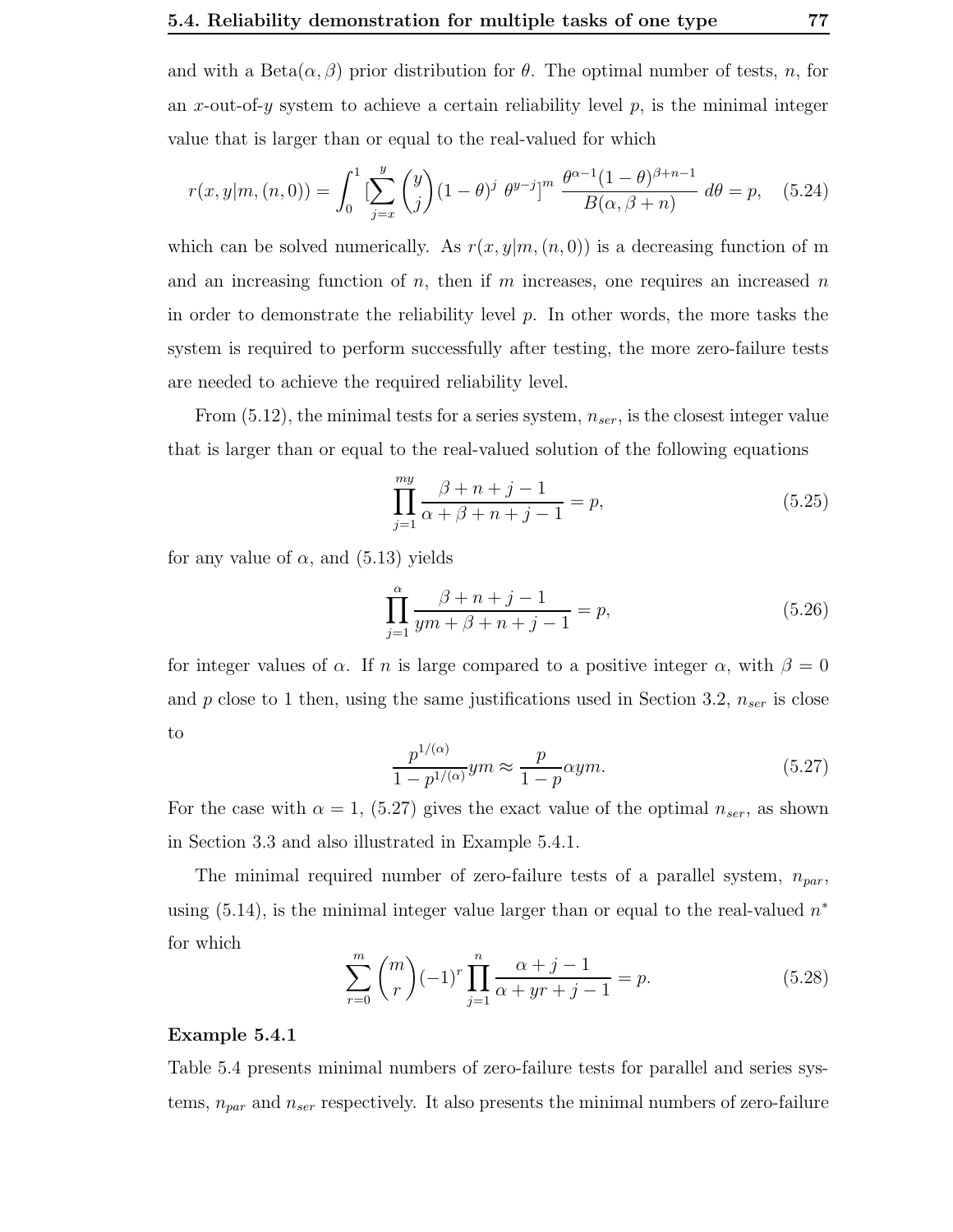#### 5.5. Reliability demonstration for multiple independent types of tasks78

tests n for 6-out-of-8 and 6-out-of-9 systems. Again, we consider the  $Beta(1, 0)$ prior distribution. Systems are required to function  $m$  tasks successfully to achieve  $p = 0.95$ . We see that the required number of tests increases as function of m, and as function of x, and decreases as function of y. Table 5.4 also shows that  $n_{ser}$ increases by about the same factor as m and (or) y increase, which agrees with the results in Section 3.2.

|                |                | $y = 8$          |           |                | $y = 9$ |                        |
|----------------|----------------|------------------|-----------|----------------|---------|------------------------|
| $_{m}$         | $n_{\it par}$  | $\boldsymbol{n}$ | $n_{ser}$ | $n_{\it par}$  | $\it n$ | $\boldsymbol{n_{ser}}$ |
| 1              | $\overline{2}$ | 12               | 152       | $\overline{2}$ | 9       | 171                    |
| $\overline{2}$ | $\overline{2}$ | 17               | 304       | $\overline{2}$ | 11      | 342                    |
| 3              | 3              | 20               | 456       | $\overline{2}$ | 13      | 513                    |
| $\overline{4}$ | 3              | 22               | 608       | $\overline{2}$ | 14      | 684                    |
| 6              | 3              | 26               | 912       | 3              | 16      | 1026                   |
| 9              | 3              | $30\,$           | 1368      | 3              | 18      | 1539                   |
| 10             | 3              | 31               | 1520      | 3              | 19      | 1710                   |
| 100            | 5              | 73               | 15200     | 4              | 37      | 17100                  |

Table 5.4: Minimal  $n_{par}$ , n, and  $n_{ser}$  for  $y = 8$  and  $y = 9$  and for different m.

If we take  $\alpha = 2$ , then for  $m = 1$  we need  $n_{ser} = 308$  tests without failures to demonstrate reliability 0.95 for the 8-out-of-8 system, which is about twice the optimal number of tests for  $\alpha = 1$ , which agrees with (5.27).

## 5.5 Reliability demonstration for multiple independent types of tasks

Suppose that an x-out-of-y system has to perform  $k \geq 1$  independent types of tasks, with  $m_i$  tasks of type i, for  $i = 1, 2, ..., k$ . The probability of performing all of these tasks without failures, after  $n_i$  zero-failure tests of type  $i$ , is

$$
r(x,y|\underline{m},(\underline{n},\underline{0})) = \prod_{i=1}^{k} \int_{0}^{1} \left[ \sum_{j=x}^{y} \binom{y}{j} (1-\theta_i)^j \ \theta_i^{y-j} \right]^{m_i} \ \frac{\theta_i^{\alpha_i-1} (1-\theta_i)^{\beta_i+n_i-1}}{B(\alpha_i, \beta_i+n_i)} \ d\theta_i.
$$
\n(5.29)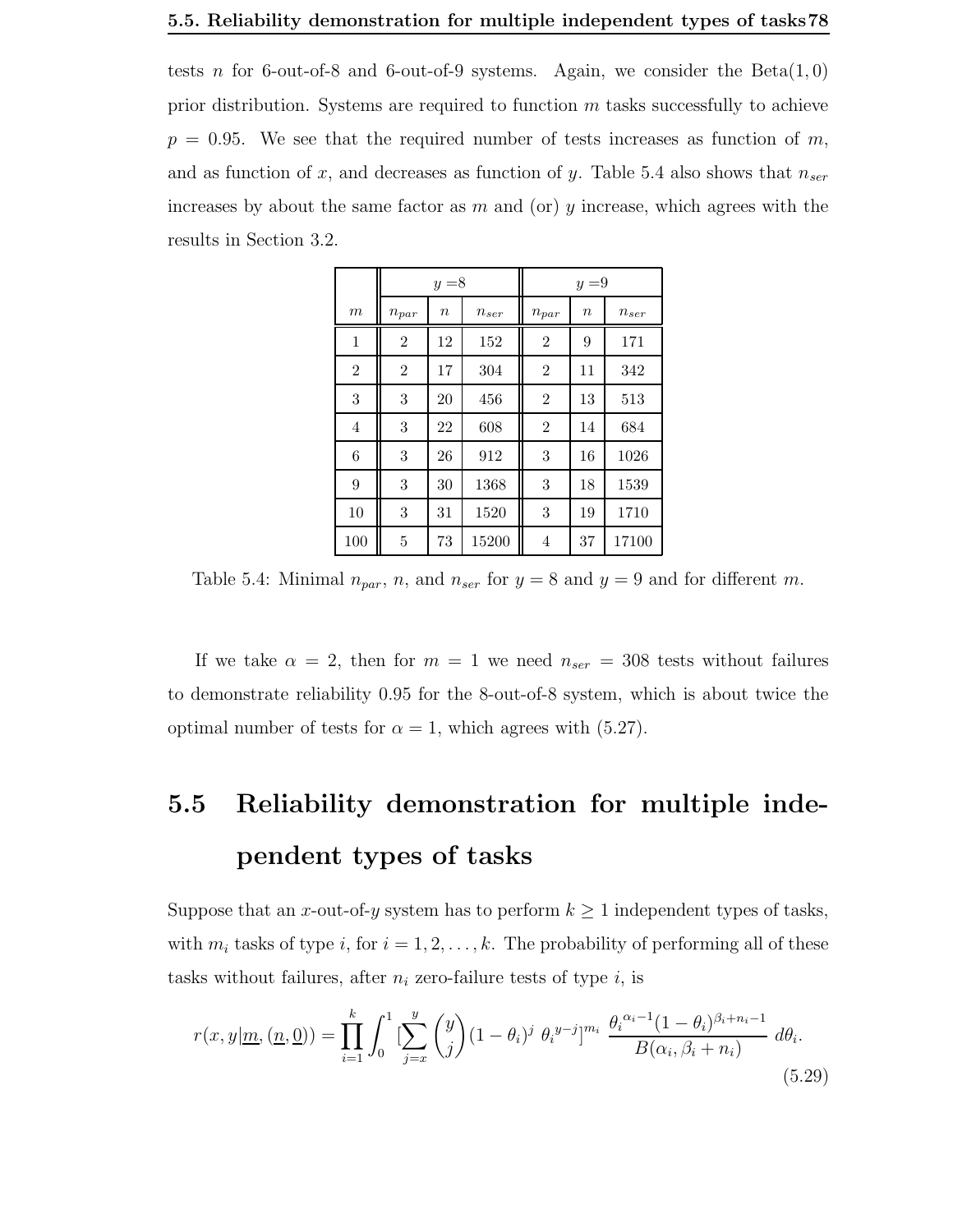The minimal required number of tests,  $n_i^*$ , for such a system to demonstrate a reliability level  $p$ , is the smallest such that

$$
r(x, y | \underline{m}, (\underline{n}, \underline{0})) \ge p. \tag{5.30}
$$

Again as the  $\beta_i$ 's appear only in the form  $\beta_i + n_i$ , we suggest to use  $\beta_i = 0$ .

For a series system, the optimal number of tests of type  $i$ ,  $n_{ser,i}$ , the smallest integer  $n_i$  such that

$$
\prod_{i=1}^{k} \prod_{j=1}^{m_i y} \frac{\beta_i + n_i + j - 1}{\alpha_i + \beta_i + n_i + j - 1} \ge p,
$$
\n(5.31)

for any value of  $\alpha_i$ , and

$$
\prod_{i=1}^{k} \prod_{j=1}^{\alpha_i} \frac{\beta_i + n_i + j - 1}{ym_i + \beta_i + n_i + j - 1} \ge p,
$$
\n(5.32)

for integer values of  $\alpha_i$ . Again for positive integer  $\alpha_i$ ,  $\beta_i = 0$ , and p close to 1, and if  $n_{ser,i}$  is large compared to  $\alpha_i$ , then using same justification as in the previous section,  $n_{ser,i}$  is close to (see Section 3.3 for details)

$$
\frac{p^{1/(k\alpha_i)}}{1-p^{1/(k\alpha_i)}}ym_i \approx \frac{p}{1-p}\alpha_i kym_i.
$$
\n(5.33)

Similarly, the minimal number of tests, without failures, of type  $i$  for a parallel system,  $n_{par,i}$ , with  $\beta_i = 0$ , using (5.14), is the smallest integer  $n_i$  such that

$$
\prod_{i=1}^{k} \sum_{r=0}^{m_i} {m_i \choose r} (-1)^r \prod_{j=1}^{n_i} \frac{\alpha_i + j - 1}{\alpha_i + yr + j - 1} \ge p.
$$
 (5.34)

#### Example 5.5.1

To illustrate the results in this section and compare them with results of Section 3.3, we consider the same situation considered in Example 3.3.2. Table 5.5, and Table 5.6 for big systems, give the minimal required numbers of zero-failure tests for systems with redundancy, with  $\beta_i = 0$  for all  $i = 1, \ldots, k$ , for the following cases:

(a) 
$$
k = 1, m = 100, \alpha = 1
$$

(b)  $k = 2, m_1 = m_2 = 50, \alpha_1 = \alpha_2 = 1$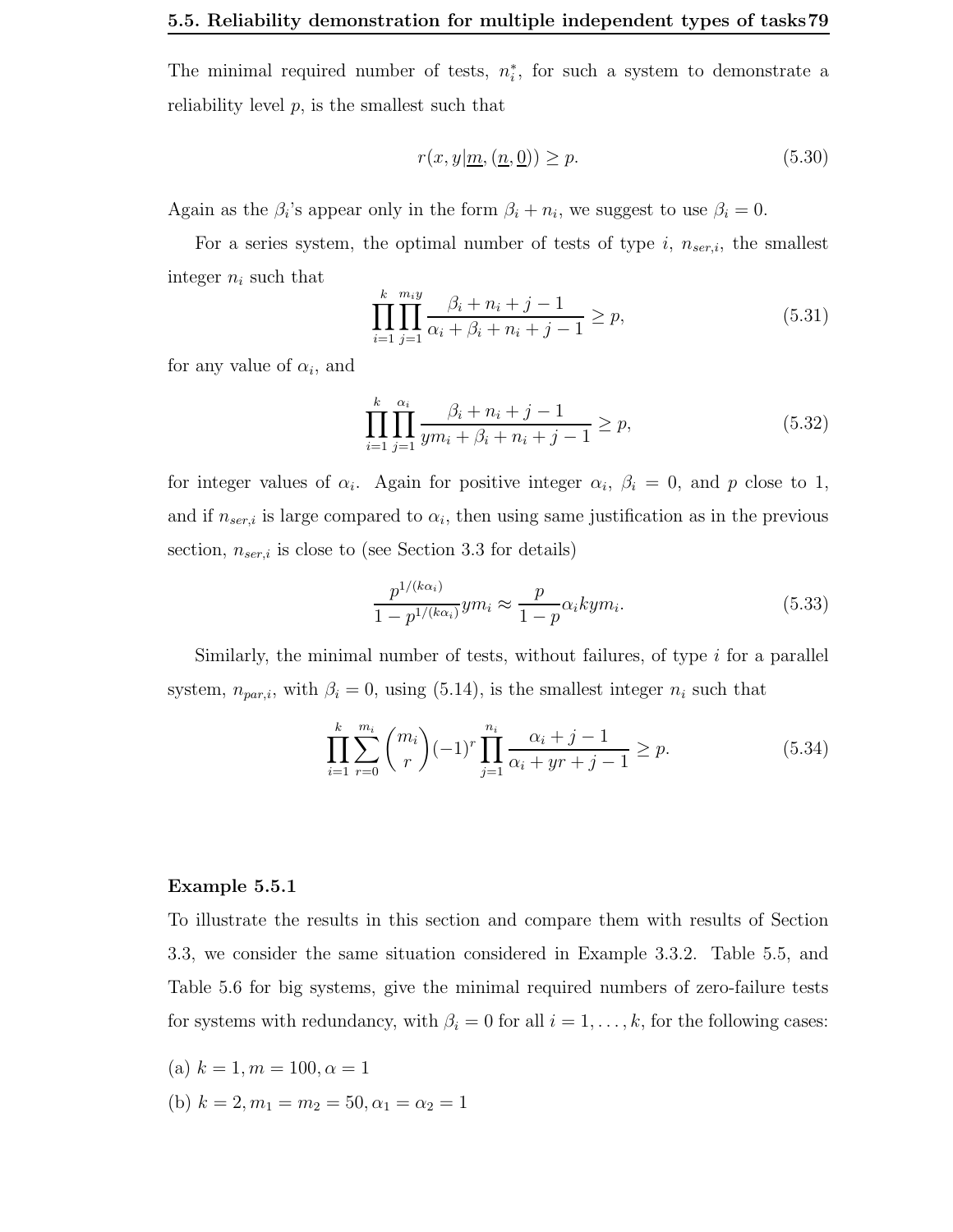(c)  $k = 4, m_i = 25, \alpha_i = 1$  for  $i = 1, ..., 4$ (d)  $k = 2, m_1 = 25, m_2 = 75, \alpha_1 = \alpha_2 = 1$ (e)  $k = 2, m_1 = 10, m_2 = 90, \alpha_1 = \alpha_2 = 1$ (f)  $k = 2, m_1 = m_2 = 50, \alpha_1 = \alpha_2 = 0.5$ (g)  $k = 4$ ,  $m_i = 25$  and  $\alpha_i = 0.25$  for  $i = 1, \ldots, 4$ (h)  $k = 2, m_1 = 25, m_2 = 75, \alpha_1 = 0.25, \alpha_2 = 0.75$ (i)  $k = 2, m_1 = 10, m_2 = 90, \alpha_1 = 0.10, \alpha_2 = 0.90$ (j)  $k = 1$ , Poisson,  $\mu = 100$ ,  $\alpha = 1$ (k)  $k = 2$ , Poisson,  $\mu_1 = \mu_2 = 50$ ,  $\alpha_1 = \alpha_2 = 1$ (l)  $k = 2$ , Poisson,  $\mu_1 = 25$ ,  $\mu_2 = 75$ ,  $\alpha_1 = \alpha_2 = 1$ 

|      |                  | $1$ -out-of- $2$     |                    | $1$ -out-of- $3$ |                    | $2$ -out-of- $3$     |                    |
|------|------------------|----------------------|--------------------|------------------|--------------------|----------------------|--------------------|
| Case | $\boldsymbol{p}$ | $\underline{n}$      | $\sum_{i=1}^k n_i$ | $\overline{n}$   | $\sum_{i=1}^k n_i$ | $\underline{n}$      | $\sum_{i=1}^k n_i$ |
| (a)  | 0.90             | 38                   | 38                 | 14               | 14                 | 66                   | 66                 |
|      | 0.95             | 58                   | 58                 | 19               | 19                 | 100                  | 100                |
|      | 0.99             | 138                  | 138                | 37               | 37                 | 239                  | 239                |
| (b)  | 0.95             | (60, 59)             | 119                | (20, 20)         | 40                 | (103, 103)           | 206                |
|      | 0.99             | (139, 139)           | 278                | (37, 37)         | 74                 | (241, 240)           | 481                |
| (c)  | 0.95             | (60, 60, 60, 61)     | 241                | (20, 20, 20, 21) | $81\,$             | (104, 104, 104, 105) | 417                |
|      | 0.99             | (139, 139, 139, 140) | 557                | (37, 37, 37, 37) | 148                | (241, 241, 241, 242) | 965                |
| (d)  | 0.95             | (46, 67)             | 113                | (16, 22)         | 38                 | (80, 116)            | 196                |
| (e)  | 0.95             | (33, 68)             | 101                | (13, 22)         | 35                 | (57, 118)            | 175                |
| (f)  | 0.95             | (35, 36)             | 71                 | (13, 13)         | 26                 | (61, 61)             | 122                |
|      | 0.99             | (84, 85)             | 169                | (24, 25)         | 49                 | (146, 146)           | 292                |
| (g)  | 0.95             | (23, 23, 23, 22)     | 91                 | (9, 9, 9, 9)     | 36                 | (39, 39, 39, 39)     | 156                |
|      | 0.99             | (55, 55, 55, 55)     | 220                | (18, 18, 18, 17) | $71\,$             | (95, 95, 95, 96)     | 381                |
| (h)  | 0.90             | (13, 32)             | 45                 | (6, 12)          | 18                 | (23, 55)             | 78                 |
|      | 0.95             | (20, 49)             | 69                 | (8, 17)          | 25                 | (35, 84)             | 119                |
|      | 0.99             | (50, 116)            | 166                | (16, 32)         | 48                 | (86, 201)            | 287                |
| (i)  | 0.95             | (12, 71)             | 83                 | (5, 22)          | 27                 | (21, 124)            | 145                |
| (j)  | 0.90             | 38                   | 38                 | 14               | 14                 | 66                   | 66                 |
|      | 0.95             | 58                   | 58                 | 19               | 19                 | 100                  | 100                |
|      | 0.99             | 138                  | 138                | 37               | 37                 | 239                  | 239                |
| (k)  | 0.95             | (59, 60)             | 119                | (20, 20)         | 40                 | (103, 103)           | 206                |
|      | 0.99             | (139, 139)           | 278                | (37, 37)         | 74                 | (241, 240)           | 481                |
| (1)  | 0.95             | (46, 67)             | 113                | (16, 22)         | 38                 | (80, 116)            | 196                |

Table 5.5: Minimal test numbers required for different x-out-of-y systems and for different cases, Cases (a)-(l).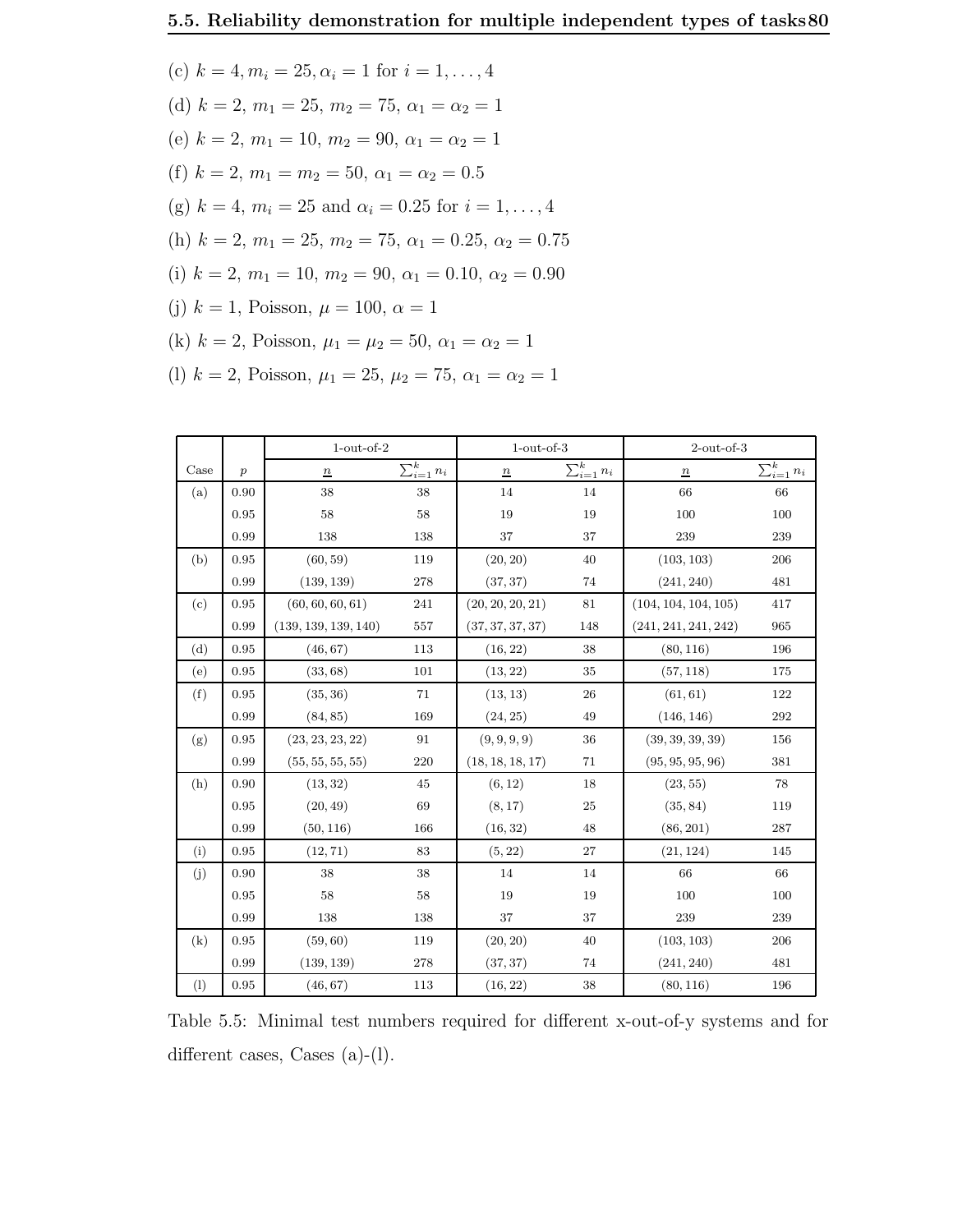|      |                  | $5$ -out-of- $8$ |                    | $6$ -out-of- $8$     |                    | $7$ -out-of- $8$     |                    |
|------|------------------|------------------|--------------------|----------------------|--------------------|----------------------|--------------------|
| Case | $\boldsymbol{p}$ | $\boldsymbol{n}$ | $\sum_{i=1}^k n_i$ | $\underline{n}$      | $\sum_{i=1}^k n_i$ | $\underline{n}$      | $\sum_{i=1}^k n_i$ |
| (a)  | 0.95             | 32               | 32                 | 73                   | 73                 | 305                  | 305                |
|      | 0.99             | 56               | 56                 | 140                  | 140                | 731                  | 731                |
| (b)  | 0.95             | (33, 34)         | 67                 | (76, 76)             | 152                | (314, 314)           | 628                |
|      | 0.99             | (56, 57)         | 113                | (141, 141)           | 282                | (735, 735)           | 1470               |
| (c)  | 0.95             | (35, 35, 35, 34) | 139                | (78, 78, 78, 77)     | 311                | (319, 319, 318, 318) | 1274               |
|      | 0.99             | (57, 57, 57, 57) | 228                | (142, 142, 142, 141) | 567                | (737, 737, 737, 737) | 2948               |
| (d)  | 0.95             | (29, 36)         | 65                 | (63, 83)             | 149                | (246, 352)           | 598                |
| (e)  | 0.95             | (23, 37)         | 60                 | (48, 85)             | 133                | (174, 359)           |                    |
| (f)  | 0.95             | (22, 22)         | 44                 | (48, 48)             | 96                 | (185, 186)           | 371                |
|      | 0.99             | (39, 39)         | 78                 | (93, 94)             | 187                | (446446)             | 892                |
| (g)  | 0.95             | (16, 16, 16, 17) | 65                 | (34, 34, 34, 33)     | 135                | (119, 119, 119, 118) | 475                |
|      | 0.99             | (29, 29, 30, 30) | 118                | (67, 67, 67, 66)     | 267                | (291, 291, 291, 292) | 1165               |
| (h)  | 0.95             | (14, 29)         | 43                 | (29, 64)             | 93                 | (106, 257)           | 363                |
|      | 0.99             | (26, 50)         | 76                 | (59, 123)            | 182                | (261, 615)           | 876                |
| (i)  | 0.95             | (9, 37)          | 46                 | (19, 87)             | 106                | (65, 394)            | 459                |
| (j)  | 0.95             | 32               | 32                 | 73                   | 73                 | 305                  | 305                |
|      | 0.99             | 56               | 56                 | 139                  | 139                | 731                  | 731                |
| (k)  | 0.95             | (33, 34)         | 67                 | (76, 76)             | 152                | (313, 314)           | 627                |
|      | 0.99             | (56, 57)         | 113                | (141, 141)           | 282                | (734, 735)           | 1469               |
| (1)  | 0.95             | (29, 36)         | 65                 | (63, 83)             | 146                | (245, 352)           | 597                |

Table 5.6: Minimal test numbers required for different x-out-of-y systems, for Cases  $(a)-(l).$ 

Tables 5.5 and 5.6 in comparison with Table 3.3, illustrates the following results. Systems with built-in redundancy need far fewer tests than unit-systems. It also shows that systems with redundancy and unit-systems share the following results. Dividing the total number of tasks in the process, m, into equal numbers  $m_i = m/k$ for k types, the number of tasks that need to be tested *per type* remains close to the total number needed if all tasks were assumed to be of one type, as long as we take the 'automatic' choice  $\alpha_i = 1$  for all types (e.g. Cases (a), (b) and (c)). Moreover, cases with  $m_i = m/k$  represent the worst case in terms of total number of tests needed (e.g. Cases (d) and (e), when compared to Case (b)).

Comparing Cases (f) and (g) with Cases (a), (b) and (c) illustrates the fact that using  $\alpha_i = \alpha/k$  together with  $m_i = m/k$ , with  $\alpha$  the hyperparameter used in the case of all tasks being of a single type, in total fewer zero-failure tests are required than for cases with  $\alpha_i = \alpha$ . However, as shown in Table 3.3, the total required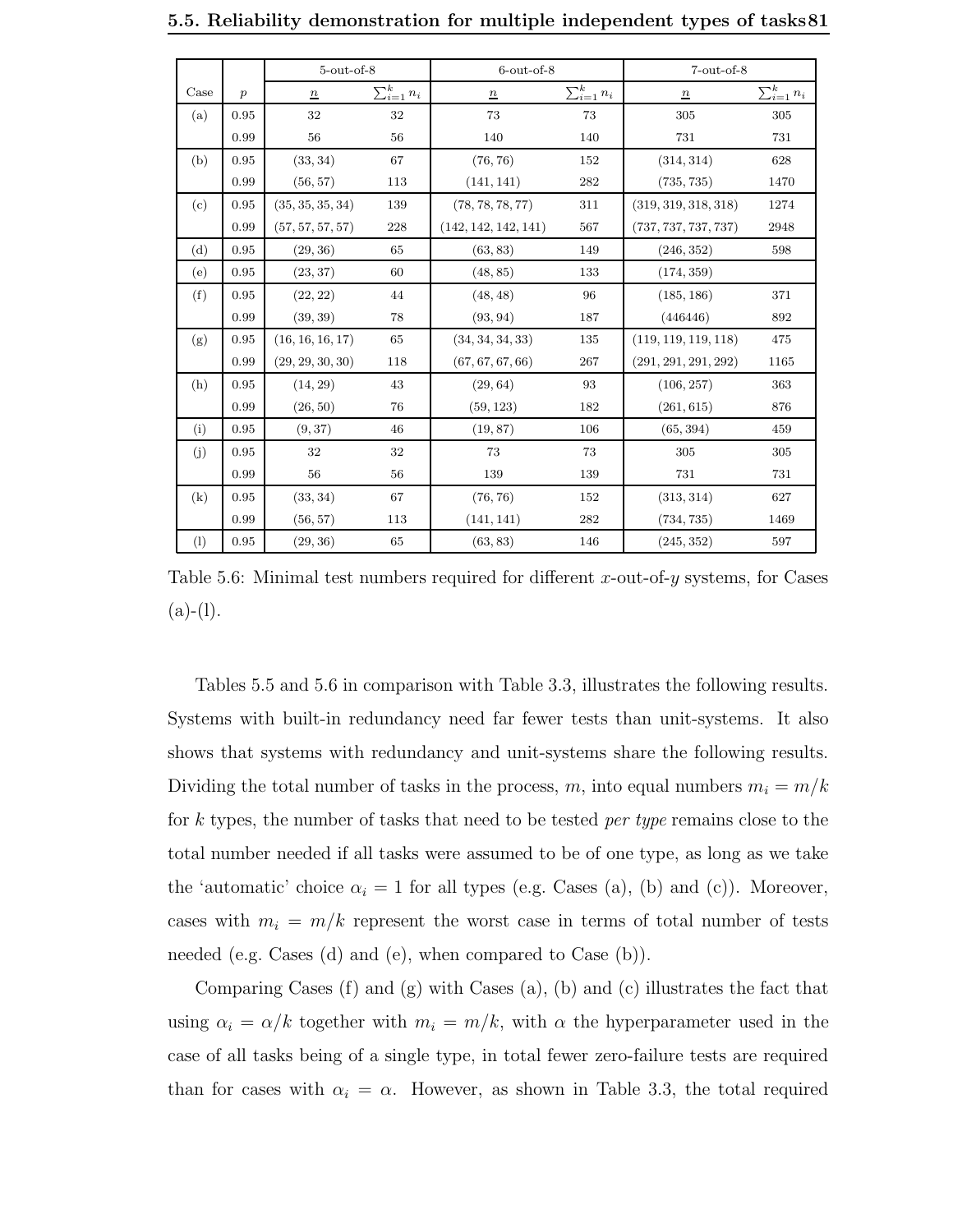zero-failure tests for unit-systems becomes (about) the same number of required tests as in the case with a single type of tasks in the process, which we do not see in systems with redundancy. This is due to the far stronger influence of  $\alpha_i$  on  $n_i$  for unit-systems than it is for systems with redundancy (see Section 5.2).

Moreover, Cases (h) and (i), when compared to Cases (d) and (a) in Tables 5.5 and 5.6 in comparison with Table 3.3, suggest that even when the  $m_i$ 's are not equal, taking the  $\alpha_i$ 's proportional to the  $m_i$ 's and such that they sum up to  $\alpha$ , leads to a total number of zero-failure tests that is close to the number required in the case of all tasks being of a single type. Again, the reduction in the total number of zerofailure tests for unit-systems here is more than it is for systems with redundancy, which is also due to the greater effect of  $\alpha_i$  on  $n_i$  for unit-systems than it is for systems with redundancy.

Tables 5.5 and 5.6 also illustrate that the Poisson case is nearly as bad as the deterministic situation, in terms of minimal numbers of zero-failure tests needed, (e.g. Cases (j), (k) and (l), in comparison to Cases (a), (b) and (d)).

### 5.6 Reliability demonstration considering costs

In this section, we generalise the results of Section 3.4, as we are interested in determining the optimal number of zero-failure tests, taking into consideration costs of testing and process failures, for an x-out-of-y system that performs  $k \geq 1$  independent types of tasks. Let  $c_i > 0$  be the cost of each test of type i, for  $i = 1, 2, \ldots, k$ , and  $C \geq 0$  be the cost of the process failures, where the functioning of the system in the process is ended on occurrence of any failure.

The objective is to minimise the total expected cost of testing and process failure,  $(\forall i = 1, 2, \ldots, k)$ 

$$
EC(\underline{n}, \underline{c}, \underline{m}, C) = \sum_{i=1}^{k} n_i c_i + [1 - r(x, y | \underline{m}, (\underline{n}, \underline{0}))]C.
$$

Although minimisation of these expected costs already takes the probability of zero failures in the process into account, one may wish to include the constraint  $r(x, y|m, (n, 0)) \geq p$ . Unfortunately, we could not achieve an analytical solution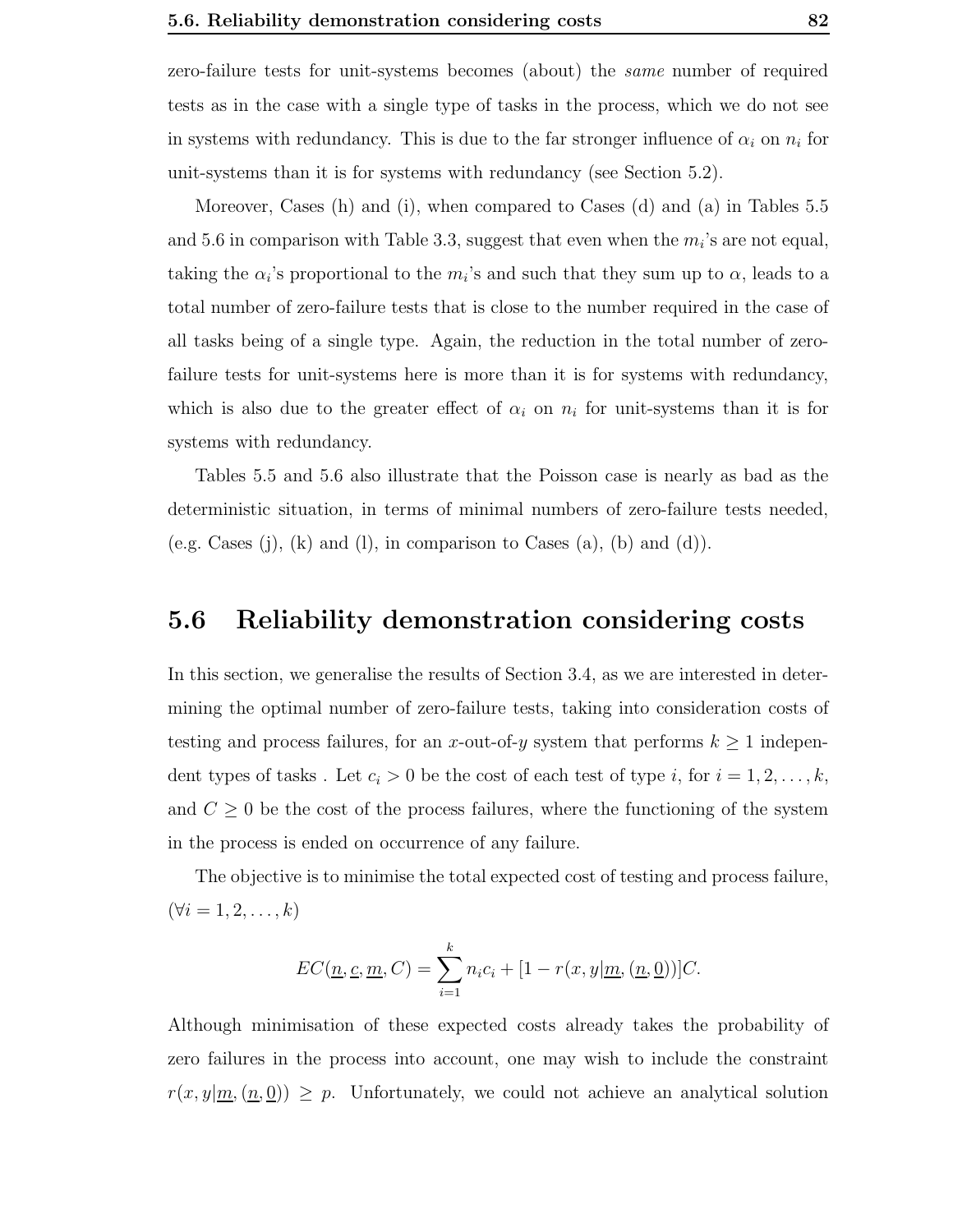due to the complexity of the corresponding reliability function (5.29). The situation studied in Section 5.5 is the special case of this constrained problem with  $C = 0$ and  $c_i = 1$ , for all  $i = 1, 2, ..., k$ .

For these  $x$ -out-of- $y$  systems, the deterministic case is again the worst-case scenario, in precisely the same sense as discussed at Section 2.4.2 for unit systems.

#### Example 5.6.1

In this example we compare the optimal numbers of zero-failure tests, taking costs into consideration, for systems with built-in redundancy, with the optimal numbers of tests for corresponding unit-systems. We consider the four cases stated in Example 3.4.1, for both the deterministic (Cases  $(1)-(3)$ ) and the Poisson cases (Case  $(4)$ ), with all  $\alpha_i = 1$  and  $\beta_i = 0$ .

In Cases (3) and (4),  $C = 0$  implies that we just aim at minimal costs of zerofailure testing required to meet the reliability constraint. This gives an attractive problem formulation in situations where one is not willing or able to provide a meaningful value related to a failure in the process after testing.

Table 5.7 gives the optimal test numbers for some x-out-of-y systems with additional superscript ' $\blacktriangleleft$ ' to indicate that the constraint  $r(x, y | m, (n, 0)) \geq p$  is not active.

|         |               |                  |                              | $\underline{n}$  |                       |  |  |
|---------|---------------|------------------|------------------------------|------------------|-----------------------|--|--|
| Case(s) | $\mathcal{p}$ | $1$ -out-of- $2$ | $1$ -out-of-3                | $2$ -out-of-3    | $3$ -out-of- $3$      |  |  |
| (1)     | 0.90          | (11, 11, 14)     | (7,8,10)                     | (18, 19, 23)     | (215, 233, 327)       |  |  |
|         | 0.95          | (16, 16, 20)     | (7,8,10)                     | (26, 28, 35)     | (446, 483, 680)       |  |  |
|         | 0.99          | (37, 38, 48)     | (15, 15, 17)                 | (62, 66, 84)     | (2145, 2501, 3548)    |  |  |
| (2)     | 0.90          | (24, 25, 32)     | $(14, 15, 18)$ <sup>-4</sup> | (82, 87, 110)    | (374, 407, 573)       |  |  |
|         | 0.95          | (24, 25, 32)     | (14, 15, 18)                 | (82, 87, 110)    | (446, 483, 680)       |  |  |
|         | 0.99          | (37, 38, 48)     | (14, 15, 18)                 | (82, 87, 110)    | (2145, 2501, 3548)    |  |  |
| (3)     | 0.90          | (14, 10, 23, 16) | (7, 5, 10, 8)                | (25, 17, 40, 28) | (365, 229, 728, 478)  |  |  |
|         | 0.95          | (21, 15, 33, 24) | (9, 7, 13, 11)               | (36, 25, 58, 43) | (734, 473, 1517, 997) |  |  |
| (4)     | 0.90          | (14, 10, 22, 16) | (7, 5, 10, 8)                | (24, 17, 39, 28) | (362, 226, 724, 476)  |  |  |
|         | 0.95          | (21, 15, 33, 24) | (9, 7, 13, 11)               | (36, 25, 58, 43) | (733, 470, 1516, 993) |  |  |

Table 5.7: Optimal test numbers for x-out-of-y systems.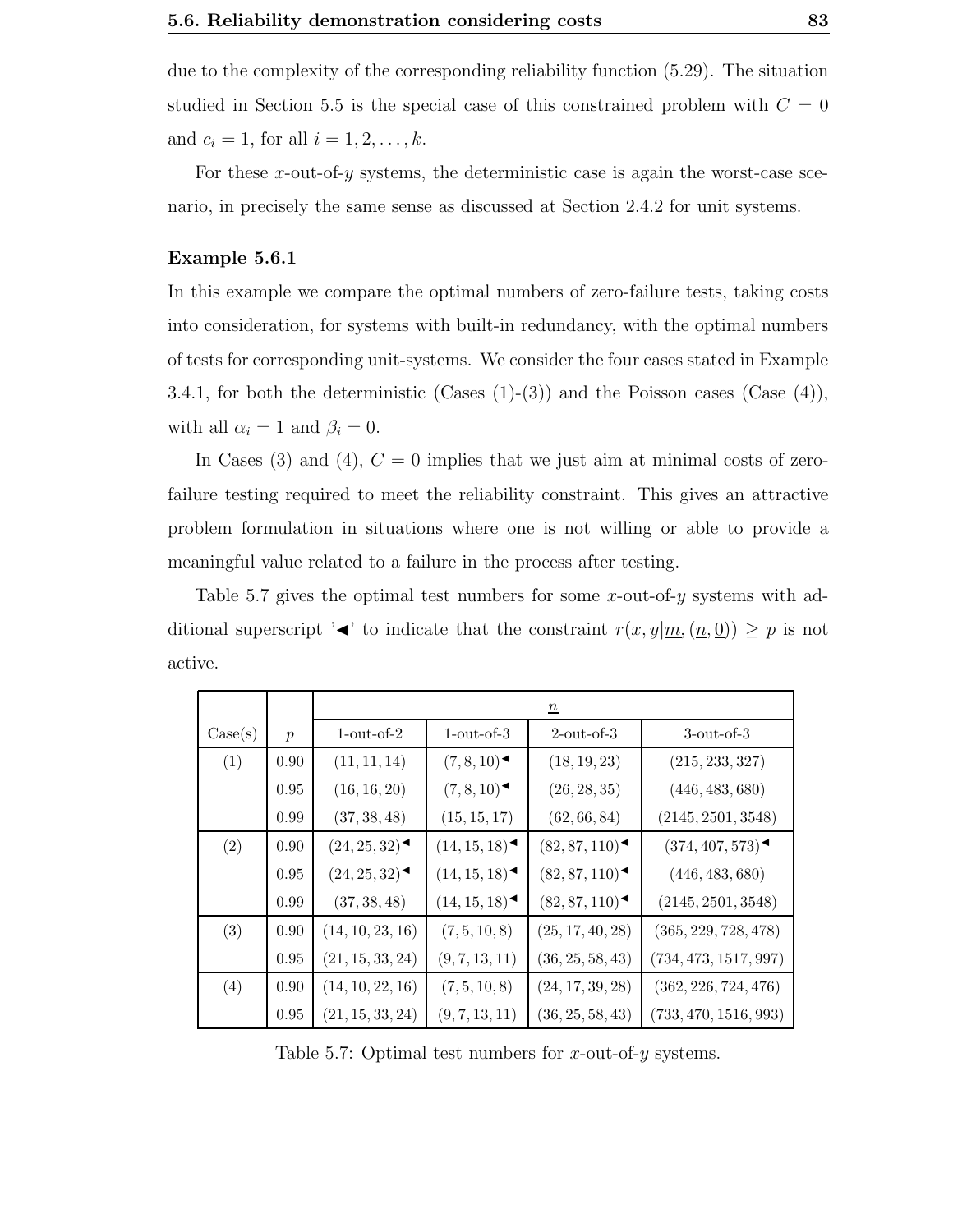Table 3.4, in Example 3.4.1, and Table 5.7 illustrate the logical facts that the required number of zero-failure tests increases as function of  $x$ , and decreases as function of  $\gamma$ , for such systems. It is clear that redundancy can greatly reduce the required numbers of zero-failure tests. If the reliability constraint is active in the optimal solution, then the optimal test numbers do not depend on the precise value of  $C$ , see for example Tables 3.4 and 5.7 (3-out-of-3 system), Cases  $(1)$  and  $(2)$  for  $p = 0.99$ . And if the constraint is inactive at the optimal solution, then the precise value of  $p$  does not influence the (effectively unconstrained) optimum, see for example the 1-out-of-3 system, Case  $(2)$  for all reported values of p. Cases  $(3)$  and  $(4)$  in Table 5.7 enable comparison between the deterministic and Poisson cases, showing that the differences in the required test numbers are very small.

All cases in Table 5.7, and all other examples that we have calculated, have suggested an approximate relation between the optimal  $n_i$  for x-out-of-y systems, and  $m_i$  and  $c_i$ , which generalizes the suggested approximate relation (3.19) for unitsystems. It appears to be the case that  $n_i$  is approximately proportional to  $y-x+2\sqrt{\frac{m_i}{c_i}}$ . Unfortunately, we have not been able to prove this analytically, due to the complexity of the x-out-of-y system reliability,  $(5.29)$ .

### 5.7 Optimal testing and redundancy level

Increasing built-in redundancy in a system makes the system more reliable. Hence, it is interesting to explore the possibility of reducing the required zero-failure test effort by increasing y, for fixed x, in x-out-of-y systems. As installing additional components in the system may be expensive, we can include such costs in our expected total cost function, as presented in Section 5.6, and then again minimise the resulting expected total costs, with the possible constraint on the system's predicted reliability in the process after testing. Such minimisation would involve choosing the optimal combination of the required numbers of zero-failure tests for each type of task, and the number of components y in the system, where  $y \geq x$  is required for system functionality. We assume that  $x$  is given by required system functionality,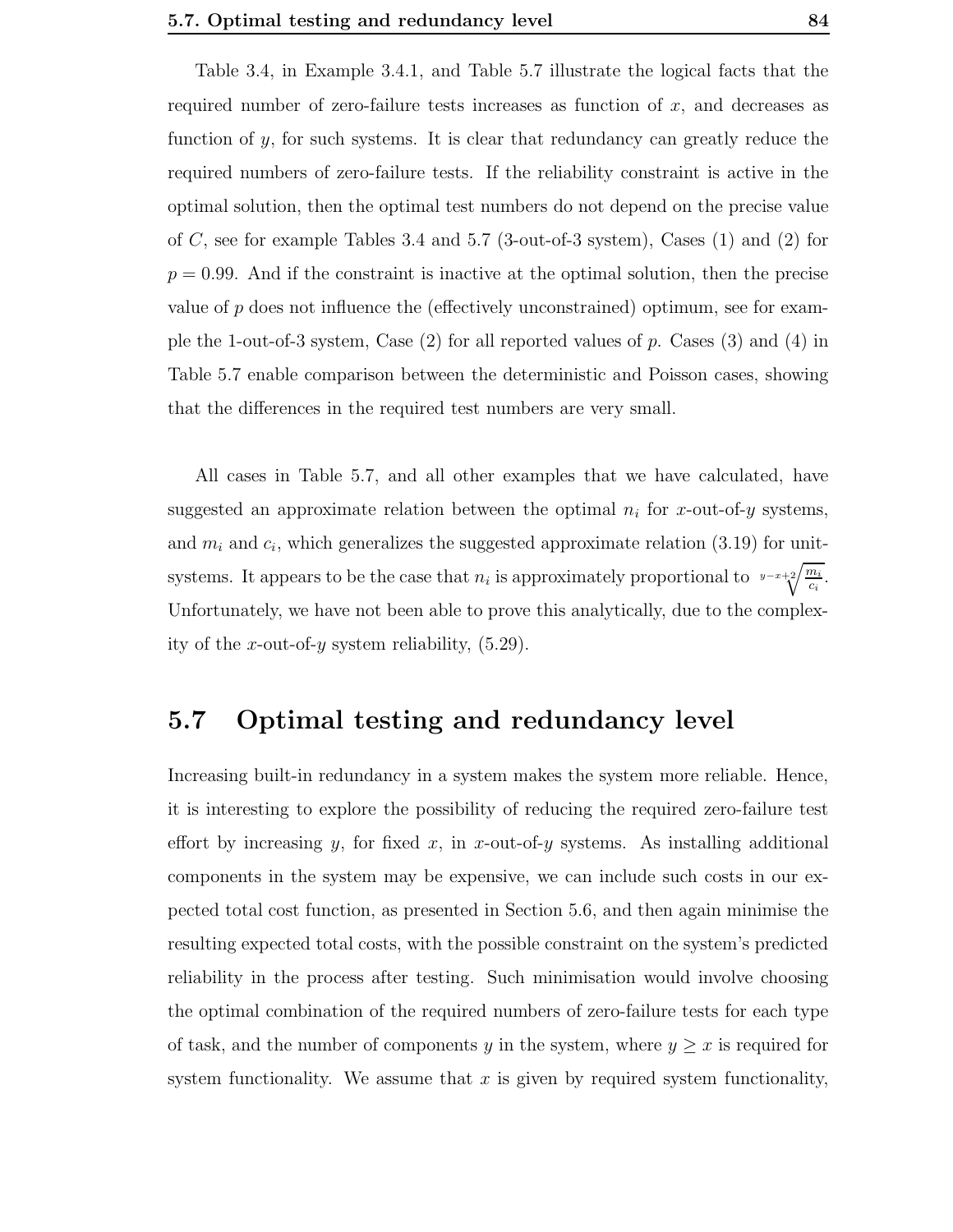or other factors such as safety requirements.

Let us assume that the cost of each of the  $y$  components in the system is  $Q$ , and that the setting of Section 5.6 applies again. We can express the total expected costs as

$$
EC(\underline{n}, \underline{c}, \underline{m}, y, Q, C) = yQ + \sum_{i=1}^{k} n_i c_i + [1 - r(x, y | \underline{m}, (\underline{n}, \underline{0}))]C.
$$
 (5.35)

We can again include the reliability constraint  $r(x, y | m, (n, 0)) \geq p$ , leading to a constrained optimisation problem that needs to be solved numerically. We illustrate this combined optimisation of y and the test numbers  $n_i$  in Examples 5.7.1 and 5.7.2.

#### Example 5.7.1

Let us consider the method presented above for a 2-out-of-y system, so at least 2 components that must function to ensure system functionality. Again, we use Beta prior distributions with  $\alpha_i = 1$  and  $\beta_i = 0$  for all types of tasks. In this example, we focus only on a single type of task in this example, simplifying notation in the obvious way, using *n* instead of  $n_1$ , etc. Tables 5.8, 5.9 and 5.10 present optimal numbers of zero-failure tests, n, and components, y, in an x-out-of-y system, for given x, corresponding to minimal total expected costs  $(5.35)$ , under the reliability constraint with  $p = 0.95$  in Tables 5.8 and 5.9, and with  $p = 0.99$  in Table 5.10. These tables illustrate that the optimal  $y$  and  $n$  tend to increase in  $m$ . However, once m has increased sufficiently to cause the integer-valued optimal  $y$  to increase, the corresponding optimal  $n$  will decrease due to the fact that higher built-in redundancy level requires fewer zero-failure tests in this constrained optimisation problem.

Table 5.8, where  $c = 1$ , illustrates that if the cost Q per component increases, the optimal solution tends to be achieved for a smaller number of components and more tests. However, for a small increase in  $Q$  and with the reliability constraint remaining inactive, the optimal combination of  $n$  and  $y$  does not change (e.g. Cases with  $m = 2$  and  $m = 10$  with Q changes from 150 to 300 in Tables 5.8, 5.9 and 5.10). Table 5.8 also illustrates that increasing process failure costs C requires an increased number of components or more zero-failure tests, to minimise the total expected costs. For example, it is optimal to test 131 tasks (without failures) and to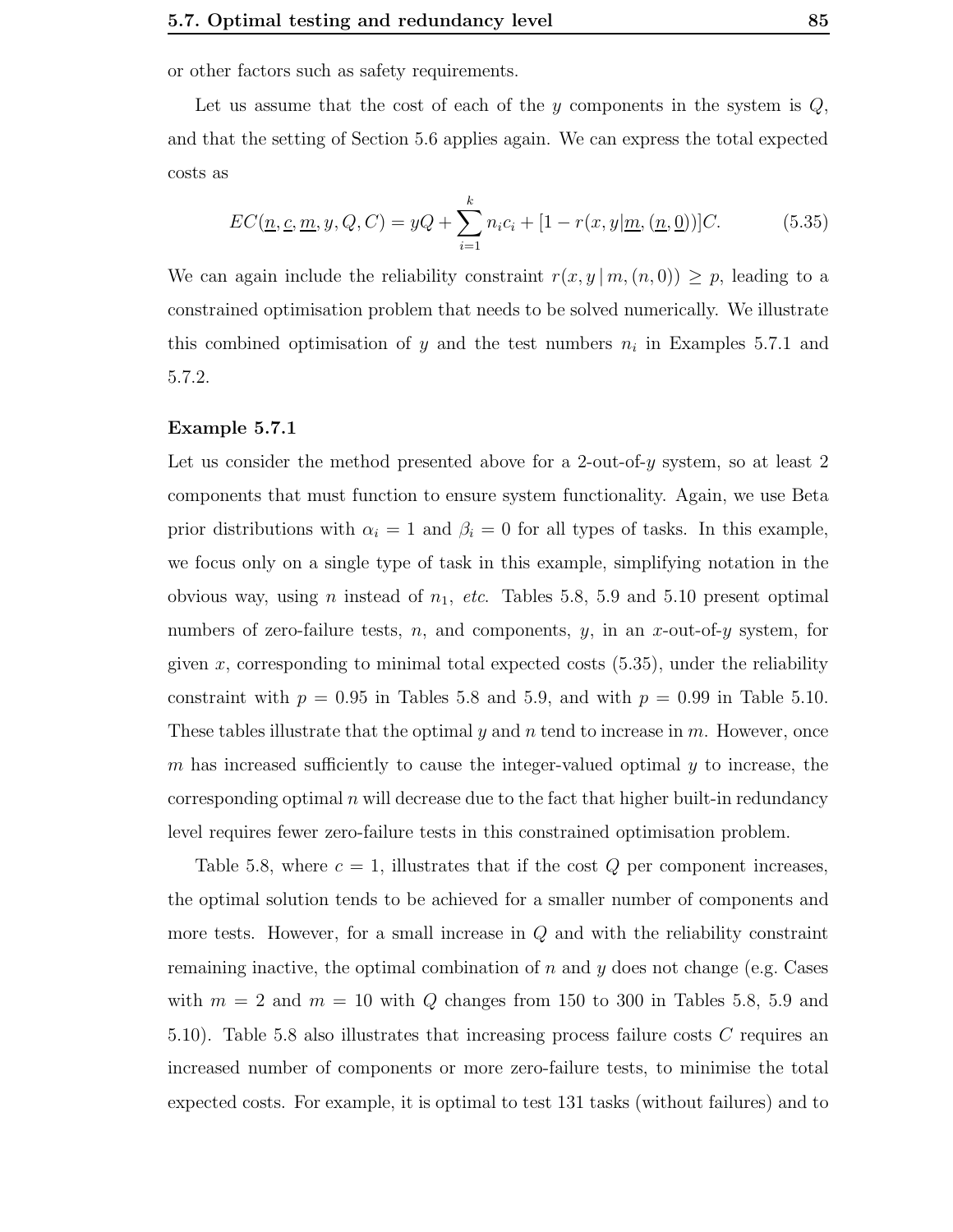have 3 components installed in the system for  $C = 100,000$  whereas, it is optimal to test 70 tasks with 4 components in the system when  $C = 200,000$  instead, in order to achieve the same reliability level,  $p = 0.95$  with  $m = 2$  and  $Q = 150$ .

|                |                  |               | $C = 10,000$ |                  |            | $C = 100,000$    |             |                | $C = 200,000$    |                |
|----------------|------------------|---------------|--------------|------------------|------------|------------------|-------------|----------------|------------------|----------------|
|                | $Q = 150$        |               | $Q = 300$    |                  | $Q = 3000$ |                  | $=150$<br>Q |                | $=150$<br>Q      |                |
| m              | $\boldsymbol{n}$ | $\mathcal{Y}$ | $\it n$      | $\boldsymbol{y}$ | $\, n$     | $\boldsymbol{y}$ | $\, n$      | $\mathcal{Y}$  | $\boldsymbol{n}$ | $\mathcal{Y}$  |
| 1              | 47               | 3             | 139          | $\overline{2}$   | 139        | $\overline{2}$   | 104         | 3              | 131              | 3              |
| $\overline{2}$ | 59               | 3             | 59           | 3                | 196        | $\overline{2}$   | 131         | 3              | 70               | 4              |
| 10             | 103              | 3             | 103          | 3                | 427        | $\overline{2}$   | 89          | 4              | 106              | $\overline{4}$ |
| 100            | 88               | 4             | 222          | 3                | 221        | 3                | 160         | $\overline{4}$ | 192              | 4              |
| 150            | 98               | 4             | 253          | 3                | 253        | 3                | 178         | 4              | 104              | 5              |

Table 5.8: Optimal *n* and *y* for  $x = 2$ ,  $p = 0.95$  and  $c = 1$ .

Table 5.9 presents solutions to the above constrained optimisation problem, with the cost of process failure fixed at  $C = 10,000$ . It clearly illustrates that an increase in the cost of testing leads to fewer zero-failure tests to be performed, and more components installed where necessary to meet the reliability requirement. For example, comparing optimums n and y for  $C = 10,000, Q = 150$  and  $c = 1$ , in Table 5.8 with the corresponding optimums in Table 5.9 for  $c = 2$  illustrates that increasing c, namely from 1 to 2, decreases n with no change required on the optimal y for the values of m considered. However, for large  $c$  it might be more effective to test fewer tasks, with larger y, such as shown in Table 5.9 for the case where  $Q = 150$  and  $c = 24$  in comparison with, for example the case where  $Q = 150$  and  $c = 6$ .

Table 5.10 presents the optimal n and y for  $p = 0.99$ , for a few situations also presented in Tables 5.8 or 5.9. Comparison of the results in these tables shows that increasing  $p$  can lead to an increase in the optimal  $n$ , which of course only occurs if the reliability constraint is active for  $p = 0.99$ , but for the same reason it can also lead to an increase of the optimal number of components, which simultaneously allows a smaller number of zero-failure tests. For example, in Tables 5.9 and 5.10 with  $Q = 300$  and  $c = 6$ , the optimal n and y for  $m = 1$ , where the reliability constraint is not active, do not change for both  $p = 0.95$  and  $p = 0.99$ , but for  $m = 10$ , where the reliability constraint is active for  $p = 0.99$ , the optimal n and y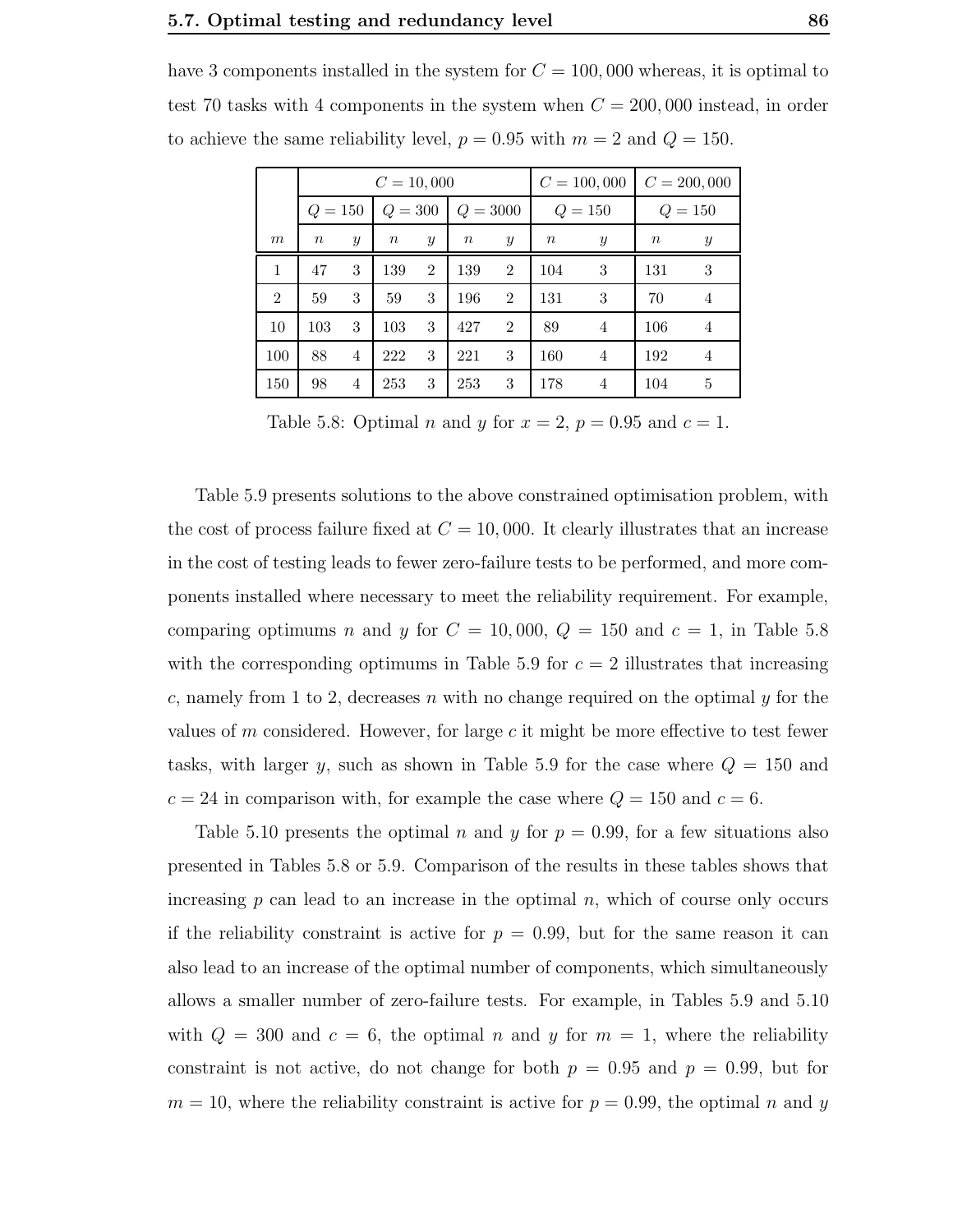|                | $c=2$  |                  |        |                                                    | $c=6$ |                  |        |                  | $c=24$ |                  |       |                  |
|----------------|--------|------------------|--------|----------------------------------------------------|-------|------------------|--------|------------------|--------|------------------|-------|------------------|
|                |        | $Q = 150$        |        | $ Q = 300   Q = 150   Q = 300   Q = 150   Q = 300$ |       |                  |        |                  |        |                  |       |                  |
| m              | $\, n$ | $\boldsymbol{y}$ | $\, n$ | $\boldsymbol{y}$                                   | $\,n$ | $\boldsymbol{y}$ | $\, n$ | $\boldsymbol{y}$ | $\, n$ | $\boldsymbol{y}$ | $\,n$ | $\boldsymbol{y}$ |
| 1              | 37     | 3                | 98     | $\overline{2}$                                     | 25    | 3                | 25     | 3                | 10     | $\overline{4}$   | 15    | 3                |
| $\overline{2}$ | 47     | 3                | 47     | 3                                                  | 31    | 3                | 31     | 3                | 12     | $\overline{4}$   | 19    | 3                |
| 10             | 81     | 3                | 81     | 3                                                  | 29    | $\overline{4}$   | 54     | 3                | 14     | 5                | 19    | 4                |
| 100            | 73     | 4                | 73     | $\overline{4}$                                     | 33    | 5                | 53     | $\overline{4}$   | 17     | 6                | 23    | 5                |
| 150            | 81     | 4                | 81     | $\overline{4}$                                     | 36    | 5                | 59     | 4                | 19     | 6                | 25    | 5                |

Table 5.9: Optimal *n* and *y* for  $x = 2$ ,  $p = 0.95$  and  $C = 10,000$ .

change with p.

|                  |           | $c=1$         |                  | $c=6$          |                  |               |  |
|------------------|-----------|---------------|------------------|----------------|------------------|---------------|--|
|                  | $Q = 150$ |               | $Q = 300$        |                | $Q = 300$        |               |  |
| $\boldsymbol{m}$ | $\it n$   | $\mathcal{Y}$ | $\boldsymbol{n}$ | $\mathcal{Y}$  | $\boldsymbol{n}$ | $\mathcal{Y}$ |  |
| 1                | 47        | 3             | 198              | $\overline{2}$ | 25               | 3             |  |
| $\overline{2}$   | 59        | 3             | 59               | 3              | 32               | 3             |  |
| 10               | 103       | 3             | 103              | 3              | 29               | 4             |  |
| 100              | 88        | 4             | 239              | 3              | 58               | 4             |  |
| 150              | 98        | 4             | 294              | 3              | 67               | 4             |  |

Table 5.10: Optimal *n* and *y* for  $x = 2$ ,  $p = 0.99$  and  $C = 10,000$ .

We want to emphasize that one should be careful in determining the optimal integer-valued solution to this constrained optimisation problem. For example, for  $m = 10, c = 6$  and  $Q = 300$  in Table 5.10, the minimum total costs for real-valued  $n^*$  and y occurred at  $n = 74.0041$  and  $y = 3$ , but the integer-valued optimal solution is at  $y = 4$  and  $n = 29$ , with total expected costs 1444.29, while choosing  $y = 3$  and  $n = 75$  leads to expected costs 1447.50, and the values  $y = 3$  and  $n = 74$  would not satisfy the reliability requirement.

#### Example 5.7.2

In this example we illustrate the optimal  $n$  and  $y$ , considering multiple independent types of tasks required to be dealt with in the process after testing. Table 5.11 presents the optimal  $\underline{n}$  and  $y$  for  $x = 2$  components required for system functionality,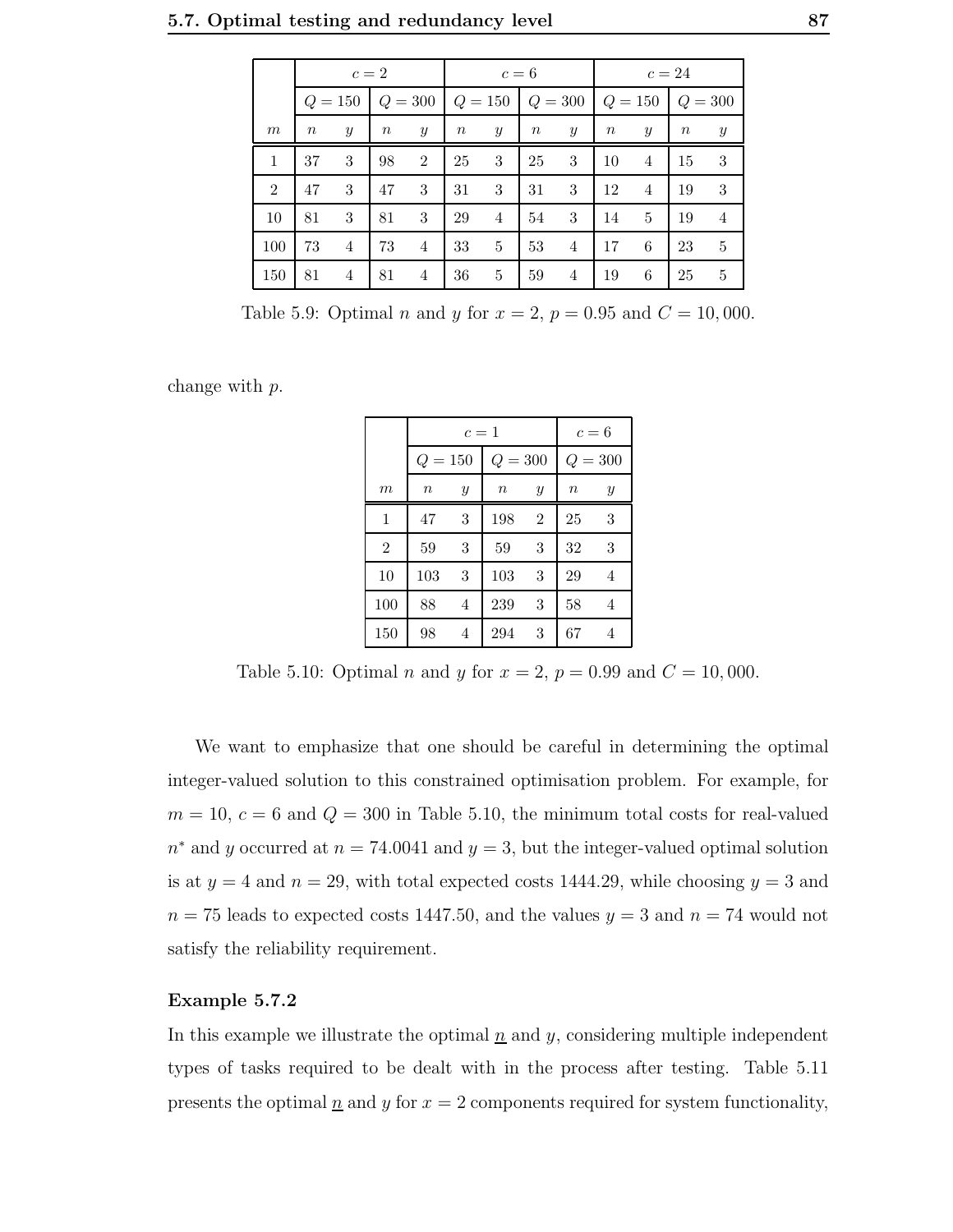for different cost Q per component installed. Again using Beta prior distributions with  $\alpha_i = 1$  and  $\beta_i = 0$  for all types of tasks, and  $p = 0.95$ , we consider the following cases:

(1) 
$$
k = 3
$$
,  $\underline{m} = (1, 3, 6)$ ,  $\underline{c} = (1, 1, 1)$ ,  $C = 10,000$   
(2)  $k = 3$ ,  $\underline{m} = (1, 3, 6)$ ,  $\underline{c} = (20, 50, 50)$ ,  $C = 10,000$   
(3)  $k = 3$ ,  $\underline{m} = (1, 3, 6)$ ,  $\underline{c} = (20, 50, 50)$ ,  $C = 1,000,000$ 

|         | $\underline{n}, y$ |                 |                    |  |  |  |  |  |  |
|---------|--------------------|-----------------|--------------------|--|--|--|--|--|--|
| Case(s) | $Q = 300$          | $Q = 1,000$     | $Q = 3,000$        |  |  |  |  |  |  |
| (1)     | (47, 68, 86), 3    | (47, 68, 86), 3 | (201, 347, 489), 3 |  |  |  |  |  |  |
| (2)     | (8, 9, 10), 5      | (12, 12, 15), 4 | (26, 28, 35), 3    |  |  |  |  |  |  |
| (3)     | (14, 14, 16), 8    | (20, 21, 23), 6 | (41, 43, 51), 4    |  |  |  |  |  |  |

Table 5.11: Optimal  $n_i$ , for all i, and y for  $x = 2$  and  $p = 0.95$ .

Comparing Cases (2) and (3) in Table 5.11 with Cases (1) and (2) in Table 3.4, where a unit-system was considered, illustrates that higher built-in redundancy (larger y) requires fewer zero-failure tests. Cases  $(1)$  and  $(2)$  in Table 5.11, illustrate the fact that increasing testing costs  $c_i$  per test of type i, reduces the optimal number of zero-failure tests  $n_i$ , and maybe increases the optimal y. For example, for the reliability requirement with  $p = 0.95$  and for  $Q = 1,000$ , this leads to the optimal solution of installing  $y = 4$  components and  $\underline{n} = (12, 12, 15)$  zero-failure tests. If we increase the cost per component to  $Q = 3{,}000$  in the same setting, the optimum solution is  $y = 3$  components with  $n = (26, 28, 35)$  tests. If we consider a 2-out-of-2 system for this case, the optimal zero-failure test numbers are (296, 322, 454). This illustrates again that the option of building in redundancy can greatly reduce the test requirements and corresponding expected costs.

Moreover, Table 5.11 illustrates that for larger cost  $Q$  per component installed, it might be optimal to use fewer components, with more zero-failure tests to demonstrate the same level of reliability. Comparing Case (2) and (3) illustrates that increasing process failure cost  $C$  requires an increased number of components  $y$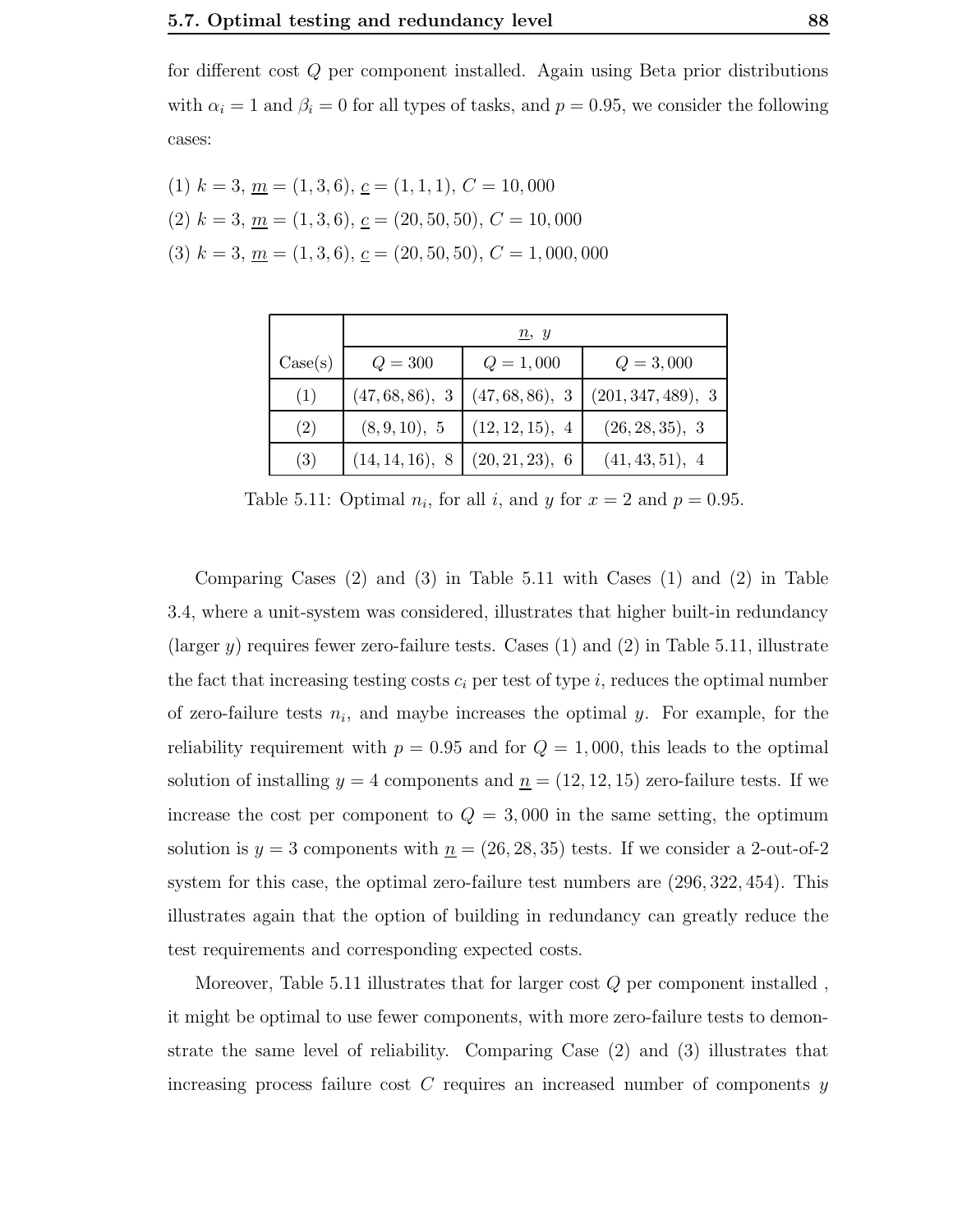and/or an increased number of zero-failure tests  $n$  to minimise the total costs and to demonstrate the required reliability level.

Of course, if the reliability constraint is active, with higher required reliability level p, one needs to install more components in the system or perform more zerofailure tests to demonstrate this required level of reliability. For example, in Case (1) with  $Q = 300$ , the optimal solution to demonstrate  $p = 0.99$  is to use the same number of components, namely  $y = 3$ , but more zero-failure tests, namely  $n = (48, 70, 89)$  in order to achieve this level of reliability. For  $p = 0.95$ , as presented in Table 5.11, the constraint is not active at the optimal solution, with reliability equal to 0.9894, whereas for  $p = 0.99$  it is active.

### 5.8 Concluding remarks

In this chapter we studied Bayesian reliability demonstration for systems with builtin redundancy, which we denoted by  $x$ -out-of- $y$  systems, including the special cases of parallel and series systems. we only considered testing at the 'component' level. The same settings as introduced in Chapter 2 were considered. The methods presented in this chapter fit in the general Bayesian reliability demonstration framework discussed in the previous chapters where unit-systems  $(x = y = 1)$  were considered. We only considered reliability demonstration in terms of failure-free periods after testing. Components were regarded as either functioning or not (pass or fail), and assumed to be independent and exchangeable. As in Chapter 3, we assumed that process failures are catastrophic and may incur a very high cost. We also studied the optimal combinations of the number of zero-failure tests, and the number of components to be used, to minimise expected total costs while meeting a specified reliability requirement. In practice, testing opportunities to demonstrate high reliability may be restricted, for example due to budget and time constraints. Such practical restrictions can often easily be translated into constraints in the optimisation problems presented in this chapter, as in Chapter 4, without causing too many difficulties for the numerical computation of optimal test numbers and redundancy levels. Clearly, if testing is restricted due to time, optimal solutions would probably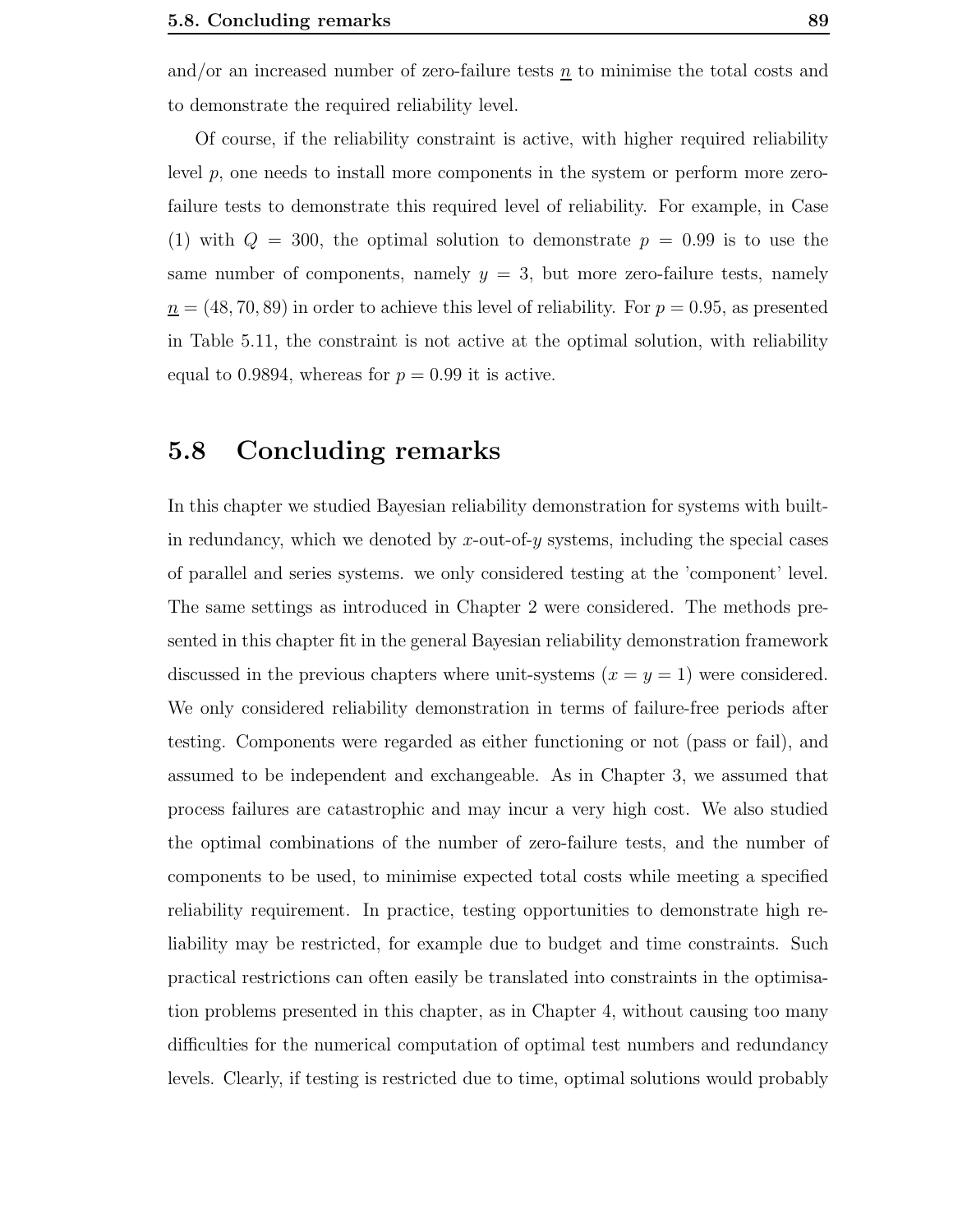involve installing more components in the system, whereas budget constraints may lead to more testing if components are relatively expensive. Results in this chapter are in line with the results achieved in Chapters 3 and 4. As redundant components are meant to be used to increase systems reliability, this chapter is a natural extension of the study in Chapters 2 to 4 where a unit-system was considered.

Throughout this thesis, we focused explicitly on reliability demonstration expressed in terms of failure-free periods, and the expected number of failures in the process after testing. We assumed that testing can be performed separately, in the sense that testing does not consist of actually observing the same process for a period of time, hence we can indeed choose the required test numbers. Most methods presented in the literature so far, see Section 1.3, have focused on characteristics such as 'mean time to failure', which are unobservable, and for related inferences one often ends up with fewer required tests than in our approach.

Throughout, where highly reliable systems are considered, we explicitly assumed that testing reveals zero failures. If a failure happens to occur during testing, the system may need to be redesigned, and testing may have to be reconsidered all over again. For the process after testing, we considered both the cases that the number of failures in the process are deterministic and random, including tasks arriving according to a Poisson processes. It turns out that the deterministic case is the worst case in the sense that it requires most tasks to be tested, and that the Poisson case is almost as bad as the deterministic case. We also found that the actual optimal test numbers, according to the different optimality criteria considered, are quite insensitive to the actual criterion used for as far as the dependence on the  $m_i$  (or  $\lambda_i$  for the random case) and  $c_i$  are considered, which does not occur on the work on reliability demonstration, presented in the literature. This study suggested an approximate relation between the optimal  $n_i$ , for generally x-out-of-y systems including the unit-systems, and  $m_i$  and  $c_i$ . It appears to be the case that the optimal number of zero-failure tests for tasks of type i is approximately proportional to  $\left(\frac{m_i}{m}\right)$  $\overline{c_i}$  $\frac{1}{y-x+2}$ , which generalizes the approximate relation for unit-systems (3.19), discussed in Sections 3.4 and 4.4. Unfortunately, we have not been able to prove this, and the additional interesting results on comparisons for the optimal test numbers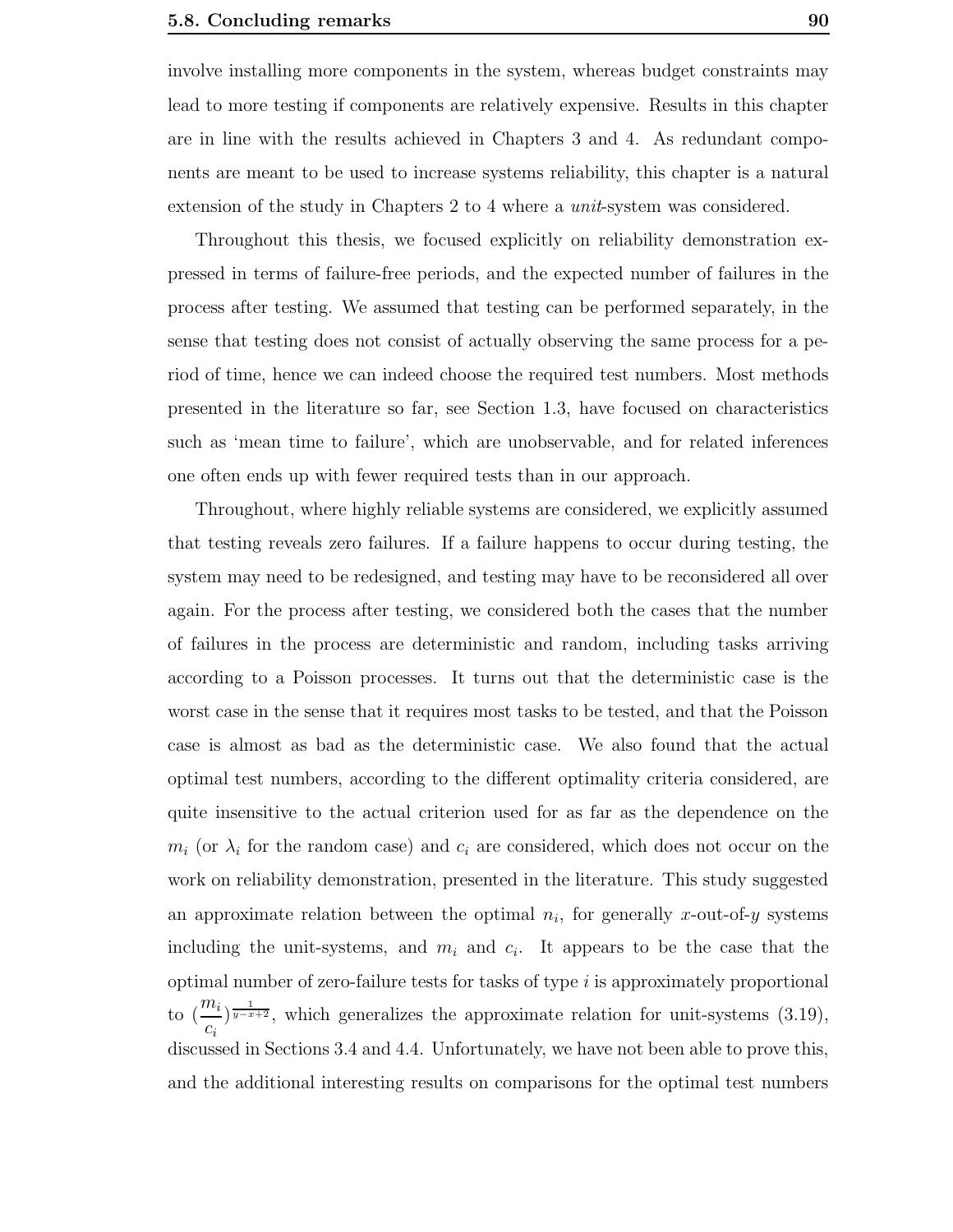according to the different optimality criteria mentioned above, analytically, due to the complexity of the general expressions when focusing on probabilities of failurefree periods as considered in chapters 3 and 5.

Throughout, we have restricted attention to Beta priors, which simplifies computations and enables interpretation of the hyperparameters. One could use any prior distribution if one feels it would better reflect prior knowledge, and use powerful computational methods (e.g. MCMC) for the final inferences. It is clear that, in our formulations with zero-failure testing, the  $\beta_i$  only influence the required test numbers a little, in the sense that the sums of the required  $n_i$  and  $\beta_i$  remain approximately constant, so indeed the choice of  $\beta_i$  immediately translates as assuming you have already seen  $\beta_i$  successful tests of tasks of type i. Hence, from the perspective of reliability demonstration, we feel it is appropriate to advocate the use of the value  $\beta_i = 0$ . The  $\alpha_i$  play a far more important role. Effectively, one can interpret this as 'having seen  $\alpha_i$  tests failing', and then demanding sufficiently many  $(n_i)$  tests without failure such that, on the basis of the combined information represented by this prior and test information, the reliability requirement is met. In situations of high reliability, one would naturally wish to use very small values of  $\alpha_i$ , and a key problem is that the total required number of tests depends very strongly on  $\alpha_i$ . From the perspective of reliability demonstration, we are in favour of the value  $\alpha_i = 1$ , which however may lead to many tests being required, and as such can be considered as conservative. This choice of hyperparameters coincides with results in [14], but from a different foundational perspective, and was also advocated by Hartigan [29] for cautious Bayesian inferences in similar settings. Generally, these inferences are very sensitive to the choice of prior distribution, so one must be very careful with interpretation of non-informativeness of priors.

As the more established methods for reliability demonstration, as presented in the literature do not take any aspects of the process after testing explicitly into account, we have not compared our results with optimal testing according to those methods. We believe that our Bayesian predictive approach is easier to interpret, of course it would be valuable to compare different methods for reliability demonstration in a detailed study, which we regard as an interesting topic for future research.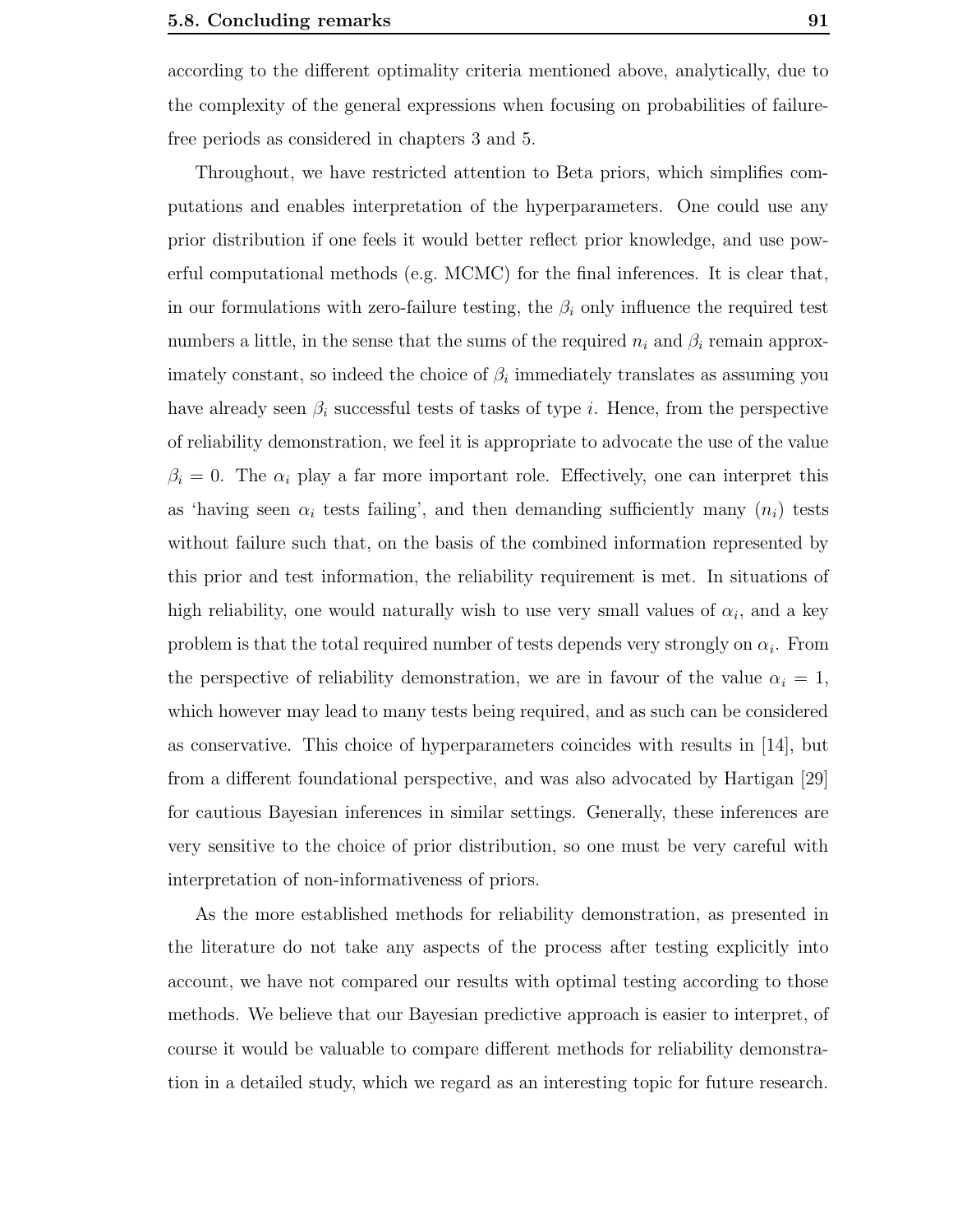### 5.9 Further suggestions

Our approach, for which restriction to tests without failures was crucial, can be extended in many ways, leading to interesting and challenging research topics. For example, if one could allow failures in testing, sensitivity with regard to hyperparameters would probably decrease, but one would have to take prior inferences on probabilities of such failures into account. Even more important would be consideration of retesting and of possible repair during the process considered. For example, Tal et al. [58] introduce a testing policy depending on test, analyse and fix. In other words, consideration of activities to improve the system's functioning when a failure is observed during testing, which would also lead to far more complex analyses. Guida and Pulcini [27] considered the effectiveness of design modification by using what they call an improvement factor which measures the ratio of the average unreliability of the new product, at a given time, to the corresponding average of the past product.

One could also consider dependence of multiple types of tasks, which could be modelled via Bayesian graphical models [60], where inclusion of positive correlations, e.g. due to some shared functionality for all tasks, leads to reduced test numbers (as an extreme case, this allows consideration of 'one-test-tests-all' failure modes). Again, this inclusion would also require far more complex analyses. Moreover, allowing more general processes after testing, e.g. nonhomogeneous Poisson processes where the arrival rates depend on the performance of the system, different cost structures, e.g. testing costs not linear in the number of tests, and indeterminacy about the process, which could be modelled via imprecise probabilities [13], increase the practicality of our approach.

The assumption of exchangeable components in Chapter 5, that all deal simultaneously with each task, needs to be generalized to enhance applicability of this method. For example, Bayesian reliability demonstration should be studied for more complex systems [39, 40] with different components, and subsystems dealing with particular tasks. In principle, if the system structures are known, this is relatively straightforward due to the direct predictive formulation of the reliability functions in our approach, and the zero-failure assumption for determining required test num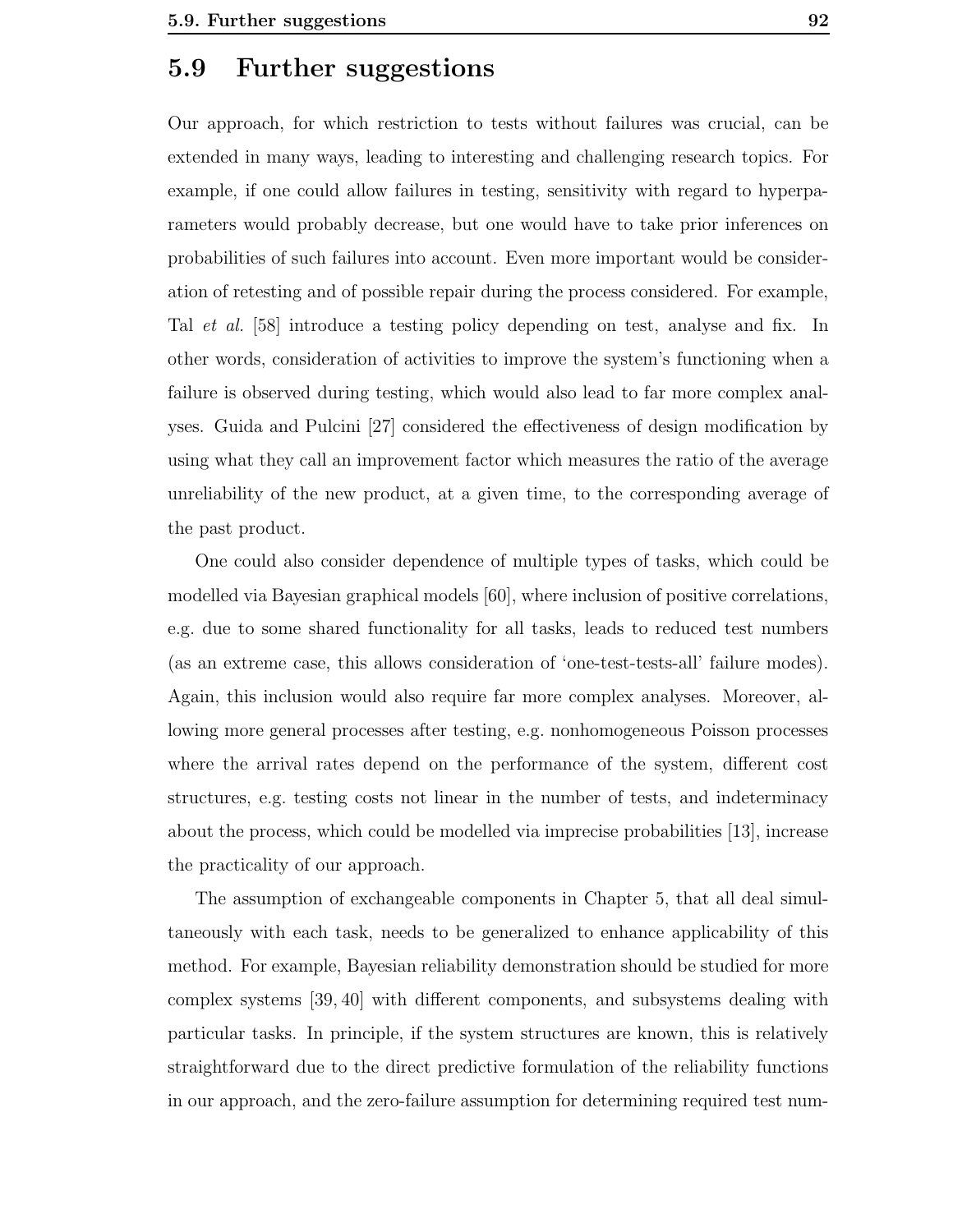bers. There is an interesting added complexity if tests can also be performed at system or subsystem level, as zero failures at that level may not imply that all components functioned successfully. Conceptually, the Bayesian statistical framework has no difficulty in dealing with such data. For example, in our approach for xout-of- $\gamma$  systems, the likelihood function can incorporate a successful test at system level, which translates to 'at least x components functioned for this particular task'. This would, however, increase computational complexity, and may therefore require the use of more sophisticated computational methods [22].

It is also interesting to study the optimal combinations of numbers of tests, and the minimal required number of components, x, required for the system to function with meeting the specified reliability requirement.

Another way to increase system reliability is via standby systems [1,9,10] or socalled 'active redundancy' [44], which maximise the lifetime of the resulting systems. Due to the direct predictive formulation of our reliability targets, we expect it to be relatively straightforward to include such issues in our approach of zero-failure testing for Bayesian reliability demonstration.

We consider such topics very interesting and relevant for future research, and for applicability of such reliability demonstration methods. We consider this thesis as a first step in the direction of practically useful Bayesian predictive reliability demonstration methods, providing basic analyses and insights which we believe will be relevant beyond the simple settings discussed here.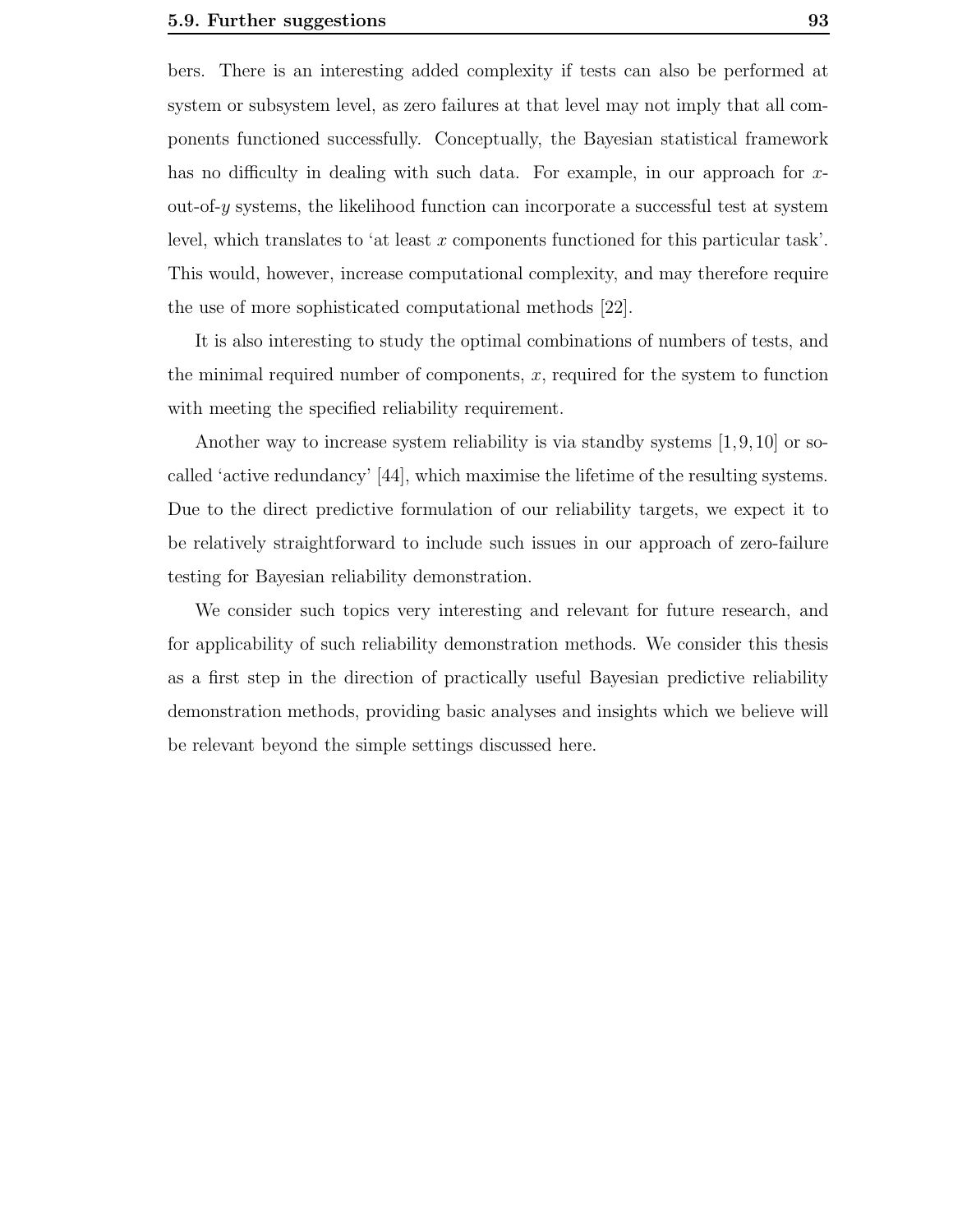## Appendix A

## A.1

We proof that  $r(x, y|(n + 1, 0)) - r(x, y|(n, 0)) \ge 0$ , hence (5.5) is true. So, we need to show

$$
\sum_{j=x}^{y} {y \choose j} \prod_{l=1}^{y-j} (\alpha + l - 1) \prod_{h=1}^{j-1} (z+h) [j(\alpha + z) - zy] =
$$
  

$$
\frac{\Gamma(y-x+\alpha+1)\Gamma(y+1)\Gamma(z+x)}{\Gamma(x)\Gamma(z+1)\Gamma(y-x+1)\Gamma(\alpha)}.
$$
 (A.1.1)

Proof: The proof follows by backwards induction

1. For  $x = y$ 

LHS = 
$$
\prod_{h=1}^{y-1} (z+h)[y(\alpha + z) - zy]
$$
  
=  $\alpha y \prod_{h=1}^{y-1} (z+h) = \alpha y \frac{\Gamma(z+y)}{\Gamma(z+1)},$  (A.1.2)

where we defined  $\prod_{\varnothing} = 1$ .

RHS = 
$$
\frac{\Gamma(\alpha+1)\Gamma(y+1)\Gamma(z+y)}{\Gamma(y)\Gamma(z+1)\Gamma(\alpha)}
$$
  
= 
$$
\alpha y \frac{\Gamma(z+y)}{\Gamma(z+1)},
$$
 (A.1.3)

which is equal to the LHS.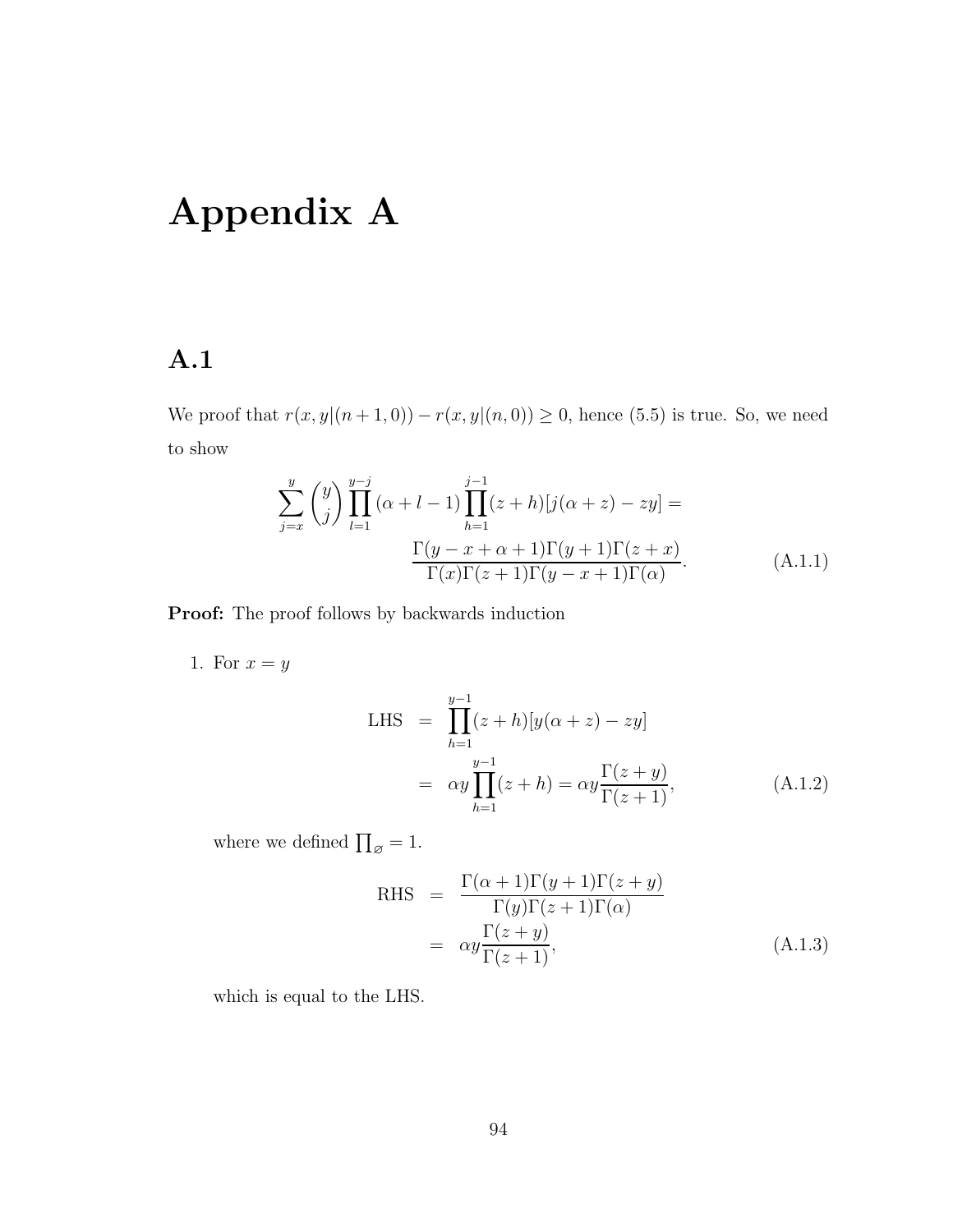2. Suppose that equation (A.1.1) is true for  $x = d + 1$  then, for  $x = d$  we find

LHS = 
$$
\sum_{j=d}^{y} {y \choose j} \prod_{l=1}^{y-j} (\alpha + l - 1) \prod_{h=1}^{j-1} (z+h) [j(\alpha + z) - zy]
$$
  
\n= 
$$
{y \choose d} \prod_{l=1}^{y-d} (\alpha + l - 1) \prod_{h=1}^{d-1} (z+h) [d(\alpha + z) - zy] +
$$
  
\n
$$
\sum_{j=d+1}^{y} {y \choose j} \prod_{l=1}^{y-j} (\alpha + l - 1) \prod_{h=1}^{j-1} (z+h) [j(\alpha + z) - zy]
$$
  
\n= 
$$
\frac{\Gamma(y+1)\Gamma(y-d+\alpha)\Gamma(z+d) [d(\alpha+z) - zy]}{\Gamma(d+1)\Gamma(y-d+1)\Gamma(z+1)\Gamma(\alpha)} +
$$
  
\n
$$
\frac{\Gamma(y-d+\alpha)\Gamma(y+1)\Gamma(z+d+1)}{\Gamma(d+1)\Gamma(z+1)\Gamma(y-d)\Gamma(\alpha)}
$$
  
\n= 
$$
\frac{\Gamma(y+1)\Gamma(y-d+\alpha)\Gamma(z+d) [d(\alpha+z) - zy + (y-d)(z+d)]}{\Gamma(d+1)\Gamma(y-d+1)\Gamma(z+1)\Gamma(\alpha)}
$$
  
\n= 
$$
\frac{\Gamma(y+1)\Gamma(y-d+\alpha)\Gamma(z+d) [d(y-d+\alpha)]}{\Gamma(d+1)\Gamma(y-d+1)\Gamma(z+1)\Gamma(\alpha)}
$$
  
\n= 
$$
\frac{\Gamma(y+1)\Gamma(y-d+\alpha+1)\Gamma(z+d)}{\Gamma(d)\Gamma(y-d+1)\Gamma(z+1)\Gamma(\alpha)}
$$
 (A.1.4)

The RHS of  $(A.1.1)$  for  $x = d$  is

RHS = 
$$
\frac{\Gamma(y - d + \alpha + 1)\Gamma(y + 1)\Gamma(z + d)}{\Gamma(d)\Gamma(z + 1)\Gamma(y - d + 1)\Gamma(\alpha)},
$$
 (A.1.5)

which is equal to the LHS in  $(A.1.4)$ . Hence,  $(A.1.1)$  is true.

## A.2

To prove (5.19), we need to prove

$$
\sum_{j=x}^{y} \frac{(n+j-1)!}{j!} = \frac{(n+y)!}{ny!} - \frac{(n+x-1)!}{n(x-1)!},
$$

which follows by backwards induction.

1. For  $x = y$ 

$$
LHS = \frac{(n+y-1)!}{y!}.
$$
  
RHS = 
$$
\frac{(n+y)!}{ny!} - \frac{n+y-1}{n(y-1)!} = \frac{(n+y)! - (n+y-1)!y}{ny!} = \frac{(n+y-1)!}{y!},
$$

which is equal to the LHS.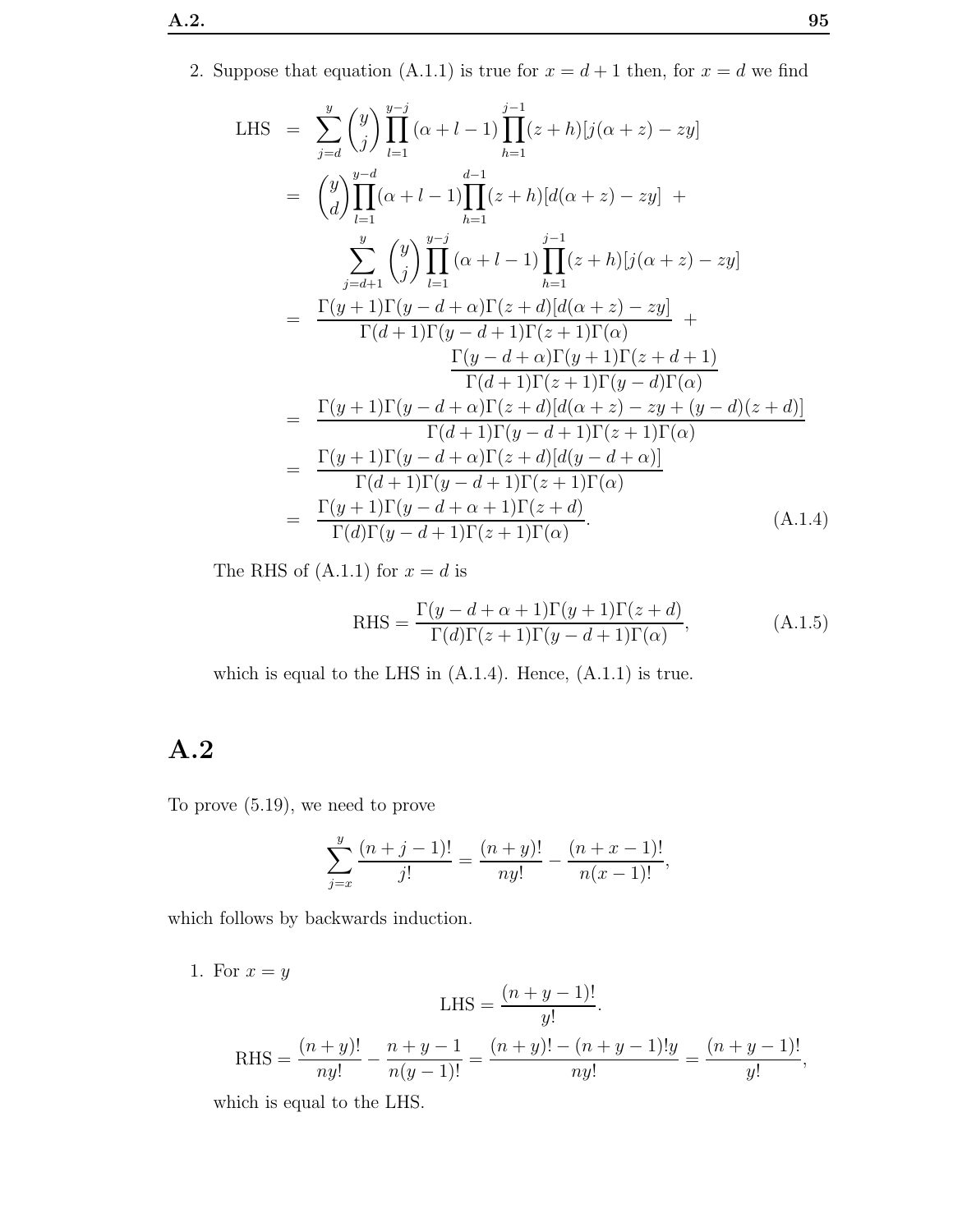2. Suppose that (5.19) is true for  $x = b + 1$ , then, for  $x = b$ ,

LHS = 
$$
\sum_{j=b}^{y} \frac{(n+j-1)!}{j!} = \frac{(n+b-1)!}{b!} + \sum_{j=b+1}^{y} \frac{(n+j-1)!}{j!}
$$
  
\n= 
$$
\frac{(n+b-1)!}{b!} + \frac{(n+y)!}{ny!} - \frac{(n+b)!}{nb!}
$$
  
\n= 
$$
\frac{(n+y)!}{ny!} + \frac{n(n+b-1)! - (n+b)!}{nb!}
$$
  
\n= 
$$
\frac{(n+y)!}{ny!} + \frac{(n+b-1)![n-n-b]}{nb!}
$$
  
\n= 
$$
\frac{(n+y)!}{ny!} - \frac{(n+b-1)!}{n(b-1)!} =
$$
 RHS.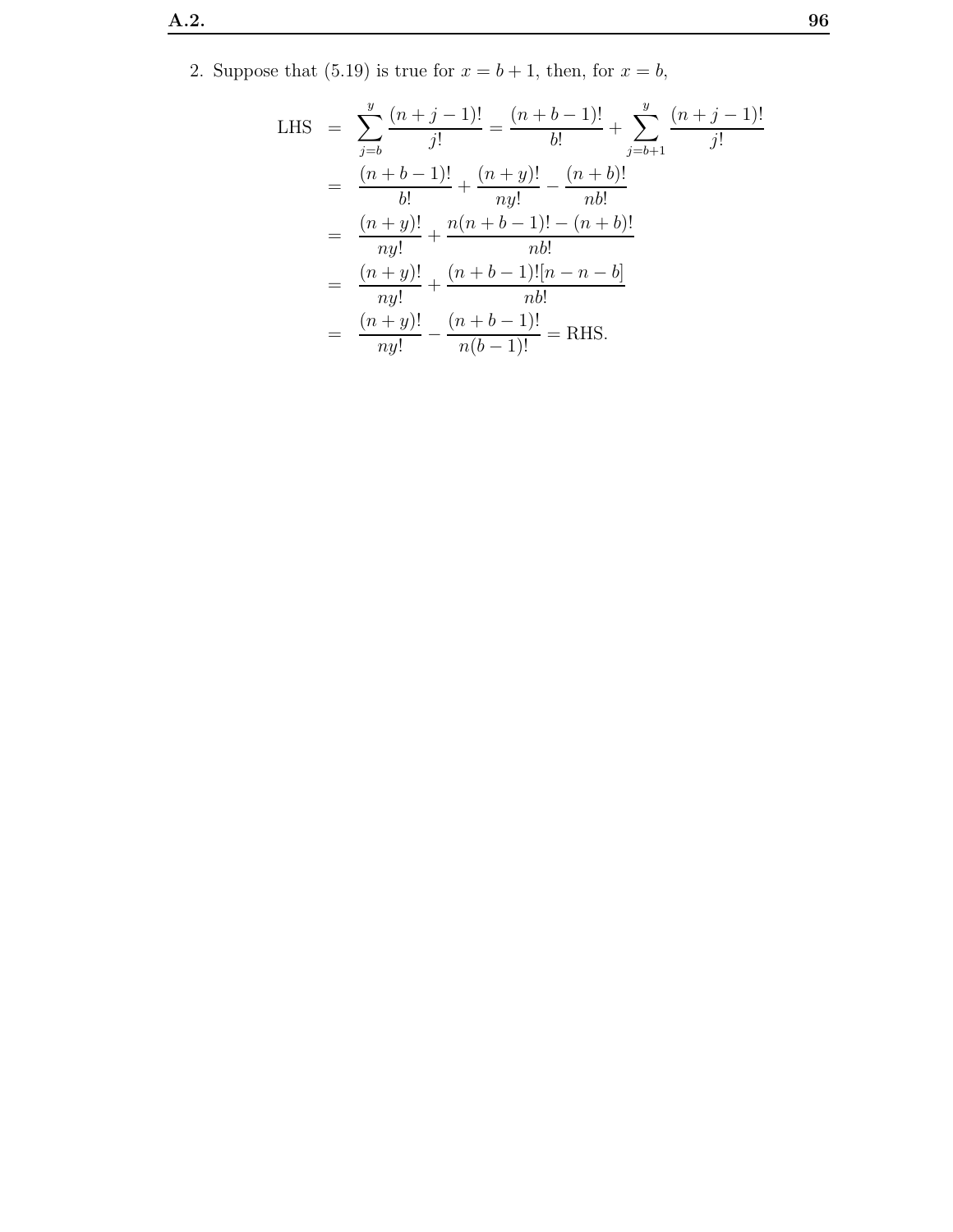## Bibliography

- [1] Andrews, J.D. & Moss, T.R. (2002). Reliability and Risk Assessment. 2nd Ed. Professional Engineering Publishing, London.
- [2] Aven, T. & Jensen, U. (1999). Stochastic Models in Reliability. Springer, New York.
- [3] Balaban H.S. (1975). Reliability demonstration: purposes, practices, and value. Proceedings of the annual reliability and maintainability symposium. 246-248.
- [4] Barlow R.E. (2002). Mathematical reliability theory: from the beginning to the present time. Proceedings of the Third International Conference on Mathematical Methods In Reliability, Methodology And Practice (MMR2002), Trondheim, Norway. http://www.math.ntnu.no/mmr2002/papers/
- [5] Bedford, T. & Cooke, R. (2001). Probabilistic Risk Analysis: Foundations and Methods. Cambridge University Press.
- [6] Bernardo J.M. & Smith A.F.M. (1994). Bayesian Theory. Wiley, Chichester.
- [7] Bertolino, A. & Strigini L. (1996) Predicting software reliability from testing taking into account other knowledge about a program, Proc. Quality Week'96, San Francisco, Software Research Institute, San Francisco,May.
- [8] Birnbaum, Z.W., Esary, J.D. & Saunders, S.C. (1961). Multi-component systems and their structures and their reliability. Technometrics, 3, 55-77.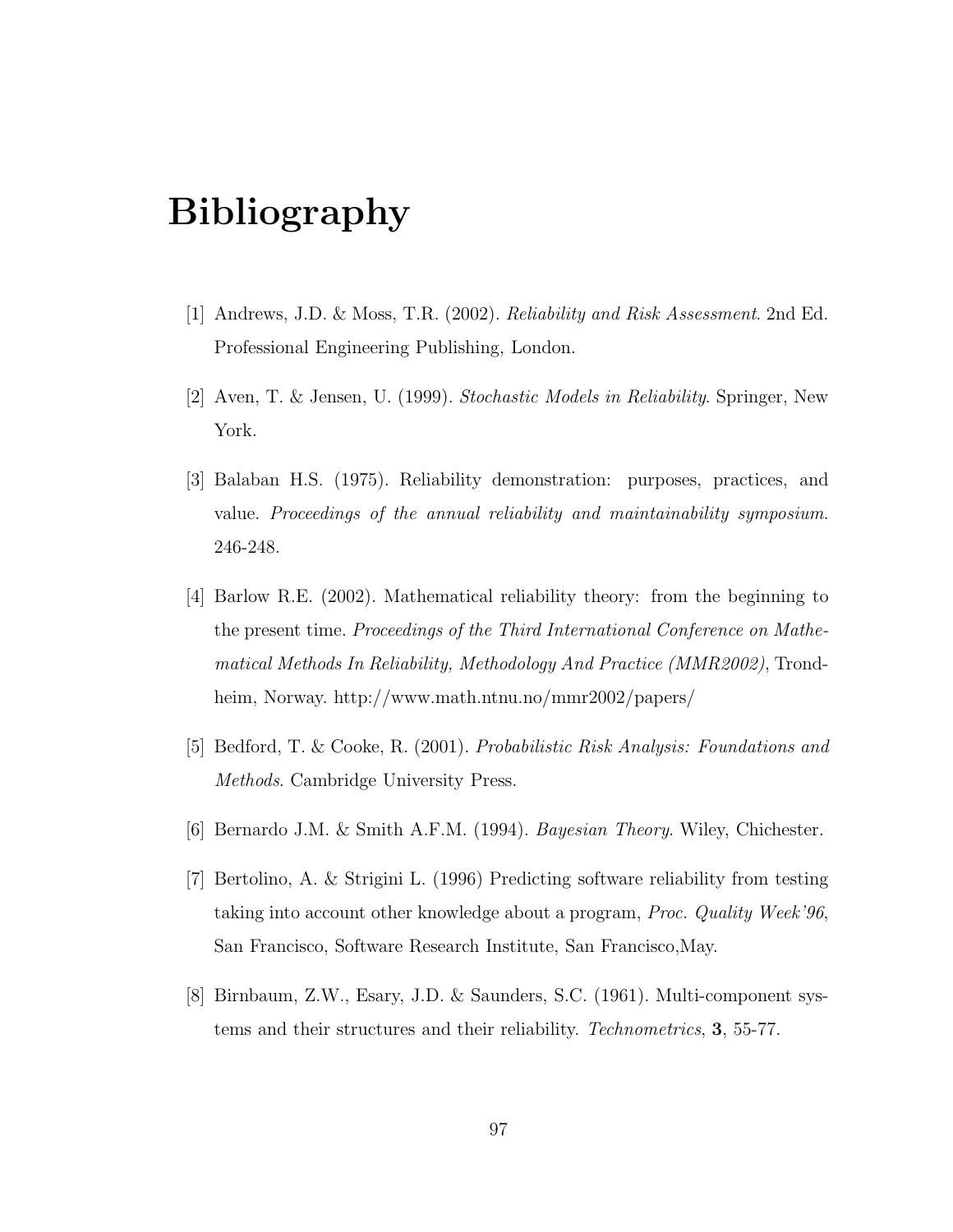- [9] Coit, D.W. & Liu, J. (2000). System reliabilility optimization with k-out-of-n subsystems. International Journal of Reliability, Quality and Safety Engineer $ing, 7, 129-142.$
- [10] Coit, D.W. (2001) Cold-standby redundancy optimization for nonrepairable systems. IIE Transactions, 33, 471-478.
- [11] Colombo, A.G. & Constantini, D. (1980), Ground-Hypotheses for Beta distribution as Bayesian prior. IEEE Transactions On Reliability, 29, 17-21.
- [12] Colombo, A.G. & Constantini, D. (1981), A rational reconstruction of the Beta distribution. Statistica, 41, 1-10.
- [13] Coolen, F.P.A. (2004). On the use of imprecise probabilities in reliability. Quality and Reliability Engineering International, 20, 193-202.
- [14] Coolen, F.P.A. & Coolen-Schrijner, P. (2005). Nonparametric predictive reliability demonstration for failure-free periods. IMA Journal of Management Mathematics, 16, 1-11.
- [15] Coolen, F.P.A., Coolen-Schrijner, P. & Rahrouh, M. (2004). On Bayesian zero-failure reliability demonstration. Proceedings of the 5th IMA international Conference on Modelling in Industrial Maintenance and Reliability, Salford, 69-74.
- [16] Coolen, F.P.A., Coolen-Schrijner, P. & Rahrouh, M. (2005a). Bayesian reliability demonstration for failure-free periods. Reliability Engineering and System Safety, 88, 81-91.
- [17] Coolen, F.P.A., Coolen-Schrijner, P. & Rahrouh, M. (2005b). Bayesian reliability demonstration with multiple independent tasks. *IMA Journal of Man*agement Mathematics, to appear.
- [18] Coolen, F.P.A., Coolen-Schrijner, P. & Yan, K.J. (2002). Nonparametric predictive inference in reliability. Reliability Engineering and System Safety, 78, 185-193.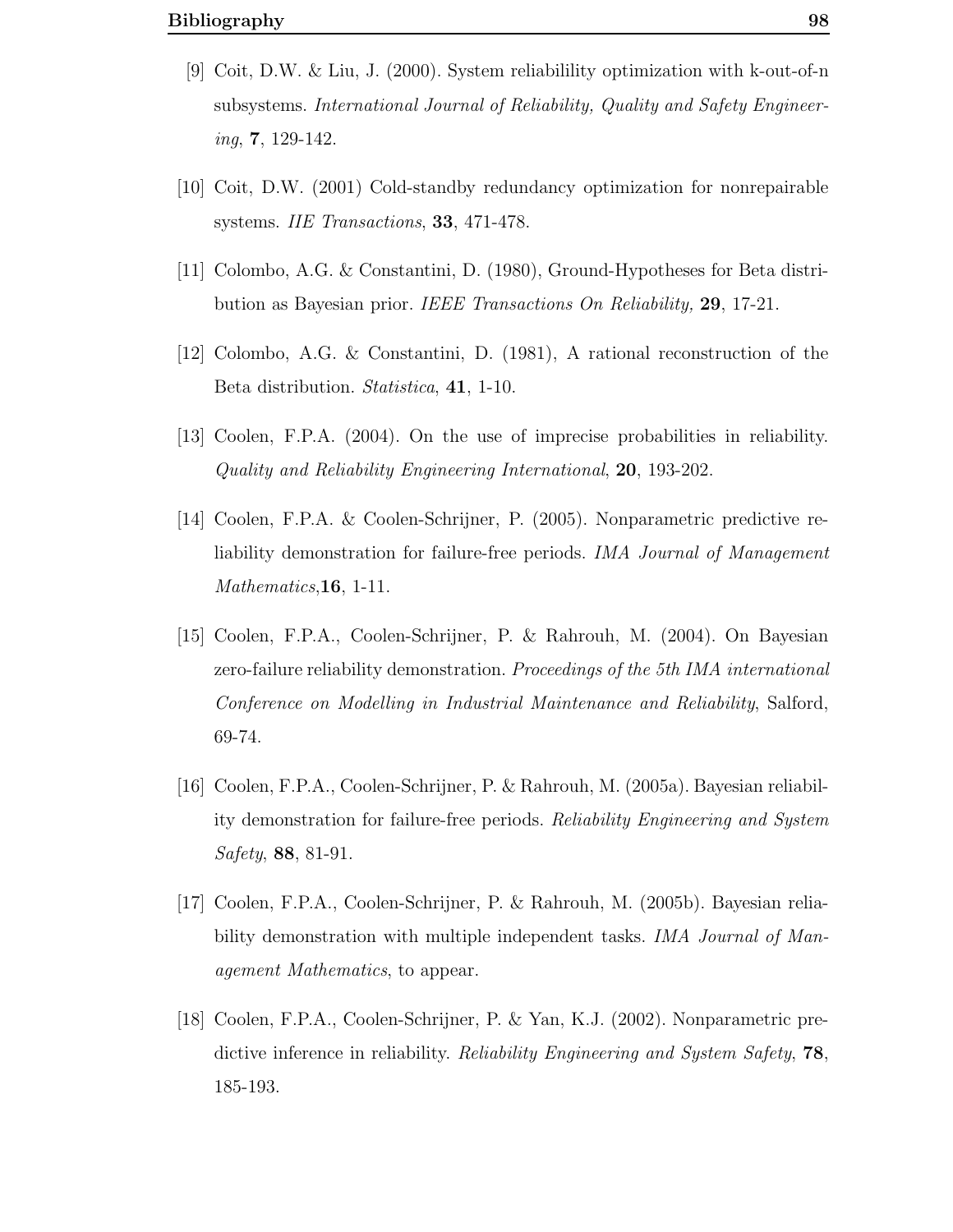- [19] Coolen, F.P.A., Goldstein, M. & Munro, M. (2001). Generalized partition testing via Bayes linear methods. Information and Software Technology, 43, 783-793.
- [20] Dyer, D. & Chiou, P. (1984). An information theoretic approach to incorporating prior information in Binomial sampling. Comunications in Statisitics-Theory and Mehtods, 13, 2051-2083.
- [21] French, S. & Rios Insua, D. (2000). Statistical Decision Theory. Arnold, London.
- [22] Gamerman, D. (1997). Markov Chain Monte Carlo: Stochastic Simulation for Bayesian Inference. Chapman and Hall, London.
- [23] Gaver, D.P. & Jacobs, P.A. (1997). Testing or fault-finding for reliability growth: a missile destructive-test example. Naval Research Logistics, 44, 623- 637.
- [24] Gelman, A., Carlin, J.B., Stern, H.S. & Rubin, D.B. (1995). Bayesian Data Analysis. Chapman & Hall, London.
- [25] Gradshteyn, I.S. & Ryzhik, I.M. (1980). Table Of Integrals, Series, And Products; Corrects and Enlarged Edition. Academic Press, Orlando.
- [26] Grohowski, G. & Hausman, W.C. (1976). A Bayesian statistical inference approach to automotive reliability estimation. Journal of Quality Technology, 8, 197-208.
- [27] Guida, M. & Pulcini, G. (2002). Automotive reliability inference based on past data and technical knowledge. Reliability Engineering and System Safety, 76, 129-137.
- [28] Hardy, G.H., Littlewood, J.E. & Plya, G. (1988). Inequalities, 2nd ed. Cambridge, England: Cambridge University Press.
- [29] Hartigan, J.A. (1983). Bayes Theory. Springer, New York.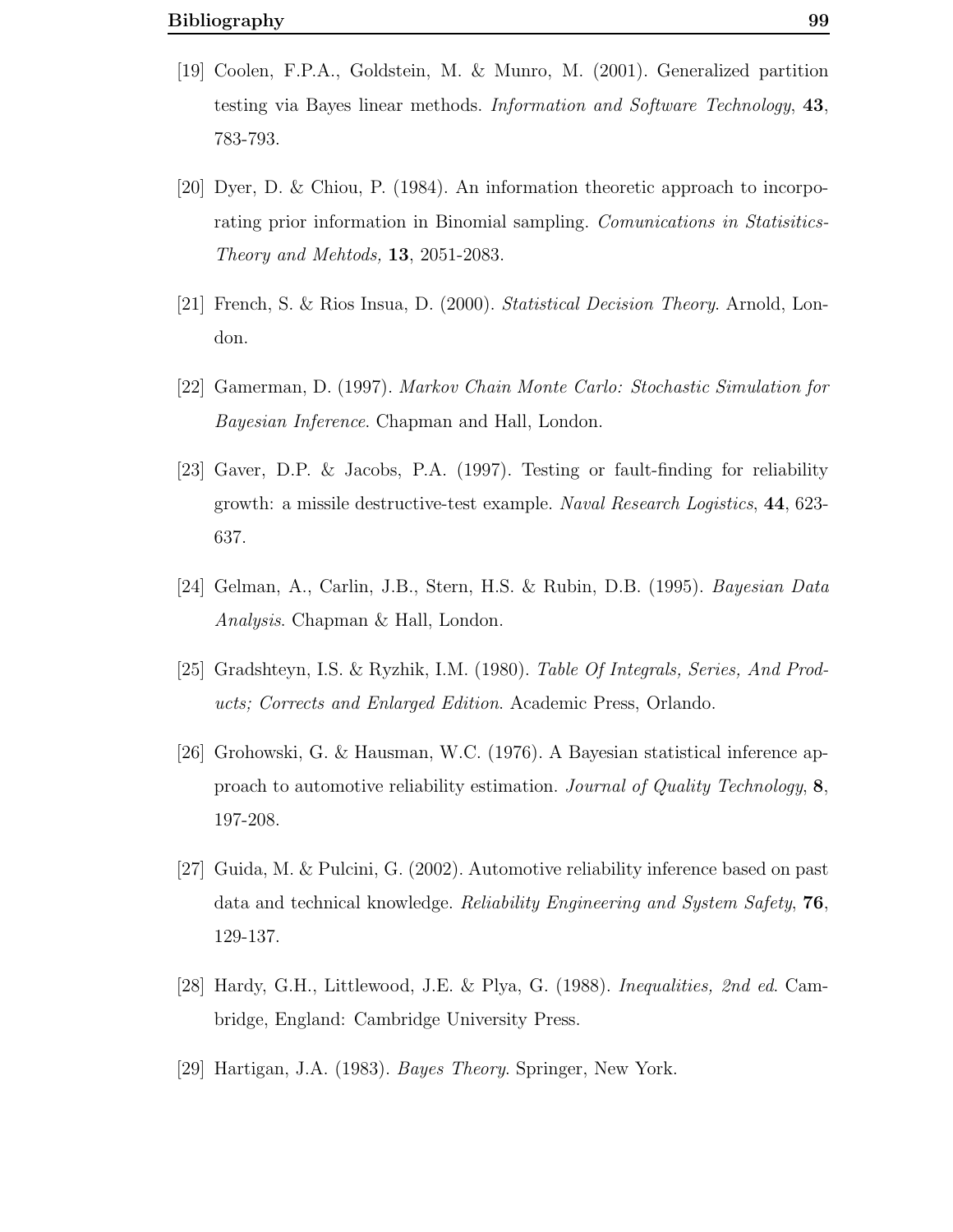- [30] Johnson, V.E., Graves, T.L., Hamada, M.S. & Feese, C.S. (2003). A hierarchical model for estimating the reliability of complex systems. Bayesian Statistics, 7, 199-213. Oxford: University press.
- [31] Keller-McNulty, S. (2002). Reliability for the 21<sup>st</sup> century. *Proceed*ings of the Third International Conference on Mathematical Methods In Reliability, Methodology And Practice (MMR2002), Trondheim, Norway. http://www.math.ntnu.no/mmr2002/papers/
- [32] Kvam, P.H. & Miller, J.G. (2002). Discrete predictive analysis in probabilistic safety assessment. Journal of Quality Technology, 34, 106-117.
- [33] Lee, P.M. (1997). Bayesian Statistics (2nd ed.). Arnold, London.
- [34] Luenberger, D.G. (1973). Introduction to Linear And Nonlinear Programming. Addison-Wesley, Menlo Park.
- [35] Marsden, J.D. & Hoffman, M.J. (1999). Basic Complex Analysis (3rd ed.). W. H. Freeman, New York.
- [36] Mann, N.R., Schafer, R.E. & Singpurwalla, N. D. (1974). Methods for Statistical Analysis of Reliability and Life Data. Wiley, New York.
- [37] Martz, H.F. & Waller, R.A. (1979). A Bayesian zero-failure (BAZE) reliability demonstration testing procedure. Journal of Quality Technology, 11, 128-138.
- [38] Martz, H.F. & Waller, R.A. (1982). Bayesian Reliability Analysis. Wiley, New York.
- [39] Martz, H.F. & Waller, R.A. (1990). Bayesian reliability analysis of complex series/parallel systems of Binomial subsystems and components. Technometrics; American Statisitical Association and the American Society for Quality Control, 32, 407-416.
- [40] Martz, H.F., Waller, R.A. & Fickas, E.T. (1988). Bayesian reliability analysis of series systems of Binomial subsystems and components. Technometrics;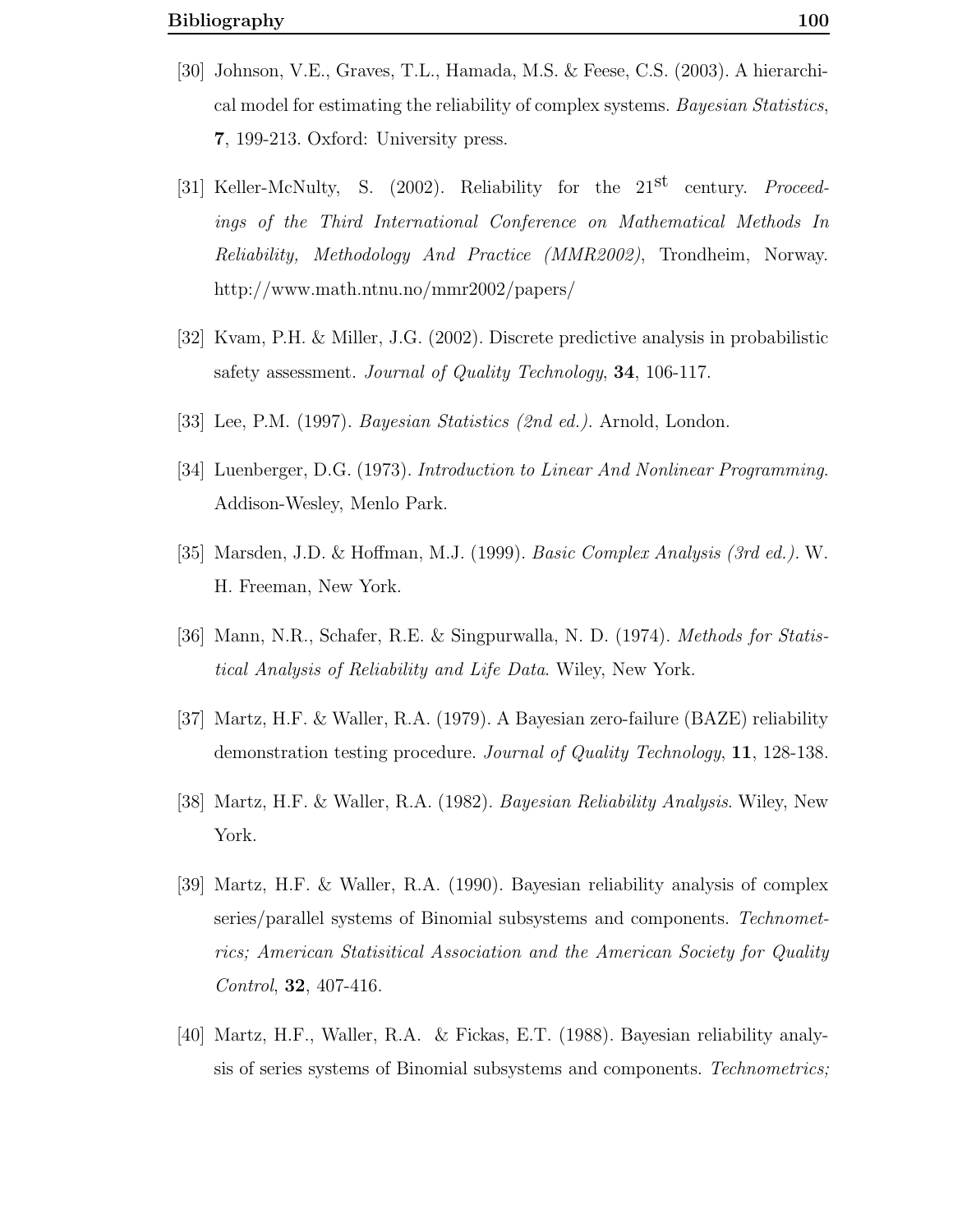American Statisitical Association and the American Society for Quality Controle, 30, 143-154.

- [41] Mastran, D. V. (1976). Incorporating component and system test data into the same assessment: a Bayesian approach. Operations Research, 24, 491-499.
- [42] Mastran, D. V. & Singpurwalla, N. D. (1978). A Bayesian estimation of the reliability of coherent structures. Operations Research, 26, 663-672.
- [43] Meeker, W.Q. & Escobar, L.A. (1998). Statistical Methods for Reliability Data. Wiley, New York.
- [44] Mi, J. (1999). Optimal active redundancy allocation in k-out-of-n system. Journal of Applied Probability, 36, 927-933.
- [45] Military Handbook 781A: Reliability Test Methods, Plans and Environments, DoD, Washington D.C., (1996).
- [46] Moustafa, M.S. (2001). Availability of  $K$ -out-of- $N:G$  systems with Exponential failures and general repairs. Economic Quality Control, 16, 75-82.
- [47] Myers, G. (1979). The Art of Software Testing, Wiley, New York, N.Y.
- [48] Parzen, E. (1962). Stochastic Processes. Holdden-Day, INC. F & S Probability & Statistics. San Francisco.
- [49] Percy, D.F. (2002). Bayesian enhanced strategic decision making for reliability. European Journal of Operational Research, 139, 133-145.
- [50] Rai, G. (1968). Compound distributions. *Defence Science JNL*, **18**, 21-24.
- [51] Rahrouh, M., Coolen, F.P.A. & Coolen-Schrijner, P. (2005). Bayesian reliability demonstration for systems with redundancy. Proceedings of the 16th Advances in Reliability Technology Symposium, Loughborough University, Loughborogh, 277-288.
- [52] Redmill, F. (1999). Why systems go up in smoke. The Computer Bulletin, 26-28.